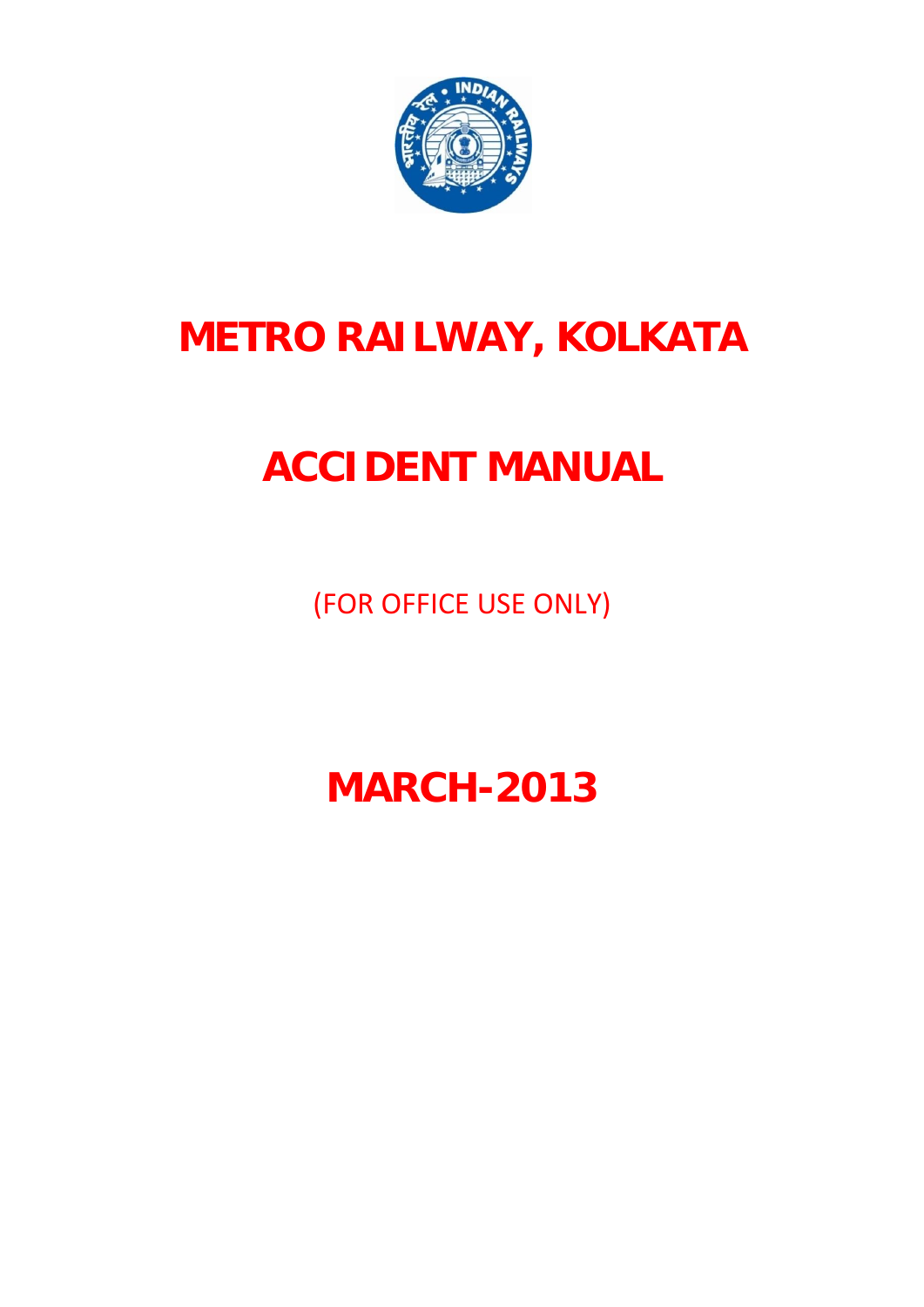#### METRO RAILWAY

## ACCIDENT MANUAL ( REVISED EDITION )

#### PREFACE

The Accident Manual contains Rules, regulations and procedures for dealing with Accidents in the most expedient manner. These rules should be considered as subsidiary to rules under Chapter-VI of General rules for Metro Railway, Kolkata. The instructions contained in the Accident Manual should be read in conjunction with the General Rules and the Subsidiary Rules of the Metro Railway, Kolkata. Nothing in these rules should be read as cancelling, amending or modifying any of the General or Subsidiary rules. This Manual is intended for official use only and every Railway official who is required to deal with accidents shall have a copy of this Manual and he should also be conversant with its contents. In the manual, the rules have been serially numbered Chapter – wise.

List of important duties which are required to be discharged by some of the Railway officials in dealing with a serious accident have been given in Chapter – V. While these have been detailed with a view to helping the staff in dealing with the Accidents in the most expedient manner, these are not to be considered as exhaustive. The Metro Railway officials must be guided by all the rules and instructions that may remain in force at the time of Accident. In dealing with an accident, Metro Railway officials must be prompt, cautious and exercise initiative. All additions and corrections that may be issued from time to time must be entered neatly in accordance with the instructions contained therein and recorded in the Register of correction slips given in the front of this book.

(S.K. DAS)

Chief Operations Manager

Metro Railway / Kolkata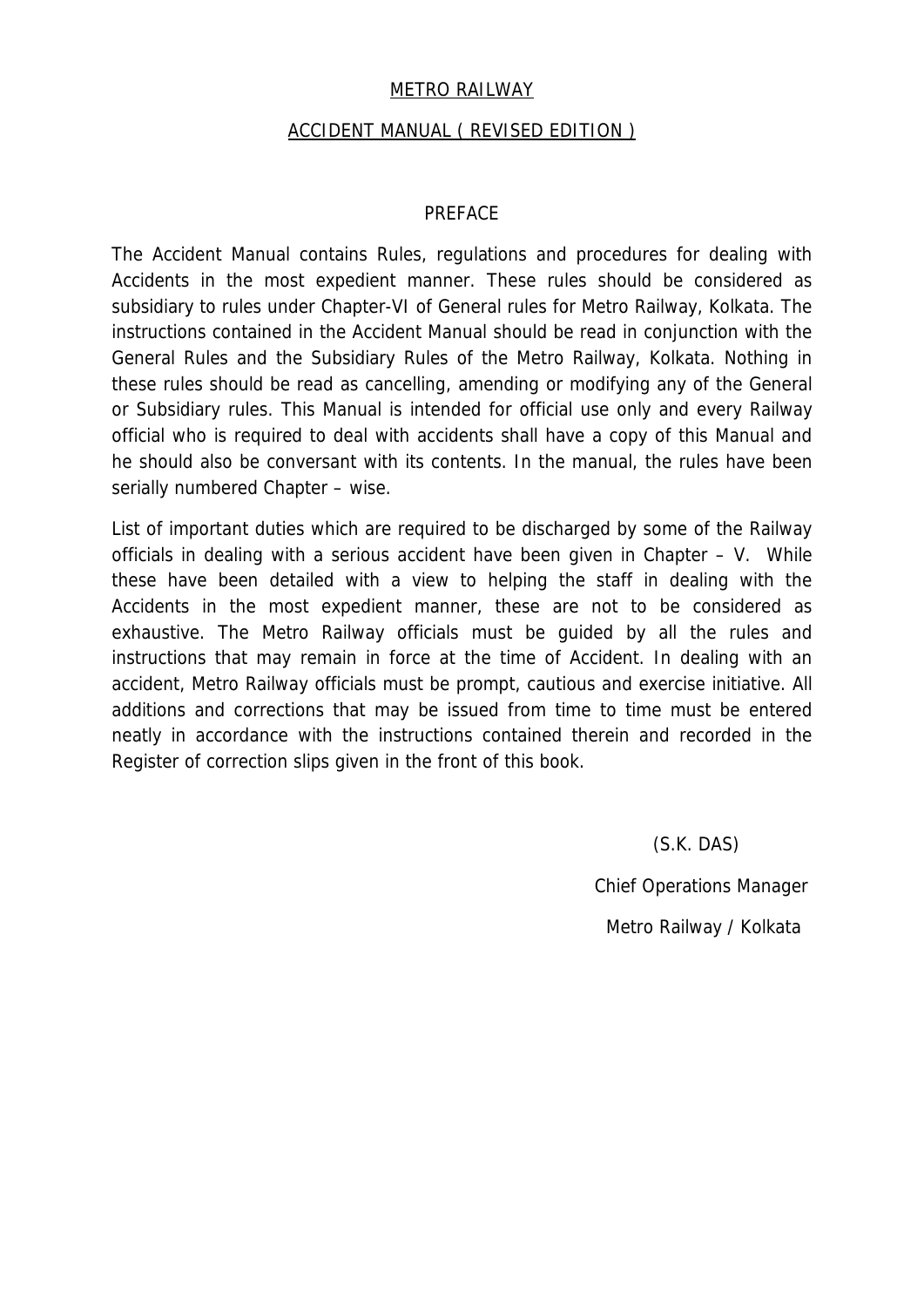## ACCIDENT MANUAL

## CHAPTER-I

## **INDIX**

#### General Instructions

| Rule No. | Subject                                                                      | Page<br>No.    |
|----------|------------------------------------------------------------------------------|----------------|
| 1.01     | Instruction                                                                  | 1              |
| 1.02     | Objectives to be achieved                                                    | 1              |
| 1.03     | Immediate actions required                                                   | 1              |
| 1.04     | Every Metro Railway staff to render all possible assistance.                 | $\overline{2}$ |
| 1.05     | Resources of all Department to be made available                             | $\overline{2}$ |
| 1.06     | Responsibilities of Civil Emergency services in a major incident on<br>Metro | $\overline{2}$ |
| 1.07     | <b>Means of Communications</b>                                               | 3              |
| 1.08     | Derailment of passengers<br>(where considered necessary)                     | 3              |
|          | CHAPTER-II<br><b>DEFINITIONS</b>                                             |                |
| 2.01     | Accident                                                                     | 16             |
| 2.02     | Serious Accident                                                             | 16             |

| 2.03 | Injuries                                                       | 16 |
|------|----------------------------------------------------------------|----|
| 2.04 | Injuries arising out of train accident are classified as under | 17 |
| 2.05 | Serious disruption to traffic                                  | 17 |
| 2.06 | Damage to property                                             | 17 |
| 2.07 | Train, Passenger Train, Other Train.                           | 18 |
| 2.08 | Sabotage                                                       | 18 |
| 2.09 | Train wrecking                                                 | 18 |
| 2.10 | <b>Attempted Train Wrecking</b>                                | 18 |
| 2.11 | Metro Railway Property                                         | 18 |
| 2.12 | Averted collision                                              | 18 |
| 2.13 | <b>Breach of Block Rules</b>                                   | 19 |
| 2.14 | Fire in Trains                                                 | 19 |
| 2.15 | Motorman                                                       | 19 |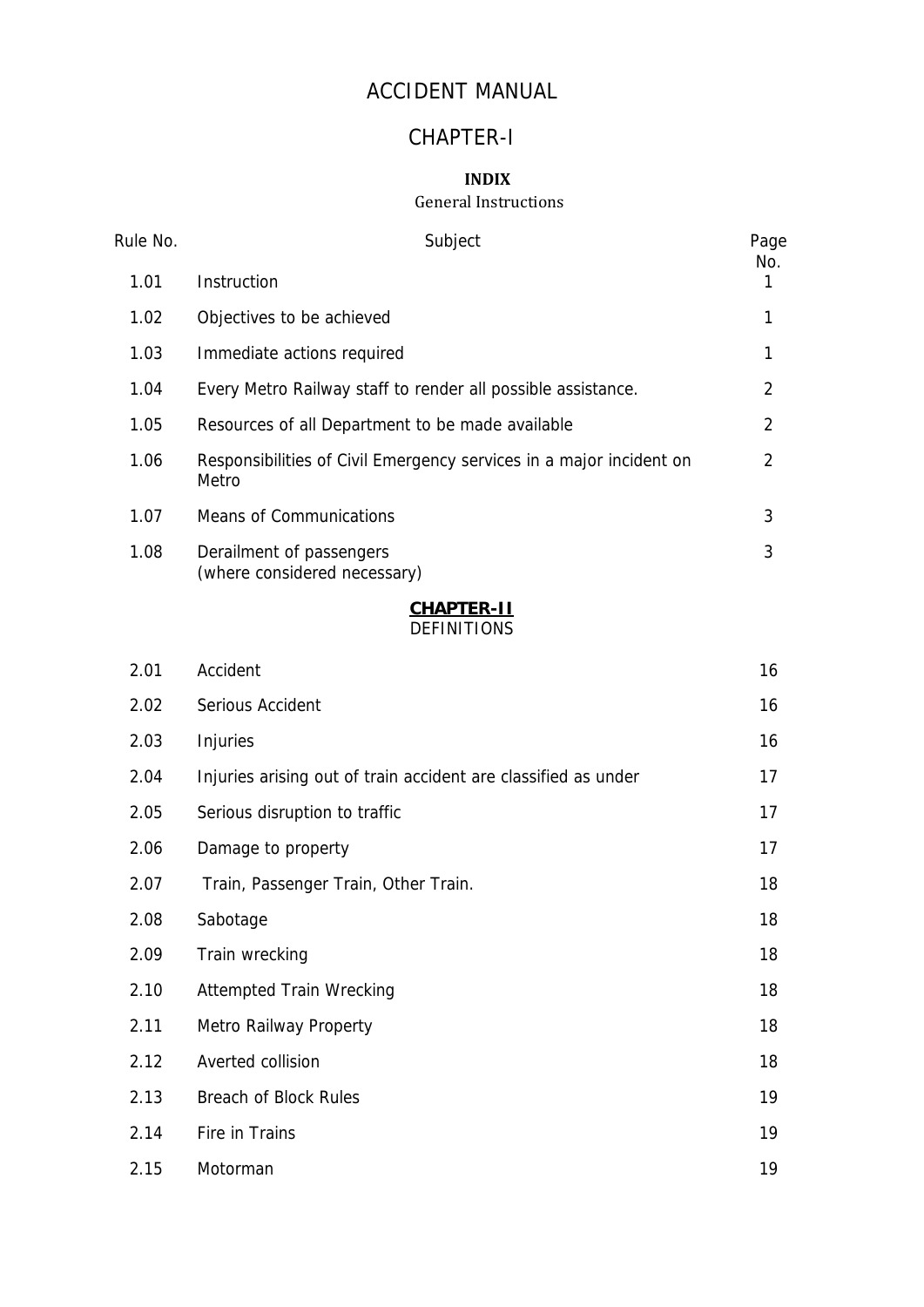## **CHAPTER – III** REPORTING OF ACCIDENTS

| Rule No. | Subject                                                                                                      | Page No |
|----------|--------------------------------------------------------------------------------------------------------------|---------|
| 3.01     | Report of Railway Accident                                                                                   | 20      |
| 3.02     | Reporting of Accidents of or potential Emergency by Metro Railway<br>staff                                   | 20      |
| 3.03     | On receipt of an emergency message, the traffic controller will<br>carry out the following where applicable. | 21      |
| 3.04     | Call out procedure to attend emergencies                                                                     | 21      |
| 3.05     | Procedure for reporting to Senior Metro Officers regarding<br>Accidents.                                     | 23      |
| 3.06     | Advice to the General Manager                                                                                | 23      |
| 3.07     | Advice to the Commissioner of Railway Safety.                                                                | 23      |
| 3.08     | Report to Chief Inspector of explosives                                                                      | 24      |
| 3.09     | Reporting of Accidents to the Railway Board                                                                  | 24      |
| 3.10     | <b>Threshold Value</b>                                                                                       | 24      |
| 3.11     | Details of information to be given to the Board                                                              | 25      |
| 3.12     | Reporting of accidents to State Government                                                                   | 26      |
| 3.13     | Reporting to press                                                                                           | 26      |
| 3.14     | Preliminary report by the Chief Safety officer                                                               | 27      |
| 3.15     | Accident message by Station-in-charge                                                                        | 29      |
|          | CHAPTER - IV<br>UNUSUAL INCIDENTS                                                                            |         |
| 4.01     | Responsibility for sending notice to whom to be sent and mode<br>thereof.                                    | 30      |
| 4.02     | Mode of sending notices to the State Government                                                              | 30      |
| 4.03     | Duties of staff when danger or unusual condition is noticed on<br>train.                                     | 31      |
| 4.04     | Bad riding due to defect in permanent way or/and other reason                                                | 31      |
| 4.05     | Train delayed in between 'Special Class' Station                                                             | 32      |
| 4.06     | Fire and smoke                                                                                               | 32      |
| 4.07     | Flooding of Central drain or track                                                                           | 33      |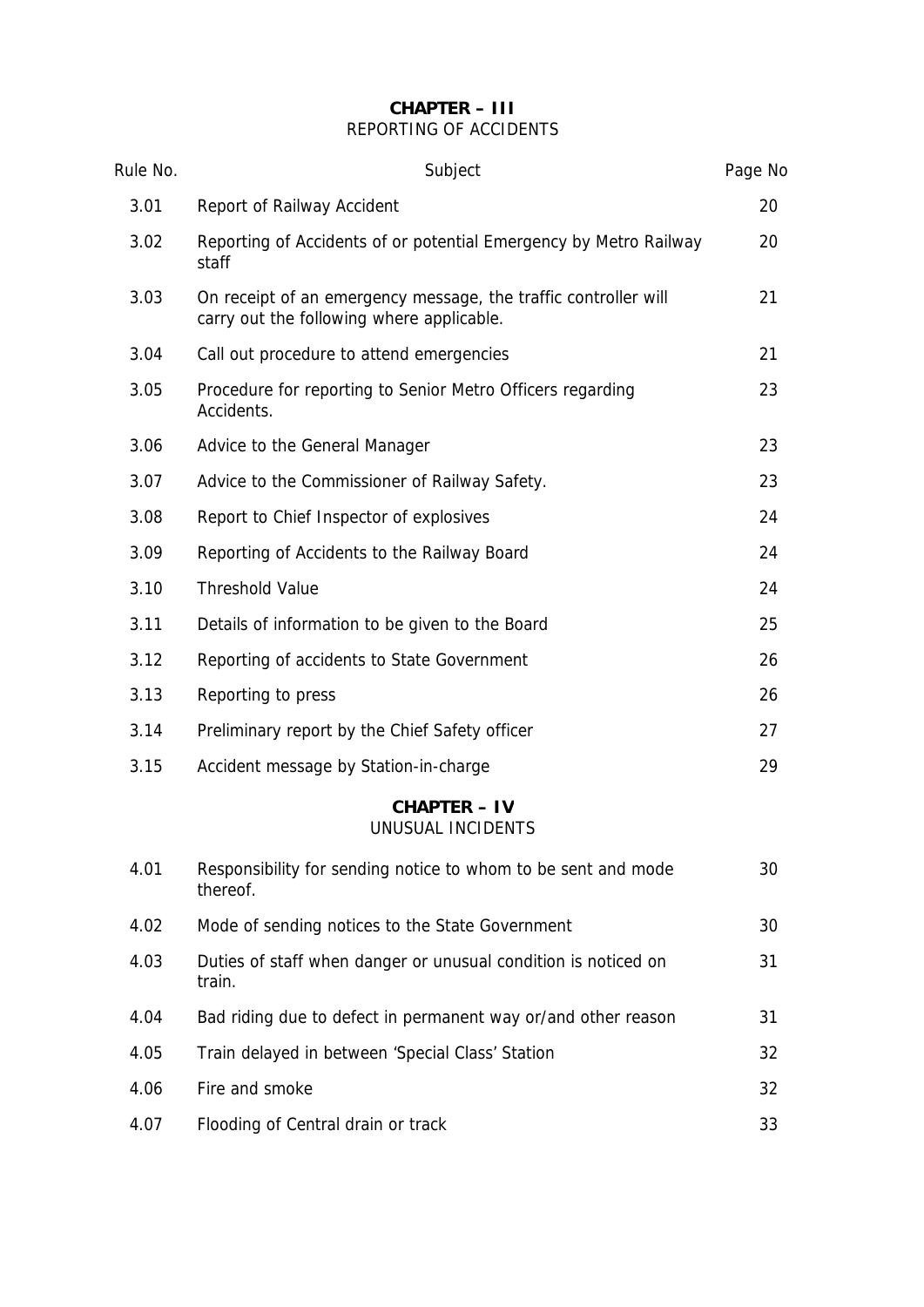| Rule No. | Subject                                                                                                                        | Page No. |
|----------|--------------------------------------------------------------------------------------------------------------------------------|----------|
| 4.08     | Disabled trains - Action by motorman, station staff, control &<br>Maintenance staff                                            | 33       |
| 4.09     | <b>Train Parting</b>                                                                                                           | 37       |
| 4.10     | Switching off traction current in emergency                                                                                    | 37       |
| 4.11     | Resumption of service                                                                                                          | 38       |
|          | <b>CHAPTER - V</b><br>DUTIES OF METRO RAILWAY OFFICIALS<br>IN THE CASE OF SERIOUS ACCIDENT                                     |          |
| 5.01     | Duties of Station Supervisor (SS/Dy.SS) or in his absence Station -<br>in-charge on duty at or nearest to the site of accident | 39       |
| 5.02     | Duties of Motorman in the case of an accident                                                                                  | 39       |
| 5.03     | <b>Duties of Traffic Controller</b>                                                                                            | 40       |
| 5.04     | Duties of the Traction Power Controller                                                                                        | 41       |
| 5.05     | Duties of the Traffic Inspector                                                                                                | 41       |
| 5.06     | Duties of officer in charge at site                                                                                            | 42       |
| 5.07     | Duties of the Civil Engineering officials                                                                                      | 43       |
| 5.08     | Duties of the Electrical Engineering officials                                                                                 | 43       |
| 5.09     | Duties of the S & T officials                                                                                                  | 43       |
| 5.10     | Collection of information regarding the casualty                                                                               | 43       |
| 5.11     | Collection of information relevant to the cause of accident                                                                    | 44       |
| 5.12     | Examination of Rolling Stock after derailment                                                                                  | 45       |
| 5.13     | Preservation of clues                                                                                                          | 45       |
| 5.14     | Arm Band                                                                                                                       | 45       |

## **CHAPTER – VI** ADDITIONAL MEASURES TO BE TAKEN IN CASES INVOLVING SABOTAGE OR TRAIN WRECKING

| 6.01 | The object of additional measure are                        | 46 |
|------|-------------------------------------------------------------|----|
| 6.02 | Information to the civil and police authorities             | 46 |
| 6.03 | Duties of train staff                                       | 46 |
| 6.04 | Precautions regarding Gangman                               | 46 |
| 6.05 | Precautions to be adopted by Senior Metro officials at site |    |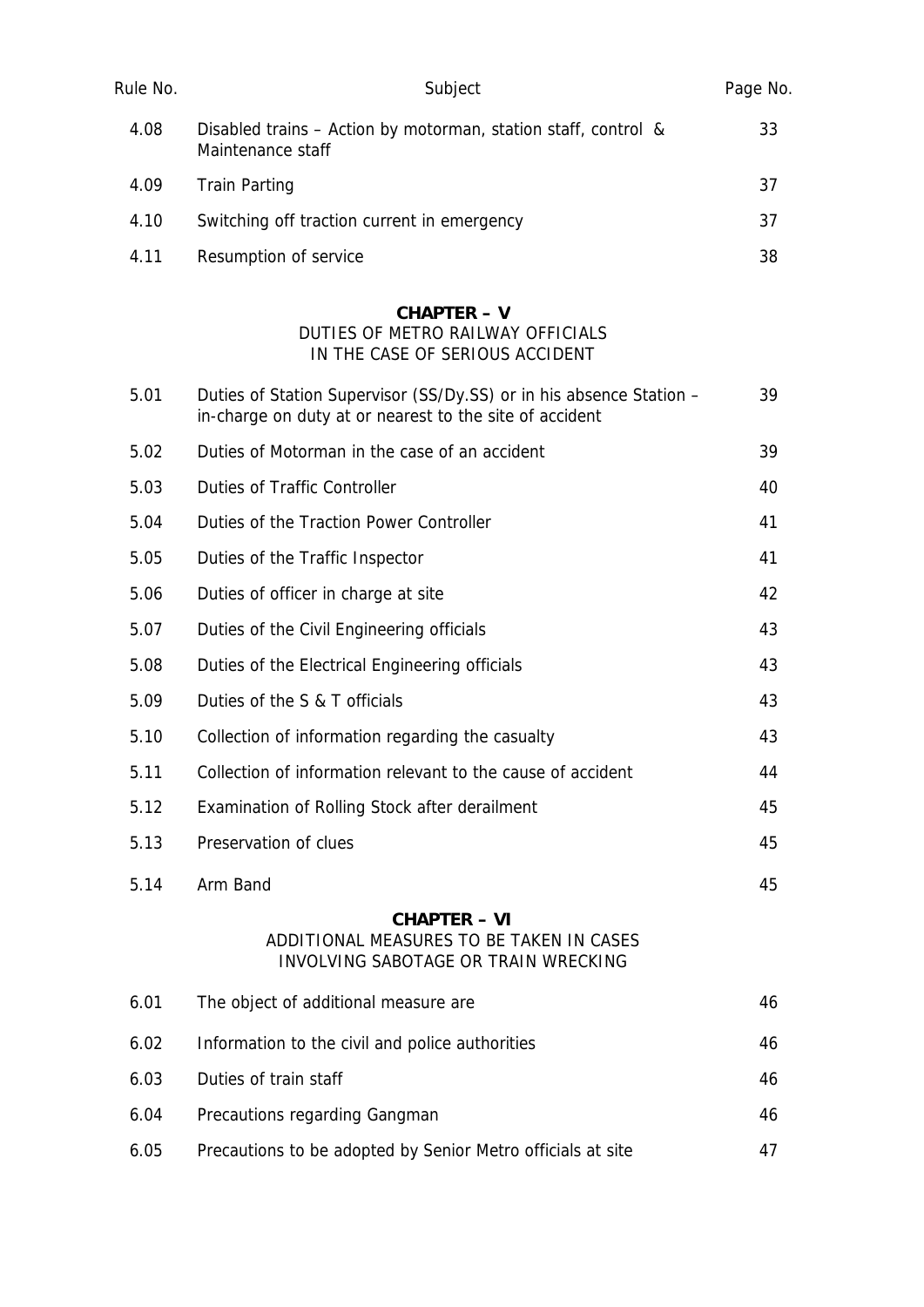| Rule No. | Subject                                                                                 | Page No. |
|----------|-----------------------------------------------------------------------------------------|----------|
| 6.06     | Duties of the RPF                                                                       | 47       |
| 6.07     | Wreckage or undamaged coaches not be disturbed without the<br>written consent of police | 47       |
| 6.08     | Points to be carefully noted during investigation at site                               | 48       |
| 6.09     | Preparation of Sketches                                                                 | 48       |
| 6.10     | Arrangements for photographs                                                            | 48       |
| 6.11     | Preservation of clues                                                                   | 48       |
|          | CHAPTER - VII<br>RELIEF AND RRESCUE MEASURE                                             |          |
| 7.01     | Immediate action on call out                                                            | 49       |
| 7.02     | Setting up of incident post                                                             | 49       |
| 7.03     | Attention to the injured                                                                | 50       |
| 7.04     | Decision on nature of injuries                                                          | 50       |
| 7.05     | Provision of facilities to doctors to reach site of accident                            | 50       |
| 7.06     | Temporary Hospital at station near to the site of accident                              | 50       |
| 7.07     | List of non-Railway Hospitals, Dispensaries,                                            | 51       |
| 7.08     | Addresses of Drivers of Railway road vehicles                                           | 51       |
| 7.09     | Turning out of Relief train or break down van                                           | 51       |
| 7.10     | Organization of relief trains                                                           | 51       |
| 7.11     | Maintenance of relief train / Break down Van                                            | 51       |
| 7.12     | Staff required to attend Accident                                                       | 51       |
| 7.13     | Police Attendance                                                                       | 51       |
| 7.14     | Precautions to be observed in handling injured passenger                                | 52       |
| 7.15     | Supply of food and drinks to the passengers and staff at the site of<br>accident        | 52       |
| 7.16     | Speedy transport of injured persons to hospital                                         | 52       |
| 7.17     | Information to relative of injured passengers                                           | 52       |
| 7.18     | Opening of Enquiry cum information centre                                               | 52       |
| 7.19     | Exgratia payment to the injured or to the next kin of victims.                          | 53       |
| 7.20     | Arrangement for clearing the line                                                       | 53       |
| 7.21     | Care and identification of the dead bodies                                              | 53       |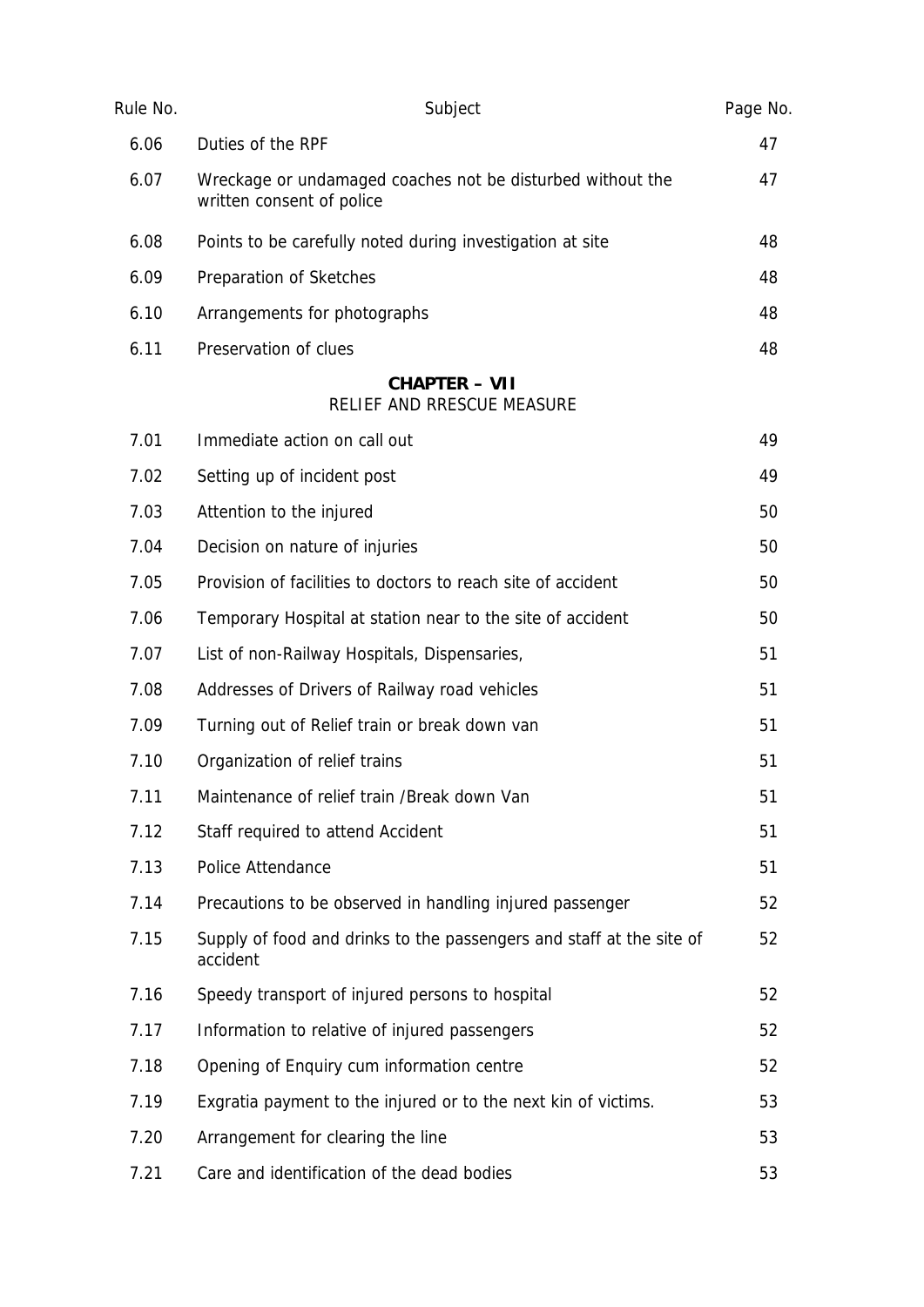## **CHAPTER – VII** ACCIDENT ENQUIRY

| Rule No.     | Subject                                                                           | Page No. |
|--------------|-----------------------------------------------------------------------------------|----------|
| 8.01         | The object of an enquiry                                                          | 54       |
| 8.02<br>8.03 | Level of Enquiry<br>When and enquiry is necessary                                 | 54<br>55 |
| 8.04         | Institution of an enquiry                                                         | 56       |
| 8.05         | Classification of an enquiry                                                      | 56       |
| 8.06         | Enquiry by Commissioner of Rly. Safety, Metro Rly.                                | 56       |
| 8.07         | Joint Enquiry                                                                     | 56       |
| 8.08         | When joint Enquiries may be dispensed with                                        | 56       |
| 8.09         | <b>Department Enquiry</b>                                                         | 57       |
| 8.10         | Notice for inquiry                                                                | 57       |
| 8.11         | Time and place of enquiry                                                         | 58       |
| 8.12         | Time schedule for enquiry                                                         | 58       |
| 8.13         | Composition of the Enquiry Committee                                              | 58       |
| 8.14         | President of the enquiry Committee                                                | 59       |
| 8.15         | Attendance of witnesses                                                           | 59       |
| 8.16         | Failure to attend enquiry                                                         | 59       |
| 8.17         | <b>Examination of witnesses</b>                                                   | 60       |
| 8.18         | Warning against false evidence                                                    | 60       |
| 8.19         | <b>Accident to Gangmen</b>                                                        | 60       |
| 8.20         | Postponement of enquiry                                                           | 60       |
| 8.21         | Notes for the guidance of enquiry committee                                       | 60       |
| 8.22         | Proceedings of enquiry                                                            | 61       |
| 8.23         | Guide line for preparation of enquiry proceedings                                 | 62       |
| 8.24         | Additional instructions for conduct of enquiries into cases of fire on<br>trains. | 66       |
| 8.25         | Disposal of proceedings of Enquiries                                              | 66       |
| 8.26         | Copies of proceedings to be submitted                                             | 67       |
| 8.27         | Accepting Authority of the enquiry Report                                         | 67       |
| 8.28         | Action by the General Manager on CRS/Metro Rly's report                           | 67       |
|              |                                                                                   |          |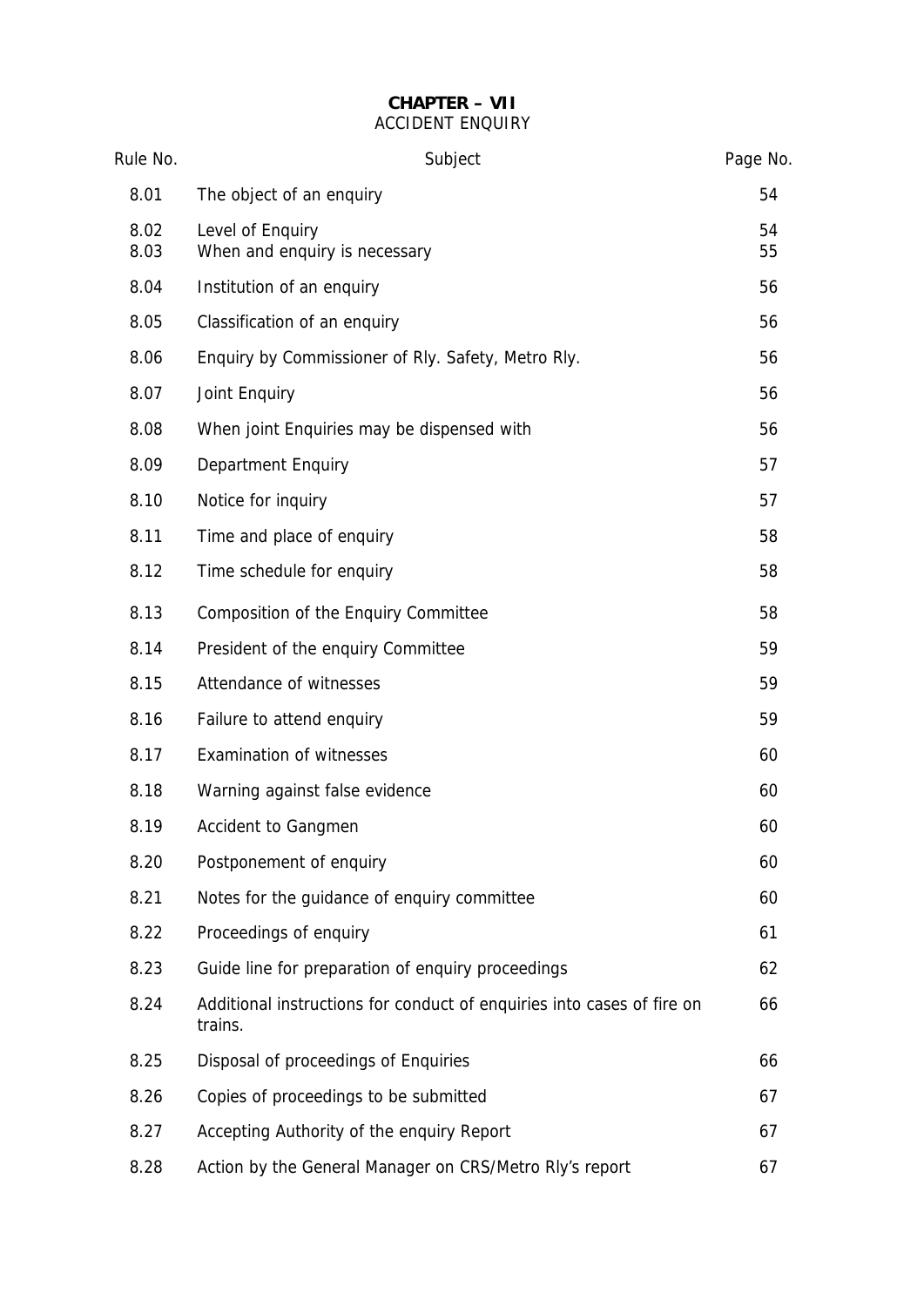| Rule No. | Subject                                                                                         | Page No |
|----------|-------------------------------------------------------------------------------------------------|---------|
| 8.29     | Action to be taken on findings and recommendation                                               | 67      |
| 8.30     | Maintenance of Accident Enquiry Register                                                        | 68      |
| 8.31     | Prosecution of staff                                                                            | 68      |
|          | CHAPTER - IX<br><b>ACCIDENT RETURNS AND STATSTICS</b>                                           |         |
| 9.01     | Procedure for preparation and submission of Accident Returns                                    | 69      |
| 9.02     | List of statements                                                                              | 69      |
| 9.03     | <b>Preservation of Accident Records</b>                                                         | 70      |
| 9.04     | Rules for the preparation of accident returns                                                   | 70      |
| 9.05     | Collection, compilation and Monthly statement of accident statistics                            | 72      |
|          | $CHAPTER - X$<br><b>CLASSIFICATION OF ACCIDENT</b>                                              |         |
| 10.01    | Accident is Classification as under following heads:                                            | 73      |
| 10.02    | Class 'A' - Collisions                                                                          | 74      |
| 10.03    | Class 'B' - Fire or Explosion in trains                                                         | 74      |
| 10.04    | Class 'C' - Train running into road traffic. And / or traffic into<br>trains, at level crossing | 75      |
| 10.05    | Class 'D'- Derailments                                                                          | 76      |
| 10.06    | Class 'E' - other train Accidents                                                               | 77      |
| 10.07    | Class 'F' - Averted Collisions                                                                  | 77      |
| 10.08    | Class 'G'- Breach of block rules                                                                | 77      |
| 10.09    | Class 'H'- Train passing signal at danger                                                       | 77      |
| 10.10    | Class 'J' - Failure of engine and rolling stock                                                 | 78      |
| 10.11    | Class 'K' - Failure of permanent Way                                                            | 78      |
| 10.12    | Class 'L' - Failure of electrical equipments                                                    | 79      |
| 10.13    | Class 'M'- Failure of signalling ad telecommunication                                           | 79      |
| 10.14    | Class 'N' - Train wrecking or sabotage to a train                                               | 80      |
| 10.15    | Class 'P'- Casualties                                                                           | 80      |
| 10.16    | Class 'Q'- Other incidents                                                                      | 80      |
| 10.17    | Class 'R' - Miscellaneous                                                                       | 80      |
|          | Official to be advised under different classes of accident                                      | 82      |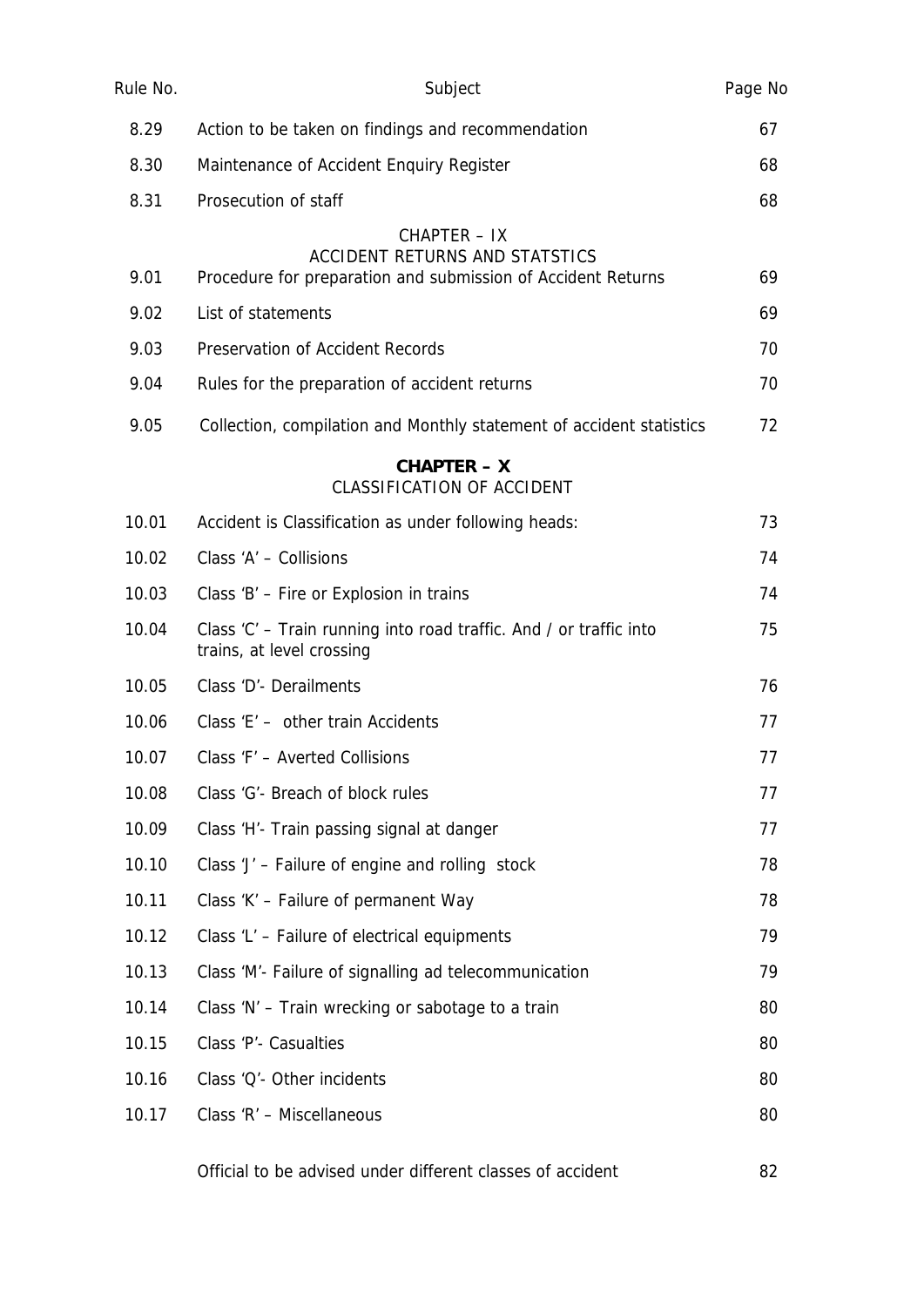| Subject                                                                                                                 | Page |
|-------------------------------------------------------------------------------------------------------------------------|------|
| APPENDIX-A<br>Location and formation of Accident Relief Train                                                           | 87   |
| APPENDIX-A1<br>Accident report from                                                                                     | 88   |
| APPENDIX-B<br>Rules for Ex-gratia payment to persons injured in Accident or to the<br>dependents of the deceased.       | 90   |
| APPENDIX-B1<br>Ex-gratia payments to victims of shoot out and bomb blasts in<br>trains.                                 | 92   |
| APPFNDIX-B2<br>Definition and Re-classification of Accidents on Indian Railways                                         | 93   |
| APPENDIX-C<br>Despatch of telegram in case of serious accident free of cost.                                            | 94   |
| APPENDIX-D<br>Issue of the complimentary passes to the next of kin of the victims                                       | 94   |
| APPENDIX-E<br>Bad riding of motor coaches                                                                               | 95   |
| APPENDIX-F<br>Important Section of Indian Railways Act of 1989                                                          | 96   |
| APPENDIX-G<br>Accidents resulting from sabotage signing of factual notes by the<br>police and railway officials jointly | 104  |
| APPENDIX- G(1)<br>Accidents resulting from sabotage signing of factual notes by the<br>police officials.                | 105  |
| APPENDIX- G(2)<br>Conditional supply of statutory inquiry reports to police authorities.                                | 106  |
| APPENDIX- H<br>Contents of static first aid box                                                                         | 107  |
| APPENDIX- H (1)<br>Accident Relief Medical Equipment (POMKA)                                                            | 107  |
| APPENDIX - J<br>Classification Table of Accidents to be prepared to CRS                                                 | 108  |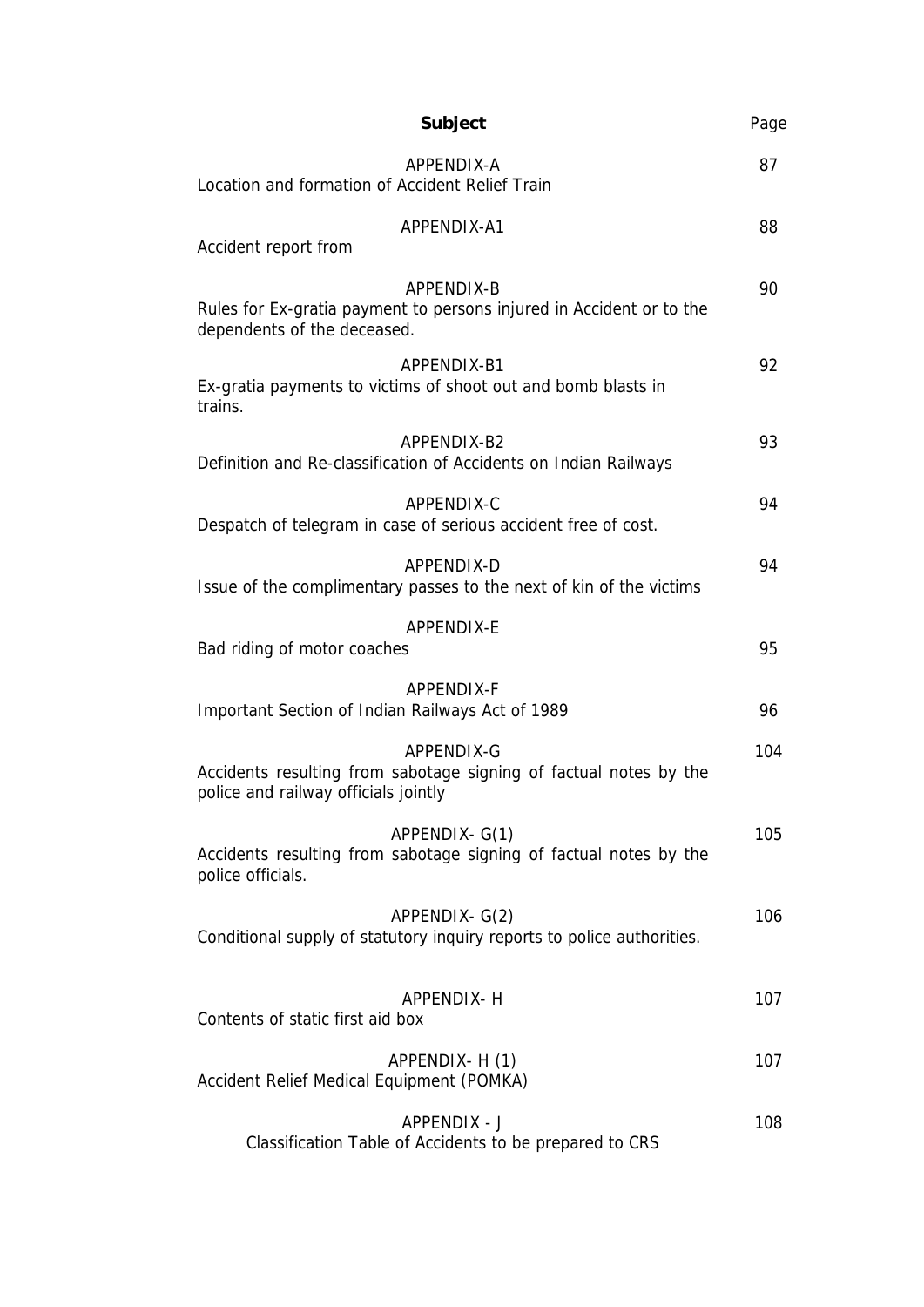## **CHAPTER-I**

### **GENERAL**

### 1.01 **Instruction:**

- (a) The instructions contained in the Accident Manual should be read in conjunction with the General Rules 2012 and Subsidiary Rules thereof. Nothing in these rules should be read as cancelling, amending or modifying any of the General or Subsidiary rules.
- (b) Nothing in these rules shall be read as cancelling, amending or modifying any of the General and Subsidiary Rules or instructions contained in any of the Railway Board's Circulars concerning accidents.
- (c) Except where specifically mentioned, nothing in these rules applies to workshop Accidents, which are covered by the Factories' Act of 1948 and the Rules made there under by the Government of the State of West Bengal.
- (d) These rules apply throughout the Metro Railway to all lines open for carriage of passengers, non-running lines and lines under construction.

## 1.02 **Objectives to be achieved**:

The objectives are:

- (i) to save life and to alleviate sufferings:
- (ii) to protect property ;
- (iii) to provide succour and help to other passengers at the site of accident:
- (iv) to ascertain the cause of accident to prevent recurrence;
- (v) to restore through communications at the earliest.

#### 1.03 **Immediate actions required:**

Depending on the nature of the incident, all or any of the following kinds of actions may be required to be taken immediately.

- (a) Raising alarm and alerting key people and essential services including Security and Police. In case of fire advice to fire Fighting Personnel.
- (b) Control/regulation of train services and closure of stations.
- (c) Switching off of third rail power, if necessary.
- (d) First Aid, medical Services, Hospital arrangements.
- (e) Ensuring safety of passengers by unconventional means, if necessary.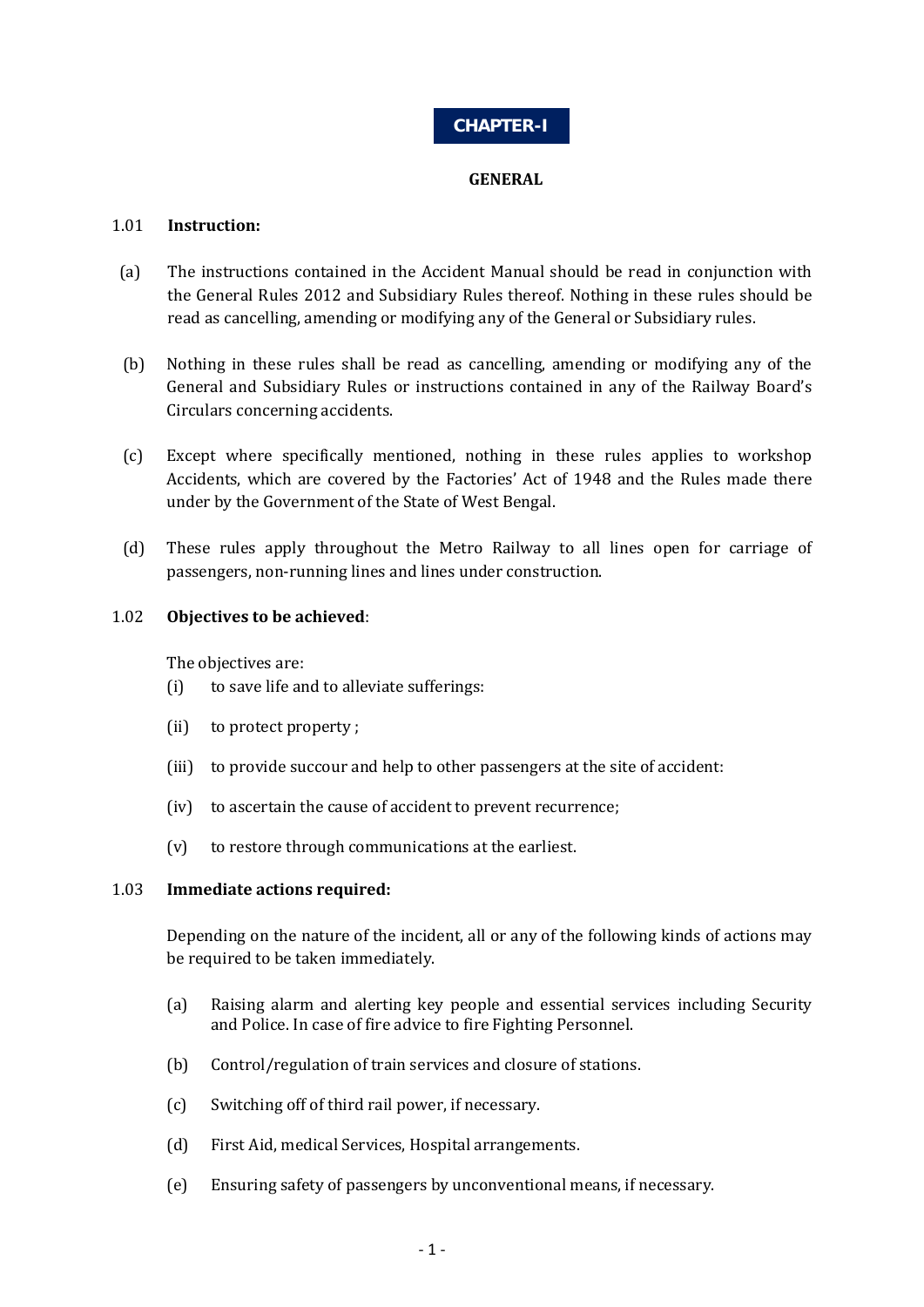- (f) Direction of Break down services/gangs including outside assistance where required.
- (g) Control and direction of rescue operation including handling and clearance of casualties.
- (h) Safeguarding of personnel and/or property.
- (i) Communicating information to passengers suitably by the Station Master on duty of station concerned (as well as by Traffic Controller on Central P.A. System where more than one station is affected due to dislocation/disruption in train running.

#### 1.04 **Every Metro Railway staff to render all possible assistance** :

- (a) Every Metro Railway staff, irrespective of department jurisdiction, should render all assistance in his power in clearing the line and restoring through communication after an accident. Scheduled jurisdiction should not stand in the way when it is more expedient for another official to render assistance.
- (b) In the event of a train held up for more than 3 minutes at any point on its run, Metro Railway officers and staff on board such a train, must come forward promptly to assist the Train-crew and the station staff to deal with emergency situation.

#### 1.05 **Resources of all Departments to be made available**:

Resources of all Departments in men and material should be promptly made available, when required, for dealing with accidents or for rendering assistance to affected passengers.

#### 1.06 **Responsibilities of civil Emergency Services in a major incident on Metro:**

Close liaison with non-Railway Emergency services personnel should be maintained and permission to emergency service personnel to go on to the track should be given (after necessary precaution) for the following type of assistance:-

#### **(a) Police**:

- (i) Establishing identification of the dead and injured, maintaining adequate records and linking information with relatives, etc
- (ii) Establishing and controlling road traffic diversions;
- (iii) Controlling crowds;
- (iv) Warning any of the civilian population placed in danger by the disaster and where necessary carrying out the evacuation of an area;
- (v) Safeguarding property involved in the disaster;
- (vi) performing such other essential duties as are necessary and possible.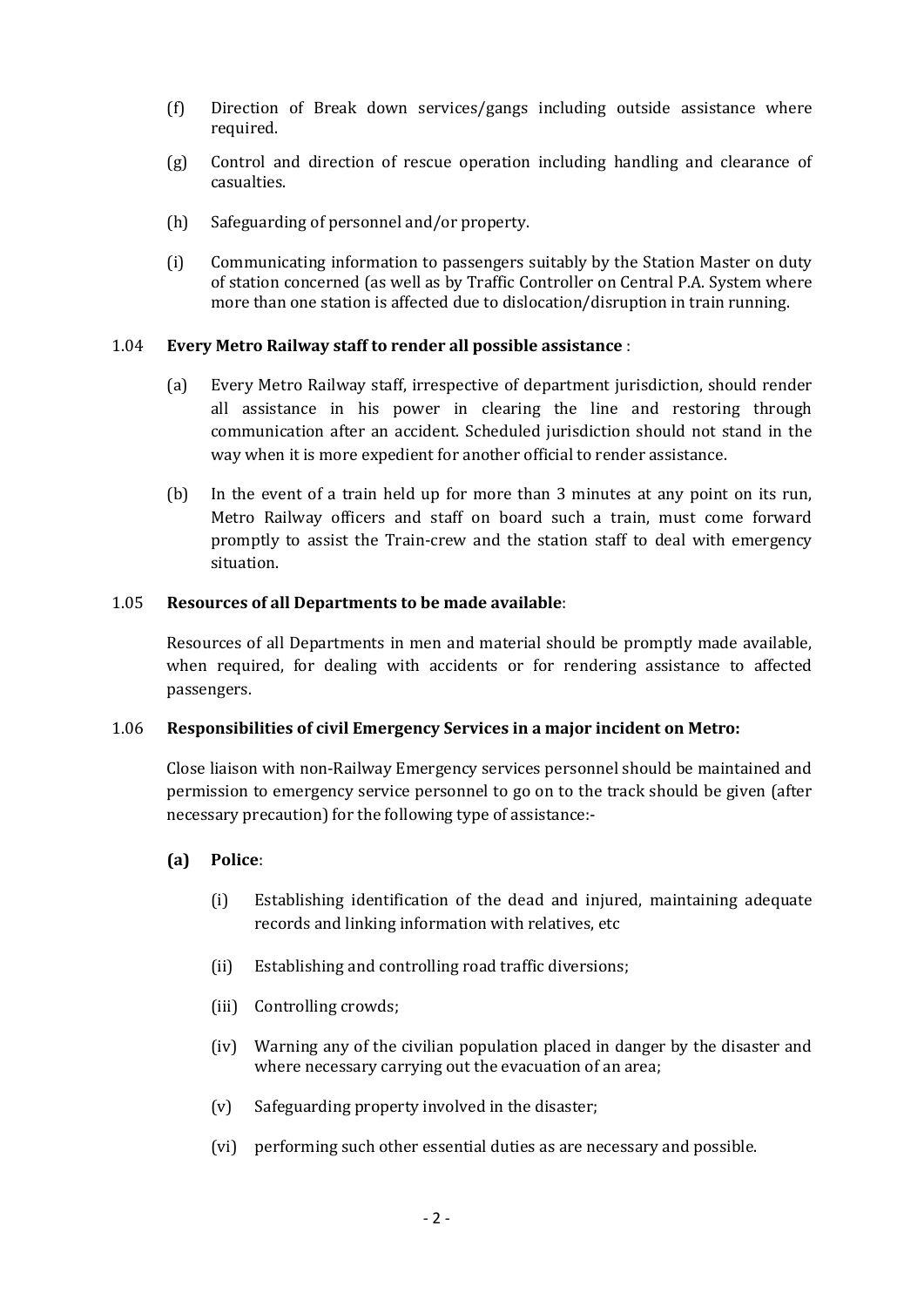## **(b) Fire Brigade**:

- (i) Rescue of people trapped;
- (ii) Extinguishing fire;
- (iii) Removal of bodies from wreckage.

## **(c) Ambulance Service**:

- (i) First-aid to the injured;
- (ii) Removal of casualties to hospital.

#### 1.07 **Means of Communication**:

The following communications should be resorted to in the event of an accident:

- (a) Inter-com between conducting motorman & driving motorman.
- (b) Railway Auto and/or Control telephones at stations, depots Carsheds and Metro Offices.
- (c) BSNL telephone at stations depots, Carsheds and Metro Offices;
- (d) Emergency telephone (ACSR) alignment in the tunnel;
- (e) Radio telephone between Motorman of train and control;
- (f) Public address system on trains, Central Control and at stations for information of passengers;
- (g) BSNL telephones in public offices, Post Offices, shops and residences near Metro stations.

#### 1.08 **Detrainment of passengers (where considered necessary)**

Depending on the gravity of the situation, detrainment of passengers in section between two stations may be done in the following three different ways as under:

- (I) when Detrainment is to be done only from the front end of the train.
- (II) When Detrainment is to be done only from the rear end of the train.
- (III) When Detrainment is to be done from both ends of the train.

## (I) **When Detrainment is to be done only from the front end of the train**:

(a) The Driving Motorman will do the following:-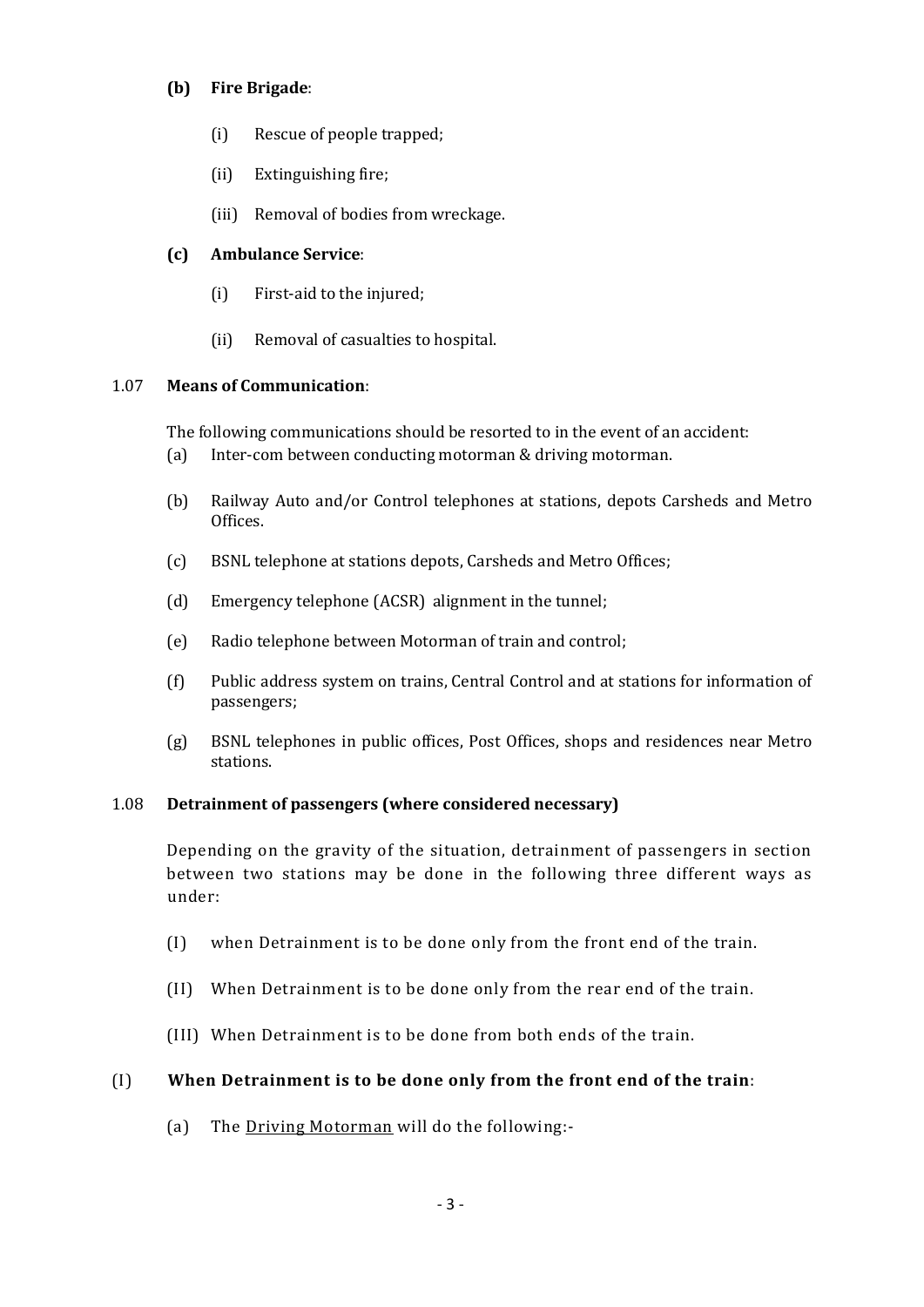- (i) The Driving Motorman and Conducting Motorman of disabled train will discuss about the situation promptly. The Driving Motorman will advise the Conducting Motorman to secure the train by applying parking brake / skid available in the cabs after receipt of confirmation of power block under exchange of private number with the Traffic Controller.
- (ii) He will advise the Conducting Motorman to explain the circumstances to the passengers through PA System and request them to wait for further advice. He will also advise the Conducting Motorman to connect running rail and third rail through shorting links provided in both cabs.
- (iii) The Driving Motorman will open the emergency door as well as lower the step ladder and properly secure the same and place the Drain Cover on the Central Drain.
- (iv) He will then open the door between driving cab and passenger compartment.
- (v) He will ask the Conducting Motorman to announce thorough PA system and explain the circumstances to the passengers and request them not to panic and to get down through front end emergency door. In case the PA System of Conducting Motorman fails, the Driving Motorman himself will make the announcement and extend all help to enable them to get down on the track safely. He shou*ld*  specially take care of children, ladies and old men.
- (vi) The Driving Motorman should ensure that there is no passenger left behind in the disabled train and the last passenger is moving towards the station and he will ask the Traffic staff deputed from the station in advance to lead the passengers from front side and Conducting Motorman will escort the passengers from rear end towards the station in advance.
- (vii) On arrival of the Conducting Motorman to the disabled train after passengers have reached station in advance, the Driving Motorman will advise the Conducting Motorman to remove the shorting link between third rail and running rail, to normalize the step ladder, to close the cab exit and will wait for further instruction from the Traffic Controller.
- (b) The Conducting Motorman will do the following:
	- (i) The Driving Motorman and Conducting Motorman of disabled train will discuss the situation promptly. On getting instruction from the Driving Motorman (only after receipt of confirmation of power block under exchange of private number with the Traffic Controller), the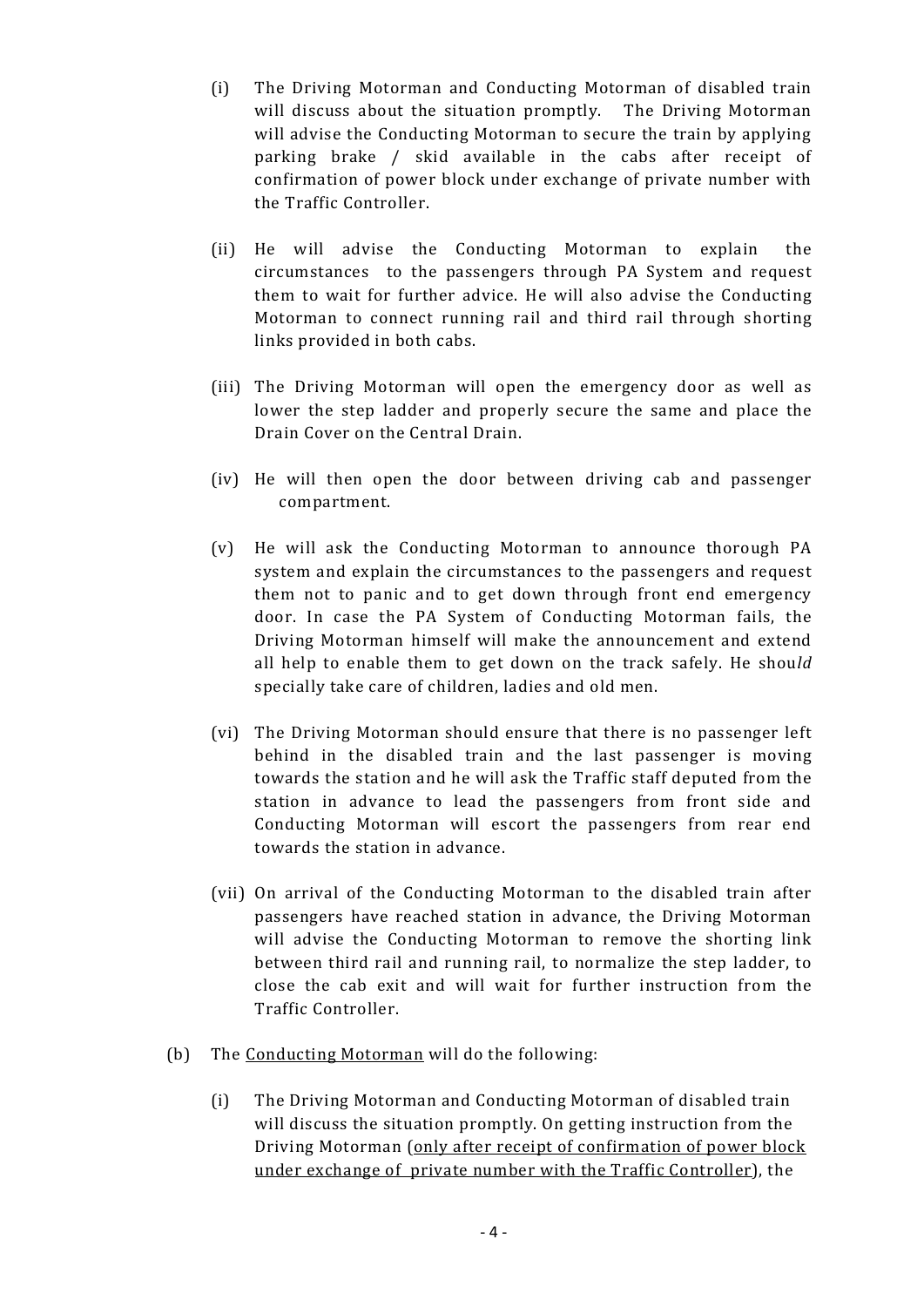Conducting Motorman will secure the train by applying parking brake / skid and connect running rail and third rail through shorting links available in both cabs.

- (ii) He will explain the circumstances to the passengers through the PA system and request them to wait for further advice.
- (iii) On receipt of instruction from the Driving Motorman, he will announce through PA system to the passengers about the circumstances and request them not to panic and to get down on the track through the emergency door of front cab. In case the PA system fails, he will ask the Driving Motorman to make the announcement.
- (iv) The Conducting Motorman should keep watch on the passengers, particularly on ladies, children and old men and ensure that all passengers have been detrained. Thereafter he will follow the last passenger towards the station in advance.
- (v) He will inform the Traffic Controller from station Superintendent / Shift-in-charge's room at the station along with the Station Superintendent /Shift-in-charge that detrainment is complete.
- (vi) He will come back to the train and inform the Driving Motorman about the completion of detrainment and thereafter he will remove the shorting link between 3rd rail and running rail, remove the Drain Cover from the Central Drain and then pull back the step ladder and close the emergency door. He will wait for further instructions from the Driving Motorman.
- (c) The following action has to be taken by Station Superintendent / Shift-incharge of the station in advance of the disabled train.
	- (i) He will ensure from the Traffic Controller that power supply has been switched off under exchange of private number.
	- (ii) Frequent announcement shall be done over the station PA system by the Station Superintendent /Shift-in-charge of the affected station.
	- (iii) He or his nominated staff will go to the site of the stationary train from where passengers will be detrained.
	- (iv) He or his nominated staff will guide the passengers through staircase provided at the end of the platform (and where staircase is not available the aluminium ladder shall be placed at the platform end) to come on to the platform to get out of the station, as required. He will inform the Control along with the Conducting Motorman about the completion of detrainment after the last passenger has reached station.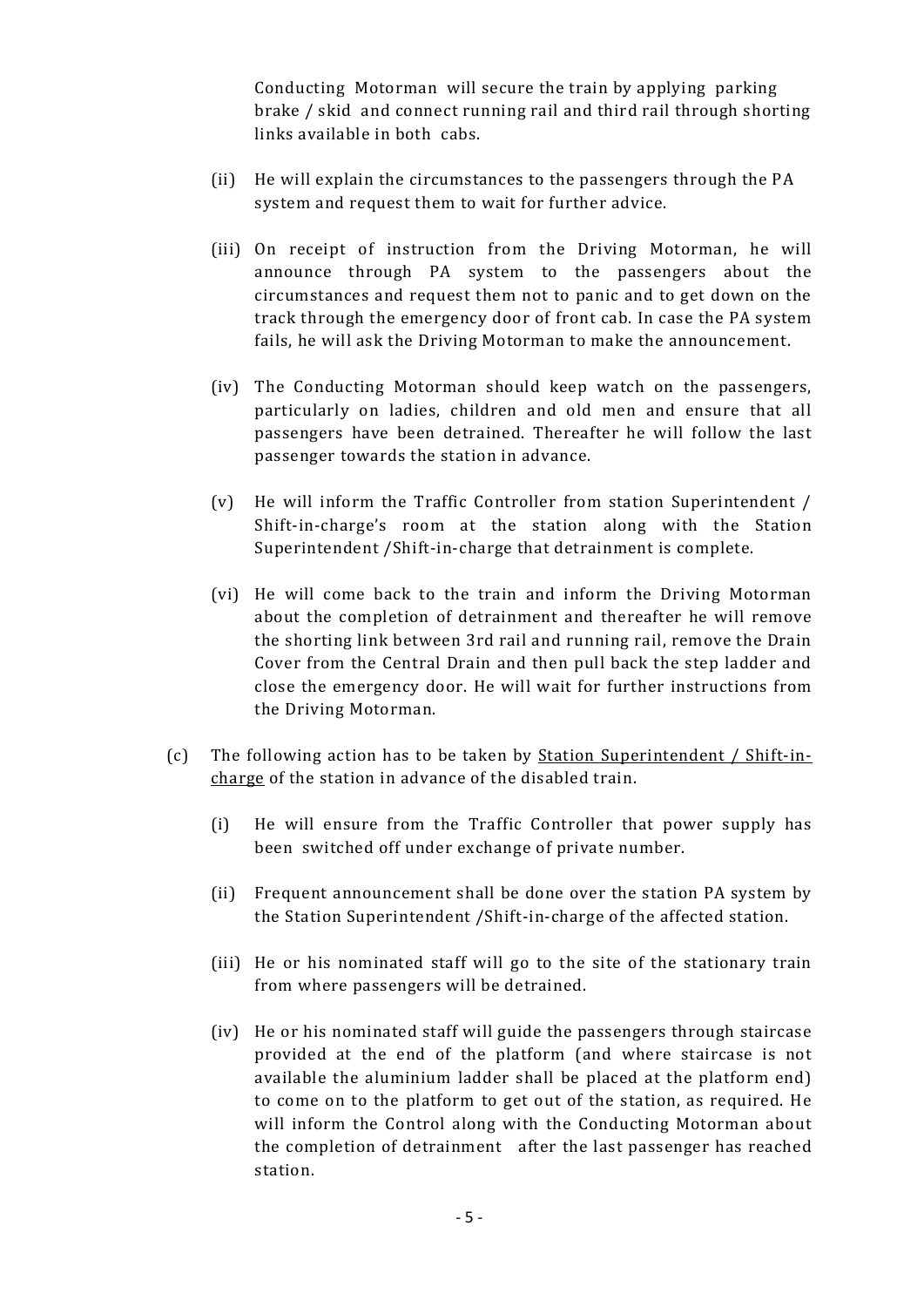- (v) After completion of evacuation of passengers, he will remove the aluminium ladder(s), if the same has been provided at the platform end.
- (vi) He will wait for further instruction from the Traffic Controller for movement of the train.
- (d) The Traffic Controller will do the following:-
	- (i) On receipt of information from Driving Motorman about the inability of the train to proceed further, necessitating evacuation of passengers, he will ask the TPC to switch off power supply of the 3rd rail <u>for both the lines</u> under exchange of private number.
	- (ii) The Traffic Controller shall then inform the Driving Motorman of the disabled train, under exchange of private number, confirming power block of the section. He will also inform the station-in-charge of the station, where passengers are to be evacuated, confirming the power block, under exchange of private number.
	- (iii) He will inform the Station Superintendent /Shift-in-charge of advance station of the affected train to depute staff to go towards the disabled train to help detrain the passengers and bring them to the station.
	- (iv) In the mean time the Traffic Controller shall inform the nearest Police Station and Metro Railway Security Control about the incident and request them to attend the concerned station to maintain law and order and he may also ask Railway Doctors and nearest Hospitals for ambulance and other medical assistance.
	- (v) After receiving the confirmation from the Station Superintendent/Shift-in-charge in respect of completion of detrainment of passengers and on receipt of information as to safe return of the Conducting Motorman, closing of cab exit, removing of short links, skids etc from Driving Motorman, duly supported by private number, he will ask TPC to switch on the third rail power supply, under exchange of private number, if situation so permits.
	- (vi) The Traffic Controller under exchange of private number shall inform the Station-in-charge concerned and Driving Motorman that third rail power supply has been "switched on" again and he will give instructions to the Driving Motorman to start the train cautiously up to the next station and restore normal service after the section has been cleared.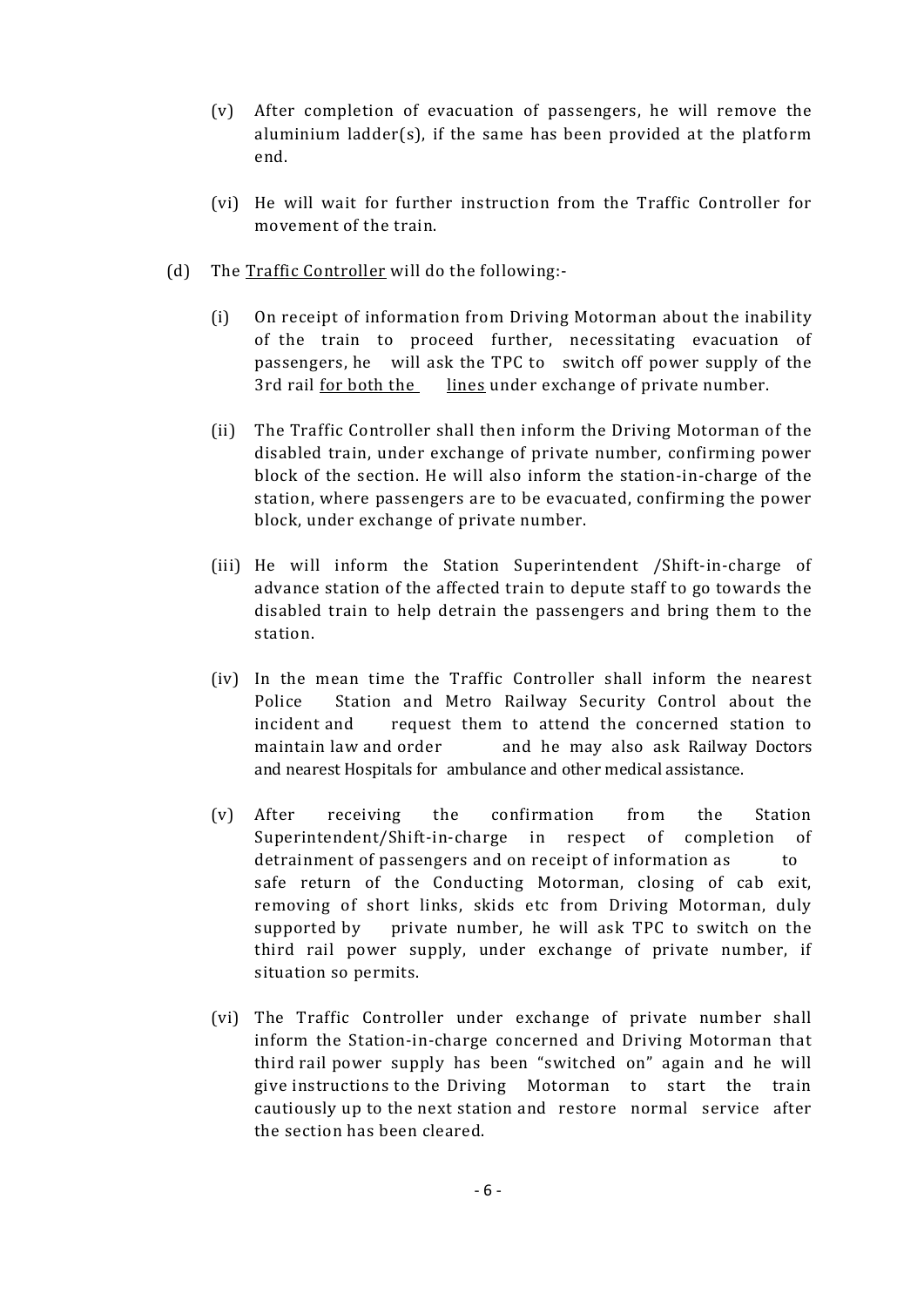- (e) The TPC will do the following:-
	- (i) On receipt of request/information from Traffic Controller about the necessity of detrainment of passengers from disabled train, TPC will switch off 3rd rail power supply of both the lines through remote control system by operating necessary HSCB controlling the power supply of the section.
	- (ii) In case of failure of remote control system, he will get the power supply to 3rd rail switched off through the substation operator by giving necessary message.
	- (iii) In case of communication failure to the substation, he may have to switch off power supply by switching off power to the rectifier transformers from either side of the section in question.
	- (iv) After switching off power supply of both the lines 3rd rail /getting power supply switched off by substation operator, he will give the message about switching off of power to the third rail to the Traffic Controller on duty under exchange of private number.
	- $(v)$  He will also inform the TLC that the power supply of both the lines have been switched off from the 3rd rail of the section
	- (vi) He will arrange to turn on 100% tunnel lights/Parapet lights in the affected section.
	- (Vii) In case of tunnel section, he will arrange to run both the mid-point exhausts in the section and the tunnel intake fans at the stations on either side.
	- (Viii)After detrainment of passengers is completed and message to the effect is received from Traffic Controller, he will , if situation so permits, restore 3rd rail power, normalize the ventilation system, tunnel/Parapet lighting system and advise the Traffic Controller under exchange of private number for resuming further movement of train as required.

#### **(II) When Detrainment is to be done only from the rear end of the train**:

- (a) The Driving Motorman will do the following:-
	- (i) The Driving Motorman and Conducting Motorman of disabled train will discuss the situation promptly and the Driving Motorman will advise the Conducting Motorman to secure the train by applying parking brake/ kids available in the cabs after receipt of confirmation of power block under exchange of private number with the Traffic Controller.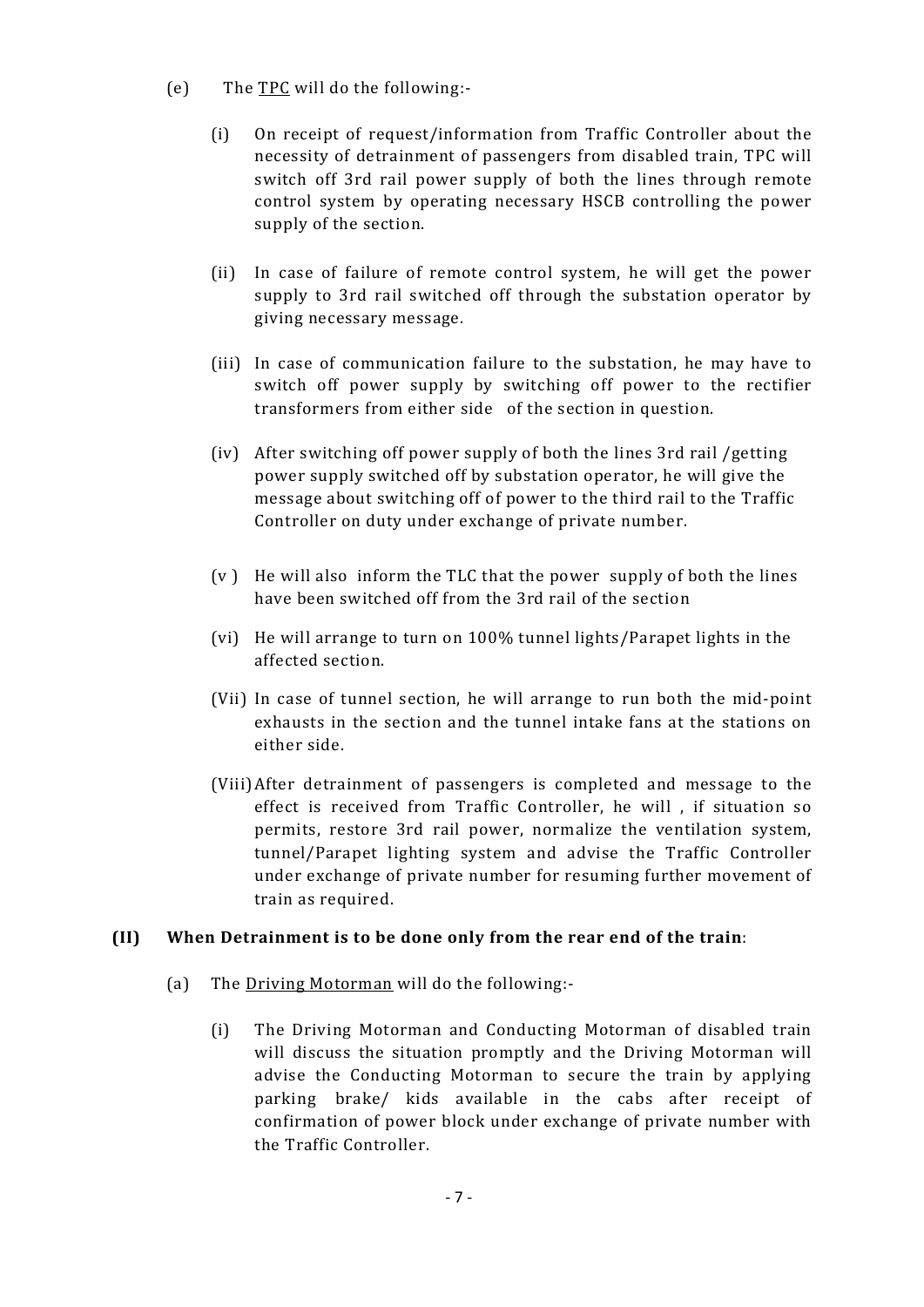- (ii) He will advise the Conducting Motorman to explain the circumstances to the passengers through PA system and request them to wait for further advice. He will also advise the Conducting Motorman to connect running rail and third rail through shorting links provided in both cabs.
- (iii) The Driving Motorman will advise the Conducting Motorman to open the rear emergency door as well as lower the step ladder and properlysecure the same, place the drain cover on the Central drain and then to open the door between the rear cab and passenger compartment.
- (iv) He will ask the Conducting Motorman to announce thorough PA stem and explain the circumstances to the passengers and request them not to panic and to get down through rear end emergency door. In case the PA System of Conducting Motorman fails, the Driving Motorman himself will make the announcement and extend all help to enable them to get down on the track safely. He should specially take care of children, ladies and old men.
- (v) The Driving Motorman should ensure that there is no passenger left behind in the disabled train and the last passenger is moving towards the station and he will ask the Traffic staff deputed from the station in rear to lead the passengers from front side and Conducting Motorman will escort the passengers from back side towards the station in rear.
- (vi) On return of Conducting Motorman to the disabled train, the Driving Motorman will advise the Conducting Motorman to remove the shorting link between third rail and running rail, to normalize the step ladder remove the drain cover to close the cab exit and he will wait for further instruction from the Traffic controller.
- (b) The Conducting Motorman will do the following:-
	- (i) The Driving Motorman and Conducting Motorman of disabled train will discuss about the situation promptly. On getting instruction from the Driving Motorman (only after receipt of confirmation of power block under exchange of private number with the Traffic Controller), the Conducting Motorman will secure the train by applying parking brake /skid and connect running rail and third rail through shorting links available in both cabs.
	- (ii) He will explain the circumstances to the passengers through the PA system and request them to wait for further advice.
	- (iii) On receipt of instruction from the Driving Motorman about the evacuation of passengers he will open the rear end emergency door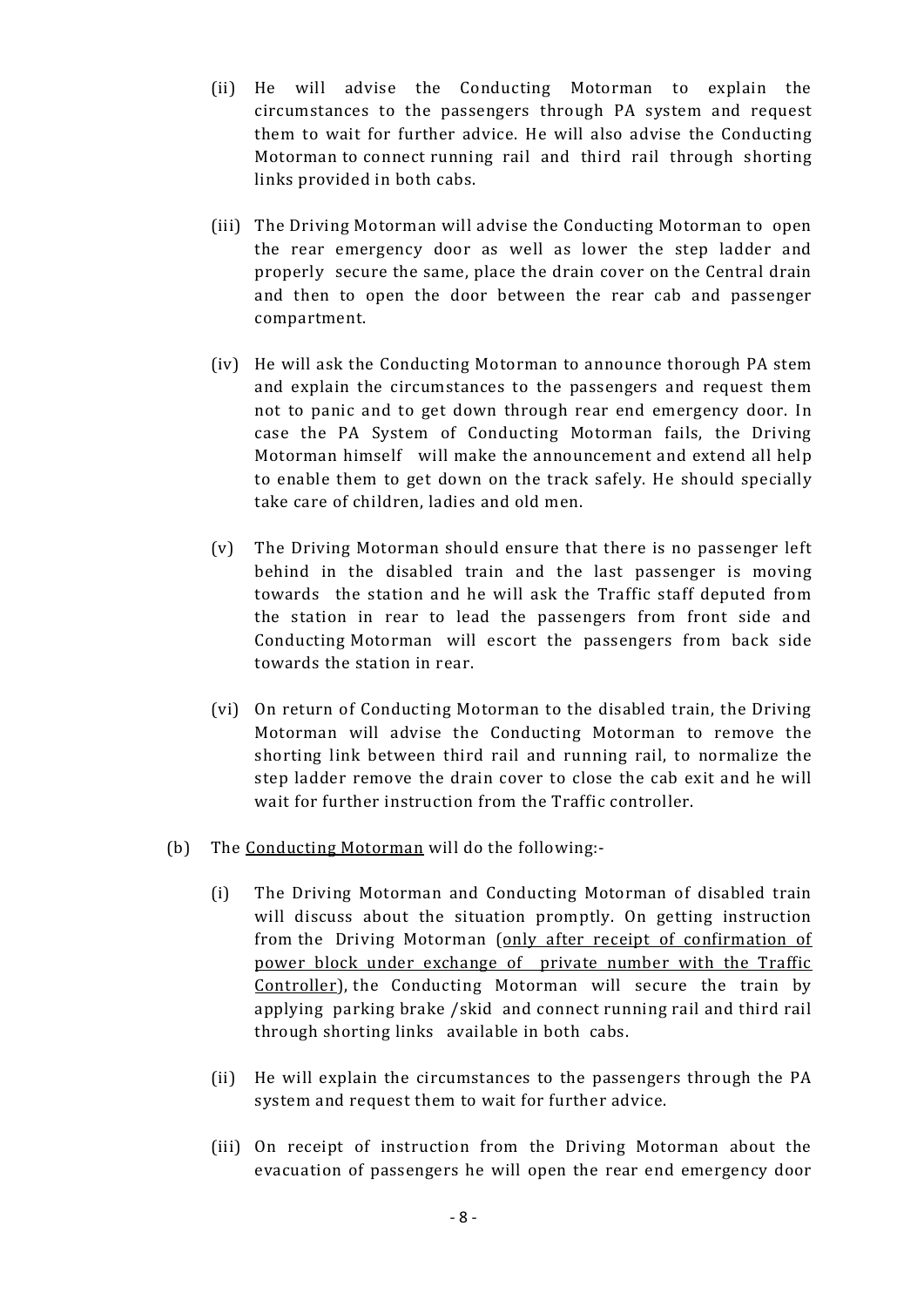as well as lower the step ladder and properly secure the same and place the Drain Cover on the central drain.

- (iv) He will announce to the passengers through PA system about the circumstances and request them not to panic and to get down on to the track through rear end emergency door. In case the PA system fails, he will ask the Driving Motorman to make the announcement.
- (v) He will then open the door between cab of Conducting Motorman and passenger compartment.
- (vi) The Conducting Motorman should keep watch on the passengers, particularly on ladies, children and old men and ensure that all passengers have been detrained. Thereafter he will follow the last passenger towards the station in rear.
- (vii) He will inform the Traffic Controller from Station Superintendent / Shift-in-charge's room at the station along with the Station Superintendent /Shift-in-charge that detrainment is complete.
- (viii) He will come back to the train and inform the Driving Motorman about the completion of detrainment and thereafter he will remove the shorting link between 3rd rail and running rail, pull back the step ladder and close the emergency door. He will wait for further instructions from the Driving Motorman.
- (c) The following action has to be taken by Station Superintendent / Shift-incharge of the station in rear of the disabled train.
	- (i) He will ensure from the Traffic Controller that power supply has been switched off under exchange of private number.
	- (ii) Frequent announcement shall be done over the station PA system by the Station Superintendent /Shift-in-charge of the affected station.
	- (iii) He or his nominated staff will go to the site of the stationary train from where passengers will be detrained.
	- (iv) He or his nominated staff will guide the passengers through staircase provided at the end of the platform (and where staircase is not available the aluminium ladder shall be placed at the platform end) to come on to the platform to get out of the station, as required. He will inform the Control along with the Conducting Motorman about the completion of detrainment after the last passenger has reached station.
	- (v) After completion of evacuation of passengers, he will remove the aluminium ladder(s), if the same has been provided in the platform end.
	- (vi) He will wait for further instruction from the Traffic Controller for movement of the train.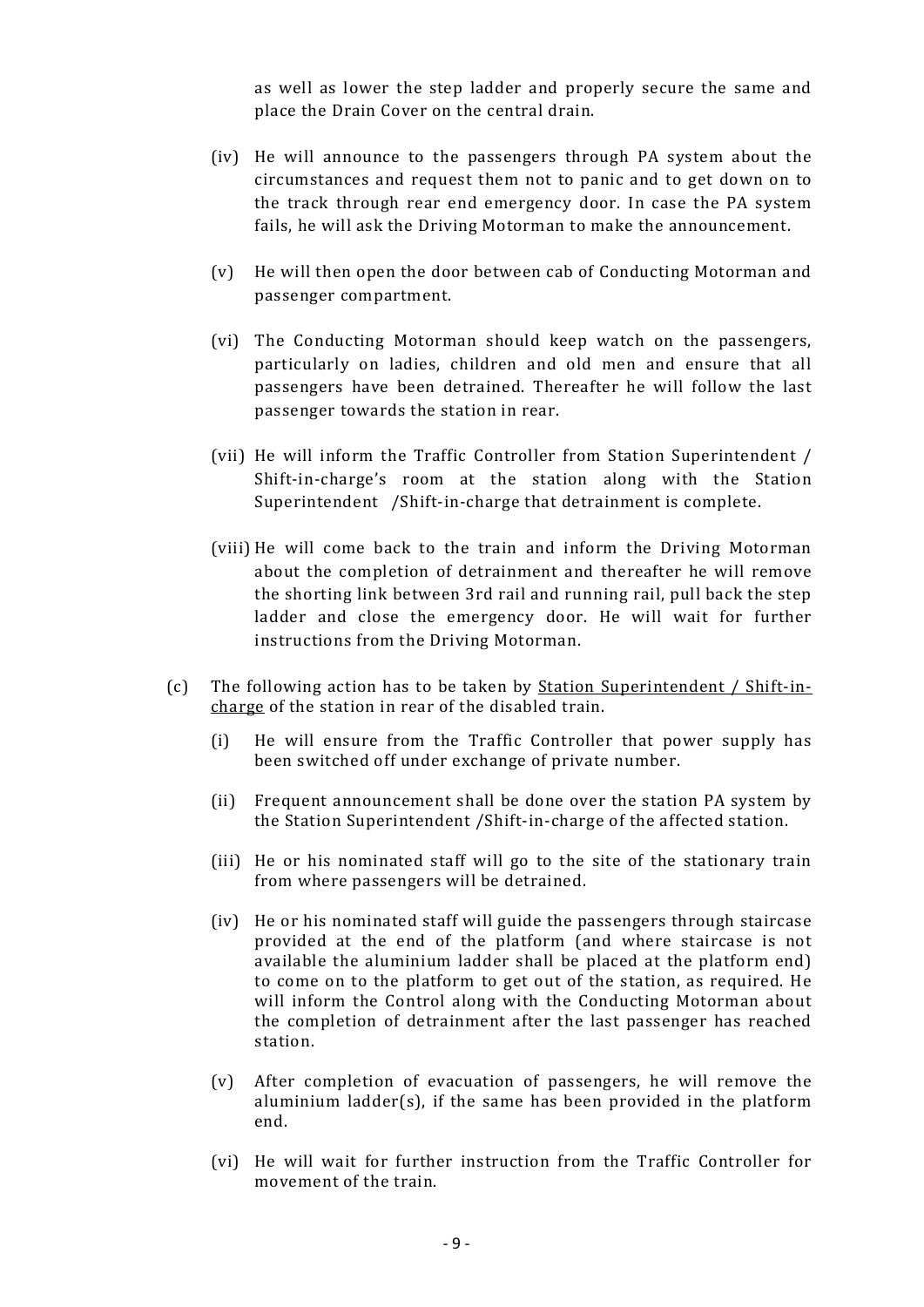- (d) The Traffic Controller will do the following:-
	- (i) On receipt of information from Driving Motorman about the inability of the train to proceed further, necessitating evacuation of passengers, he will ask the TPC to switch off power supply of the 3rd rail for both the lines under exchange of private number and confirm the power block to the Driving Motorman by exchanging private number. He will also inform the station-in-charge of the station, where passengers are to be evacuated, confirming the power block, under exchange of private number.
	- (ii) He will inform the Station Superintendent /Shift-in-charge of rear station of the affected train for deputing their staff to go towards the disabled train to help detrainment of passengers and bring them to the station.
	- (iii) In the mean time the Traffic Controller shall inform the nearest Police Station and Metro Railway Security Control about the incident and request them to attend the concerned station to maintain law and order and he may also ask Railway Doctors and nearest Hospitals for Ambulance and other medical assistance.
	- (iv) After receiving the confirmation from Shift-in-charge in respect of completion of detrainment of passenger and also on receipt of information about safe return of the Conducting Motorman, closing of cab exit, removing of shorting links, skids etc from the Driving Motorman, being supported by private number, he will ask TPC to 'switch on' the third rail power supply, under exchange of private number, if situation so permits.
	- (v) The Traffic Controller under exchange of private number shall inform the Station-in-charge concerned and Driving Motorman that third rail power supply has been "switched on" again and he will give instructions to the Driving Motorman to start the train cautiously up to the next station and restore normal service after the section has been cleared.
- (e) The TPC will do the following:-
	- (i) On receipt of request/information from Traffic Controller about the necessity of detrainment of passengers from disabled train, TPC will switch off 3rd rail power supply through remote control system by operating necessary HSCB controlling the power supply of the section.
	- (ii) In case of failure of remote control system, he will get the power supply to 3rd rail switched off through the substation operator by giving necessary message.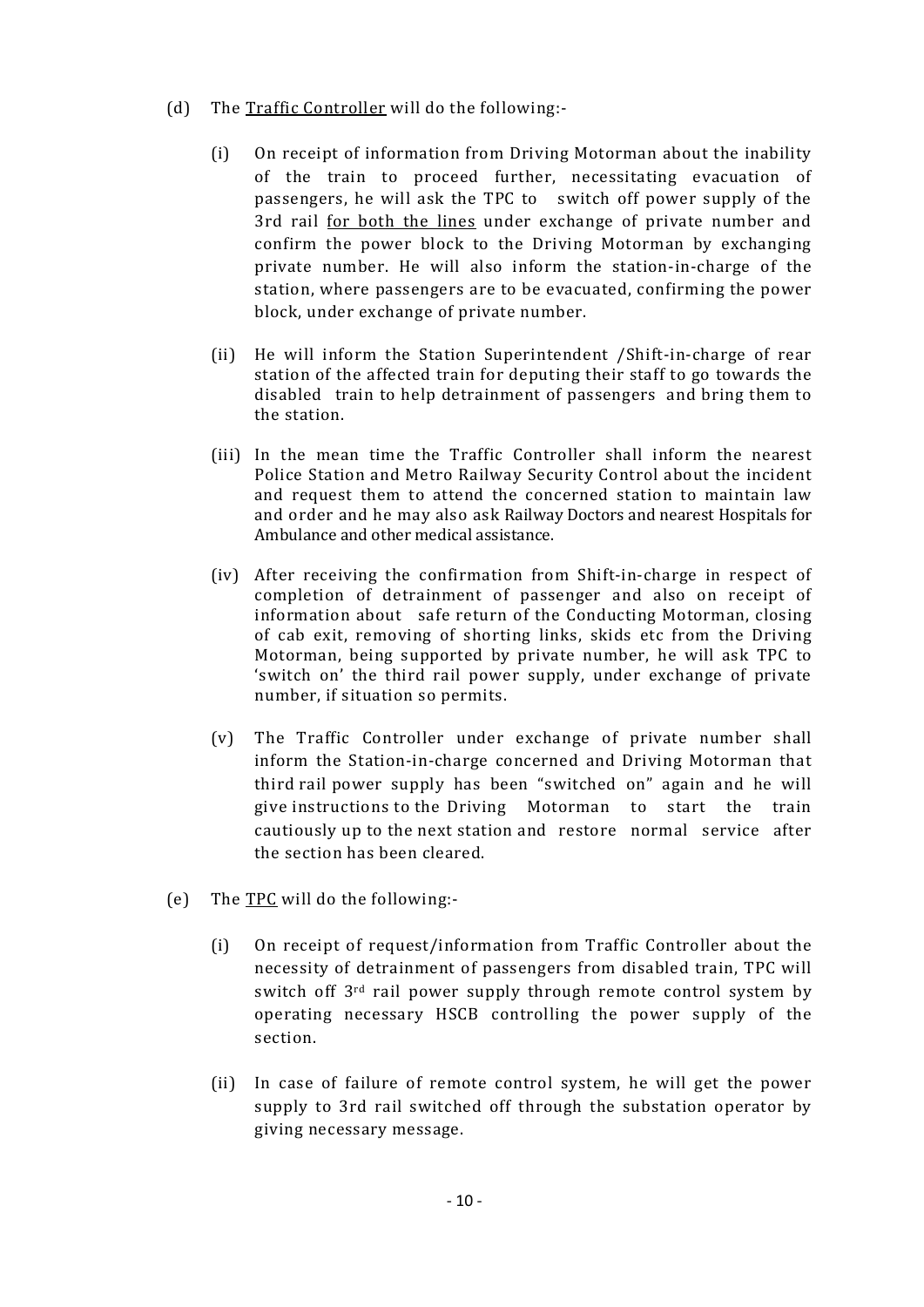- (iii) In case of communication failure to the substation, he may have to switch off power supply by switching off power to the rectifier transformers from either side of the section in question.
- (iv) After switching off 3rd rail power supply/getting power supply switched off by substation operator, he will give the message about switching off of power to the third rail to the Traffic Controller on duty under exchange of private number.
- (v) He will also inform the TLC that the power has been switched off from the 3rd rail of the section.
- (vi) He will arrange to turn-on 100% tunnel lights/parapet lights in the affected section.
- (vii) In case of tunnel section, he will arrange to run both the mid-point exhausts in the section and the tunnel intake fans at the stations on either side.
- (viii) After detrainment of passengers is completed and message to the effect is received from Traffic Controller, he will, if situation so permits, restore 3rd rail power, normalize the ventilation system, tunnel/parapet lighting system and advise the Traffic Controller under exchange of private number for resuming further movement of train as required.

## **(III) When Detrainment is to be done from both ends of the train**:

- (a) The Driving Motorman will do the following.
	- (i) The Driving Motorman and Conducting Motorman of disabled train will discuss the situation promptly and the Driving Motorman will advise the Conducting Motorman to secure the train by applying parking brake/skids available in the cabs after receipt of confirmation of power block under exchange of private number with the Traffic Controller.
	- (ii) He will advise the Conducting Motorman to explain the circumstances to the passengers through PA system and request them to wait for further advice. He will also advise the Conducting Motorman to connect running rail and third rail through shorting links provided in both cabs.
	- (iii) The Driving Motorman will advise the Conducting Motorman to open the emergency door as well as lower the step ladder in the rear cab and properly secure the same. He himself will open the emergency door as well as lower the step ladder in his own cab and properly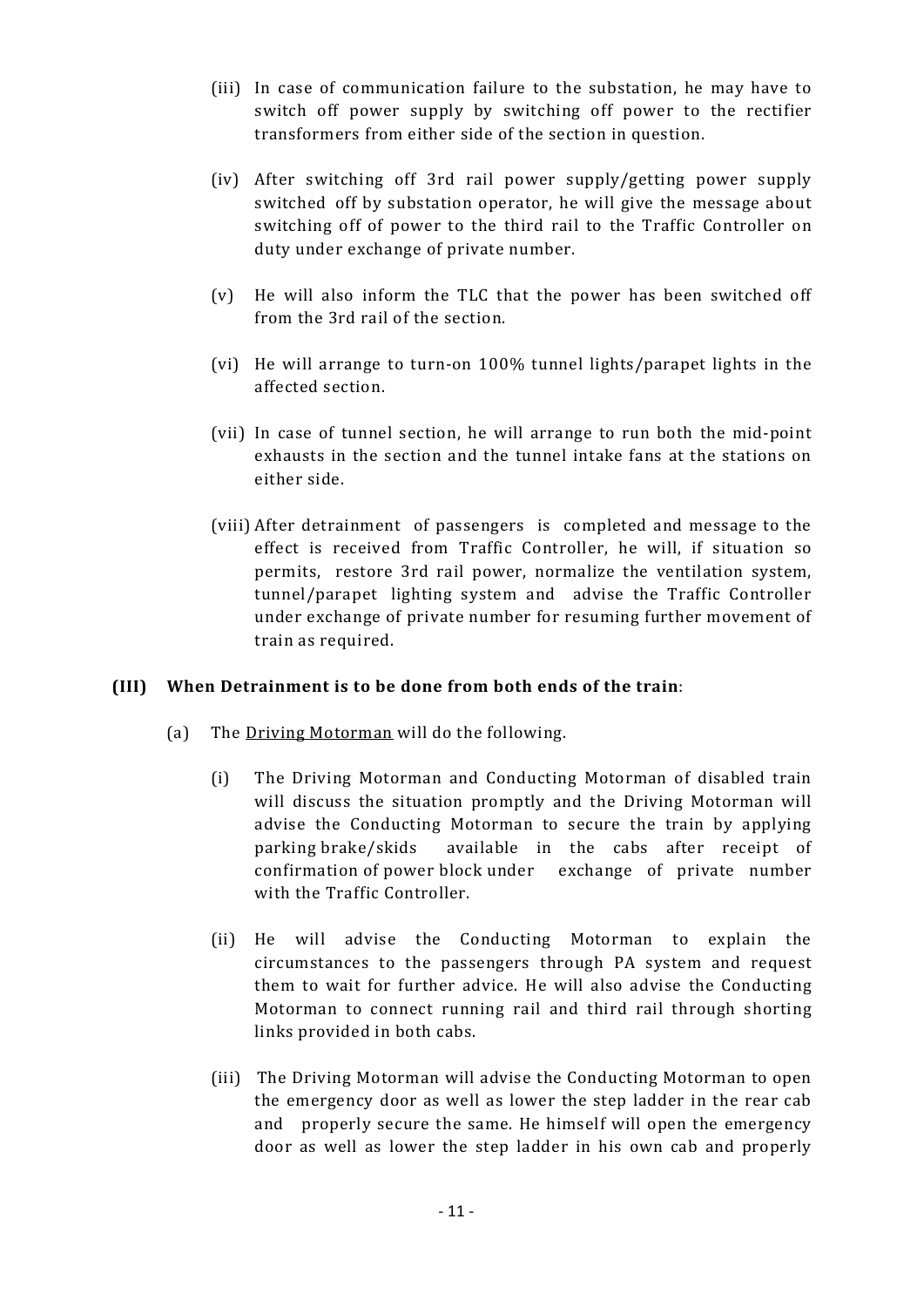secure the same. In both cases, after lowering ladder Drain Cover shall be placed on the Central drain.

- (iv) The Driving Motormen will advise the Conducting Motorman to open the door between the rear cab and passenger's compartment and he himself will also open the door between his driving cab and passengers' compartment.
- (v) He will ask the Conducting Motorman to announce thorough PA System and explain the circumstances to the passengers and request them not to panic and to get down through emergency doors at both ends. In case the PA System of Conducting Motorman fails, the Driving Motorman himself will make the announcement and extend all help to enable them to get down on the track safely. He should specially take care of children, ladies and old men.
- (vi) The Driving Motorman should ensure that there is no passenger left behind in the disabled train and the last passenger is moving towards the station(s) and he will ask the two Traffic staff deputed from station in advance to guide the passengers who detrain from the front end towards the station in advance (one staff will lead the passengers from front side and another one will escort the passengers from back side). Similarly, for passengers who detrain from the rear end, a Traffic staff deputed from rear station will lead the passengers from front and Conducting Motorman will escort the passengers from back side towards the station in rear.
- (vii) On return of Conducting Motorman to the disabled train, the Driving Motorman will advise the Conducting Motorman to remove the shorting link between third rail and running rail, normalize the step ladder, close the cab exit, and he will wait for further instruction from the Traffic Controller.
- (b) The Conducting Motorman will do the following.
	- (i) The Driving Motorman and Conducting Motorman of disabled train will discuss the situation promptly. On getting instruction from the Driving Motorman (only after receipt of confirmation of power block under exchange of private number with the Traffic Controller), the Conducting Motorman will secure the train by applying parking brake /skid and connect running rail and third rail through shorting links available in both cabs.
	- (ii) He will explain the circumstances to the passengers through the PA system and request them to wait for further advice.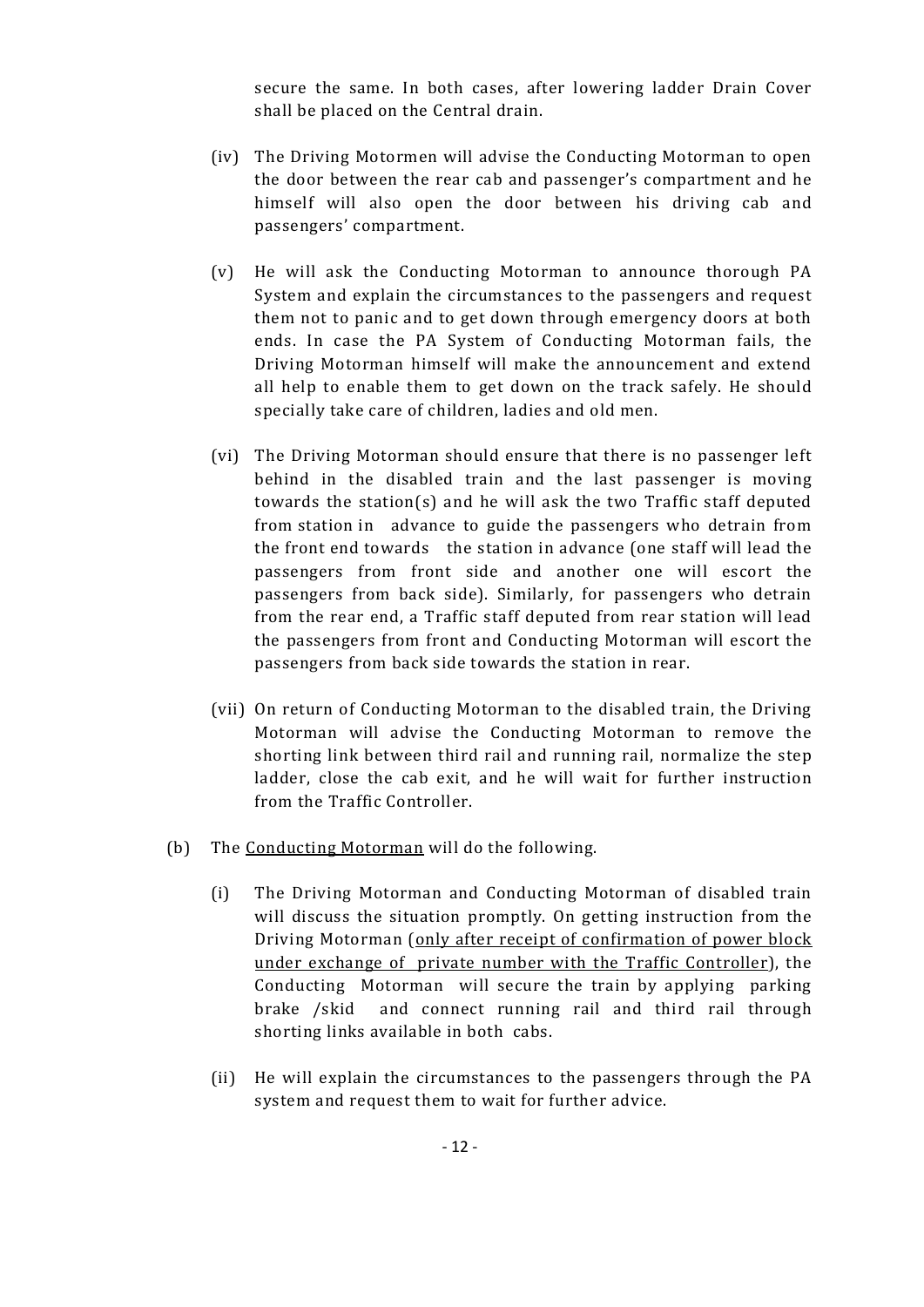- (iii) On receipt of information from Driving Motorman about the evacuation of passengers he will open the emergency door as well as lower the step ladder and properly secure the same.
- (iv) On receipt of instruction from the Driving Motorman, he will announce through PA system to the passengers of the train about the arrangement already made for their detrainment from both the cabs of the train and request them not to panic and to get down through emergency doors of both ends of affected train.
- (v) He will then open the door between cab of Conducting Motorman and passenger compartment.
- (vi) The Conducting Motorman should keep watch on passengers detraining from rear end, particularly on ladies, children and old men and ensure that all passengers have been detrained. Thereafter traffic staff will lead and he will escort the last passenger towards the rear station.
- (vii) He will inform the Traffic Controller from station Superintendents / Shift in-charge's room at the station along with the Station Superintendent /Shift-in-charge that detrainment is complete towards the rear station from the affected train.
- (viii) He will come back to the train and inform the Driving Motorman about the completion of detrainment and thereafter, on getting instruction from the Driving Motorman, he will remove the shorting link between 3rd rail and running rail, pull back the step ladder and close the emergency door. He will wait for further instructions from the Driving Motorman.
- (c) The following action has to be taken by Station Superintendents / Shiftin-charges of the stations.
	- (i) The Station Superintendents/Shift-in-charges of both the adjacent stations will ensure from the Traffic Controller that passengers are to be evacuated from both the end of affected train and power supply has been switched off under exchange of private number.
	- (ii) Frequent announcement shall be done over the station PA system by the Station Superintendents /Shift-in-charges of both the affected adjacent stations.
	- (iii) The Station Superintendents/Shift-in-charges or their nominated staff will go to the site of the stationary train from where passengers will be detrained. At least two staff will be deputed from the station in advance and one staff from the station in rear for this purpose.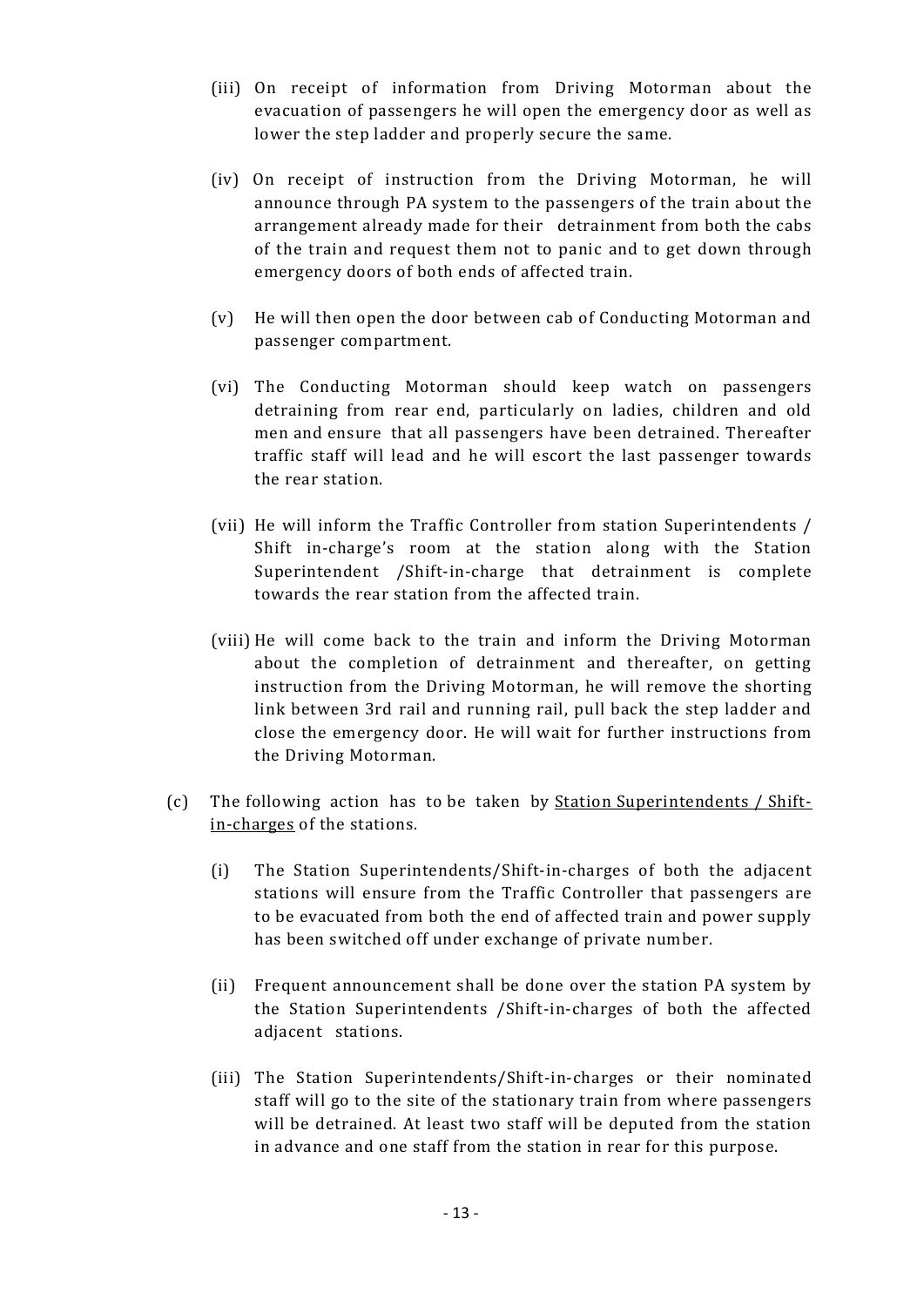- (iv) They or their nominated staff will guide the passengers through staircase provided at the end of the platform (and where staircase is not available the aluminium ladder shall be placed at the platform end) to come on to the platform to get out of the station, as required.
- (v) Complete arrival of passengers at the stations is to be confirmed by the Traffic staff in case of station in advance and by the Conducting Motorman in case of rear station. The Station Superintendents / Shift-in-charges of both the stations will inform the central Control about the completion of detrainment of the passengers after the last passenger has reached the station.
- (vi) After completion of evacuation of passengers, he will remove the aluminium ladder(s), if the same has been provided in the platform end.
- (vii) He will wait for further instruction from the Traffic Controller for movement of the train.
- (d) The Traffic Controller will do the following.
	- (i) On receipt of information from Driving Motorman about the inability of the train to proceed further, necessitating evacuation of passengers he will ask the TPC to switch off power supply of the 3rd rail for both the lines under exchange of private number and advise the Driving Motorman of the fact by exchanging private number.
	- (ii) He will inform the Station Superintendents /Shift-in-charges of both the adjacent stations of the affected train for deputing their staff with an advice to go towards the disabled train to help detrainment of passengers and bring them to the station.
	- (iii) In the mean time the Traffic Controller shall inform to the nearest Police Station and Metro Railway Security Control about the incident and request them to attend the concerned stations to maintain law and order and he may also ask Railway Doctors and nearest Hospitals for Ambulance and other medical assistance.
	- (iv) After receiving the confirmation from Shift-in-charges of both the adjacent stations in respect of completion of detrainment of passengers and on receipt of information as to safe returns of the Conducting Motorman, closing of cab exit, removing of short links, skids etc from Driving Motorman, being supported by private number, he will ask TPC to switch on the third rail power supply, under exchange of private number, if situation so permits.
	- (v) The Traffic Controller under exchange of private number shall inform the Station-in-charge concerned and Driving Motorman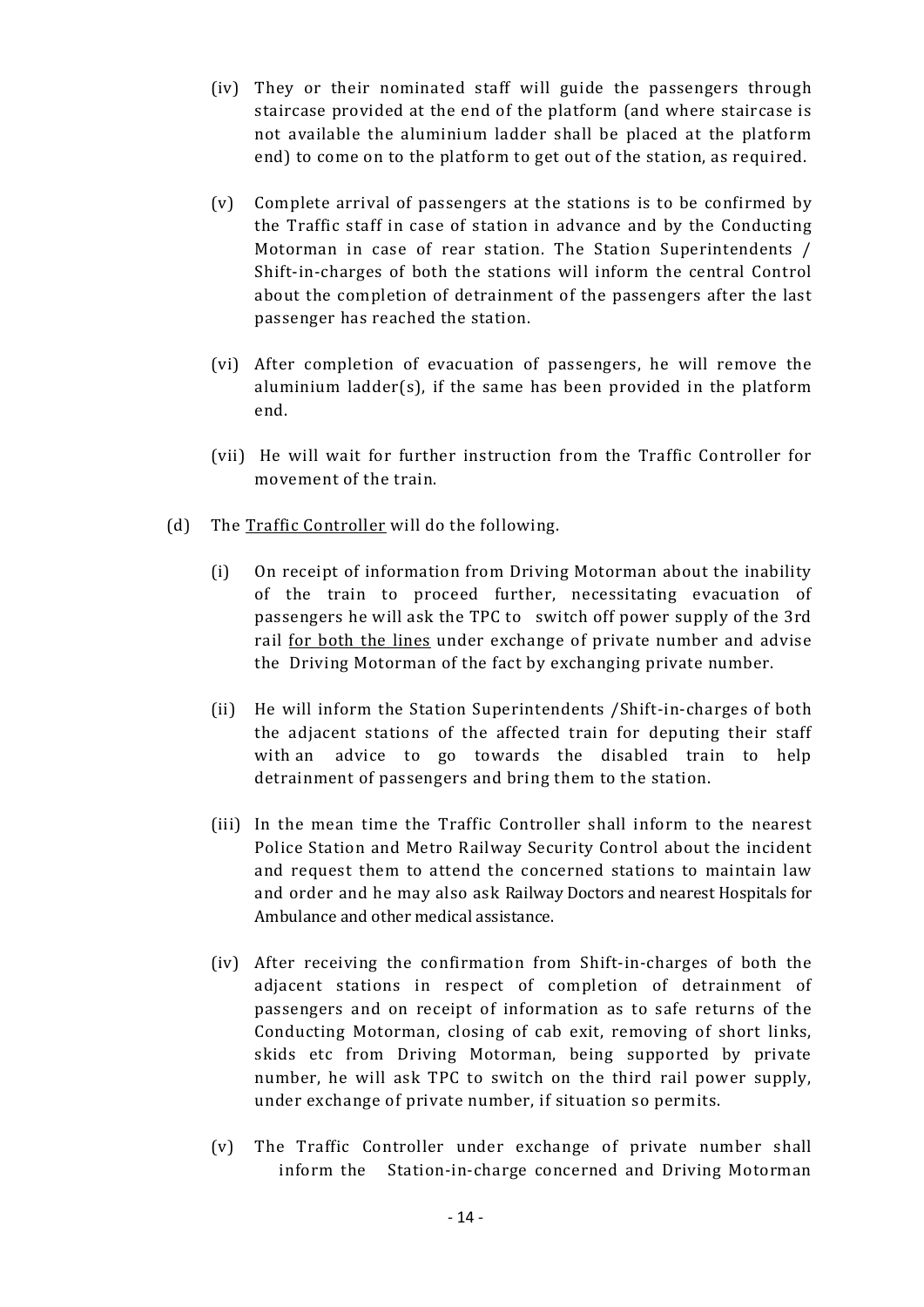that third rail power supply has been "switched on" again and he will give instructions to the Driving Motorman to move the train cautiously up to the next station and restore normal service after the section has been cleared.

- (e) The TPC will do the following:-
	- (i) On receipt of request/information from Traffic Controller about the necessity of detrainment of passengers from disabled train, TPC will switch off 3rd rail power supply through remote control system by operating necessary HSCB controlling the power supply of the section.
	- (ii) In case of failure of remote control system, he will get the power supply to 3rd rail switched off through the substation operator by giving necessary message.
	- (iii) In case of communication failure to the substation, he may have to switch off power supply by switching off power to the rectifier transformers from either side of the section in question.
	- (iv) After switching off 3rd rail power supply/getting power supply switched off by substation operator, he will give the message about switching off of power to the third rail to the Traffic Controller on duty under exchange of private number.
	- (v) He will also inform the TLC that the power has been switched off from the 3rd rail of the section.
	- (vi) He will arrange to turn-on 100% tunnel lights/parapet lights in the affected section.
	- (vii) In case of tunnel section, he will arrange to run both the mid-point exhausts in the section and the tunnel intake fans at the stations on either side.
	- (viii)After detrainment of passengers is completed and message to this effect is received from Traffic Controller, he will, if situation so permits, restore 3rd rail power, normalize the ventilation system, tunnel/parapet lighting system and advise the Traffic Controller under exchange of private number to resume further movement of train as required.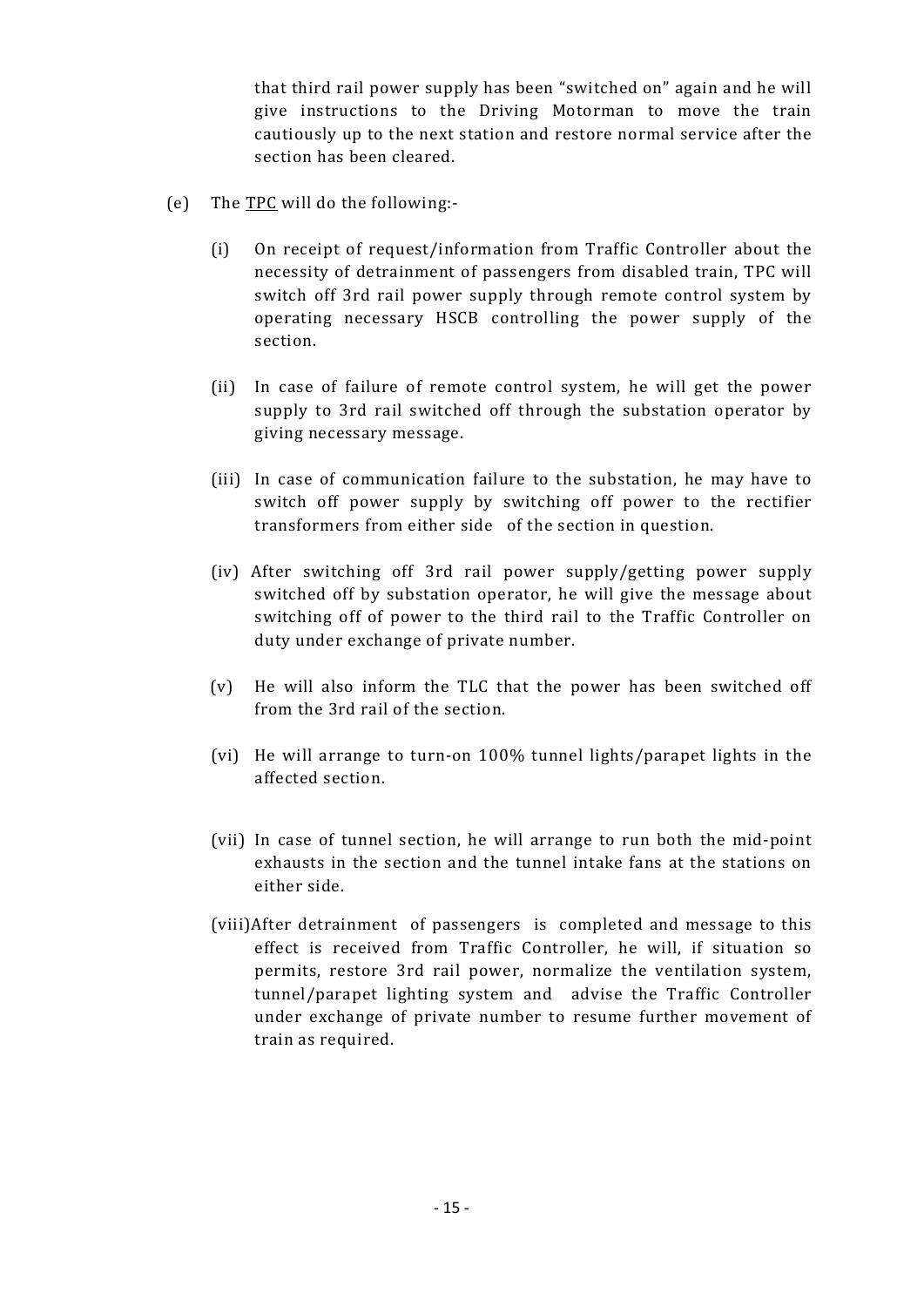

#### **DEFINITIONS**

#### 2.01 **Acciden**t:

For the purpose of Railway working, accident is an occurrence in the course of working of railway which does or may affect the safety of the railway, its engine, rolling stock, permanent way and works, passengers or servant or which affect the safety of others or which does or may cause delay to train or loss to the railway. For statistical purposes accident has been classified in categories from "A" to "R" excluding "I" and "O".

#### 2.02 **Serious Accident:**

Accident to a train or by a train carrying passengers which is attended with loss of life or with grievous hurt to a passenger or passengers in the train, or with serious damage to Metro Railway property of the value exceeding  $\bar{\tau}$  2 crores. Any other accident which in the opinion of the Chief Commissioner of Railway Safety requires the holding of an inquiry by the Commissioner of Railway Safety shall also be deemed to be a serious accident. However the following shall be excluded:-

- (a) cases of trespassers run over and injured or injured or killed through their own carelessness or of passengers injured or killed through their own carelessness, and
- (b) cases involving persons being Railway servant or holding valid passes / tickets or otherwise who are killed or grievously injured which travelling outside the rolling stock of a passenger train such as on foot board or roof or buffer but excluding the inside of vestibules between coaches, or run over at a level Crossing or elsewhere on the Railway track by a passenger train.
- 2.03 **Injuries :** Injuries are classified as :-
	- (i) **Grievous injuries :** Grievous' injuries for purpose of these statistics should be taken as injuries as defined in section 320 of Indian Penal Code reproduced below for ready reference. (Section 320, Indian penal Code 45 of 1860).

The following kinds of hurt only are designated as 'grievous':-

- (a) Emasculation
- (b) Permanent privation of the sight of either eye.
- (c) Permanent privation of the hearing of either ear.
- (d) Privation of any member or joint.
- (e) Destruction or permanent impairing of the powers of any member.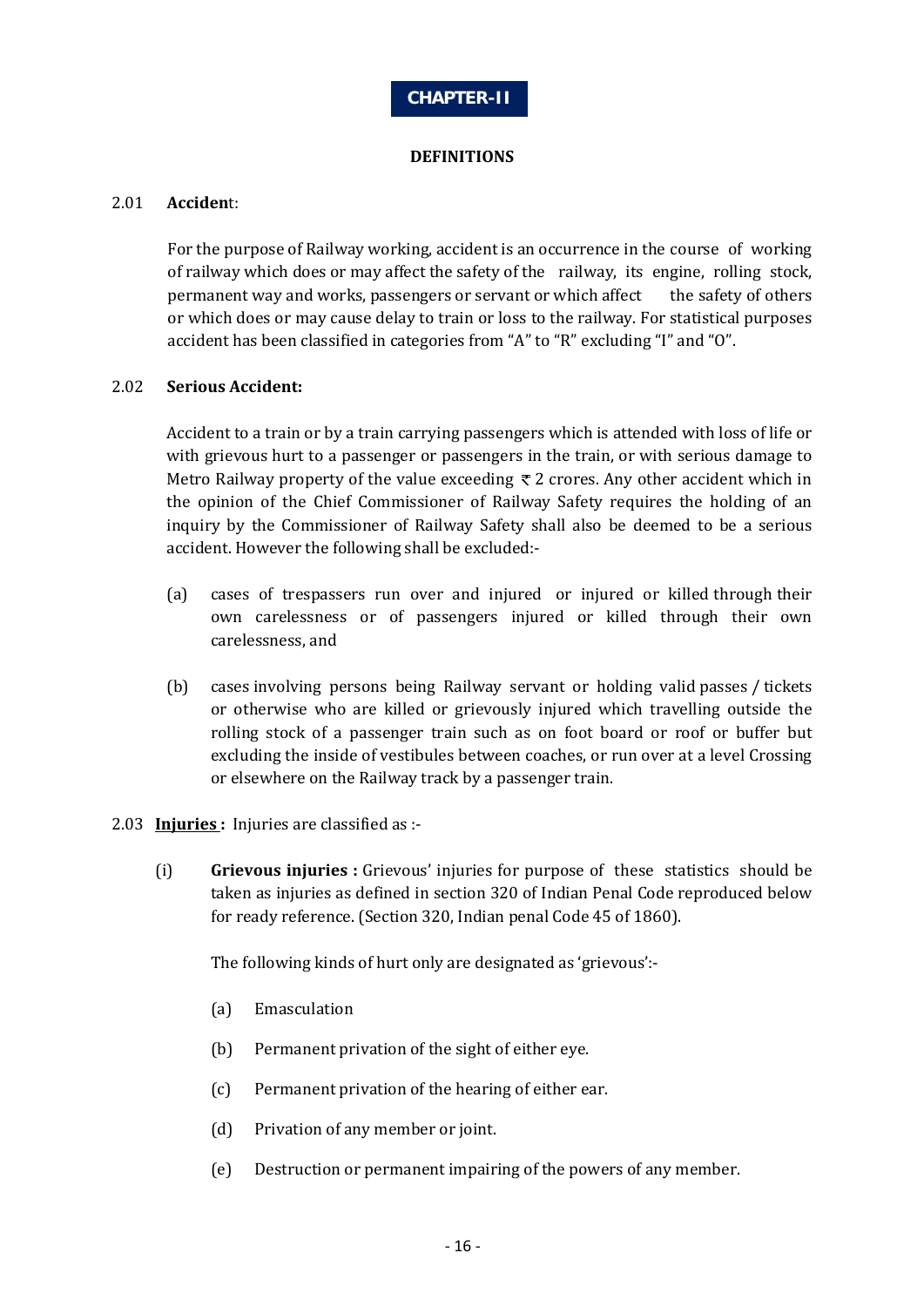- (f) Fracture or dislocation of a bone or tooth.
- (g) Permanent disfiguration of the head or face.
- (h) Any hurt which endangers life or which causes the sufferer to be during the span of twenty days, in severe bodily pain or unable to follow his ordinary pursuits.

## (ii) **Simple Injuries:**

- (a) A person will be considered to have incurred simple injuries if these injuries incapacitate the injured person to follow his customary vocation during 48 hours after the occurrence of the accident.
- (b) A railway servant is considered to have been injured if he/she is prevented from returning to work as a result of injuries for a period of 48 hours after the occurrence of the accident.

## 2.04 **Injuries arising out of train accident are classified as under**

- (a) **Serious hurt or injury** to a person means hurt or injury resulting in grievous hurt (as defined in section 320 of I.P.C reproduction above) which incapacities him from work continuously for 20 days or more.
- (b) **Minor or Simple/Slight injury** to a person means injury which incapacitates him from following his customary vocation for a period of 48 hours or above, but less than 20 days, after the accident.
- (c) **Trivial injury** to a person means petty abrasions or bruises etc., which would not incapacitate the injured person to follow his customary vocation for 48 hours or above after the accident. However, while reporting the figures of casualties in respect of train accident cases, information in respect of such injured persons should also be communicated for the information of Railway Board only, although it shall be re-emphasised that such trivial injuries are not be taken into account for statistical purposes or press-release.

#### 2.05 **Serious disruption to Traffic**:

Serious disruption to traffic means interruption to through line of communication for more than 24 hours.

#### 2.06 **Damage to property**:

Damage to property means damage to Metro Railway property roughly estimated to cost  $\bar{\xi}$  1,000/- and over. When value exceeds  $\bar{\xi}$  2 crores it will be considered as a case of serious damage to property.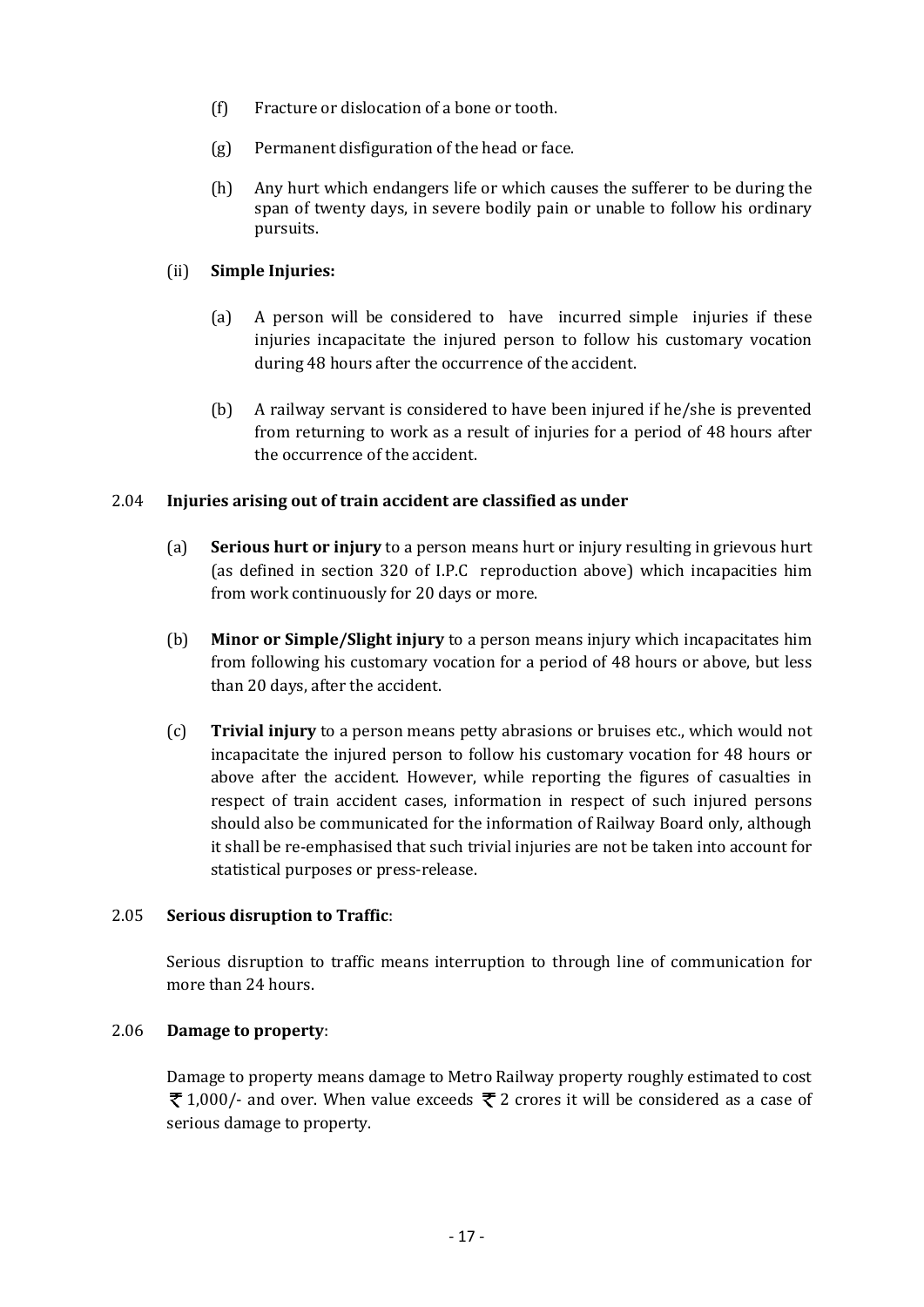2.07 (i) **Train** :A train is a set of vehicles, empty or loaded worked by locomotive, or any other self propelled unit, or rail-motor vehicles or a single rail-motor vehicle empty or conveying passengers, which cannot be readily lifted off the track and running under a particular number or a distinct name from fixed point of departure to a fixed destination. Part of a train shall also be treated as a train for the purpose of these statistics.

> If an accident takes place to a train / rake after it terminates its journey on reaching scheduled destination it will be treated as non train accident till the rake is placed for occupation by passengers for working as train.

- (ii) **Passenger Train**: A train intended solely or partly for the carriage of passengers shall be treated as a passengers train. A workman's train or an Accident Relief train or any other train carrying workmen, or Military special carrying authorized escorts or similar such train shall be treated as a passenger train.
- (iii) **Other Train**: All other trains not covered under 1 (ii) be termed as 'other trains'.

#### 2.08 **Sabotage** :

Sabotage means criminal interference with any part of working machinery of the Metro Railway with the object of rendering it inoperative or any criminal act intended to cause damage to Metro Railway property other than wrecking or attempted train wrecking.

#### 2.09 **Train Wrecking** :

Train wrecking means wilful obstruction of or tampering with the P.Way or works, Structures, electrical or signal equipment or rolling stock resulting in an accident to a train with or without loss of life or damage.

#### 2.10 **Attempted train wrecking** :

Attempted train wrecking means wilful obstruction or, tampering with the permanent way or works, structures or electrical or signal equipment or rolling stock, which if undetected, would have resulted in an accident.

#### 2.11 **Metro Railway Property**:

Metro Railway property means rolling stock, permanent way, structures, signalling and interlocking equipment, electric equipment or any other property owned by Metro Railway.

## 2.12 **Averted Collision** :

Averted collision is a circumstance in which a collision would have occurred either in the block section or within the station section between two trains or between a train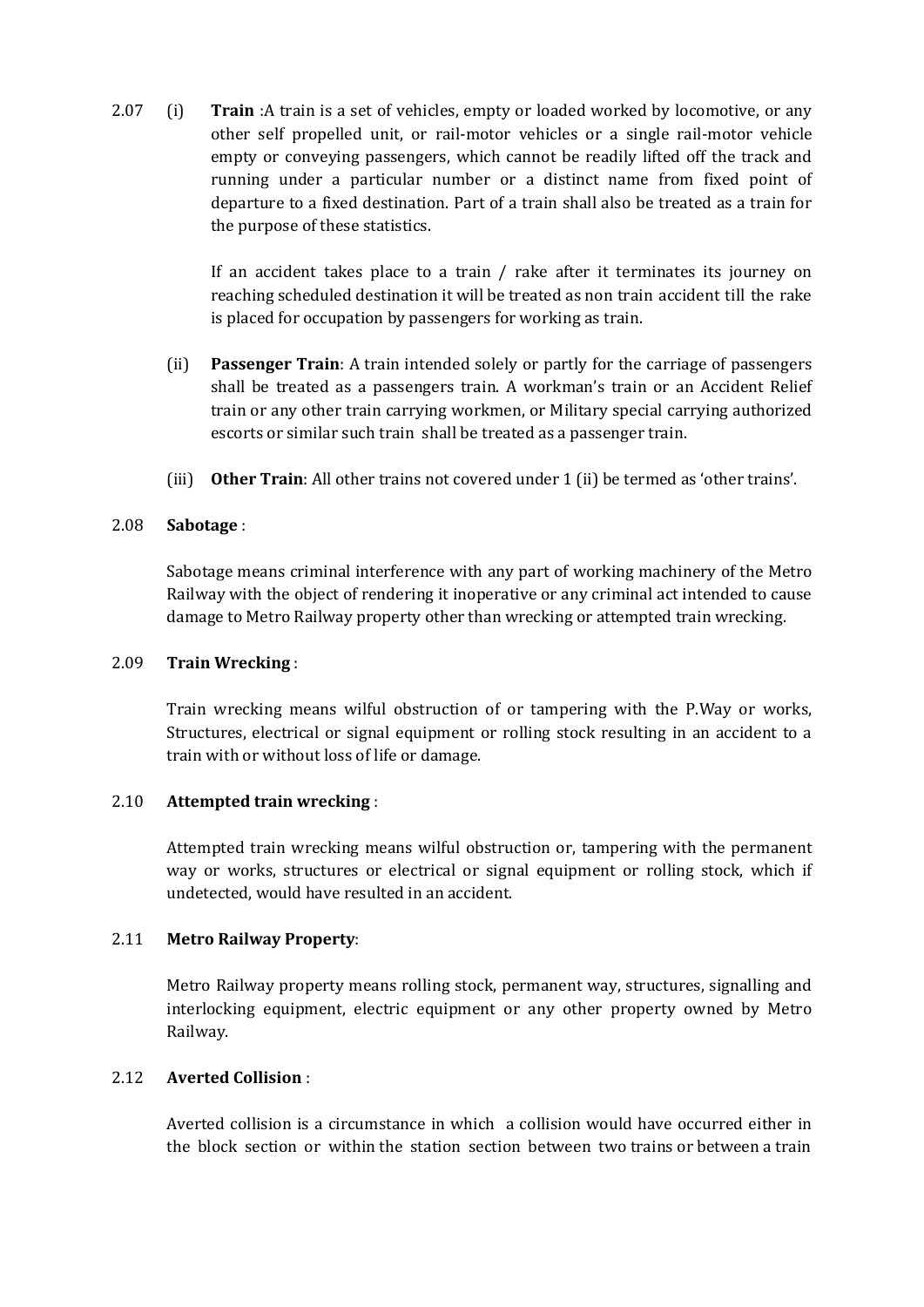and an obstruction, but for the vigilance shown/action taken by any person(s) to stop the running trains(s) short of obstruction.

Provided further that such an occurrence may not be treated as "Averted Collision" if the distance between the running training the observation is intervened by two or more stop signals, and compliance by the moving train with the indications of the stop signals averted the accident. - 18 -

## 2.13 **Breach of block rules** :

Breach of Block Rules means an incident involving breach of any of the rules under the "system of train working" in force.

## 2.14 **Fire in Trains** :

All cases of fire in trains causing damage to Metro Railway property should be treated as train accidents. When the incident results in physical injury or death or in loss of Metro Railway property to the value more than  $\bar{\tau}$  2 crores it should be treated as a serious accident.

**Note** :The smoke emission cases in trains which do not come within this category should be accounted for separately and should continue to be thoroughly investigated in order to find out their cause and take effective action to prevent recurrence.

#### 2.15 **Motorman** :

Motorman means the Metro Railway employee who is authorised to drive a train and also includes conducting Motorman.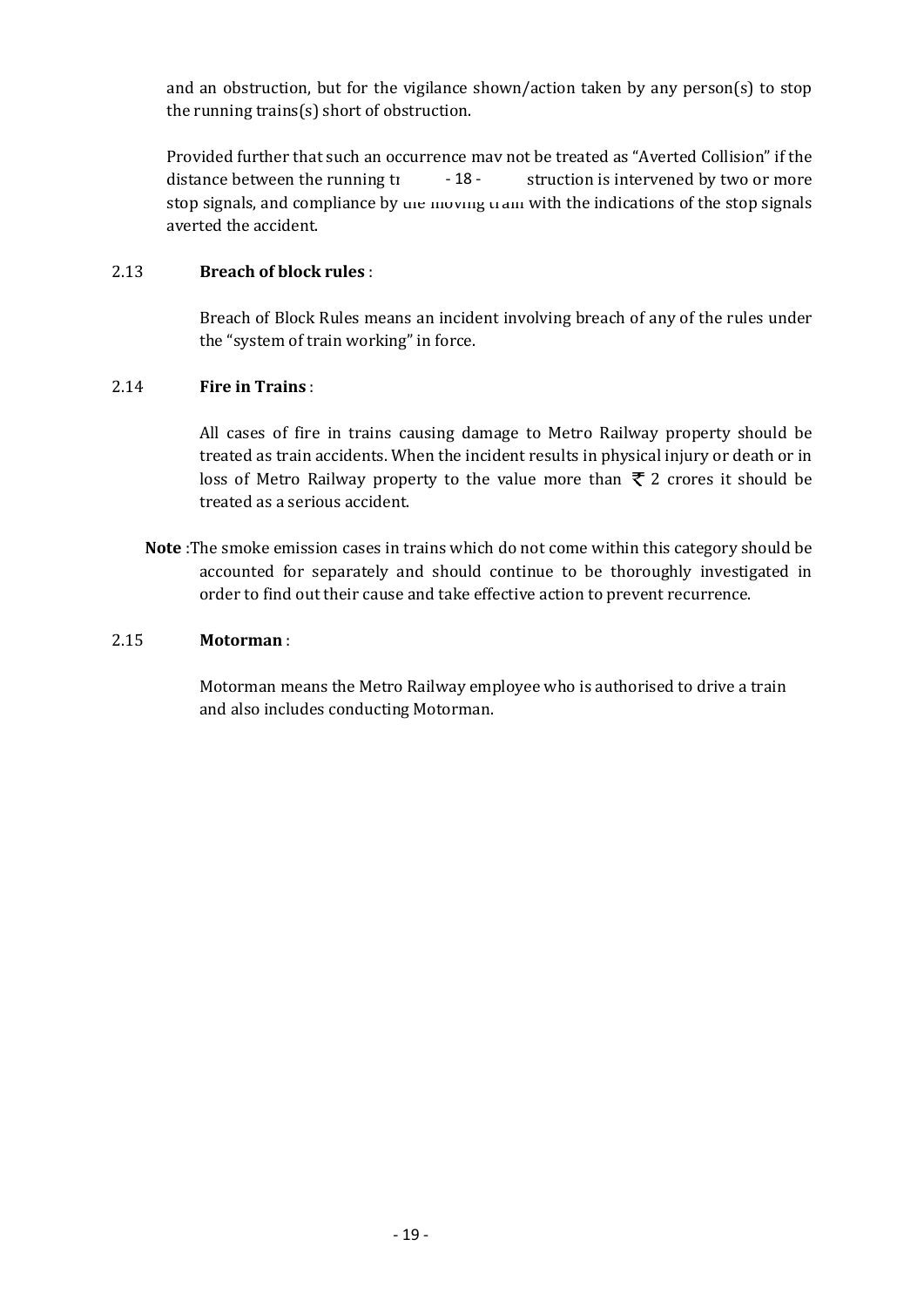

#### **REPORTING OF ACCIDENTS**

#### 3.01 **Reportable Train Accident:-**

All accidents falling under the purview of Section 113 of Indian Railway Act of 1989 are termed as reportable train accidents and include followings.

- (a) Any accident attended with loss of any human life, or with grievous hurt.
- (b) any collision between trains of which one is a train carrying passengers; or
- (c) the detrainment of any train carrying passengers, or any part of such train; or
- (d) any accidents which are attended with loss of human life in passenger trains involving train wrecking, or attempted train wrecking, cases of running over obstructions placed on the line, of passengers falling out of train or fires in trains, or grievous hurt as defined in the Indian penal Code or serious damage to railway property of the value exceeding  $\bar{\tau}$  2 crores which have not actually occurred but which by the nature of the accident might reasonably have been expected to occur, and also cases of landslides or of breach by rain or flood which cause the interruption of any important through line of communication for at least 24 hours
- **N.B:** Metro Railway, Kolkata is under the jurisdiction of Commissioner of Railway Safety N.F. Circle & Metro Circle, Kolkata.

#### 3.02 **Reporting of Accidents or potential emergency by Metro Railway staff.**

- (a) Accident/potential emergency shall be reported by any member of staff who notices it with utmost expediency to the Central Control and his Department Supervisor.
- (b) In the case of train accident in mid-section, report should be made immediately by the train staff to the Central Control on radio or emergency telephone. If communication with the Central Control cannot be established for any reason, action should be taken by the train staff to inform the Station Master of the nearest station by the most expedient means.
- (c) The person reporting the emergency to Central Control should:-
	- (i) state that it is an emergency call;
	- (ii) state as accurately as he can the location, by quoting an easily identifiable structure or any station name, signal, kilometerage, etc.
	- (iii) describe the nature of emergency and state whether it is necessary to have the traction and any other power supply switched off;
	- (iv) make sure that his message has been fully understood;
	- (v) state his name, designation and unit in which he is working;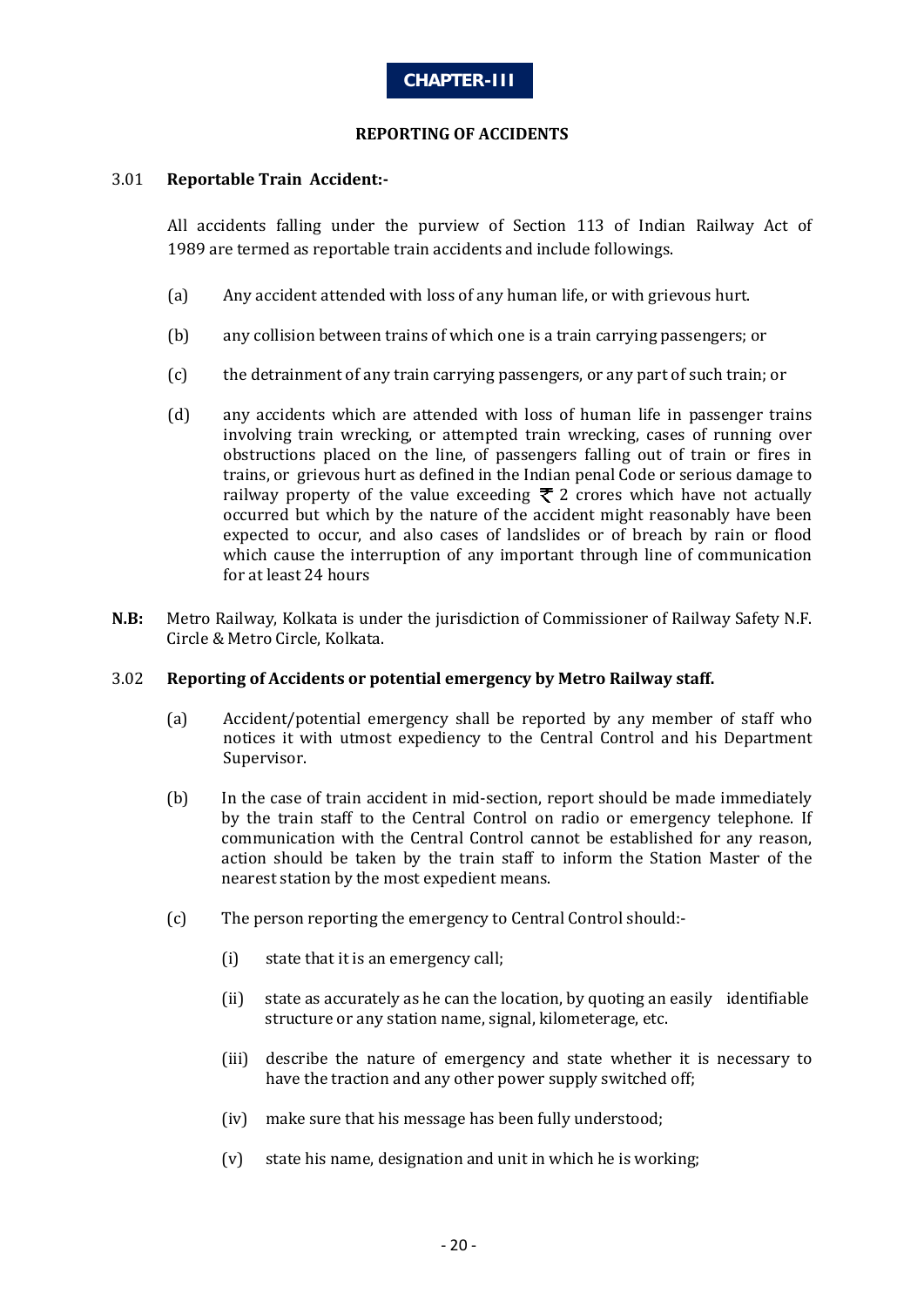- (vi) state where he is speaking from and give his telephone number; and
- (vii) remain there until told or assured that no further action or information is required from him.
- (d) The Traffic Controller may receive report of emergencies from outside parties. In such cases he should try to understand him as best as he can as the party may be agitated and difficult to understand sometimes.
- (e) If the Traffic Controller suspects a hoax call he should note the telephone number and call back to verify the information.

## 3.03 **On receipt of an emergency message the Traffic Controller shall take the following actions, where applicable**:

- (a) arrange to stop the traffic entering the affected area;
- (b) arrange for traction current to be switched off; where necessary;
- (c) arrange to evacuate the tunnel where necessary;
- (d) call out to attend the incident the concerned Supervisors, officers, the internal emergency services of Metro Railway and public emergency services ( Police, Fire Brigade, Ambulance etc. )
- (e) report to Sr. Officers in accordance with the prescribed procedures.

#### 3.04 **Call out procedure to attend emergencies**:

#### (A) **Call out Central Control shall be in either of the following two forms:**

(a) Selective Call Out for minor incident

This will ensure call out of a few correct and key people to attend the accident. Additional staff can be called out on an individual basis according to circumstantial requirement under this procedure. The Traffic Controller on duty with the assistance of TPC and other Control staff on duty will call out the following officers in order of priority and also other concerned persons as may be required or advised to do so.

| TI/Sec. TI/Safety               | Asstt. Traffic Officer or Officer above |
|---------------------------------|-----------------------------------------|
| SSE/Elec.(AV, PD, RS) concerned | Asstt. Elec. Engineer (O&M)             |
| SSE/P.Way+ SSE/Works Concerned  | Asstt. Engineer (Civil Engg.)/0&M       |
| SSE/Sig Concerned               | ASTE/O&M, DEN/O&M, AEE/O&M              |
| SI/Fire                         | ASC/Fire in case of fire Accident       |
| In case of any injury Passenger | MS or Sr. DMO/M.Rly.                    |
| City Police, if required.       |                                         |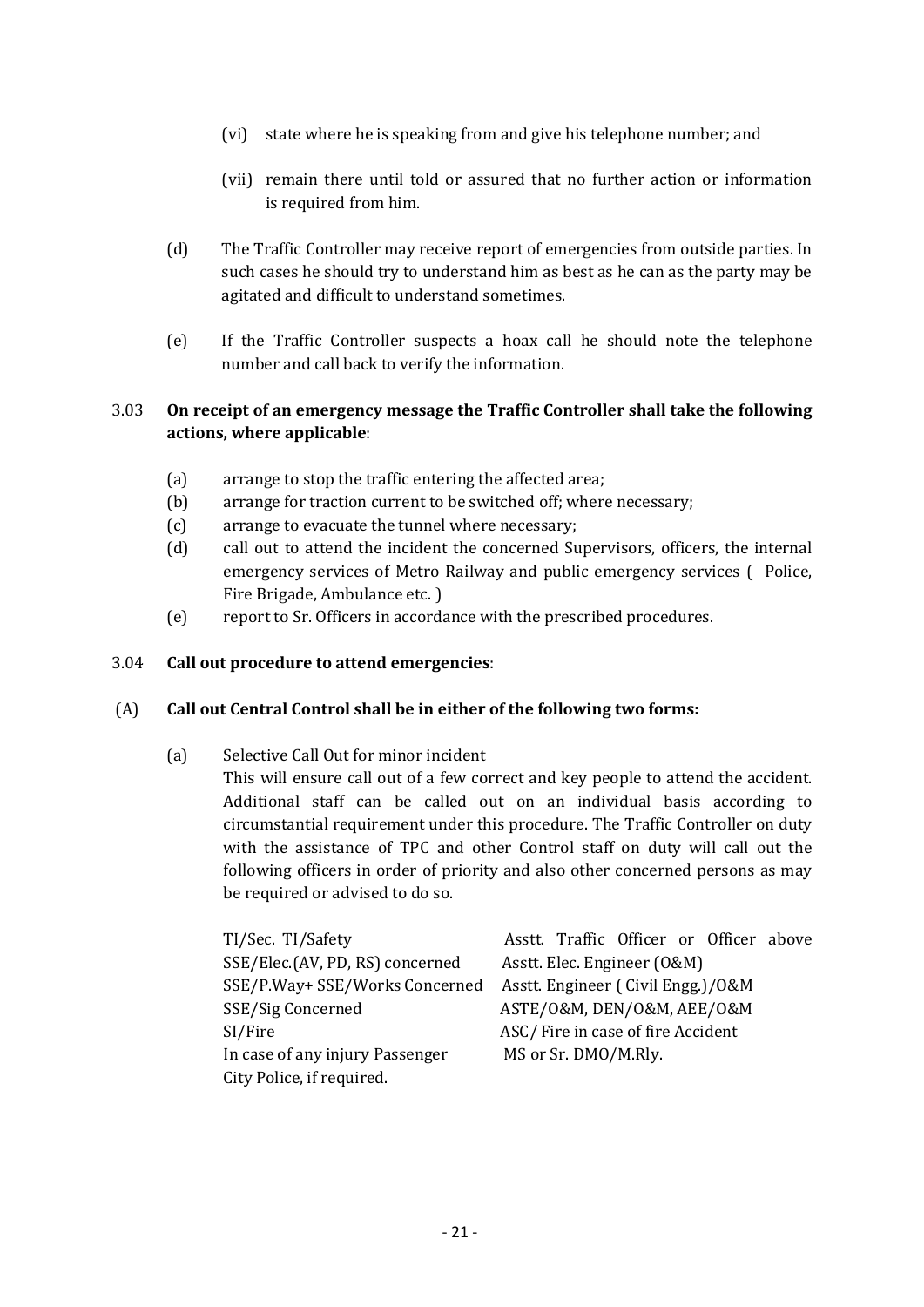- (b) Full call out for serious incidents
	- (i) The Traffic Controller on duty shall telephonically advise:
		- Ø The Traffic Officers i.e. COM, Dy.COM(S), Dy.COM(O&M) STM, & ATO
		- $\triangleright$  Medical officers (Sr.DMO or any of the doctors)
		- Ø Security Department (Sr.SC, ASC/RPF or on-duty RPF at Security Control.
		- Ø DGM(G), Engineering Officers i.e. Sr. DEN and AEN / O&M/PW
		- $\triangleright$  ASC/Fire if required.
		- $\triangleright$  Sectional TI and TI Safety.
		- Ø JE/Tele/Test-room.
		- $\triangleright$  City Police if required.
		- $\triangleright$  West Bengal fire brigade if necessary.
	- (ii) On duty Traction & Power Controller shall inform officials of Electrical Department i.e. CEE, Dy.CEE (Rs), Dy.CEE(M), SEE/M, SEE/RS and AEE/RS.
	- (iii) On duty JE(Tele)/Test Room shall inform the concerned officials of S&T department i.e. CSTE, Dy.CSTE/M, Dy.CSTE/Con-I, SSTE/Planning SSTE/Tele, ASTE/Sig, ASTE/Tele.
	- (iv) The Central Control shall ask Kavi Subhash/Tollygunge/Noapara Carshed to sound hooter provided in the Shed as under:

|                        | Loco yard Accident          |
|------------------------|-----------------------------|
| One long two short -   | Traffic yard Accident       |
| One long three short - | Fire in Metro               |
| One long four short -  | Main line blocked           |
| Two long four short -  | Medical Assistance required |
|                        | One long one short -        |

#### (B) **Internal Call Out Programme for Each Department** :

- (a) Each Department is to prepare its own internal call out scheme and furnish a copy to Chief Operations Manager for notification. The scheme should cater for use "during working hours" and "outside working hours".
- (b) The names, address and telephones Nos. of those on call out list are to be supplied to the Dy.COM (Safety). Any periodical amendments can be communicated to him in due course.
- (c) Detailed guide lines should be furnished in the Scheme for personnel to know where to report first, which equipment to collect, who is to supervise, which information to obtain before Traffic department should take over the planning and co-ordination and the technical departments should attend to the relief measures and restoration.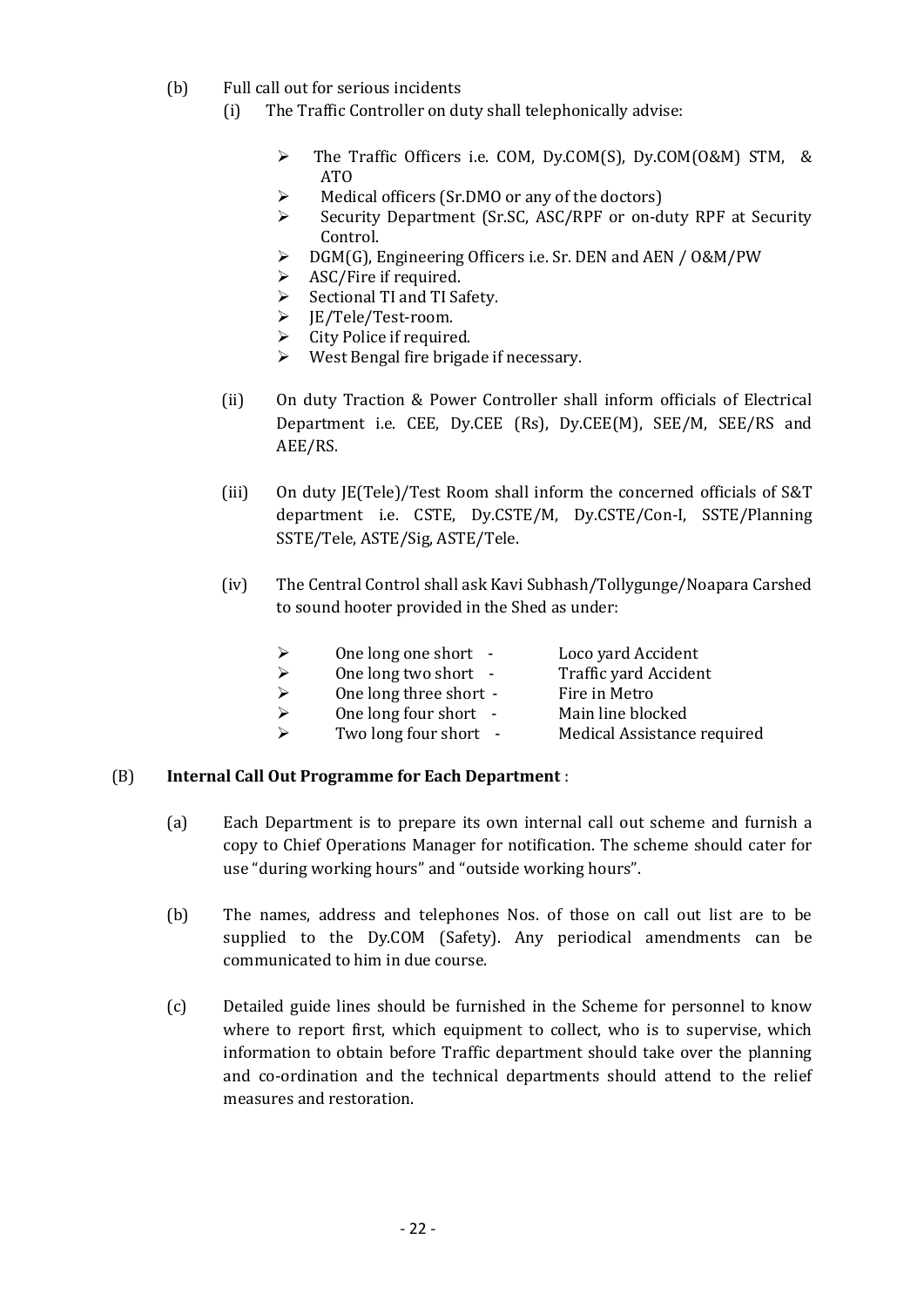## 3.05 **Procedure for reporting to Senior Metro Officers and other officers regarding Accidents:**

The Traffic Controller with the help of TPC and other Control staff shall report, on receipt of the emergency message, to the following officers in the manner indicated below.

Ø CSO, COM, Dy.COM(O&M), Dy.COM(S), Dy.CEE(O&M), DGM(G), should be informed directly by the Central Control immediately on receipt of the information regarding any accident.

#### 3.06 **Advice to the General Manager :**

For the purpose of special reporting to the General Manager, the manner as well as reporting agency shall be as under:

| Category                            | When to be reported                                   | By whom to be reported                                                 |
|-------------------------------------|-------------------------------------------------------|------------------------------------------------------------------------|
| Serious<br>Accident                 | Immediately on receipt of the<br>information          | Traffic Controller on duty in the Central<br>Control.                  |
| Minor<br>Accident                   | $time$ – excluding<br>Any<br>non<br>commercial hours. | ATO or Departmental officer<br>after<br>obtaining details information. |
| <b>Other</b><br>unusual<br>incident | During the office hours.                              | By daily emergency Bulletin.                                           |

#### 3.07 **Advice to the Commissioner of Railway safety, Metro Railway :**

- (i) Commissioner of Railway Safety, Metro Railway should be given telephonic advice in case of any accident to any passenger train or departmental train, resulting in loss of human life and/or grievous injury and/or damage to Metro Railway property to the extent of a value of  $\bar{\tau}$  2 crores and over incidents of derailment of trains flood in the tunnel, etc., which cause interruption to through line of communication for at least 24 hours shall also be advised to the commissioner of Railway Safety, Metro Railway as indicated in appendix -I.
- (ii) Such telephonic advice to the CRS shall be given by Deputy Chief Operations Manager (Safety) and in his absence, by Dy. Chief Operations Manager (O&M).
- (iii) FAX report/notice to the C.R.S. under Section 113 of Railway Act 24, 1989 :- Metro Administration is required to send a notice by FAX to the CRS of the following types of accidents occurring in course of working Metro Railway :-
	- (a) Accident attended with loss of human life or with grievous hurt as defined in Indian Penal Code or with serious damage to Metro Railway property.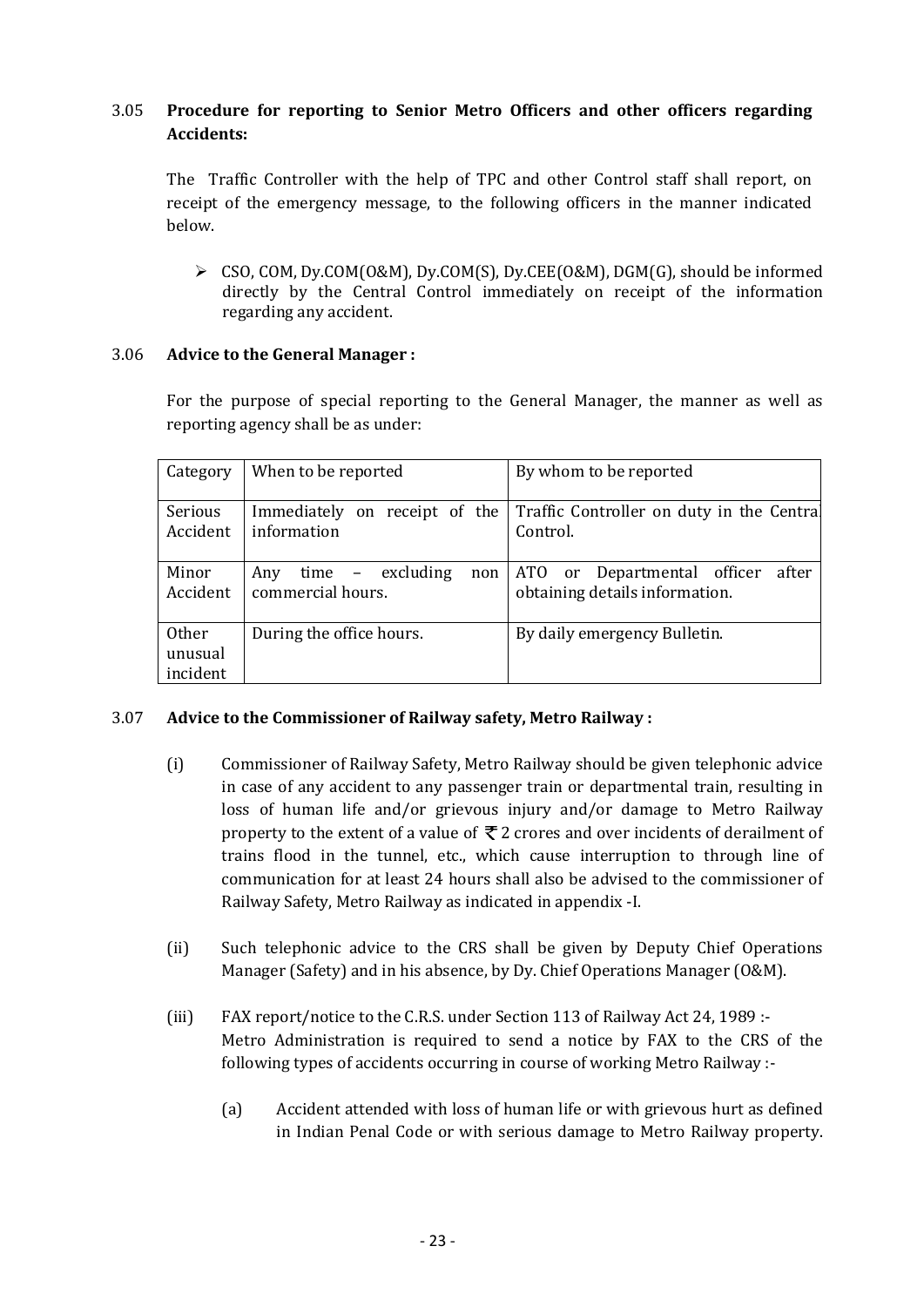- (b) Collision between trains of which one is a passenger train or between two passenger trains.
- (c) Derailments of a train carrying passengers or any part of such a train.
- (d) Accidents usually attended with loss of life or with grievous hurt or with serious damage to railway property.
- (e) Accidents of any description that the Central Government may notify in this behalf in the official gazette.

### 3.08 **Report to Chief Inspector of explosives :**

- (i) In all cases of accidents due to explosion or by fire occurring in the course of storage, handling or transport, report shall be sent through FAX to the nearest District Magistrate (Collector), Officer-in-charge of the nearest Police station and Chief Inspector/Explosives in Simla, India.
- (ii) The telephonic report shall be followed within 24 hours by a letter addressed to the Chief Inspector of Explosives, giving particulars of the occurrence.
- (iii) In case of serious accidents due to explosion or fire or wreckage, the debris shall be left untouched at the site of accident- if practicable, till instruction is received from the Chief Inspector of Explosives that he does not wish to hold any further investigation or inquiry.

#### 3.09 **Reporting of Accidents to the Railway Board:**

In his role as Chairman and Co-ordinator of Disaster Management Team, Dy.COM(S) shall normally be in the accident site and Dy.COM (In-charge of Operations) shall be in the Central Control. Besides guiding and co-ordinating from Central Control, he shall also telephonically advise the nominated officers in the Railway Board (Safety Directorate) in case of the following accidents:

- (i) All consequential train Accidents.
- (ii) Any yard accident having serious repercussion on movement of traffic on through/Main line resulting in dislocation of traffic of more than the threshold value as indicated above.
- (iii) Landslides, breaches, OHE/3rd rail breakdown etc which result in dislocation of traffic for more than the threshold value as indicted above.

In addition to this periodic (monthly) Statement of Accidents in all categories shall be submitted to Railway Board in prescribed proforma.

#### 3.10 **Threshold Value:**

For the purpose of accident, threshold value is the minimum value beyond which the accident will be treated as having serious repercussion on the basis of loss to railway property or interruption to communication. It shall constitute two portions: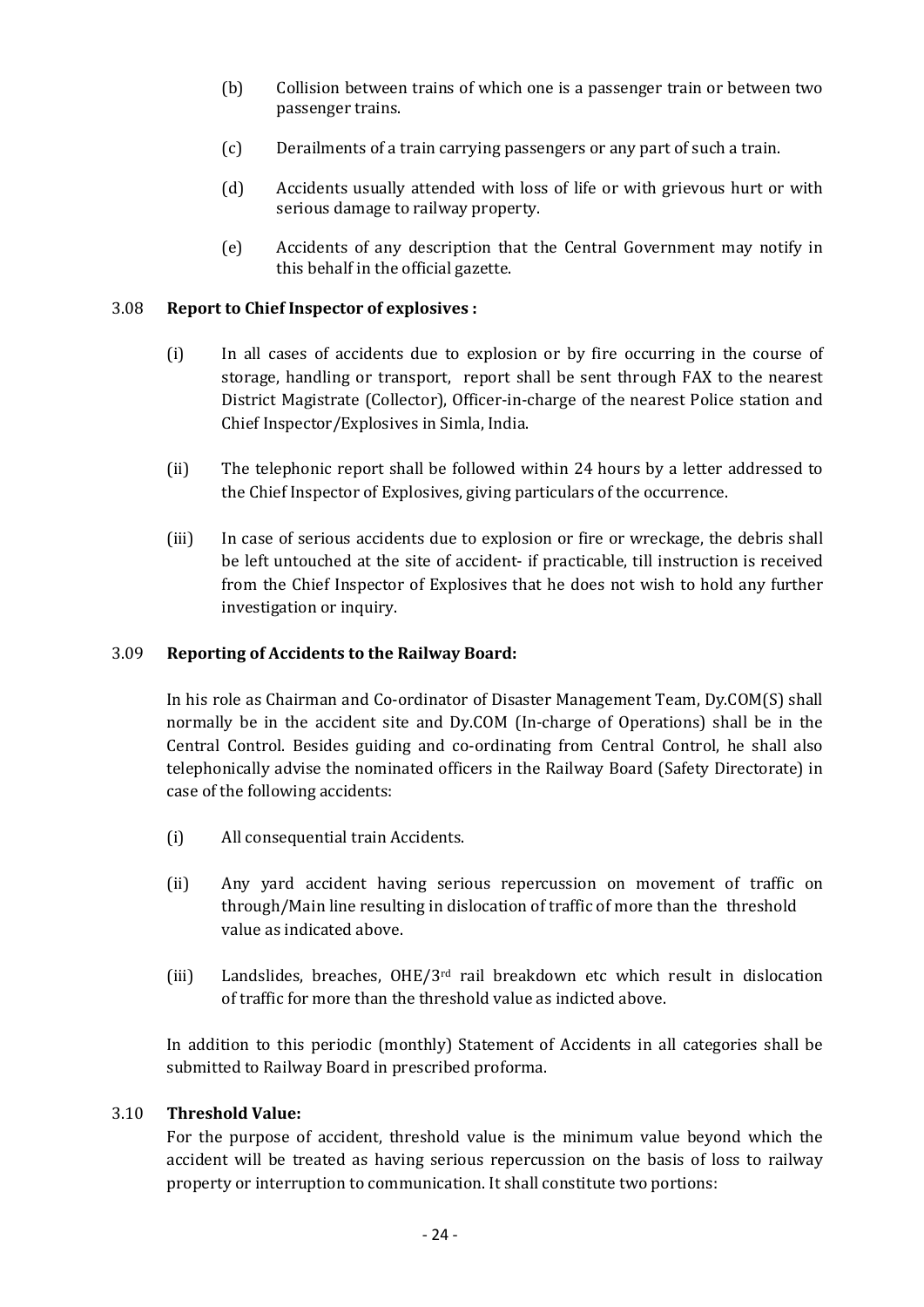## **(a) Threshold value of Railway property loss which is fixed at one lakh rupee or;**

#### **(b) Threshold value of interruption to communication.**

Partial or Total interruption to communication is equal to or more than number of hours specified against each cell, as given below.

| Interruption   | BG-A, B, C or D spl | BG-D, E spl or MG-Q, R | BG-E, MG-S or NG route |
|----------------|---------------------|------------------------|------------------------|
| Total          |                     |                        |                        |
| or             |                     | ΟÌ                     | or                     |
| Total+ Partial |                     |                        |                        |

Interruption duration is defined as duration from the time of accident till starting of first train on line clear from adjacent station for movement over the affected line in that section.

#### 3.11 **Details of information to be given to the Board:**

- **A. The following particulars should be given to the Board while reporting the accident** :-
	- (i) Description of the accident.
	- (ii) System of working and interlocking.
	- (iii) Composition of the train/trains involved.
	- (iv) Casualties (a) Death, if any, (b) injury : Grievous and/or Minor.
	- (v) Medical Relief arrangements.
	- (vi) Approximate cost of damage to Railway Property.
	- (vii) Prima facie cause of accident.
	- (ix) Nature of inquiry held, or proposed to be held;
	- (x) Staff involved in the accident and whether they have been put under suspension; and
	- (xi) Any other relevant information.

#### **B. In case of Fire, the following additional information must be included**:-

- (i) Coach Number
- (ii) Materials involved in the fire, if known;
- (iii) What was used to extinguish the fire;
- (iv) Time fire was extinguished.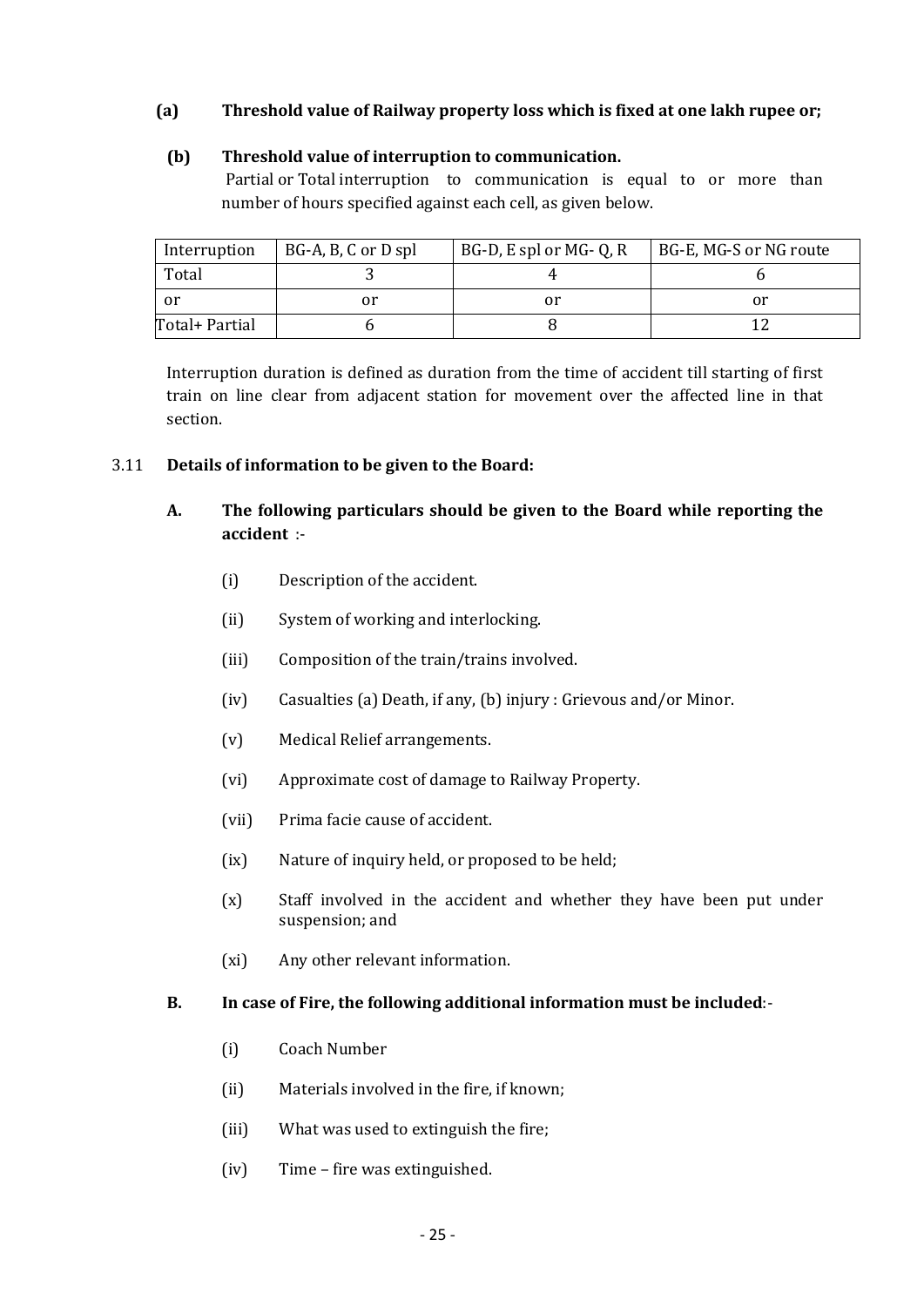**C**. The name or designation of the staff who are alleged to be responsible in the accident, must not be mentioned in the report.

### 3.12 **Reporting of accidents to State Government:**

- **A.** The following accidents are reportable to the State Government:
	- (a) Accident falling within the scope of Section 113 of Railway Act 24 of 1989 as indicated in appendix-F.
	- (b) Accident by reasons of which through communication is likely to be blocked for more than 12 hours.
	- (c) Cases of suspected train wrecking or attempted train wrecking.

Information to be given to the State Government regarding accidents.

## **B. The following particulars should be reported to the State Government in case of an accident:**

- (a) Kilometerage or station or both at which the accident has occurred.
- (b) Time and date of accident.
- (c) Number and description of train or trains involved in the accident.
- (d) Nature of accident (Collision, Derailment or Fire).
- (e) Number of persons killed or injured as far as is known.
- (f) Probable cause of accident so far as is known.
- (g) Probable detention to traffic.
- (h) The number/description of the capsized/derailed vehicles carrying passengers.

#### 3.13 **Report to press:**

- (i) In accordance with Railway Board's Circular Number414-T, dated 14th June, 1928 and as amended from time to time, the Railway must notify to the press –
	- (a) All serious accidents to trains carrying passengers, and
	- (b) All accidents which cause serious interruption to traffic.

Such information should normally be given by the DGM (G), and in no case by any other officer except COM and Dy. COM.

- (ii) Report to the press need not give more than the following information :
	- (a) Time, date and locality of accident.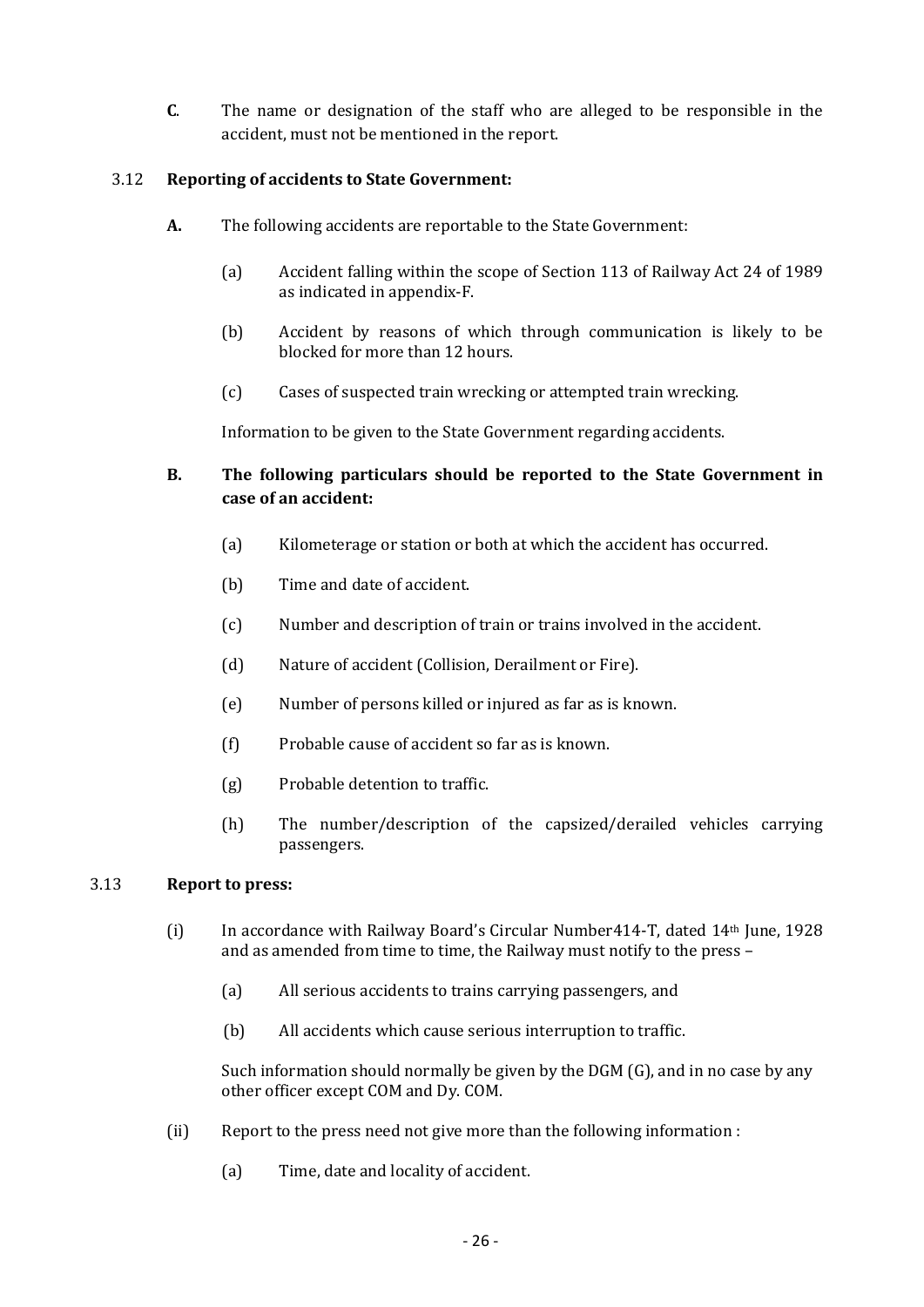- (b) General nature of accident.
- (c) Probable cause, the correctness of which may not subsequently be questioned.
- (d) number and description of the train involved.
- (e) Probable duration of interruption of traffic and nature of temporary measures taken or to be taken to carry on train service indicating whether transhipment is necessary.
- (f) Number names and addresses, if available of the killed and the injured. No details whether the injuries are severe or slight are to be given.
- (g) Names of Hospitals to which the injured persons have been removed.
- (iii) If any newspaper agency or any public body approaches the Station Master or any other Railway officials at any station for any information regarding the accident, they should politely direct them to obtain the information from the Railway's Public Relations department.
- (iv) The staff should not speak or discuss in public in a loose manner about the casualties; even casual remarks from staff such as SMs/ SrTAs, Motorman, Flagman are likely to be quoted.
- (v) Greatest care must be taken in framing the Press Note in view of the fact that litigation may arise out of an accident and use might be made of reports appearing in the Press. Nothing should therefore be mentioned, the correctness of which may subsequently be questioned. In the event of any inaccurate or incorrect or misrepresented report appearing in the Press, steps must be taken to see that these are contradicted promptly.
- (vi) Nothing should be said as to the responsibility for the accident, till a Joint or departmental enquiry is held.

## 3.14. **Preliminary report by the Chief Safety Officer:**

- (a) In case of serious accident, Chief Safety Officer will arrange to draw up preliminary report as soon as possible and send a copy of it to the General Manager, Commissioner of Railway Safety, Metro Railway and to Member Traffic/Railway Board, to ensure that full information has been communicated at the earliest possible opportunity. In the report, the following information should be incorporated –
	- (i) List of injured/deaths.
	- (ii) Details of position of the train.
	- (iii) Any indication of tampering with track, if available.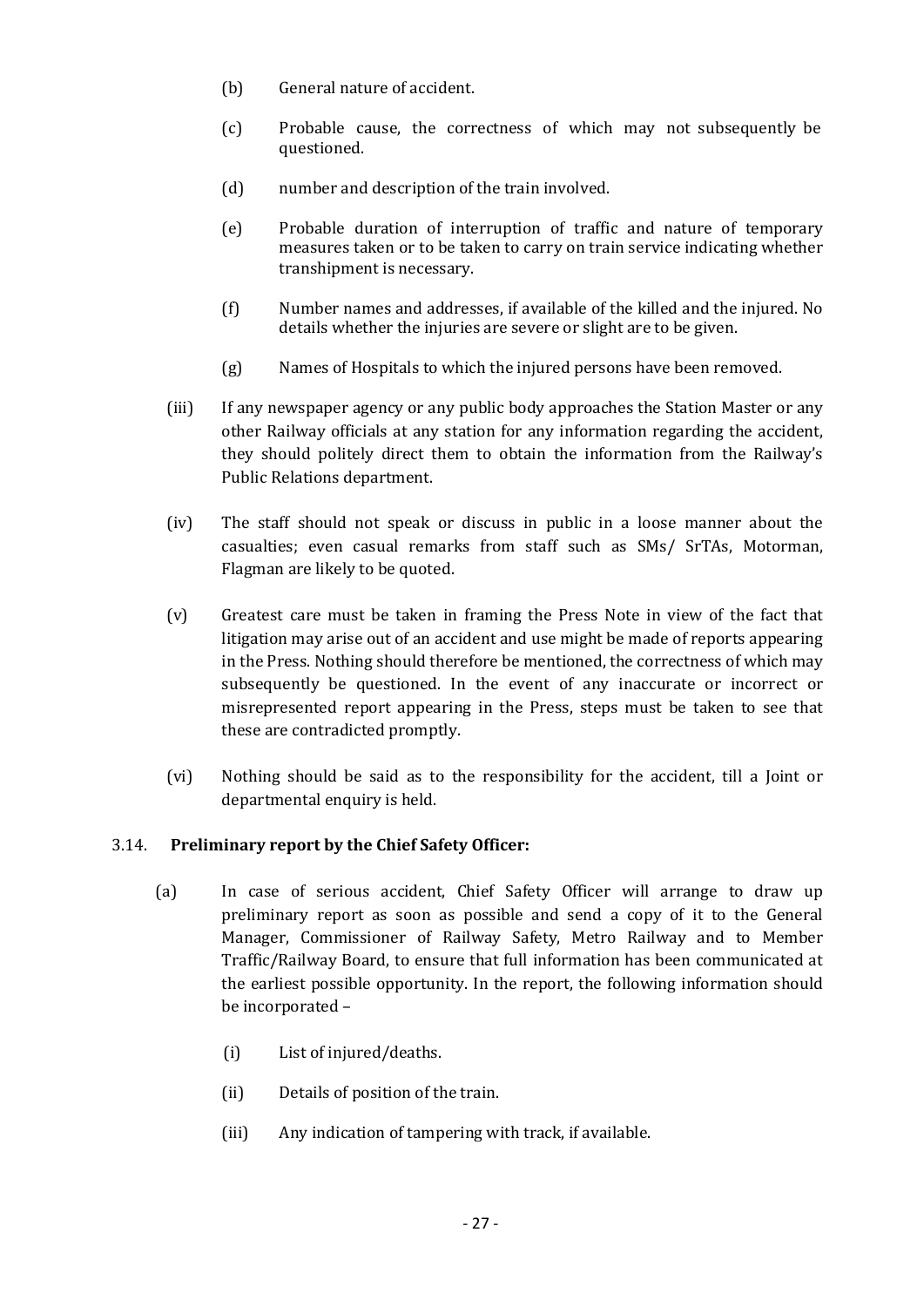- (iv) Suitable remark regarding cause of accident, if possible.
- (v) A proper sketch indicating the site and other relevant information connected with the accident.

# (b) **Detailed Report**:

In case of serious accident, a detailed report shall be sent by the Chief Safety Officer to the Railway Board with copies to the General Manager, Commissioner of Railway Safety, Metro Railway and any other head of the department as considered necessary. The report should reach the Board's Office not later than 15 days after the date of occurrence.

The detailed report should contain the following information:

- (i) Description:
	- $\triangleright$  Date and time
	- $\triangleright$  Locality
	- $\triangleright$  Train or trains concerned
	- $\triangleright$  Nature of accident with brief particulars circumstances leading to it.
- (ii) Description of the locality of the accident from the point of view of railway operation, i.e., class of station, signalling arrangement, rolling stock, gradient, P.Way etc.
- (iii) Casualties:
	- $\triangleright$  Number killed.
	- $\triangleright$  Number injured.

Showing grievous and simple and total number of injuries, also stating how disposed of whether sent to hospital or not.

- (iv) Approximate cost of damage :-
	- $\triangleright$  Rolling stock
	- $\triangleright$  Permanent way
	- $\triangleright$  Signalling equipments
	- $\triangleright$  Electrical equipments
	- $\triangleright$  permanent structures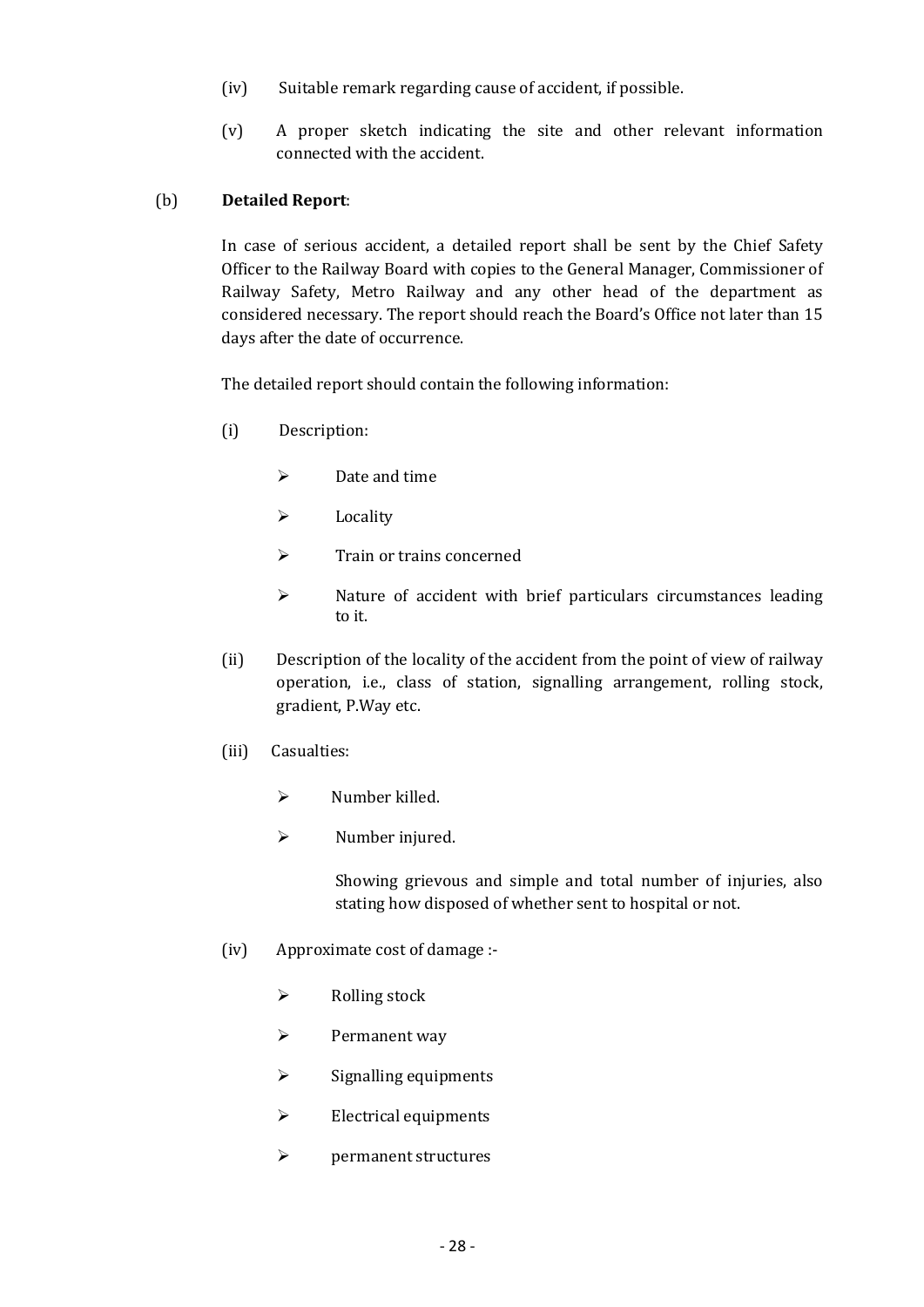- $\triangleright$  Any other Railway property
- $\triangleright$  Total
- $\triangleright$  Public property, if know
- (v) Cause of accident:-

Prima facie cause, if definite cause cannot be given at the time of subscription of the detailed report.

- (vi) Relief measures taken:-
	- $\triangleright$  Time of receipt of information of accident-how received.
	- $\triangleright$  Time when relief operation started.
	- $\triangleright$  Reason for delay, if any, for starting relief operation.
	- $\triangleright$  Other arrangements made, such as food, water, protection of property, despatch to hospitals, etc.
	- $\triangleright$  Ex-gratia payments, if any.
	- $\triangleright$  Officials held responsible for the accident, specifying:-
		- · Errors / mistakes of omission & commission committed by each.
		- · Nature of punishments inflicted or proposed to be inflicted.
		- · Action, if any, taken or proposed to be taken to prevent recurrence.

If any information is not available at the time of submission of the report, the remark –"Will follow" should be given against relevant item and the information should follow as soon as it becomes available.

(The accident inquiry report should normally be finalised within 30 days after the date of accident)

# 3.15 **Accident message by Station –in-charge**

This Station-in-charge in whose jurisdiction the accident occurred shall issue Accident message in the prescribed form as indicated in appendix-A1 within 24 hours of the incident taking place.

NB. : Text of the message (including class of accident) should be relayed on telephone to Traffic Controller on duty for information of Dy.COM(S)/Dy.COM (O&M) before issue of all concerning message.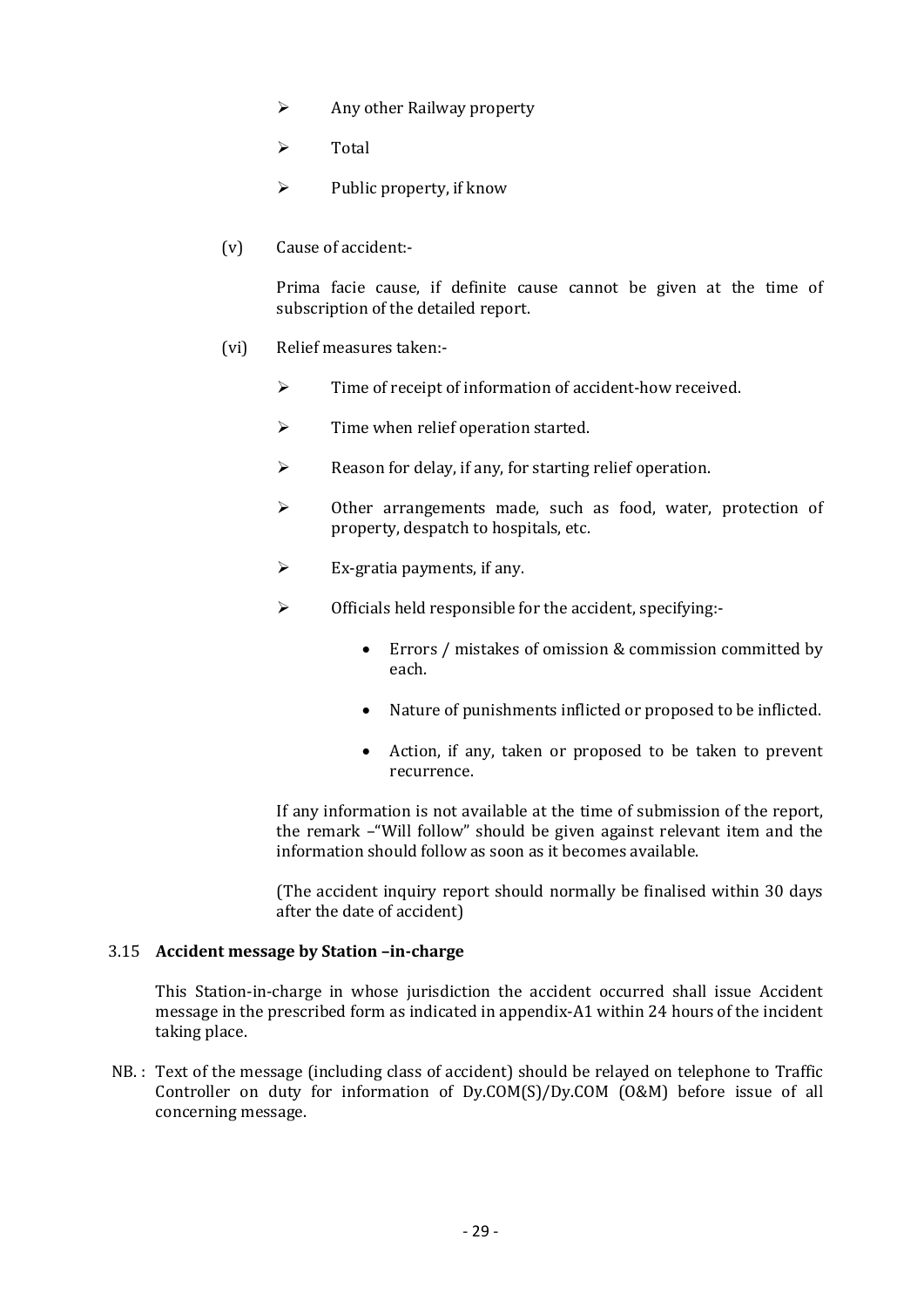# **UNUSUAL INCIDENT / MAJOR BREAK DOWN**

# 4.01 **Responsibility for sending notice – To whom to be sent and mode thereof.**

When any accident such as is described in Section 113 of the Act occurs in the course of working a railway the Station Master nearest to the place at which the accident has occurred or where there is no Station Master, the railway servant in-charge of the section of the railway on which the accident has occurred, or any other Station Master in-charge if a section of a railway to whom the report of the accident is made, shall give notice of the accident by most expeditious means of communication to the Commissioner of Railway Safety, the District Magistrate and the District Superintendent of police of the District in which the accident has occurred or such other Magistrate or Police Officer as may be appointed in this behalf by the State Government concerned and by FAX, telephone or through special messenger or such other quick means as may be available, to the Superintendent of Railway police and to the Officer-in-charge of Police station within the local limits of which it has occurred.

Explanation – For the purpose of this rule accidents of a description usually attended with loss of human life are meant to include all accidents to passenger trains like collisions, derailments, train-wreckage, or attempted train wrecking, cases of running over obstructions placed on the line, of passengers falling out of trains or of fires in trains, in which no loss of life or grievous hurt as defined in the Indian Penal Code, (herein after referred to as grievous hurt) or serious damage to railway property of the value exceeding  $z$  Crores has actually occurred but which by the nature of the accident might reasonably have been expected to occur and also cases of landslides, or of breaches by rain or flood, which cause the interruption of any important through line of communication for at least 24 hours.

# 4.02 **Mode of sending notice to the State Government**:

The notice accidents required by Section 113 of the Act to be sent without unnecessary delay by the railway administration to the State Government shall be sent –

- (a) by most expeditious means of communication in the case of
	- (i) accidents deemed under the Explanation to Rule 7 to be serious by reason of loss of human life.
	- (ii) accidents by reason of which the permanent way is likely to be blocked for more than twenty four hours and
	- (iii) train-wrecking or attempted train-wrecking and
- (b) by letter in all other cases.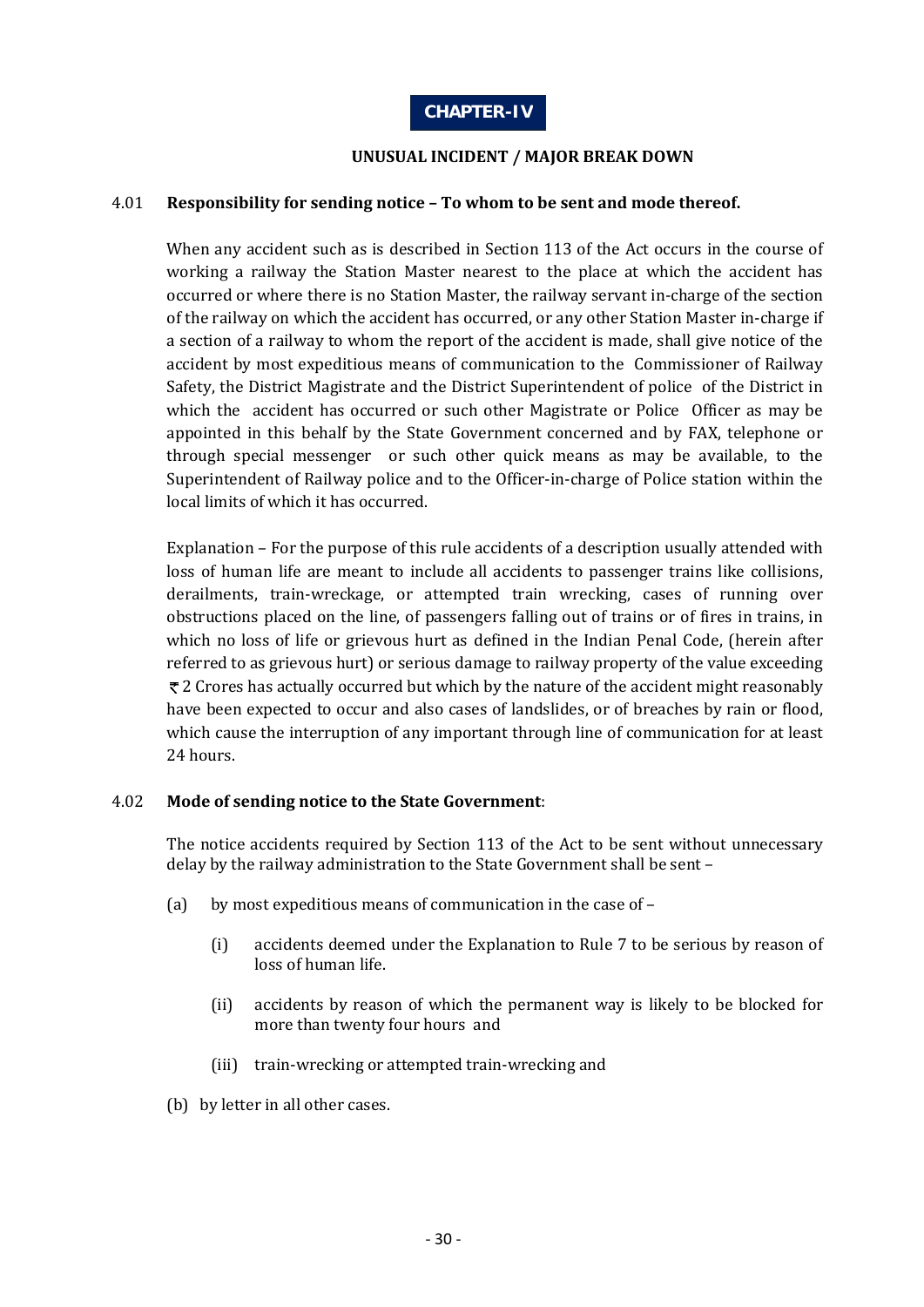# 4.03 **Duties of staff when danger or unusual condition is noticed on train:**

Every Metro Railway servant, whether on duty or not, who notices anything unusual or dangerous on a train, such as, hot axle, coach on fire, any part of the coach hanging loose in a dangerous manner etc., must at once take steps to stop the train and warn the Motormen at both end. If he cannot stop the train, he must ensure communication of the information to the Motorman through the nearest SM and Traffic Controller.

# 4.04 **Bad riding due to defect in permanent way or/and other reason:**

The object of the following rules is to obtain immediate and accurate report of all cases of hunting, lurching, swaying or rough-riding, to permit immediate examination of the rake and the track and consequent early elimination of faults discovered in either or both which may have contributed to the rough-riding.

# (a) **Duties of Motorman:**

- (i) The Driving Motorman shall note carefully the kilometerage at which rough-riding occurs and report to the Central Controller through the radio telephone and also in writing to the SM of the next station.
- (ii) In case where, in the opinion of the Driving Motorman the condition of the track is liable to endanger the subsequent movement of trains, he must stop his train at the next station and report to the SM.
- (iii) While reporting such incidents, the Driving Motorman must indicate whether in his opinion, movement of trains over the area with caution order is possible or not.

# (b) **Duties of SM – The SM on receiving such information:**

- (i) Shall ensure admission of the subsequent trains into the section with the required caution order till the P.way is certified safe for train movement by SSE/P.Way with or without 'caution order'.
- (ii) In case movement of any further train is totally unsafe, the SM shall block the section concerned and ensure that no train is admitted into the section till the track is inspected and certified by the SSE/P. Way for safe movement of trains with or without speed restriction.
- (iii) The SM shall simultaneously inform in detail the Central Control, SSE/P. Way concerned with a copy to AEN concerned, the SSE/RS of the Carshed, the Dy.COM (Safety) and to the Chief Operations Manager.

# (c) **Duties of Permanent Way staff**:

The Permanent Way Inspector or Members of the Engineering Supervising staff as available will at once inspect the track. It will be the duty of the Engineering Supervising staff not below the rank of the permanent Way inspector in-charge of the section to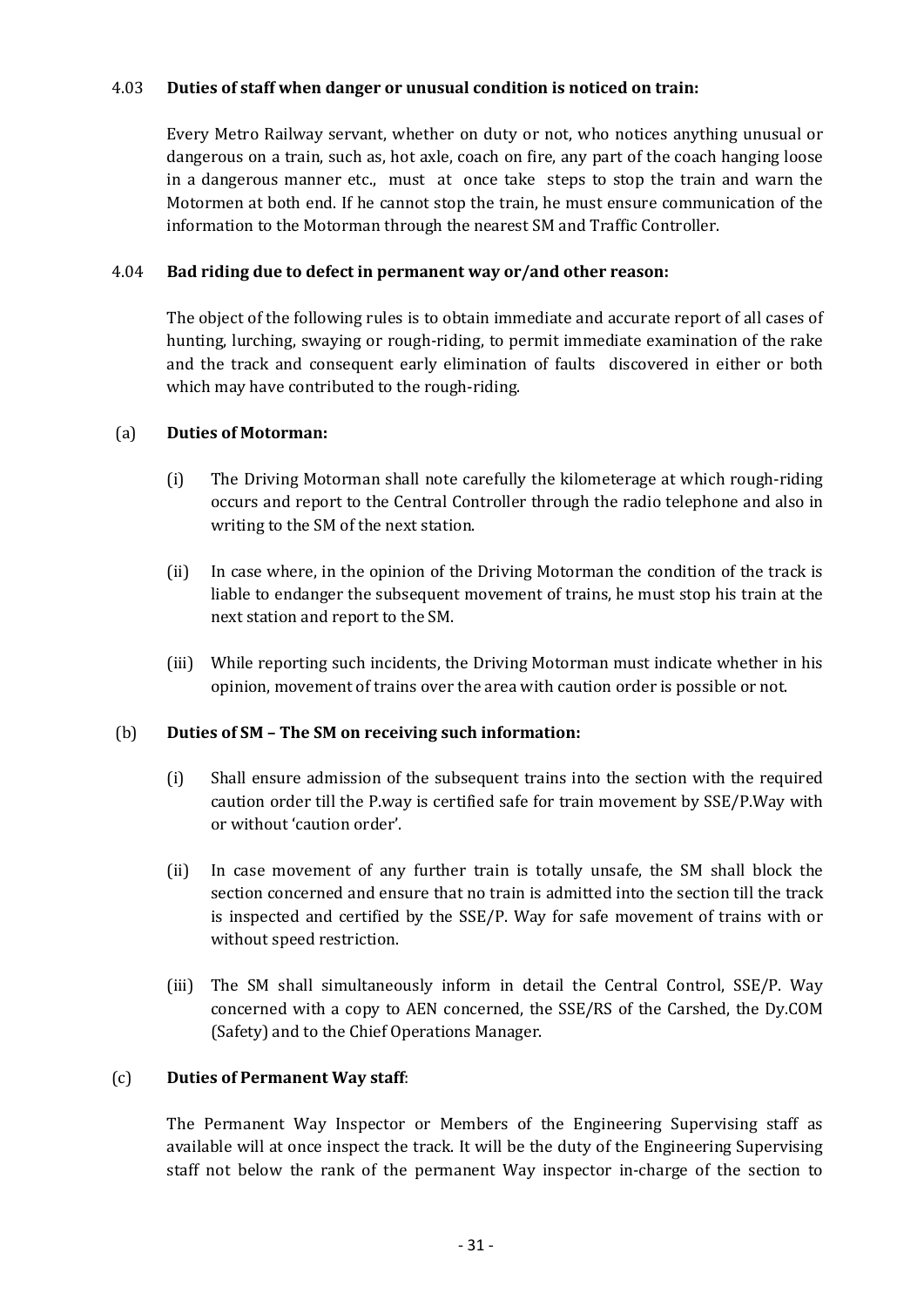continue, modify or remove the caution order as circumstances permit. He will report about the condition of the track in form specified in Appendix 'E'.

# 4.05 **Train delayed in between "Special Class" Station**:

If a passenger train does not arrive at a station within 5 minutes of the time it is due to arrive, the Station Master on duty at either end of the "special class" station shall immediately:

- (i) Inform the Traffic Controller who will at first try to establish communication with the Driving Motorman of concerned train by Radio telephone etc. to ascertain reason and in case this cannot be done Controller is to stop all trains proceeding into the Block Section in either direction and warn the Motorman of the first train, after the incident, running to the opposite direction by issue of suitable caution order, with advice to report to the next station and Control the actual cause of delay of the train in the adjacent line.
- (ii) On receipt of such information Central Control shall try to get in touch with the Motorman of the affected trains to know the reasons for the delay and to ascertain the nature of assistance required.
- (iii) The Controller shall also issue a preliminary warning to the nearest station where a Medical Van or First Aid Post is located and the Station Masters of the concerned stations as well as the SSE/RS where Relief Train is located so as to keep them in readiness for despatch pending further information.

# 4.06 **Fire and Smoke** :

- (a) In the event of noticing fire and smoke either in train or in any part within the tunnel or station premises, every railway official shall,
	- (i) take all possible steps to extinguish it.
	- (ii) prevent it from spreading.
	- (iii) report the occurrence to the nearest SM.
	- (iv) seek assistance of the Fire Fighting Squad.

# (b) **Fire in Electrical Equipment:**

In case of fire in electrical equipment, attempt shall be made to extinguish fire taking suitable precaution and report the matter to the nearest Station Master. No water should be used to extinguish electrical fire. If required, power supply shall be cut off immediately by sending information to Traction power Controller.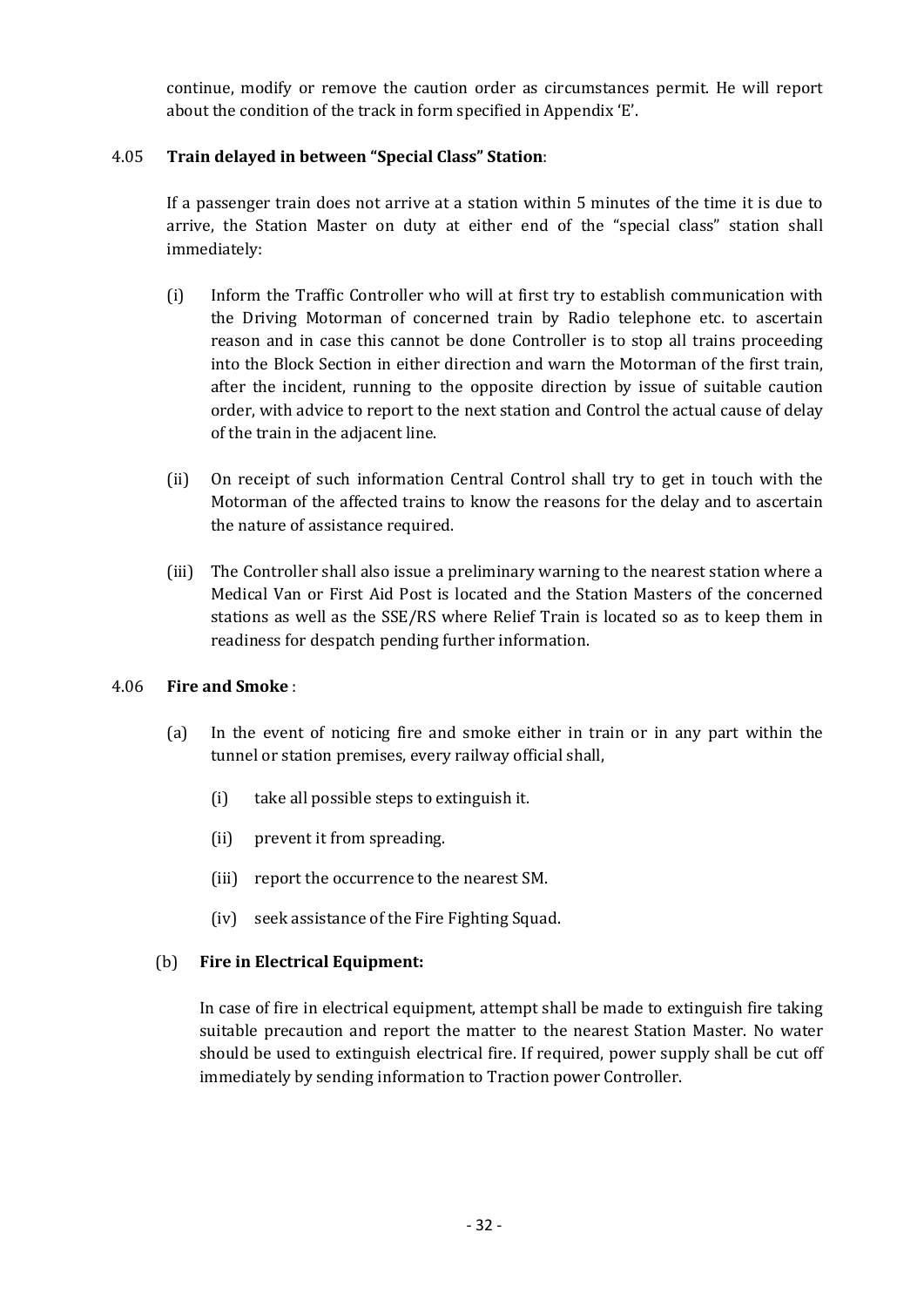# (c) **Fire in Train** :

- (i) When fire or continued tripping in any equipment occurs, the Motorman at the earliest possible movement shall move the master controller handle to 'OFF' position and trip all the circuit breakers. If fire still continues, he shall take immediate step to have the power supply to that track cut off by sending information to the Traction Power Controller and Traffic Controller. After power has been cut off, fire extinguishers provided in the rake shall be used to extinguish the fire. The Motorman shall ask for the power supply to be restored as soon as it is safe to do so.
- (ii) In the event of fire in train in the mid-section, the Motorman on noticing fire shall try to take his train to the nearest station and evacuate passenger. If it is not possible to proceed further, the Motorman shall immediately ask the Traction Power Controller for disconnection of the power supply. After power supply is switched off, he shall earth the third rail by earthing wire and then evacuate passengers from the mid-section to the nearest station as per procedure described in **Chapter-I**.
- (iii) In the event of fire in train when it is at the station platform, the Motorman shall arrange immediate detrainment of the passenger and take all assistance as required.
- (iv) When the fire is finally put-off, the defective coach shall be isolated from the rest of the train, if necessary.

# 4.07 **Flooding of Central Drain or Track** :

Any Motorman or any other railway official noticing rise in the level of water along the Central drain shall bring it to the notice of the Controller on duty. The Controller will inform the Engineering officials promptly. It is the Engineering official who will decide whether or not it is safe to run trains under such conditions.

# 4.08 **Disabled trains – Action by Motorman, Station staff, Control & Maintenance staff** :

- a) When it becomes apparent that the train cannot be moved to the next station due to any unusual situation such as disruption of  $3<sup>rd</sup>$  rail power supply, obstruction on the track, breakdown of under gear, derailment etc incapacitating the train from moving further, the Driving Motorman will inform the Conducting Motorman about the situation and sound prescribed hooter for attention of station staff and then establish communication with the Traffic Controller through any means of communication available with the Motor Men to explain the circumstances and seek his permission for detrainment of the passengers from the disabled train and evacuate them to station platform(s).
- b) The Conducting Motorman will explain the circumstances to the passengers on the P.A. system and request them not to *panic* and wait for further advice. He shall also play the specific announcement in the DTR concerned especially recorded for Disaster Management.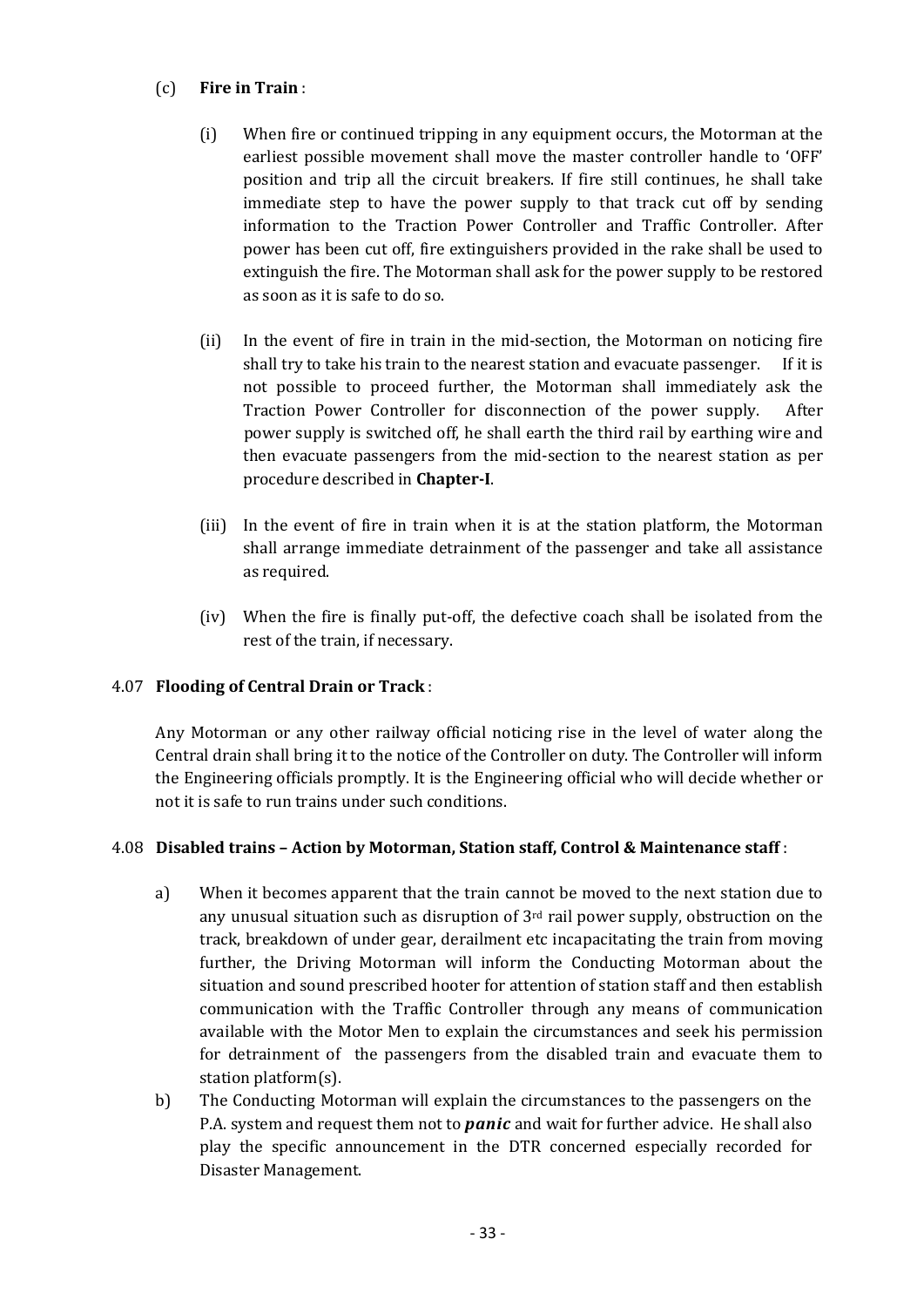- c) Evacuation of passengers is to be done normally to the nearest station by opening of one cab and lowering of the emergency ladder facing towards the nearest station. However in case of emergency if it is felt that evacuation of passengers is required from both cabs of the disabled train to both the adjacent stations, it may be asked for by the Driving Motor Man which may be permitted by the Traffic Controller.
- d) On receipt of information from The Driving Motorman about inability of the train to proceed further, necessitating evacuation of passengers, the Traffic Controller will check up the position of the section, will also check up the end(s) from which the detrainment can be arranged and will communicate with station-in-charge(s) of the station(s) briefing about the circumstances.
- e) The Traffic Controller before granting permission for evacuation of passengers will inform the Traction Power Controller (TPC) on duty and ask him to "switch off" the third rail power supply not only for the particular line of the section but also the adjacent line, under exchange of private number, to ensure safe evacuation of the passengers.
- f) The TPC on duty in the Central Control shall "switch off" third rail power supply of both UP & DN track of the concerned section through remote control operation and in case of failure of remote control he will get the power "switched off" through substation operator/SBA (Switch Board Attendant)of traction substation, under exchange of private number. The TPC will then inform the Traffic Controller on duty, under exchange of private number, that the traction power supply to third rail of both the lines, as demanded, has already been switched off. The Traffic Controller shall then inform the Driving Motorman of the disabled train, under exchange of private number, confirming power block of the section. He will also inform the station-in-charge(s) of the station(s), where passengers are to be evacuated, confirming the power block, under exchange of private number.
- g) The Driving/Conducting Motorman shall secure the disabled train properly by applying parking brake and skids available in the cabs after receipt of confirmation of the power block.
- h) The Traffic Controller shall inform the concerned Station-in-Charge(s) to proceed personally or to depute competent Railway personnel(s) with hand torches to escort the passengers from the mid section to the station(s) platform(s). Before the passengers are allowed to get down on the track bed, both the Motor Men shall short circuit the Third Rail to the running rail by means of earthing cable supplied in the cabs to ensure de - energisation of the traction current. Under no circumstances shall the Driving/Conducting Motorman allow the passengers to get down on the track-bed unless the Third Rail has been so earthed.
- i) The Station-in-charge(s) shall proceed to the site or send the competent Railway official(s) as directed by the Traffic Controller with instructions about the procedure to be followed for detrainment and escorting the passengers from the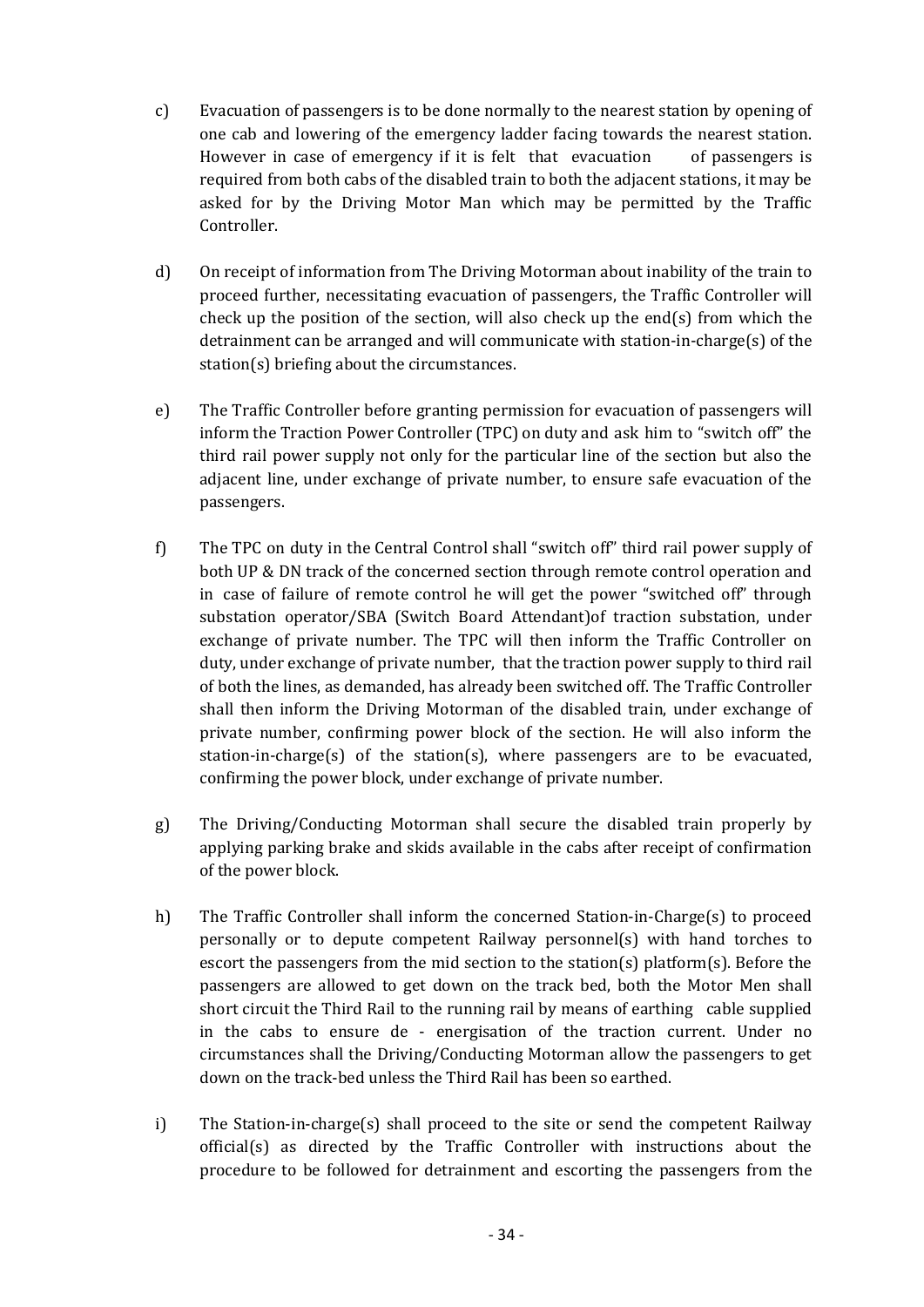mid section to the station(s) and the Station-in-charge(s) shall ask the Traffic staff and Security staff of the station(s) to position themselves on the platform(s), receive the evacuated passengers and to render all assistance.

- j) The Traffic Controller will communicate with the Driving Motorman and inform him that the Station-in-Charge(s) of the concerned station(s) has/have been deputed to supervise detrainment and escort the passengers to the station(s). He will advice the Driving Motor man to render all assistance to the passengers.
- k) The Conducting Motorman should ensure continuous announcement on the P.A. System to the passengers of the train about the arrangement being made/already made for their detrainment from a particular cab or from both the cabs of the train and the station(s) where they will be escorted by station staff.
- l) In the mean time, the Central Control shall inform nearest Police Station and Metro Railway Security Control about the incident and request them to ensure maintenance of law and order at the concerned station(s).
- m) Central Control may advice adjacent station(s) staff to proceed to the station(s) concerned to assist detrainment/evacuation and Central Control may also ask Railway Doctors and nearest Hospitals for Ambulance and other medical assistance.
- n) After arrival of the Station-in-charge(s) or competent staff from the station(s) at the site, the Driving/Conducting Motorman shall communicate with him/them and after necessary consultation the Cab exit(s) at the required end(s) will be opened to lower the step ladder(s). After testing that the step ladder(s) is/are properly secured, the Driving/Conducting Motorman shall open the door(s) of the cab(s) and announcement shall be made to the passengers to start detraining and also to inform them that the third rail power supply has already been switched off and there is no danger to their safety.
- o) After the cab(s) door(s) is/are opened passengers shall start moving one by one into the Cab(s) to detrain through step ladder(s) fixed at the cab exit(s). The passengers would be guided further on the ground by the Station-in-Charge(s) or by the deputed Traffic staff who shall also escort them to the concerned station(s).
- p) While the passengers are detraining, the Driving as well as Conducting Motorman should keep watch on them, particularly on ladies and children. The passengers should be advised to walk on the centre of the track as far as possible and follow the Station-in-Charge(s) or the deputed Traffic staff who will be escorting them to the station(s).
- q) Both the Motor men should keep watch on detrainment of the passengers. In case of single side detrainment, after the last passenger has detrained, the Conducting Motorman will detrain and follow the passengers from the rear side and look out for any passenger who might be left behind near the train or in the tunnel. He will make sure that nobody is left behind.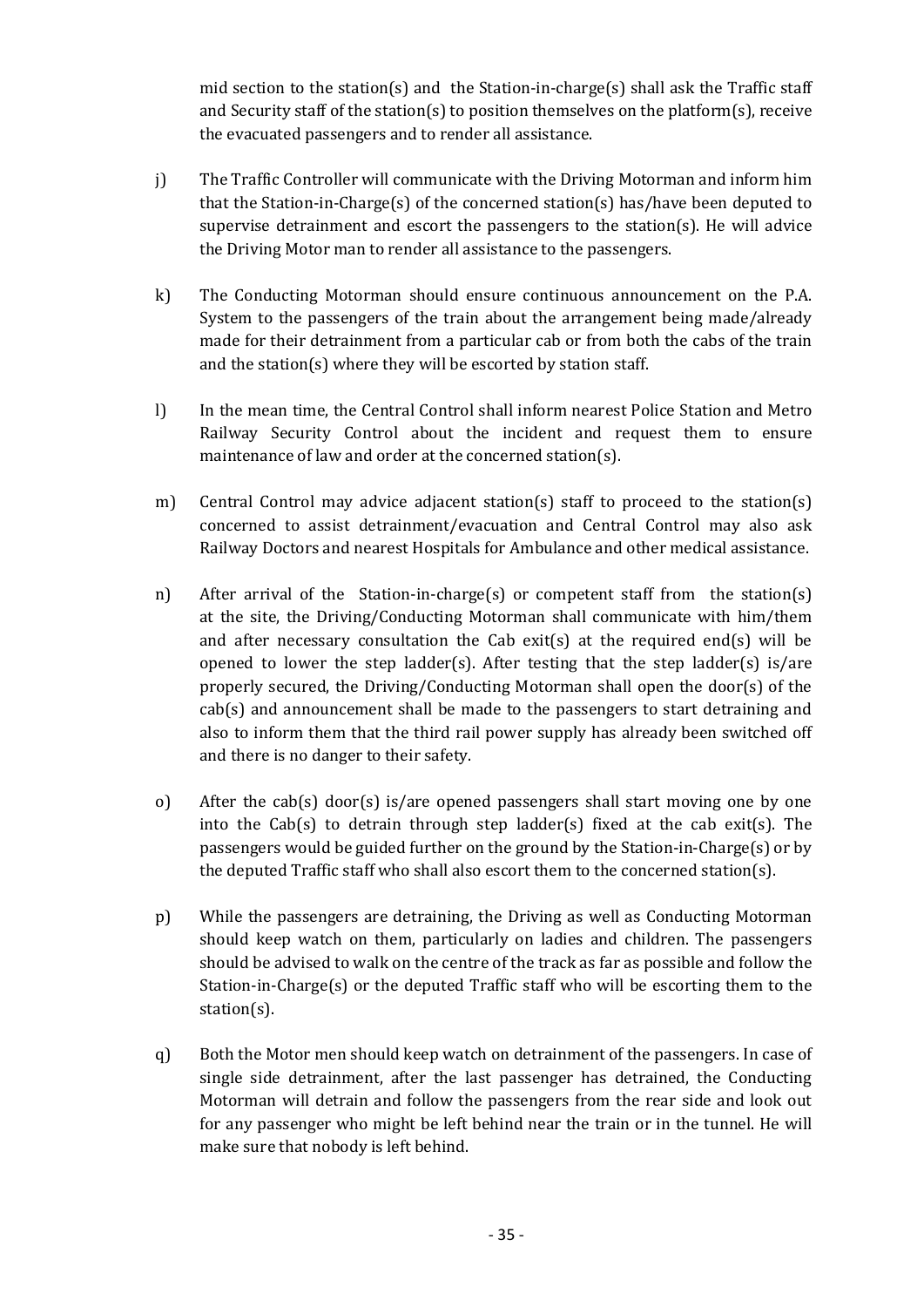- r) When it is felt by the Motormen that detrainment of passengers from both ends of the disabled train is essential the circumstances are to be clearly explained by the Driving Motorman to the Traffic Control. In this case the Traffic Control will arrange to send a minimum of two Traffic staff from the station in advance to proceed to the tunnel to meet with the Driving Motorman. From the station in rear at least one responsible Traffic staff is to be sent to the tunnel to meet with the Conducting Motorman.
- s) On arrival of the two Traffic staff from the station in Advance one staff will lead the passengers and the other will follow the last passenger. The Driving Motorman will remain in the cab.
- t) On arrival of Traffic staff from the station in rear the Conducting Motorman will advise the Traffic staff to lead the passengers and he will follow the last passenger to the station in rear and the Driving Motorman will also ensure that there is no passenger left over in the disabled train and the last passengers moving towards station in advance and station in rear are followed by the Traffic staff and the Conducting Motorman.
- u) On arrival at the station in advance and/or station in rear, complete arrival of passengers is to be confirmed by the Traffic staff and/or by the Conducting Motorman personally to the Traffic Supervisor(s) of the station in advance/rear.
- v) The Traffic Supervisor(s) after getting confirmation of complete evacuation of passengers will inform Traffic Control under exchange of private numbers and the Conducting Motorman shall walk back to the disabled train. On arrival he will talk to the Driving Motorman and they will thereafter remove shorting link between third rail and running rail, normalize the step ladder(s) and close the cab exit(s) and remove the skids.
- w) The Driving Motorman shall inform the Traffic Controller about the successful completion of detrainment, safe return of the Conducting Motorman, closing of cab exit(s), removing of shorting links, skids and ask Traffic Controller to take further action to "switch on" power supply to third rail, under exchange of private number. He will take further course of action as directed by the Traffic Controller.
- x) The Traffic Controller shall inform the Traction Power Controller about the completion of the evacuation of passengers and ask him to "switch on" third rail power supply of both the lines for the concerned section, under exchange of private number. The TPC in turn shall restore third rail power supply and will then inform the Traffic Controller about resumption of third rail power supply, under exchange of private number.
- y) The Traffic Controller, under exchange of private number, shall inform the Stationin-Charge(s) concerned when third rail power supply is "switched on" again and after making sure that it is safe to move the train, he will give instructions to the Driving Motorman to move the train cautiously up to the next station and take action to restore normal services after the section has been cleared.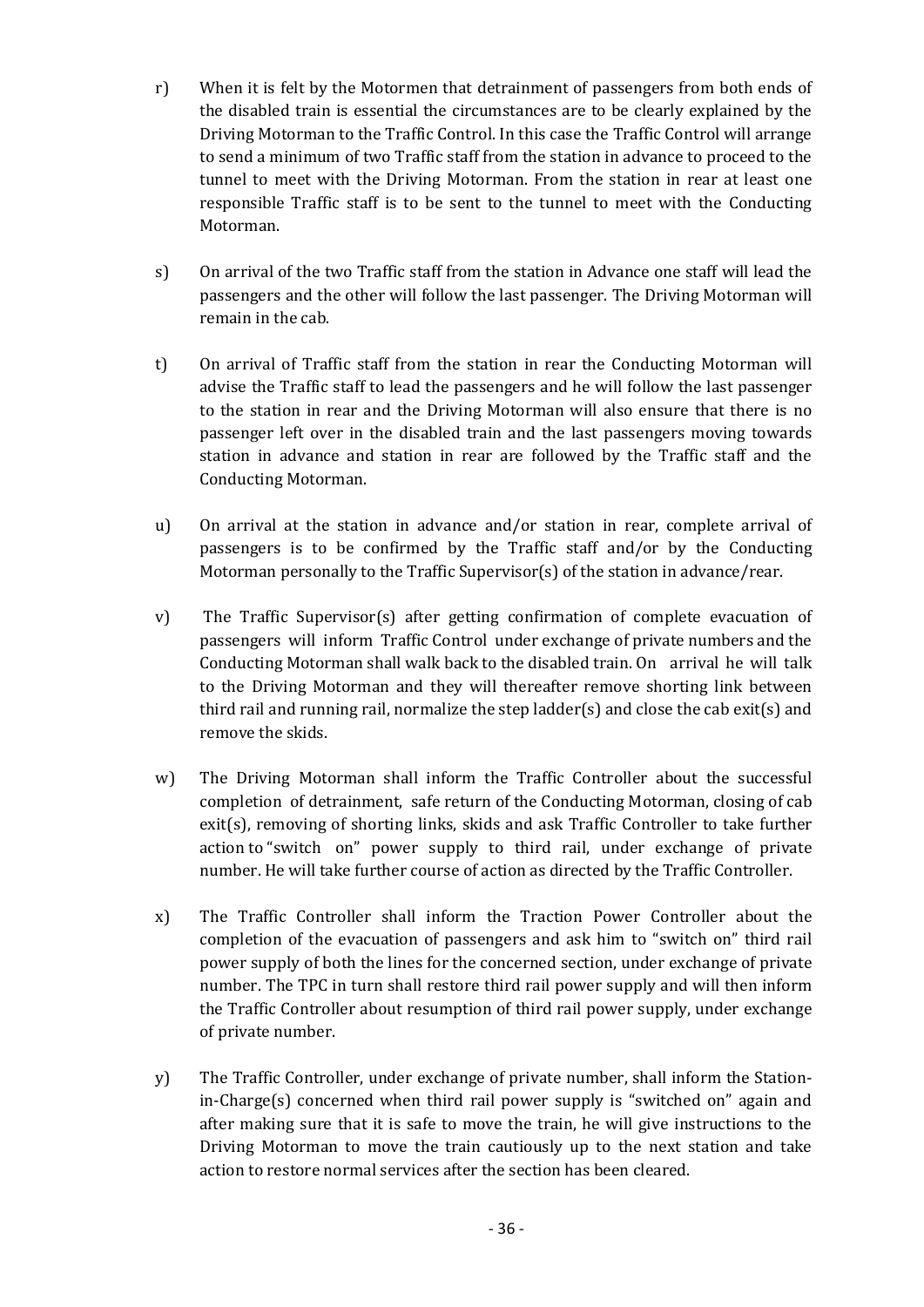## 4.09 **Train parting**:

- (a) After both of the trains have come to a stop due to automatic application of emergency brakes in the event of parting of a train while in motion, the driving motorman and the conducting motorman shall prevent rolling of the respective parts as per special instructions.
- (b) The driving motorman after communication with the conducting motorman shall report the circumstances to the traffic controller.
- (c) The train shall be cleared intact after coupling the parts when couplers are not damaged. In case of damage to mechanical couplers, the two parts shall be cleared separately in accordance with instructions received from traffic controller.
- (d) When assistance is required to clear the section, traffic controller shall be so informed by the driving motorman and action shall be taken as directed by the traffic controller.
- (e) The traffic controller on receipt of information about the parting of the train shall keep the station masters at both ends advised.
- (f) If a train carrying passengers parts on a rising gradient, the Driving Motorman will see whether it is safe before coupling the two parts at the same location.
- (g) The train will be cleared either by recoupling or in two parts if recoupling is not possible or attached to an assisting train.
- (h) After the running line is clear the standby rake will be used to resume train services. Before resuming train services the Traffic Controller will collect particular from the Driving Motorman and the Conducting Motorman of each and every individual coach of the parted train to ensure that no more coach is left in mid-section on the running line.

# 4.10 **Switch off traction current in emergency**

- (1) Traction current will ordinarily remain 'on' unless needed to be switched 'off' either due to emergency or for any other purpose in accordance with instructions issued in this regard by Chief Electrical Engineer.
- (2) When it is necessary for traction current to be switched 'off' during traffic hours in emergencies from a specified part of a third rail section, while the rest of the section remains 'on' the same shall not be switched 'off' unless-
	- (a) the traction power controller has obtained an assurance from the authorised electrical official that isolation have been made as specified.
	- (b) the traffic controller has been informed, and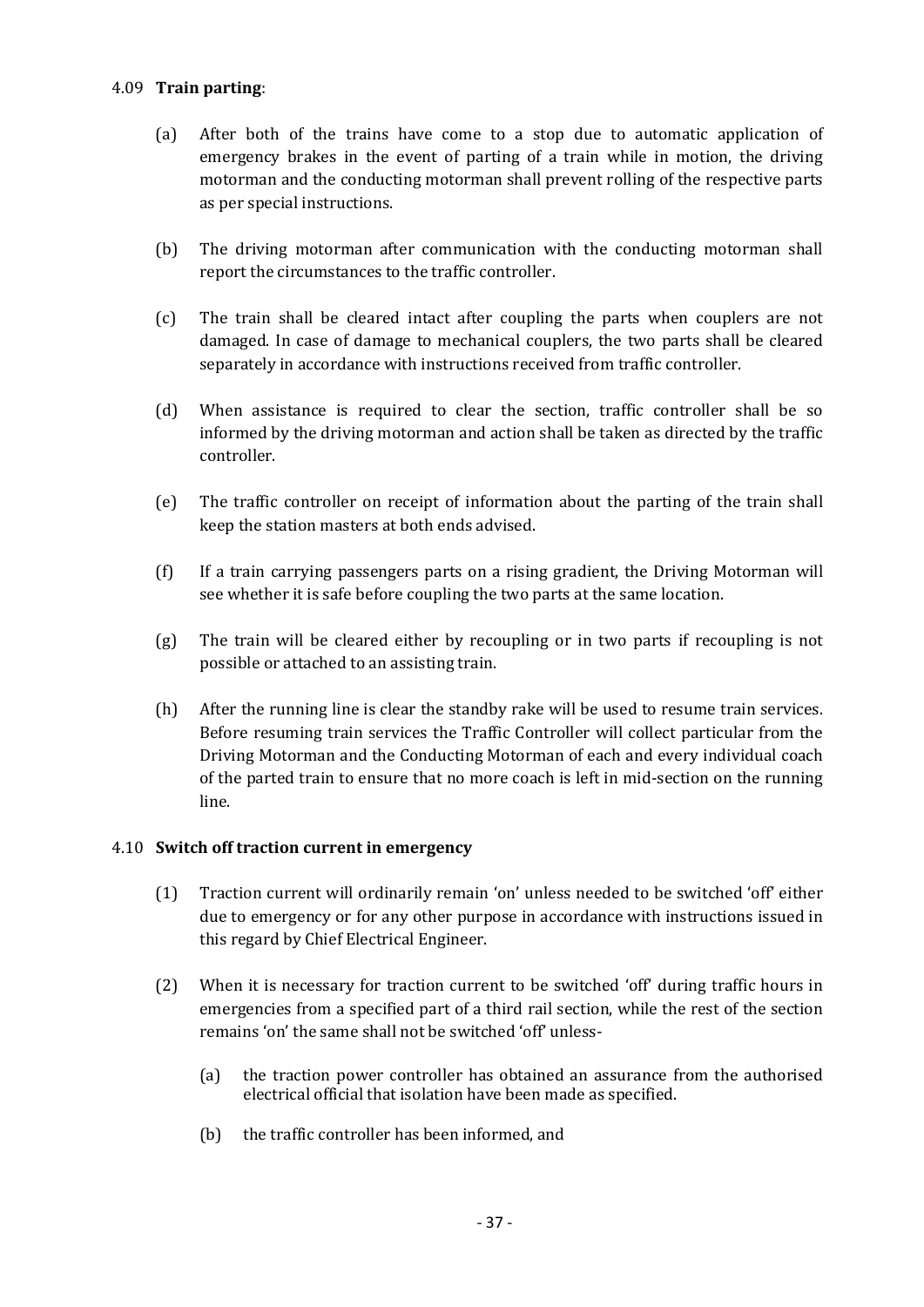(c) all concerned Metro Railway servants have been advise by a message by the traction power controller to ensure that there are no further train movements over the effected section..

Notwithstanding the provisions of rule 10.4 in the following circumstances:-

- (a) to stop serious arcing of fusing;
- (b) to stop train in unusual circumstances;
- (c) when the flood water overflows the central drain, traction current shall be switched 'Off' by the quickest means by the competent staff and the traction power controller shall be informed in this regard by the person having done so, giving his identity. The same person shall, when the cause of switching 'off' is over, communicate with the traction power controller and inform him to restore the traction power.

# **Note: Also read SR 10.2(2)**

4.11 Resumption of services:

Site-in-charge should set-up a time table for resumption of services in co-ordination with Chief Controller/Traffic Controller and Breakdown arrangement in charge and other department representatives and switching on traction current should be made when Sitein-charge has authorised to do so.

In order to switch on the Traction Current the Provisions of rules must be followed rigidly:-

- (1) When traction current has been, switched off the current shall be switched 'on' in accordance with instructions issued in this regard by the Chief Electrical Engineer.
- (2) Before switching 'on' the current, the traction power controller shall obtain the permission of traffic controller.
- (3) In all cases where possession of track has been taken for any purpose, the traffic controller shall give said permission under sub-rule (2) after receiving a certificate from the engineering official in charge that running line is safe and free from all obstructions.
- (4) Before resumption of traffic, the traffic controller shall obtain a confirmation from traction power controller that the third rail is safe and the power has been switched 'on'.
- (5) The engineering official in charge nominated for the supervisory works over the section shall issue a certificate under sub-rule (3) after complying with procedure under special instructions.

Note: Also read SR 10.5.

-XXX-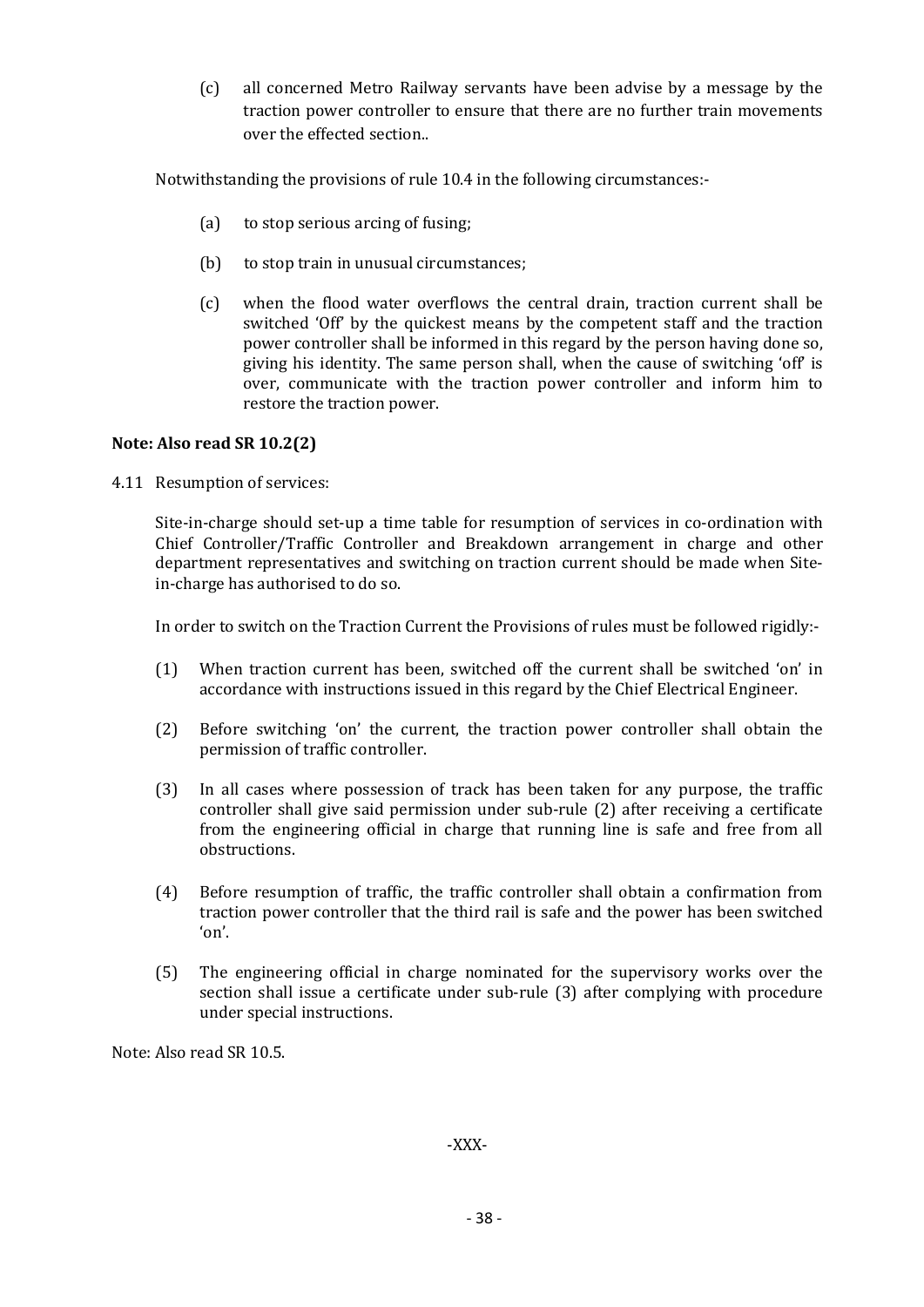

# **DUTIES OF METRO RAILWAY OFFICIALS IN THE CASE OF SERIOUS ACCIDENTS / MAJOR BREAK DOWN**

### 5.0I **The Station Supervisor (SS/Dy.SS) or in his absence Station-in-charge on duty at or nearest to the site of accident:-**

- (i) take charge of the incident and obtain full particulars of the incident till relieved by a more senior operating official;
- (ii) ensure that no other train enters the affected section from either side,
- (iii) ensure that the Traffic Controller is informed of the occurrence of the accident and provided as much information as is immediately available including whether Switching Off of Power Supply or breakdown van or other emergency facilities including Medical are required and record the time in the station diary at which the first information is given;
- (iv) collect assistance locally from the nearest hospitals, dispensaries and doctors and arrange for medical assistance at the site by the most expedient means;
- (v) take action to inform Civil and Railway (Metro) police, Fire Fighting agencies (Railway And Civil) as and when required;
- (vi) take action to protect and safeguard the property with the help of police and Metro Railway volunteers;
- (vii) take action to control crowd within the station area in consultation with Traffic Controller;
- (viii) take further action as advised by the Central Control;
- (ix) remain on duty to report any changes in circumstances and take order from the Central Control till the accident is cleared or he is replaced by a Competent person.
- (x) organise passenger information for dispersal of commuters, name of injured/dead passenger (if any ), etc.
- (xi) prepare for detrainment of passengers (where considered necessary ) as per instructions given in **SR 6.8.**

#### 5.02 **Duties of Motorman in the case of an accident:**

- (a) **Driving Motorman**: in the event of an accident to a train or any accident coming to his notice the Driving Motorman of the train must –
	- (i) note the time of accident;
	- (ii) take such technical precautions as may be necessary or as prescribed by special instructions to render his train safe including protection of adjacent line and then protection of the train,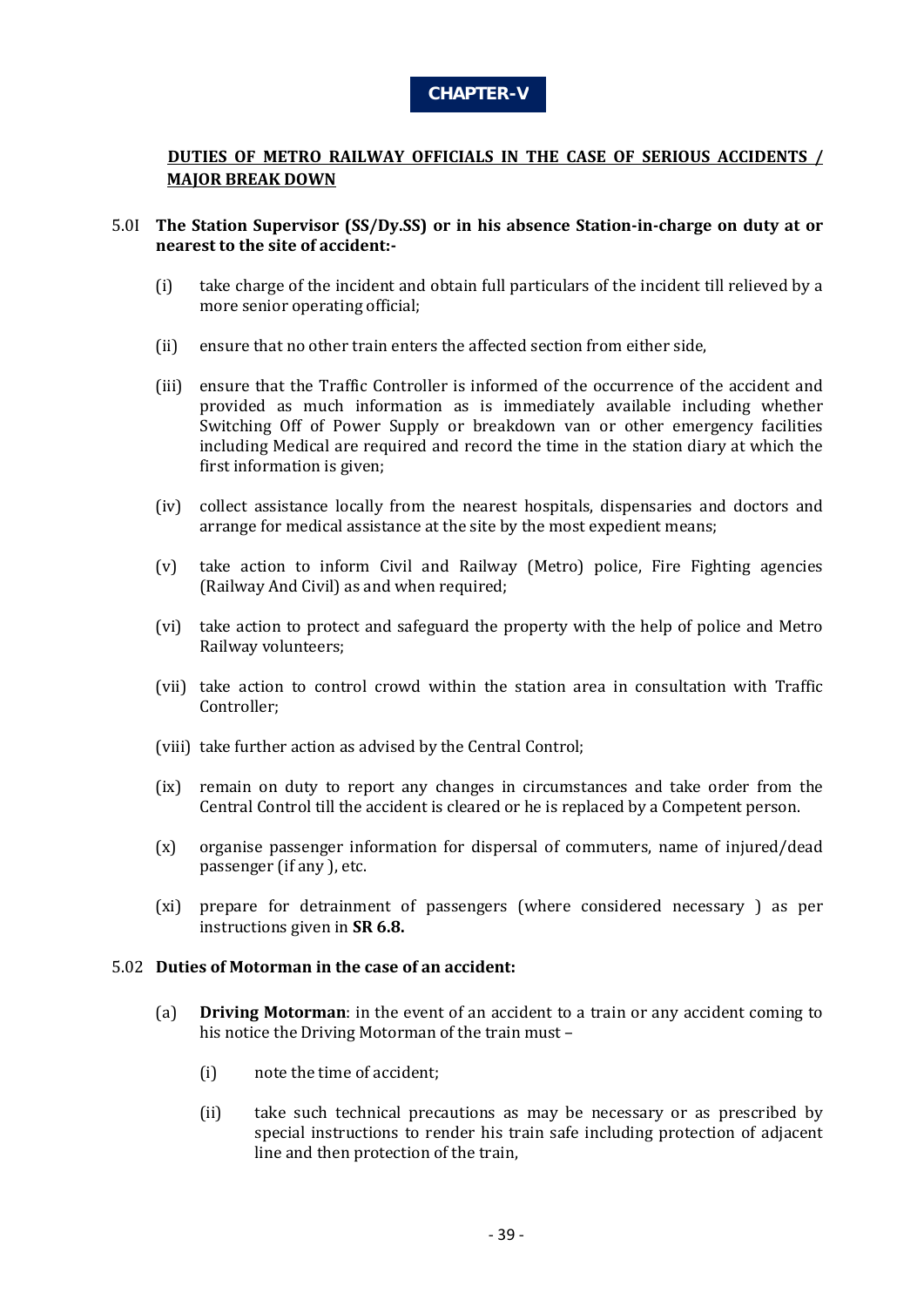- (iii) inform the Central Control giving particulars of any assistance as required (where switching off of power supply to 3rd rail of both Up and Down lines is required for safety of trains, Traffic Controller will be advised to ensure the same ) on the affected section;
- (iv) organise and render all possible relief and assistance with the assistance of Conducting Motorman to the injured passengers and may avail of the assistance of any railway staff or selected passenger if necessary.
- (v) in case of suspected sabotage, take action as detailed in para-6.3 of chapter VI;
- (vi) remain in general charge till replaced by a Competent Metro Official.
- (b) **Conducting Motorman**: The Conducting Motorman shall render all assistance to the Driving Motorman in the discharge of his Duties and perform such duty as assigned to him by the Driving Motorman. When the Driving Motorman is not in a position to carry out the above duties, the Conducting Motorman of the train will perform the duties of the Driving Motorman.

# 5.03 **Duties of Traffic Controller:**

When a Traffic Controller is informed about a serious accident, he shall -

- (i) control and regulate the train service and simultaneously inform hospitals and department in the area and ensure medical relief promptly if any person is injured;
- (ii) give preliminary information to Supervisors and Officers concerned with the assistance of staff on duty in the Central Control and arrange relief equipments at site;
- (iii) obtain further details with regard to the casualty, extent of damage and assistance required for relief to the passengers, clearance of obstructions and restoration of through communication;
- (iv) inform the Civil and police officials concerned;
- (v) arrange a chronological logging of all events in the Accident Register;
- (vi) maintain constant liaison with the senior officials of various departments and keep them informed about the position at site and assistance required;
- (vii) inform the passengers from time to time through Central Public address system or otherwise regarding cancellation of trains and changes in train timings at terminal and other stations;
- (viii) issue instructions to regulate booking of tickets to passengers at stations as necessary;
- (ix) maintain liaison with the official-in-charge at site and arrange assistance of men and materials as necessary;
- (x) when the line is certified as safe for passage of trains by Competent officials and all obstructions have been removed, arrange for starting the train service.
- N.B. Traffic Controller should be assisted/guided by the Chief Controller.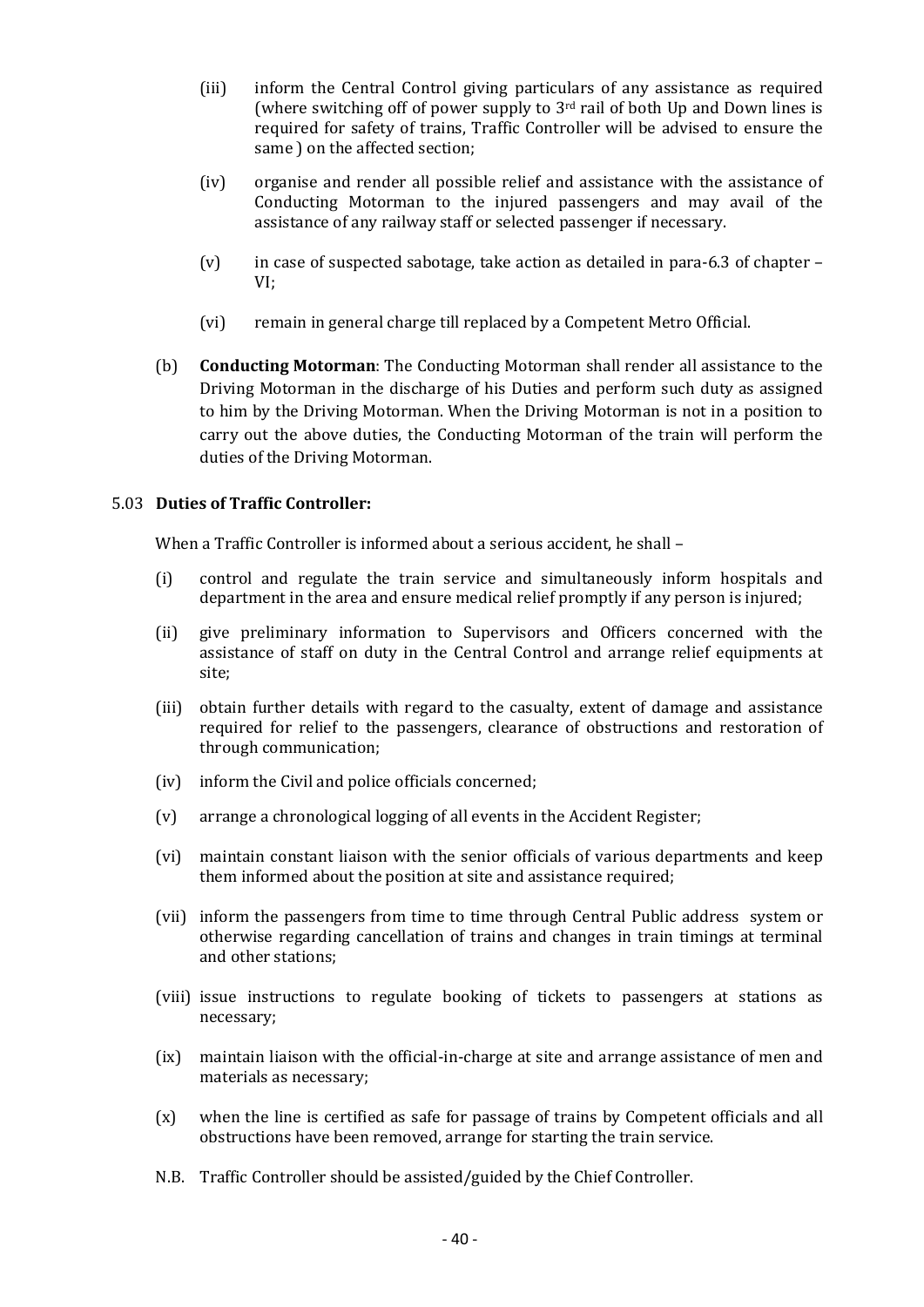## 5.04 **Duties of the Traction Power Controller**:

The Traction Power Controller on receipt of information about any accident will ensure that –

- (i) instructions to Carshed for Sounding hooter has been issued and measures has been taken to switch off the power supply to  $3<sup>rd</sup>$  rail on the affected section as well as instructions to stop intake fans in the event of fire accident, if necessary;
- (ii) officials concerned of the Electrical Department have been duly advised;
- (iii) arrangements have been made for bringing men and materials to the site for clearing operations;
- (iv) co-operate with the Traffic Controller and ensure arrangements have been made for expeditious reporting of the incident;
- (v) the 3rd rail power supply is switched ON with the prior approval of the Traffic Controller after clearing operations have been completed and safety certificate has been received from the officials of the Civil Engineering and Electrical Departments for the safe passage of trains, through the Station Master (Carshed).

#### 5.05 **Duties of the Traffic Inspector** :

The Traffic Inspector, on receipt of an advice of accident, shall –

- (i) reach the site of the accident by the quickest means;
- (ii) take general charge of the situation until the arrival of an officer;
- (iii) obtain particular of persons injured and/or dead and arrange assistance to the injured and collect information of such assistance rendered and also note any evidence which may prove useful to ascertain the cause of accident;
- (iv) check up jointly with the P.W.I condition of the track with special reference to alignment, gauge, cross levels curvature, super elevation & rail head wear;
- (v) check up jointly with the SSE/RS the condition of Rolling Stock with special reference to brake power;
- (vi) check up position of points, signal, indicators and keys;
- (vii) check up the wheel marks on rails and sleeper;
- (viii) check up position of derailed vehicles and keep a note of it with a rough sketch;
- (ix) check up train passing records at stations if the accident has happened in a station or station yard;
- (x) preserve detached or broken parts of Permanent Way or Rolling Stock for future evidence
- (xi) in the case of a serious explosion or conflagration caused by explosive or dangerous goods, leave all wreckage and debris untouched, except in so far as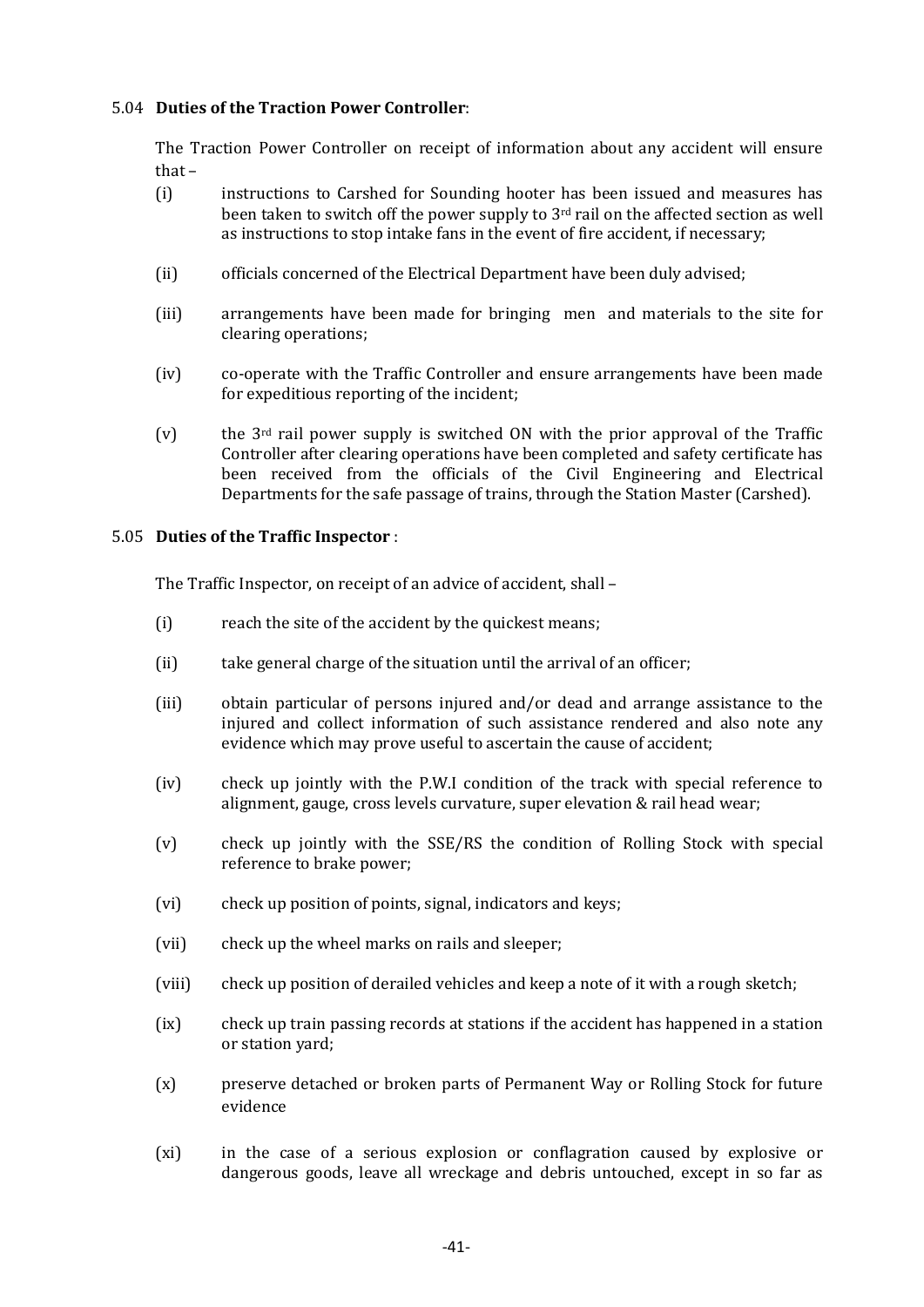their removal may be necessary for rescue operations until the completion of enquiry by Chief Inspector of Explosive or his representative or receipt of a written intimation from him that he does not intend to make any investigation;

- (xii) obtain written evidence of as many independent witnesses as possible and pass on to the Dy.COM(S) . This should not however, interfere with the rendering of medical aid to the injured or other relief measures, and
- (xiii) carry out such other duties as assigned from the Central Control in course of clearance operations and restoration of through communications.

### 5.06 **Duties of Officer-in-charge at the Site:**

The senior most official present at the site of an accident shall be the overall in-charge of the relief operations till such time a senior official is specially deputed by the Chief Safety Officer to relieve him.

The Officer-in-charge at the site shall

- i) ensure that the running lines have been protected and evacuation of passengers has already been done;
- (ii) arrange proper security at the site including arrangement for guarding the place of accident and manning of telephones, if installed at the site;
- (iii) make a thorough survey of the spot, evaluate the extent of damage as accurately as possible, record the particulars of injured and killed persons, medical aid rendered, expected delay to traffic and assistance required for communication to the Central Control;
- (iv) liaise with Metro and civil emergency services on their arrival and also coordinate the relief, rescue and operation for restoration to normalcy he may nominate a TI or suitable staff to assist him in liaison work with local civil/police/emergency service;
- (v) co-ordinate any offer of assistance from public;
- (vi) note the nearest Public BSNL telephone number so that any injured passenger can contact his relative, should he desire so;
- (vii) give progress report of relief and rescue operations to the Central Control and ask for assistance, as necessary;
- (viii) inform Central Control the expected duration of the blockage obtaining a considered joint appraisal of senior representatives of Civil Engg., Electrical Engg. and S&T department;
- (ix) maintain a log of events;
- (x) report any significant change to the forecast time of clearance immediately it becomes apparent and give progress report to the Central Control at the end of every hour, the reports should be more frequent as clearance time is approaching;
- (xi) arrange for ex-gratia payment as warranted;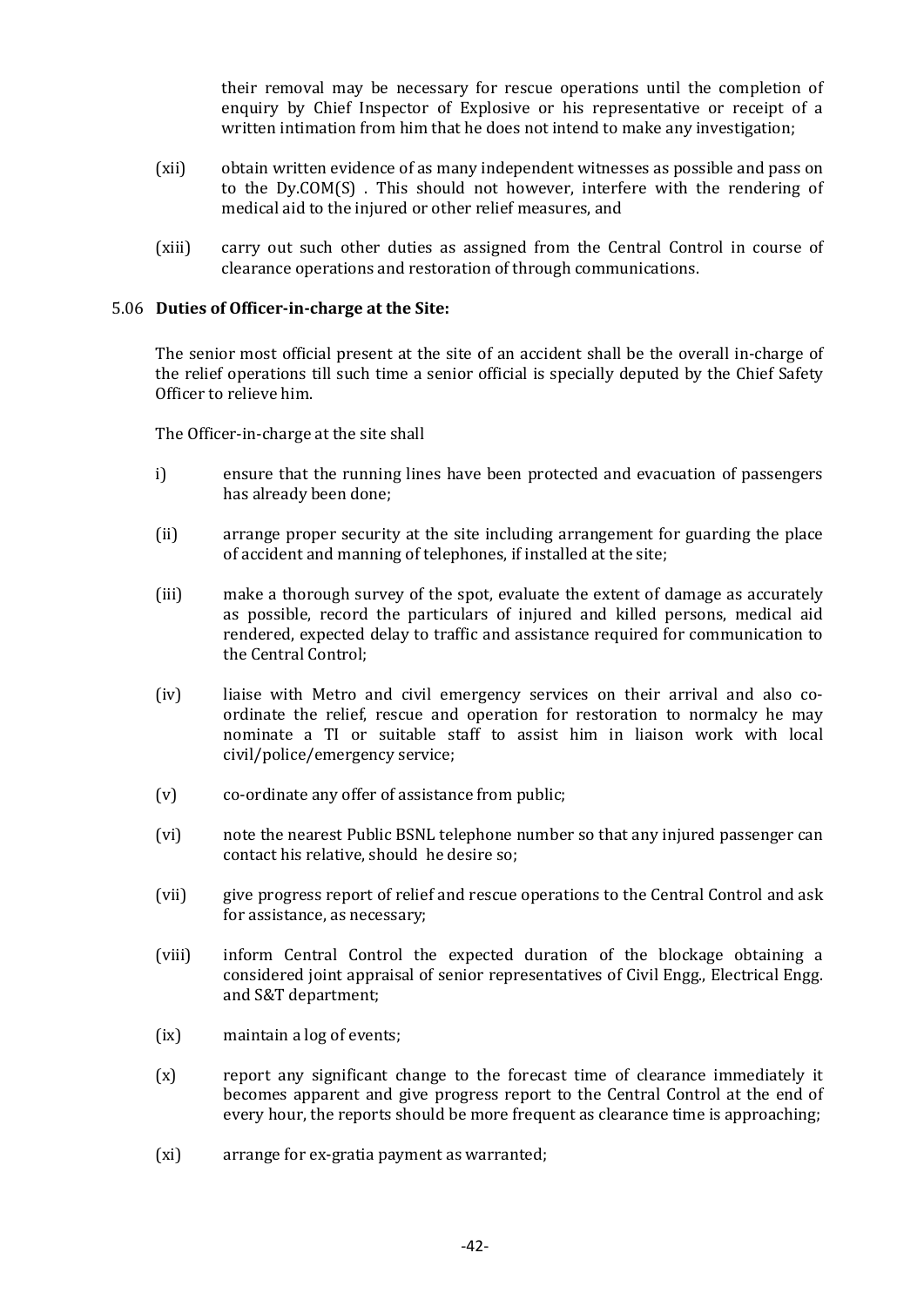- (xii) obtain written evidence from independent witnesses to the extent possible;
- (xiii) remain at the site till relieved by another official or till completion of the whole operation;
- (xv) without the permission of Site-in-charge, switching on the 3rd line power for restoration of normal service is not permitted. Of course, Site-in-charge will consult Break down-in-charge to ensure that all residual work at site has been completed (including repair of track etc. where necessary)

# 5.07 **Duties of the Civil Engineering Officials:**

In the event of the Permanent Way being damaged, it is the responsibility of the Civil Engineering Department to restore the track to safety and take such precautions as considered necessary for the protection of the section where such work is in progress. The line is not to be re-opened for traffic until a competent official of the Engineering Department not below the rank of SSE/P.Way, has certified in writing to the Station Master that the line is safe for the passage of trains.

# 5.08 **Duties of the Electrical Engineering Officials:**

In the event of an accident involving rolling stock or  $3<sup>rd</sup>$  rail or traction power supply system, it is the duty of the Electrical Department to arrange re - railment of coaches, removal of obstruction, clearance of debris, and restoration of electrical equipments to enable resumption of traffic. The line is not to be re-opened for traffic until a Competent official of the Electrical department not below the rank of SSE/Elc. has intimated in writing to the Station Master that the line is clear and safe for passage of trains.

# 5.09 **Duties of the S & T officials:**

- (i) S & T department is responsible for providing necessary communication facilities required at the site during the rescue and restoration process.
- (ii) In the event of any breakdown of communications at the site, it is the responsibility of the S&T department officials to arrange communication facilities and restore/attend to any damages to signals and communication system.

# 5.10 **Collection of information regarding the casualty:**

- (i) It will be the first duty of Metro Railway officials reaching the site of any accident to attend to the injured.
- (ii) A competent official will be allotted the duty of preparing the list of persons injuries and /or killed at the site of accident. The Doctor attending at site will prepare the detailed particulars of injuries sustained by individual persons and submit the list with his initials to Senior DMO and the Dy. COM. The injuries to persons killed need not be noted. The list should contain the following information:-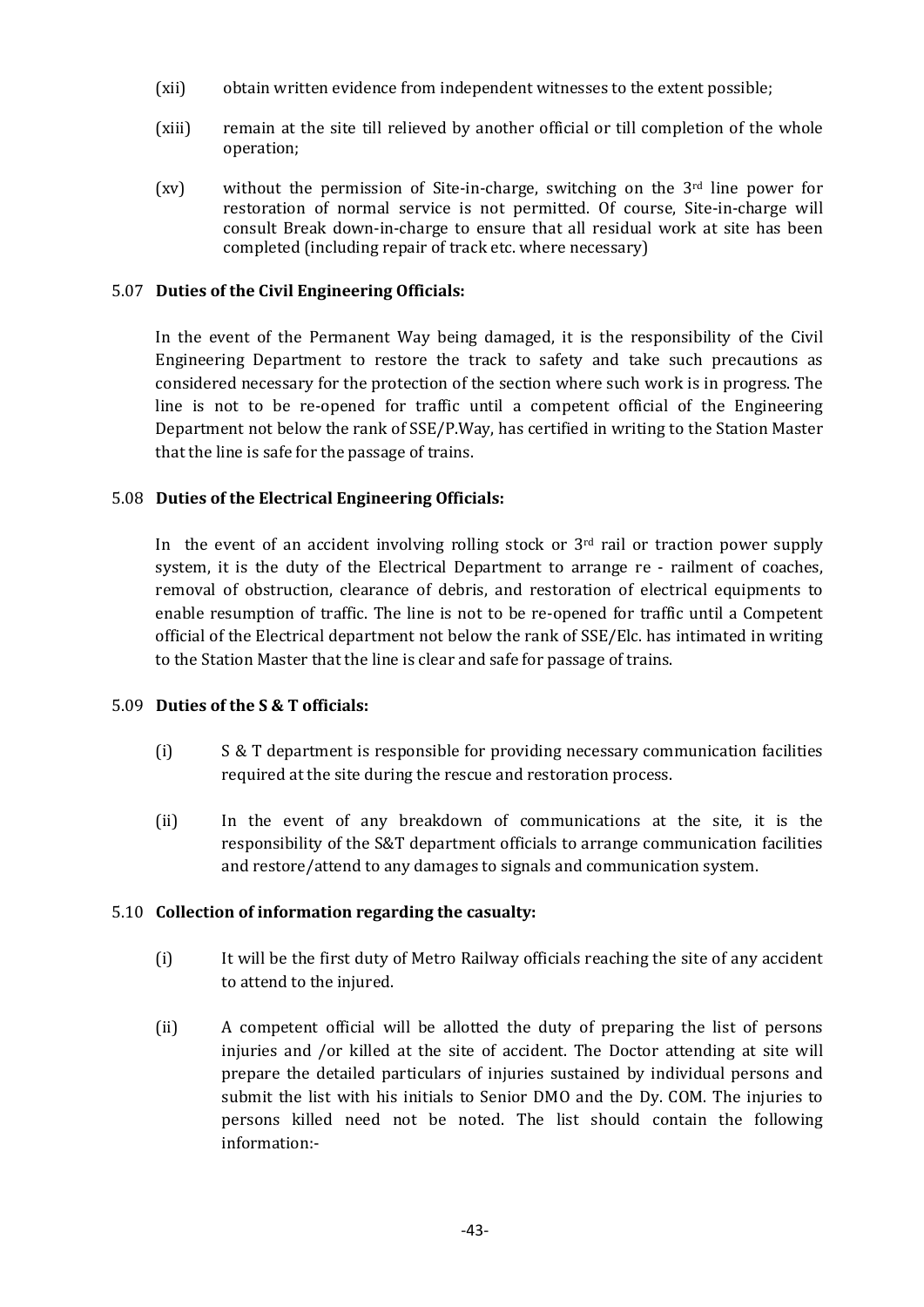- (a) Name and Father's Name of the person killed or injured (Unidentified bodies of persons killed should be identified by tagging a numbered placard with the body and photographing the body with the number before the body is disposed of)
- (b) address of the injured or dead person.
- (c) particulars to tickets held.
- (iii) Particulars of the hospitals to which the injured person has been sent will be indicated in the list.
- (iv) Liaison will be maintained by Medical Officer of Metro Railway with the authorities of the hospitals in which injured persons are admitted to ascertain their latest condition.
- (v) The list of injured and dead persons will be sent to the CMS/Metro Railway and the Chief Traffic Manager. If necessary, corrections to the list can be submitted later.
- (vi) A daily progress report of the injured persons admitted to hospitals will be prepared during the first week and thereafter a weekly report will be prepared and submitted by the Medical Officer of Metro Railway to the Senior DMO and the Chief Traffic Manager.
- (vii) The statements, names and addresses of any eyewitnesses not connected with the Metro Railway, who are able to give information relevant to the accident should be obtained by the Traffic Official or the Officer-in-charge at site.

# 5.11 **Collection of information relevant to the cause of accident:**

The Departmental Supervisors of the concerned department present at site should collect as soon as possible such vital information as may be helpful in ascertaining the cause of accident, which may not be possible to collect after undertaking restoration works. These vital informations should be systematically documented in a joint note to be signed by Inspectors / Supervisors before they disperse from the accident site. A rough sketch of accident site, duly signed by the inspectors, shall form a part of the joint note. Commencement time of restoration work permitted by these officials should also be recorded in the joint note.

# (a) **In the event of collisions and averted collisions:**

- (i) The position of relevant signals and points, signal and point button/switches, should be noted.
- (ii) Train passing documents should be seized or entries encircled and initialled.
- (iii) The position of two train(s) and obstruction should be noted and rough sketch prepared showing the locations.
- (iv) Train Brake Power should be tested or brake gear examined.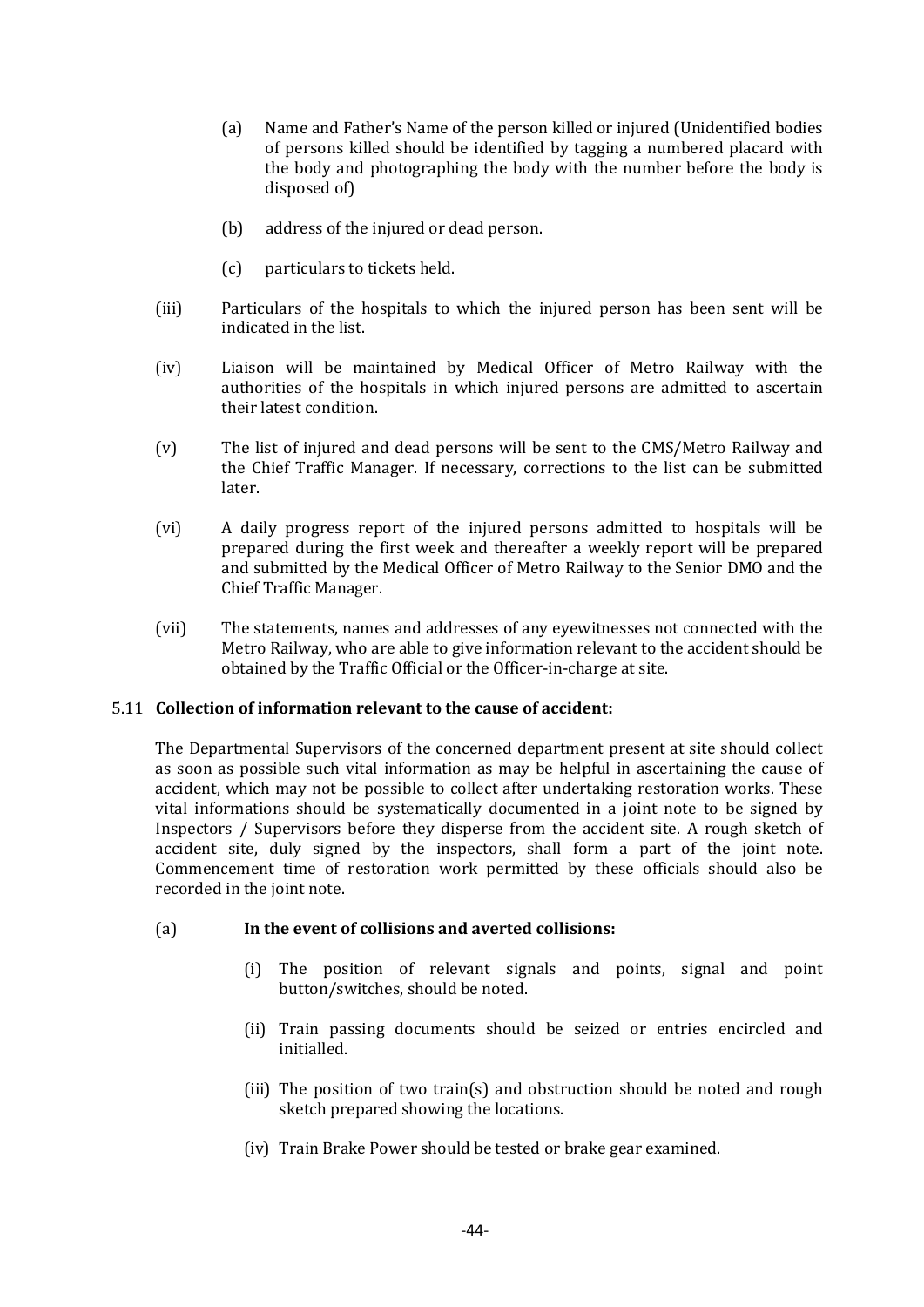- (b) **Derailments**: Track measurements should be taken as follows:
	- (i) Cross levels should be measured at interval of 3 metres from the point of mount/derailment and recorded to the nearest;
	- (ii) Any kink or distortion in the alignment near the point of mount or derailment should be noted;
	- (iii) Gauge should be measured at intervals of 3 metres to the nearest ;
	- (iv) Rail fittings, point roddings and locking arrangements should be examined, gap in the points should be checked & marks on the rails and sleepers should be minutely observed;
	- (v) In the case of derailments during shunting operations the particulars of staff conducting and supervising the shunting should be recorded, position of points and shunt signals, if any, should be recorded.

The particulars of the track and rolling stock should be recorded in the given proforma and jointly signed by the representatives of Civil Engineering, Electrical and Traffic Departments in all cases of derailment. Copies of the proforma should be available with the permanent Way inspector and also the official attending the site of accident.

# 5.12 **Examination of Rolling Stock after derailment:**

All stock that have not derailed or have been damaged in accident must be examined and certified fit by a competent person not below the rank of SSE/RS before being allowed to run again.

#### 5.13 **Preservation of clues:**

In the case of serious accident, rail fittings, evidence of wheel marks or any other marks etc., may be carefully preserved for a later re-construction of the scene or for production before Court, regardless of the fact that the site of accident had been inspected by a member of the Police or Civil authority. Various components should be serially numbered to facilitate any material involved in an accident and likely to be produced as an exhibit for enquiry and these must be set apart as such and must not be used to repair the line.

A dimensioned sketch should be prepared illustrating the exact position at the site of accident.

If any material has been listed and marked by the Police investigating Officer, it should be preserved as a piece of evidence of exhibit and produced for inquiry as and when required.

The aforesaid duties shall devolve on the officer or the sub-ordinate first reaching the site of the accident. The official who gives orders for restoration of the track shall be responsible to ensure that all evidence has been correctly collected and preserved without interfering with the restoration process.

### 5.14 **Arm band:**

Distinct arm-badges should be supplied to medical/para-medical personnel as well as Breakdown staff & Railway staff deployed for rescue/relief operation.

----XXX----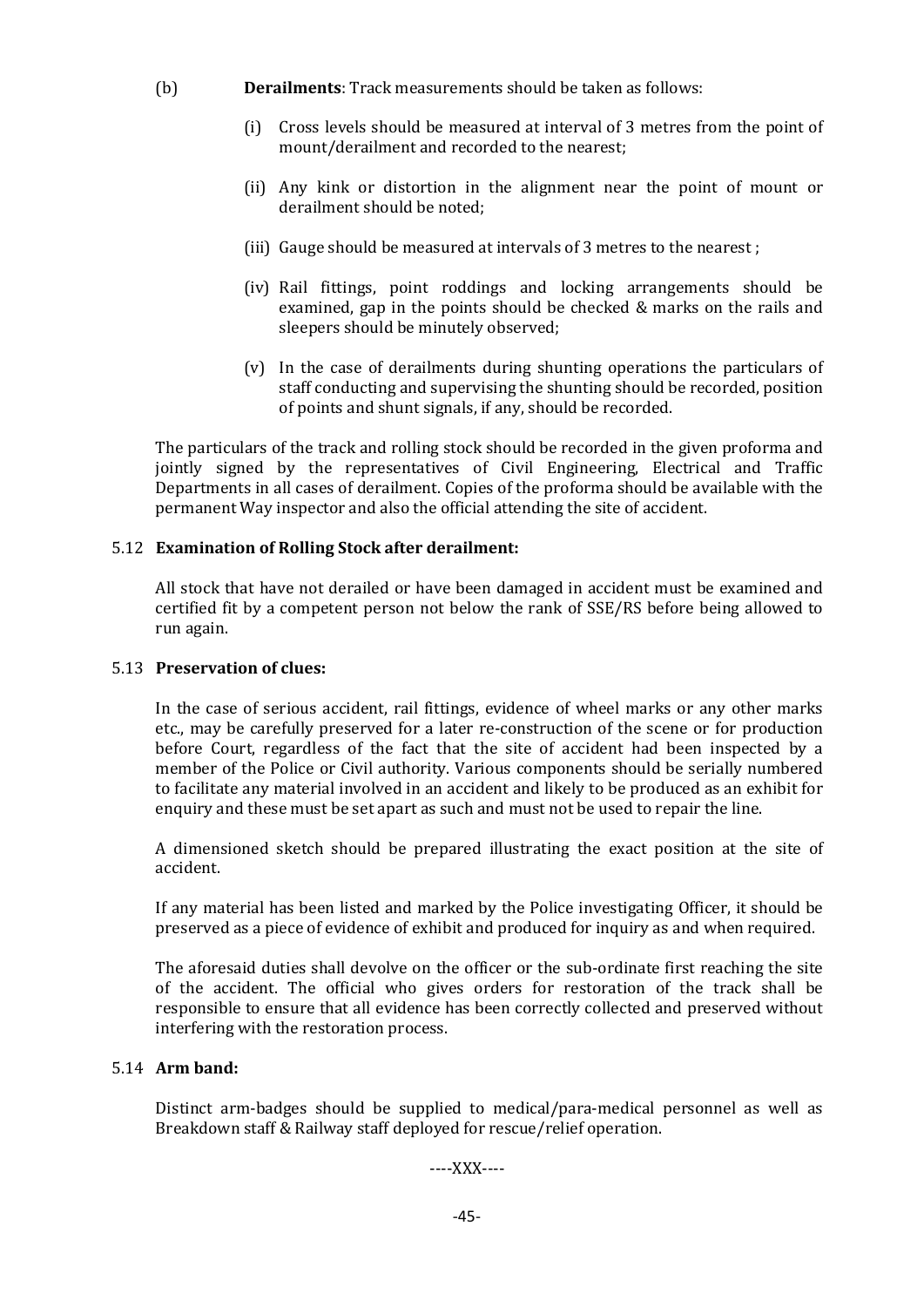

#### **ADDITONAL MEASURES TO BE TAKEN IN CASES INVOLVING SABOTAGE OR TRAIN WRECKING:**

### 6.01 **The objects of additional measures are :**

- (i) to preserve clues for affording the Police and Civil Authorities all the assistance in conducting their investigation at the site of accident ;
- (ii) to assist in finding out the real cause of accident.

### 6.02 **Information to the Civil and Police Authorities:**

In the event of an accident, suspected to have been caused due to sabotage, ASC/RPF shall, as soon as possible, inform the Kolkata Police Authorities/ District Magistrate concerned about the accident and enquires whether these authorities would like to inspect/enquire into the matter. In case these authorities express their desire to inspect the site or hold enquiry, restoration operation should be held up till clearance is received from them.

### 6.03 **Duties of train-staff:**

The Driving Motorman with the assistance of the Conducting Motorman after ensuring switching off third rail by imposition of emergency power block as prescribed in the electrical safety manual will quickly examine the site of accident after securing his train and taking necessary protective measures. While medical attention to injured persons and their rescue, if required, will be their first charge, the following measures will also be taken by the train staff when a sabotage is suspected:

- (i) no one including Metro Railway staff will be permitted to touch or disturb any portion or fittings of the track till arrival of police.
- (ii) clue which may be considered vital should be recorded and properly guarded, if possible with the assistance of responsible passengers till the arrival of Senior Metro Railway Officers and the Police.
- (iii) such evidence should be shown to a few responsible passengers and their written statements obtained.

#### 6.04 **Precautions regarding Gangmen :**

The Permanent Way Inspector before sending out Gangmen to the site of accident must ensure by imposition of emergency power block that the third rail has been switched off in both Up and Down track alignments of the section and should further ensure the following precautions :-

- (i) Engineering gangs not required for immediate repair work at sites should wait at the station nearest to the site with their tools carefully stacked and act on instructions from the Engineering Officer-in-charge of track restoration.
- (ii) The Gangmen proceeding to the site must leave their tools at the station nearest to the site. They should not bring the tools to the site till specifically permitted by an Engineering Officer to take up repair/restoration work.
- (iii) The Police and the SSE/P.Way should jointly check the tools box of the Gang in whose beat the accident has occurred. An inventory of available tools will be made. Deficiency, if any, will be recorded and jointly signed. The matter will be immediately reported to the AEN/XEN-in-charge for further enquiry.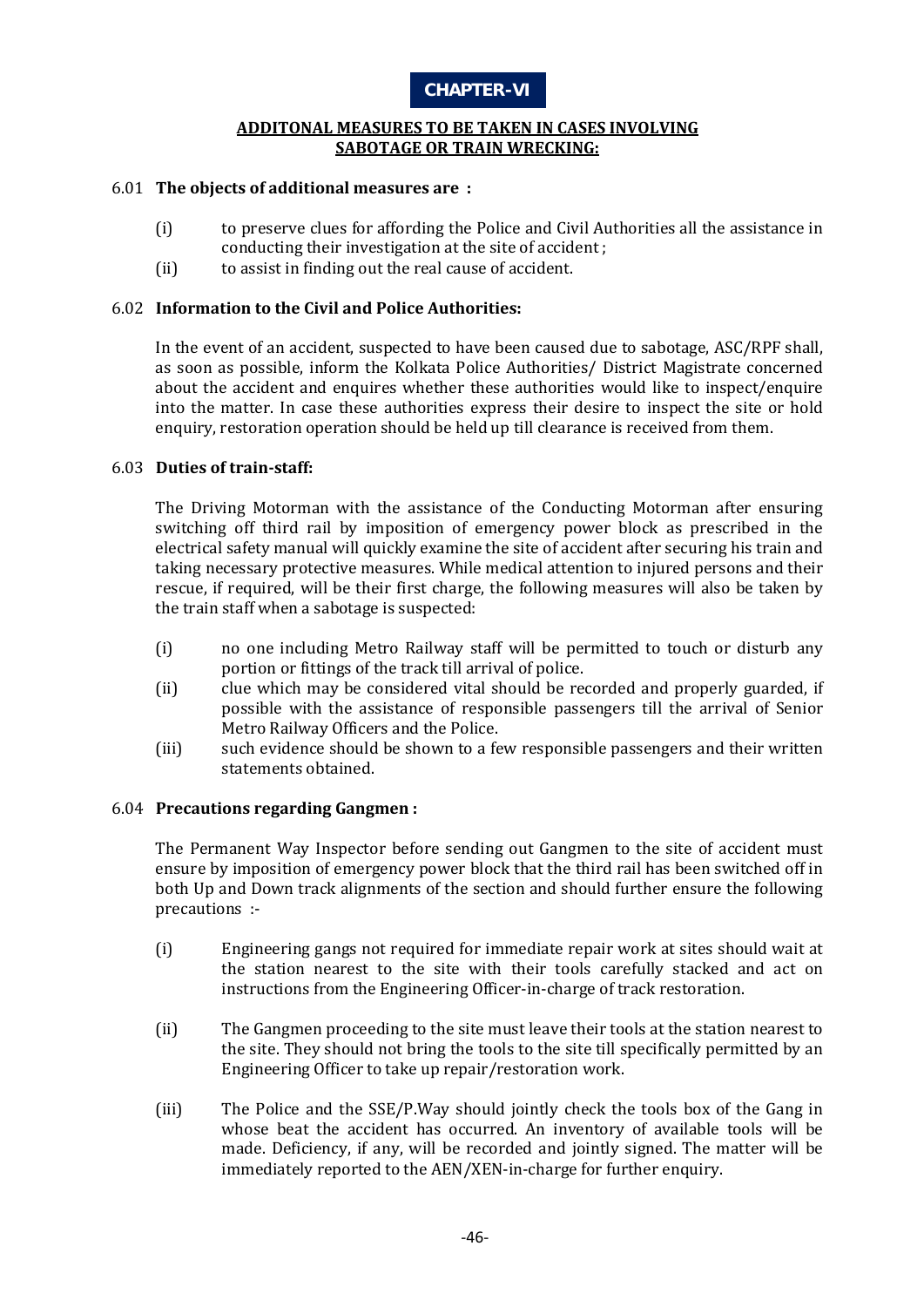# 6.05 **Precautions to be adopted by Senior Metro Officials at site :**

The Officer-in-charge at site, after relief and rescue work has been organised, should :

- (i) survey the position in company of the Civil or Govt. Railway Police as soon as possible after both of them have arrived.
- (ii) request Civil Police or RPF to keep a watch on the disturbed track and fitting and allow no one to touch these including Metro Railway staff.
- (iii) arrange for taking photograph of the site as early as possible showing the position of disturbed track and fittings and position of rolling stock in relation to the track.
- (iv) arrange cordoning of the site with the help of Police and RPF to stop any crowd collecting near the site during rescue/relief or investigation.

### 6.06 **Duties of the RPF :**

- (i) The RPF Inspector-in-charge of the section on which the accident has occurred shall proceed to the site as soon as the matter has been reported with available men after informing the Central Control. Before proceeding to the site he will make an entry in the station diary and also contact the Civil Police official concerned to make sure that they have been informed.
- (ii) ASC /RPF should proceed to the site as soon as possible.
- (iii) The RPF will guard the belongings of victims and of Metro Railway at site and also assist in relief and rescue operation.
- (iv) They will guard the disturbed track and fittings as directed by the Officer-incharge at site till the arrival of the Civil Police.
- (v) RPF officials will look out for any suspicious characters in the vicinity and keep a note of any clues that may come to their notice.
- (vi) RPF officials will co-ordinate with the Civil Police in the investigation of the case.

### 6.07 **Wreckage or Undamaged coaches not to be disturbed without the written consent of Police:**

- (i) Except when it is necessary to act otherwise in order to save life, no coaches on a train involved in an accident should be disturbed until the investigation at site has been completed and written permission obtained from the Senior Police Official at site.
- (ii) Examination of the rolling stock in question should invariably be made by the concerned Metro Railway officials on the spot and accurate record of such examination must be maintained before removal of the rolling stock from site.
- (iii) After the stock has been drawn into the Train maintenance depot, detailed examination of rolling stock with special reference to brake, gear and other safety fittings will be made under supervision of a Senior Electrical Officer-in-charge of rolling stock maintenance. The Senior Electrical Engineer-in-charge will ensure before examination that the associated third rail has been switched off.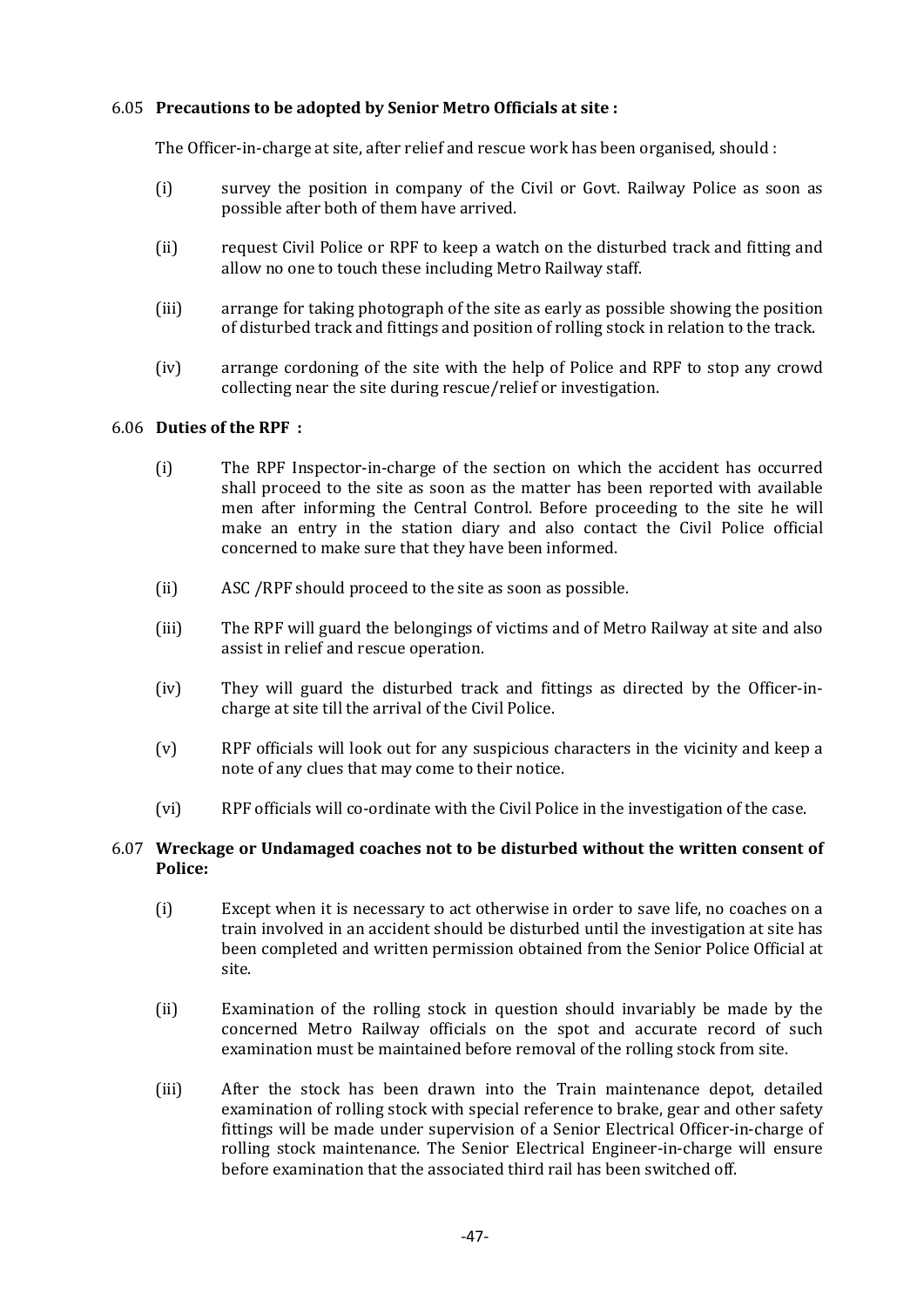# 6.08 **Points to be carefully noted during Investigation at site:**

- (i) wheel marks on sleepers, rail and fittings at both ends.
- (ii) damage to sleeper and fittings.
- (iii) location(s) where loose fittings or parts of damaged fittings found.
- (iv) number of missing keys and their locations.
- (v) any signs of violence on the fishing holes in the displaced rail ends, any loose fishplates or blots at site, any fish-plates found broken or bent.
- (vi) curvature of every rail in serial order.
- (vii) any dent or burr at the rail end at the displaced joint(s) if so whether burr is vertical or horizontal.
- (viii) position of wheels of coaches in relation to the displaced rail, its normal alignment and the landing rail.
- (ix) examination of the track in rear of the site for at least half a kilometre and location of wheel marks, if any, and also marks on the rail table and grazing marks on the sides, on rail screws/fastenings.
- (x) position of points and signals and of switches and counter readings.
- (xi) train register entries.

# 6.09 **Preparation of sketches:**

- (i) arrangements shall be made with the Police representative for the joint preparation of rough sketches showing all the measurements. The sketch should be jointly signed by the Police and Metro Railway representative.
- (ii) Dimensioned plans should then be prepared by the engineering officials ensuring that everything shown in the original rough sketch plan has been correctly reproduced.
- (iii) All notes and sketches should be carefully preserved for future use in investigations, enquiries or court trials.

# 6.10 **Arrangements for photographs:**

C.P.R.O will depute official or local photographer to take photographs of essential features under the guidance of a responsible Metro Railway Officer. Copies of the photographs will be made over to the Police Officer and the Dy.COM(S).

# 6.11 **Preservation of clues:**

All rail and stock fittings and components of the disturbed track at site must be carefully scrutinised. The damaged sleepers, fittings, rail ends, etc., must be serially marked and preserved under the joint seal of the Police and the Metro Railway at a safe place for future reference.

-----X X X -----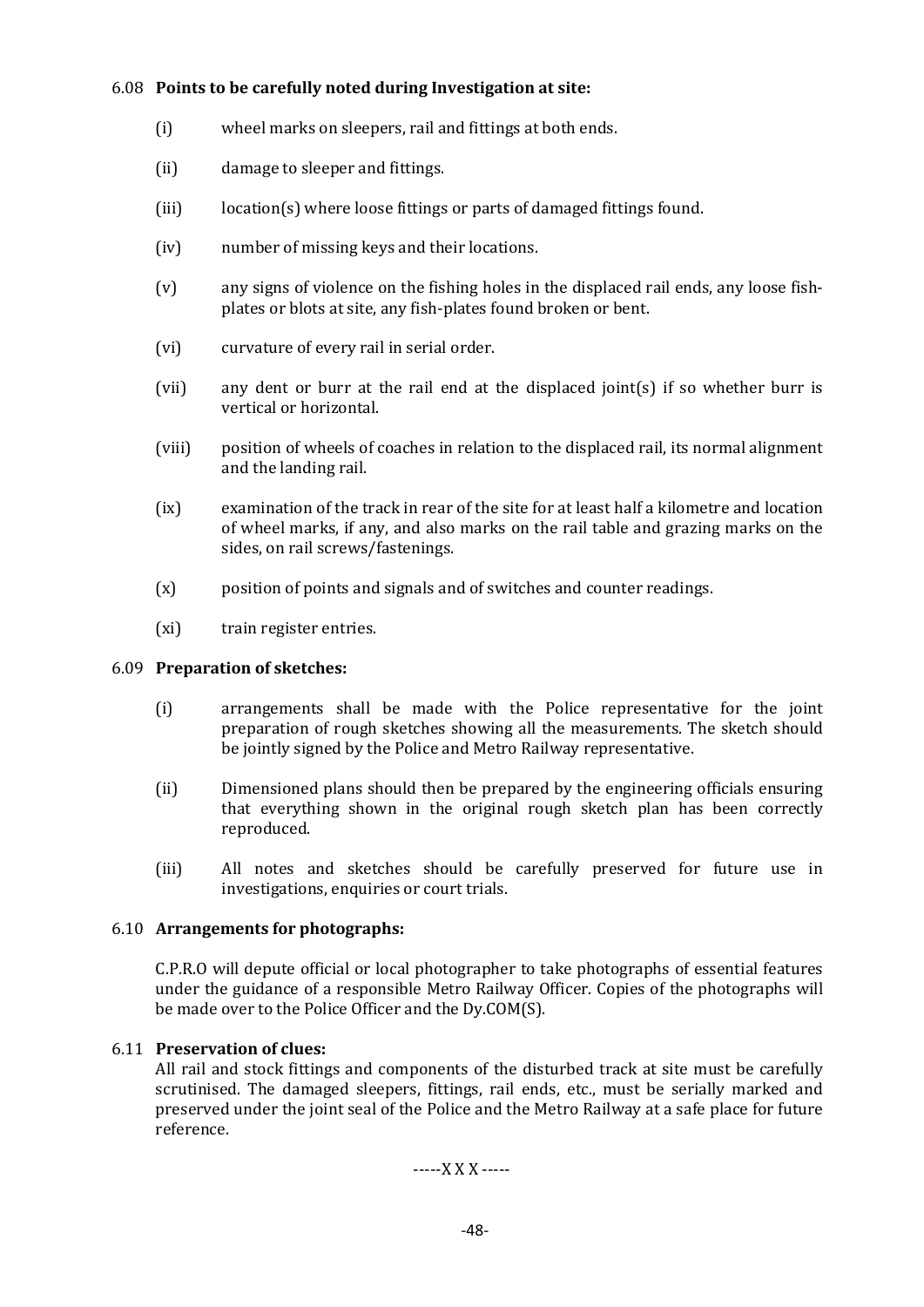

### **RELIEF AND RESCUE MEASURES**

### 7.01 **Immediately actions on call out:**

- (a) Those called are to report by the quickest possible means (by taxi, if necessary) the Site-in-charge or incident post (if one is set up ), bringing with them (if in possession) a torch, helmet, gumboot and any other protective equipment that may have been supplied.
- (b) The first Supervisor or officer to arrive at site is to assume command of the incident. Subsequently, he may be relieved by any other Competent Officer.
- (c) The Officer-in-charge of the site should not get involved with rescue work personally. He should concern himself mainly with the organisational and administrative aspects of the incident.
- (d) As appropriate to the nature and seriousness of the incident the Officer-incharge of the Site shall comply with the instructions contained in para 5.6.

#### 7.02 **Setting up of incident Post:**

- (a) The officer-in-charge of the site should set up an incident post in the event of a major accident from which to coordinate the work of rescue and clearance.
- (b) If possible, a room in a nearby Metro building should be set aside for the purpose.
- (c) The requirements for furniture and stationery at the incident post should be met by the Traffic department
- (d) Any additional requirement for telephones should be met by the S&T department.
- (e) The Officer-in-charge of site should nominate an inspector or a supervisor of the Traffic department to man the telephone and maintain the log. Another person should be assigned to act as a runner.
- (f) Civil emergency services, voluntary organisations, public offering help etc., should be directed to the incident post.
- (g) The incident Post staff should maintain a record of all telephone calls made or received, actions and decisions taken, time particulars, and arrival and departure of personnel.
- (h) The Police may depute an incident Officer in the Metro incident Post or set up their own incident post in a nearby room. The Metro Officer-in-charge is to liaise with the Police incident officer particularly in respect of the following matters:-
	- (i) Selection of areas for parking ambulance, shuttling bus services, Metro vehicles, etc.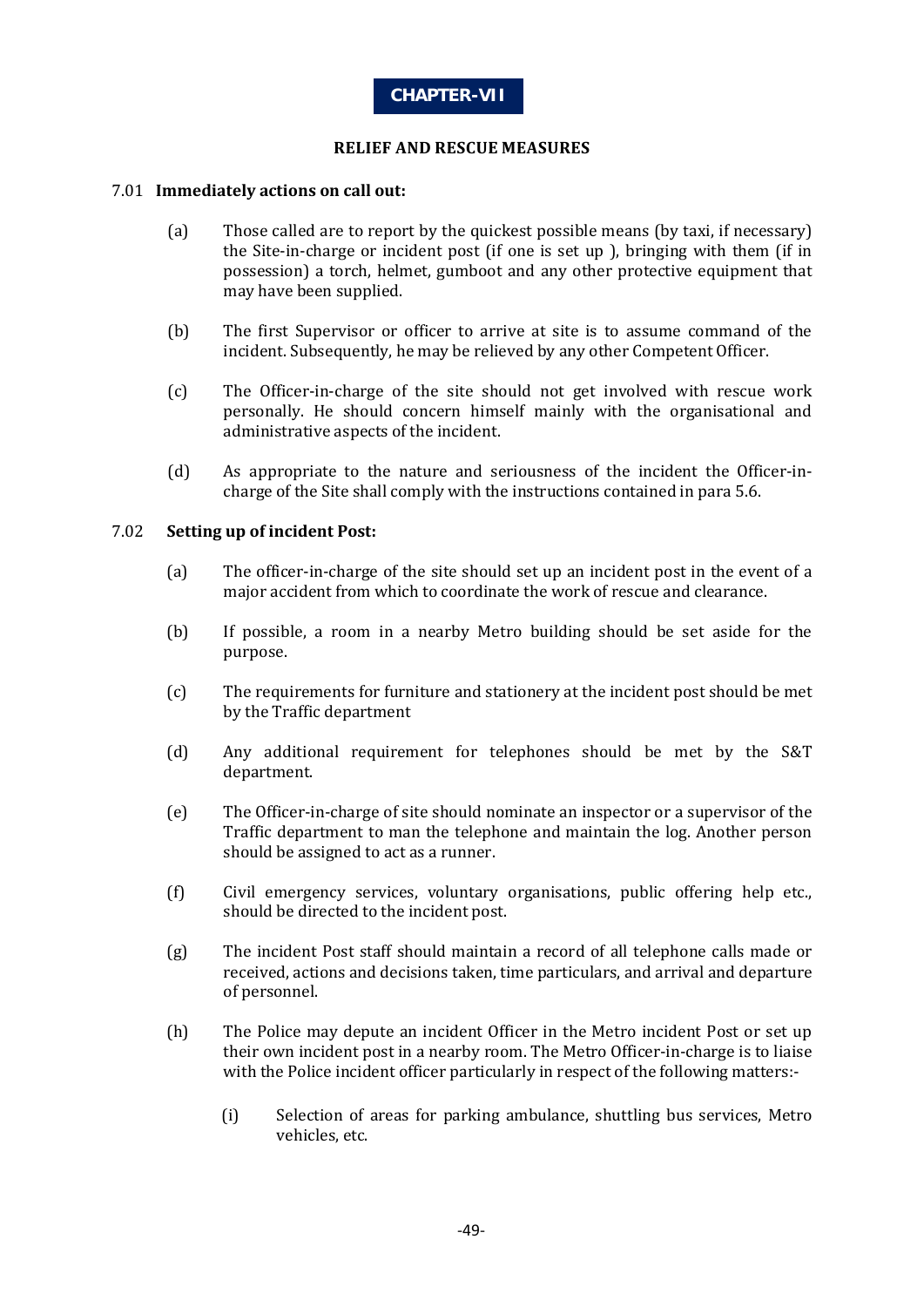- (ii) disposal of children separated from their parents, distressed elderly persons, and other distressed but uninjured persons.
- (iii) setting up a first aid centre where persons with trivial or minor injuries can be treated.
- (iv) accountal of unidentified personal property, and the manning of a store for such property;
- (v) the establishment of names and addresses of witnesses to the incident;
- (vi) taking charge of the dead;
- (vii) disposal of dead bodies.

#### 7.03 **Attention to the injured:**

In case of an accident to a passenger train, the injured passengers, if any, shall be attended to on top priority. It is the primary duty of all Metro Railway servants to render prompt assistance to the injured and arrange medical aid at the site of the accident as required and most effective medical treatment after their admission into the Hospital.

All first-aid boxes equipments and emergency tool boxes on trains and at stations shall at once be rushed to the site of the accident for rendering relief to the injured and extricating passengers from the debris. Medical aid may be rushed even by road if it can reach quicker and more conveniently.

The Motorman will make announcement through P.A system requesting doctors and qualified first-aid workers, if any, amongst the passengers travelling by the same train to assist.

In case of serious injuries, the nearest Civil or Military Medical Officials and/or private Medical Practitioners and Ambulances can be summoned, if the Railway Medical Officer is not available earlier or is unable to cope up with the situation by himself.

N.B : The contents of FA Boxes at stations are shown in Appendix-H

#### 7.04 **Decision on nature of injuries:**

Only a Qualified Medical Practitioner can say whether the injuries are simple or otherwise. If a person with slight injuries refuses to proceed for medical examination, this refusal should be taken in writing and kept as a record and the Chief Operations Manager advised. The result of the medical examination should be intimated to the Chief Operation Manager without any delay.

#### 7.05 **Provision of facilities to Doctors to reach site of accident:**

All Metro Railway servants shall afford every facility to Doctors to enable them to reach the site of accident with the least possible delay.

### 7.06 **Temporary Hospital at station near to the site of the accident:**

In case the Medical Officer considers it necessary to open a temporary Hospital at a station near the site of the accident, the Station Master must make available whatever accommodation he is called upon to provide.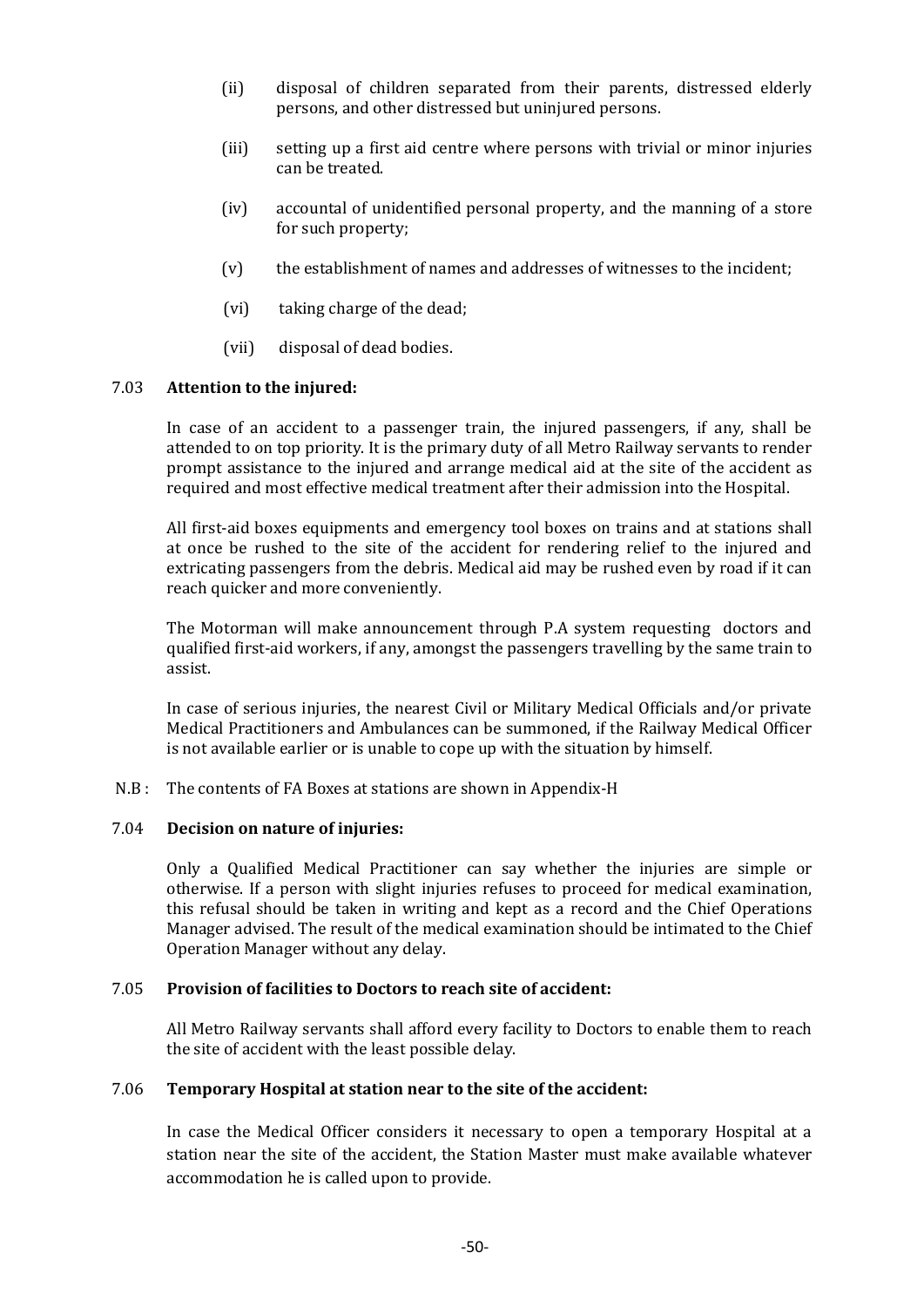# 7.07 **List of non-railway Hospitals, Dispensaries:**

The Control Office and Senior Section Engineer/ART must keep a list of non-railway Hospitals, Dispensaries, names of the Private Medical Practitioners and qualified firstaid workers whose help may be sought, if necessary, during relief operations. Traffic Inspectors and officers must scrutinize this list frequently to ensure that it is kept upto date and is readily available when required.

# 7.08 **Addresses of Drivers of Railway Road Vehicles:**

The Control office should also maintain the addresses of the Drivers of Railway Road Vehicles , so that when necessity arises, the Drivers can be located and the Railway Road Vehicles used for relief operations.

# 7.09 **Turning out of Relief Train or Break down van:**

The Accident Relief Train/Break down Van must be ready and be turned out with the least possible delay within the target time of 30 minutes from the time Hooter in the Car Shed is sounded Regulation of traffic to ensure quickest passage of Accident Relief Train to the site of accident shall be done by the Control office.

# 7.10 **Organisation of Relief Trains:**

A list of Accident Relief Train & MFD Equipments with their locations is shown in Appendix 'A'

# 7.11 **Maintenance of Relief Train/Breakdown Van:**

The Senior Section Engineer/ART will be overall-in-charge of the Relief Train/Breakdown Van and will be responsible for seeing that they are always fully equipped and in good running order. Nominated Dy. HODs from the Signal & Telecom., Civil Engg., Elect Engg., Traffic & Medical Branches will be responsible for proper functioning and ensuring of adequate stock of equipments belonging to their Branches being available in the Relief Trains/Breakdown Van.

A quarterly inspection of the Accident Relief Train will be done by Dy.COM (Safety), Dy.CSTE(O&M), Dy.CEE (O&M), and Sr.DEN and a joint report shall be submitted to the Chief Safety Officer.

# 7.12 **Staff required to attend accident:**

In addition to the officers attending the accident site, SSE/RS, SSE/P.Way, SSE/S&T and TI of the concerning Section will also attend the accident site along with their staff.

# 7.13 **Police Attendance:**

In case of derailment of any train carrying passengers at or between stations where sabotage is suspected, arrangement will be made for the Police to visit the scene of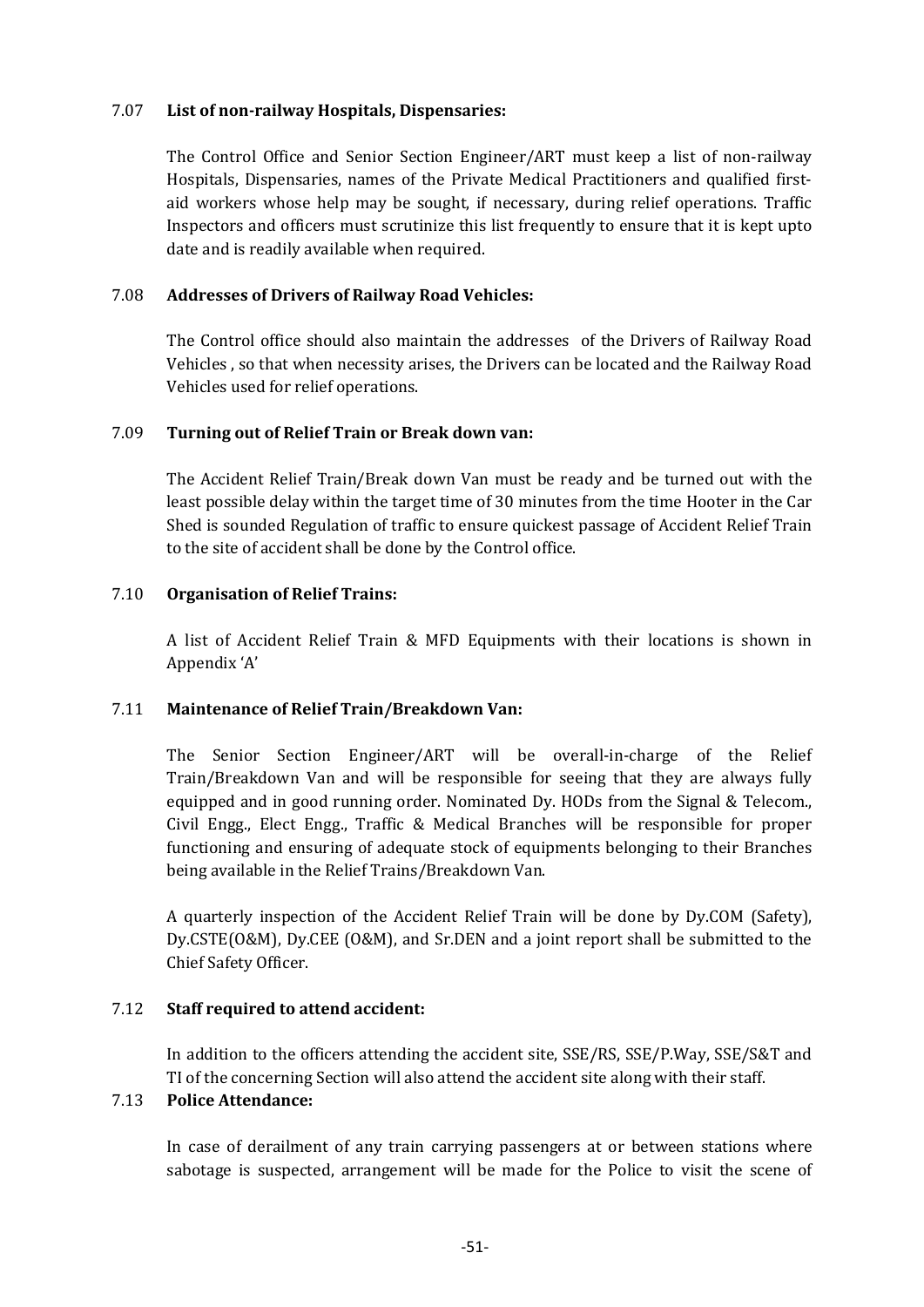accident as soon as possible so that they might observe what disturbances, if any there have been on the line and to guard any material evidence affecting the cause of the accident.

### 7.14 **Precautions to be observed in handling injured passengers:**

Every effort must be made to extricate injured persons from debris and then they should be carried to the nearest convenient spot for rendering first-aid. Injured persons are not to be shifted at all to long distance until such time a qualified person has rendered firstaid and taken necessary precautions.

### 7.15 **Supply of food and drinks to the passengers and staff at the site of accident:**

The Traffic Officers will look after the comfort and need of the injured passengers. Immediate arrangement will be made for supply of drinking water, milk etc. at the site of accident. Food or cash in lieu thereof will have to be supplied/paid to staff engaged in relief operation as and when necessary under the supervision of a responsible official.

The Chief Traffic Manager is empowered to sanction expenditure for supplying food to railway staff engaged in restoration work at accident site upto an amount permissible as per schedule of powers.

### 7.16 **Speed transport to injured persons to Hospital:**

After rendering first-aid, all injured passengers must be transported as quickly as possible to a Railway Hospital to be decided upon by the Metro Railway Medical Officer, preference being given to seriously injured passengers. If injured persons are sent to non-railway Hospital for treatment, a Railway Medical Officer will be deputed to accompany them to the Hospital and to see that they are properly accommodated. The progress of the patients at the Hospital will be reported to the Chief Operations Manager periodically.

Timely information must be given to Civil & Military Hospitals of the number of injured persons to be shifted there and the time they are expected to arrive at the Hospitals. All local railway road vehicles will be made available for the purpose of carrying the casualties to the Hospitals. If adequate railway transport cannot be arranged, Private transport can be hired.

#### 7.17 **Information to relatives of injured passengers:**

Relatives of injured passengers will be intimated either on phones or by most expeditious means of communication at the cost of Metro Railway and the same will be confirmed through letters.

In cases of death, the relatives of the victims of accident may be issued free passes from their places of residence to Kolkata.

### 7.18 **Opening of Enquiry-cum-information Centre :**

An Enquiry-cum-information Centre will be opened at Metro Rail Bhavan in all cases of accidents involving death of passengers. The centre will be manned by responsible officials who will collect and keep latest information on the progress of injured persons in the Hospitals. These officials will also be responsible to give correct information to such of those members of public who will be making anxious inquiries about the whereabouts of their relatives.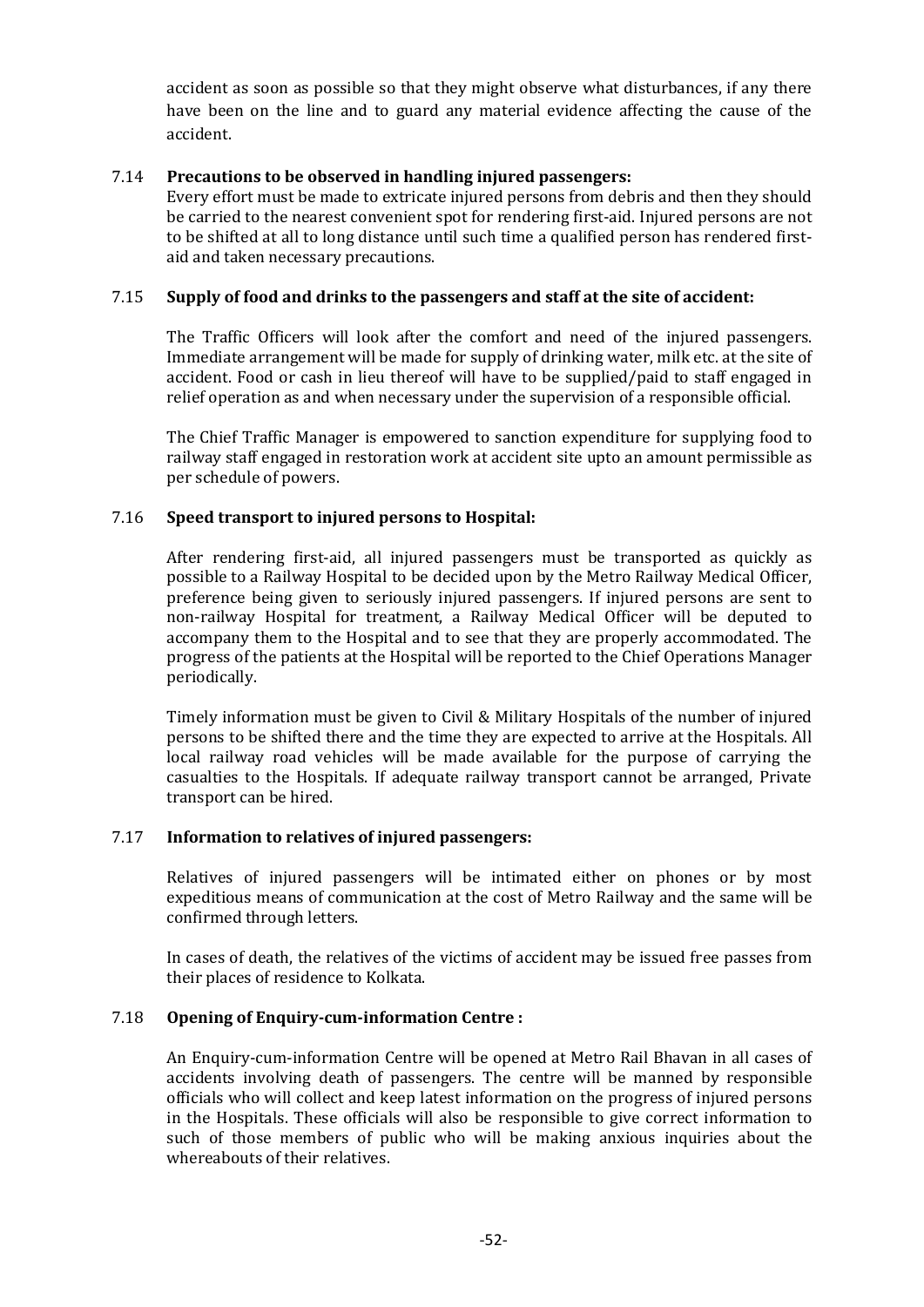# 7.19 **Ex-gratia payment to the injured or to the next of kin of victims:**

Ex-gratia payment should be made to the injured or to the dependent of the dead consistent with instructions on the subject being in force from time to time.

### 7.20 **Arrangements for clearing the line:**

The Senior most Traffic officer at site will be in-charge of arrangement for conducting stranded passengers to the nearest station. The senior most Traction Engineer will look after all Electric traction matters. The Senior most Traffic Officer present in the Control office will take over charge of the Control office. The Senior most Signal Engineer present at the site will be in-charges of communications.

No effort should be spared in extricating the injured and the dead from under the debris. The operation for clearance of wreckage must continue till all the injured persons are taken out.

### 7.21 **Care and identification of dead bodies:**

In the case of serious accident, the senior most Railway Officer on the spot should discuss the question of disposal of dead bodies with the senior most Police Officer at the scene of accident and they should jointly determine the places for keeping the dead bodies under the control of a responsible Officer. The Police have to take charge of the dead bodies and they should be given the requisite facilities for their transport to wellprotected places where they could be kept pending completion of formalities or until claimed by next of kin. It may be stressed that respect for the dead should be the primary consideration and in any case no dead body should be kept exposed to the weather.

Identification and disposal of dead bodies should normally be the responsibility of the Police authorities. Photographs of the unidentified dead bodies may be taken by the Police authorities and displayed at all stations and other conspicuous places. Photographs of the dead bodies should also be taken by the Public Relations department of Metro Railway.

----XXX----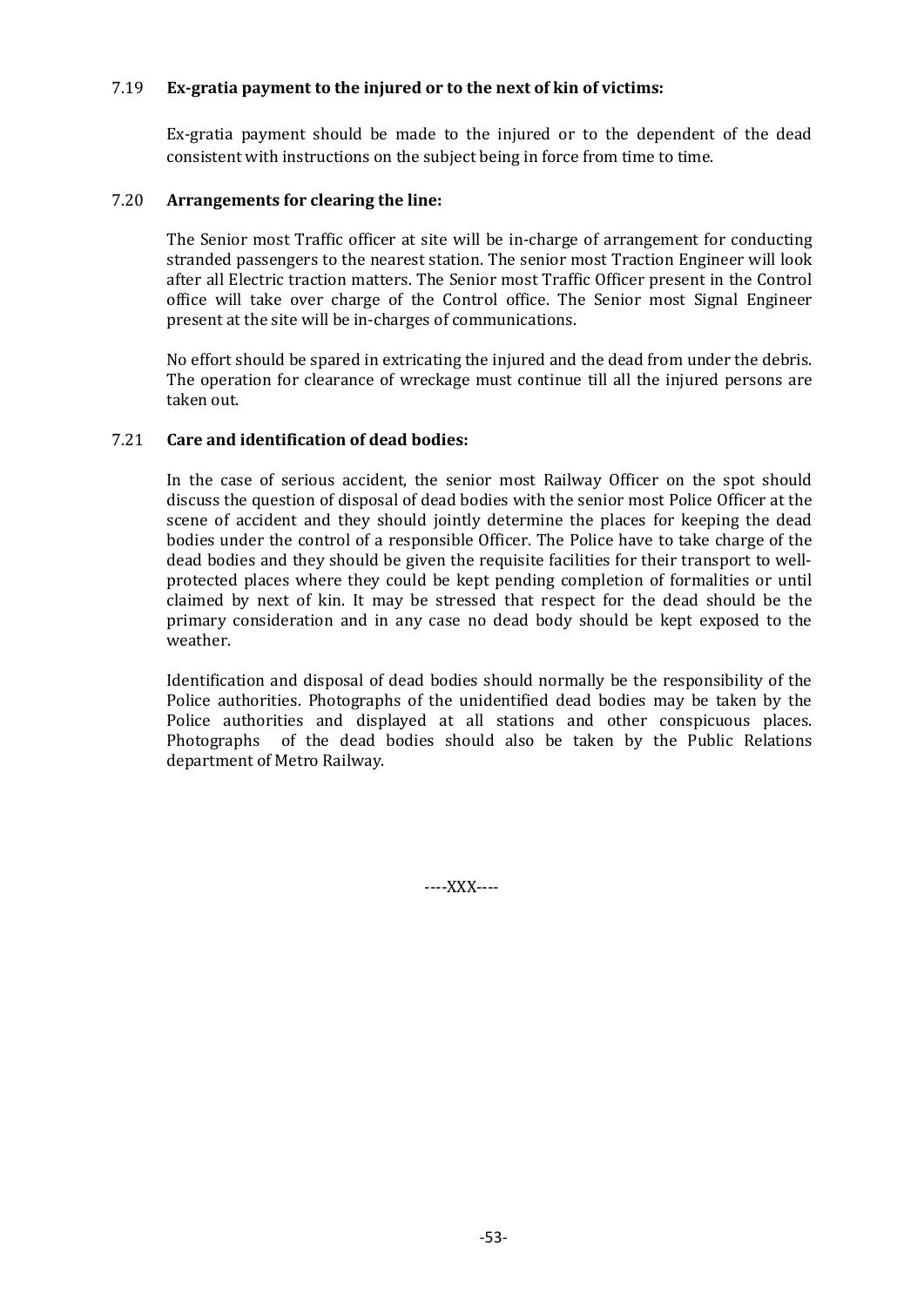

### **ACCIDENT ENQUIRIES**

### 8.01 **The object of an enquiry:**

i) The main object of an enquiry is to ascertain fully the causes of an accident with a view to prevent its recurrence. In the case of human failure, the responsibility on the individuals should be fixed specifying the rule or rules violated by each of them so that disciplinary proceedings can be initiated against them, as necessary.

In the case of an inherent defect in the system of working or defective appliances such as, track, rolling stock, working apparatus etc., measures should be recommended to prevent recurrence of similar accidents in future.

- ii) Another object of an enquiry is to ascertain whether there has been any laxity or avoidable delay in rendering relief to the injured, arranging necessary facilities for other passengers to continue their journey and restoring through communication.
- Note: The Enquiry Committee should not confine themselves to ascertain the immediate causes of the accident along. The scope of the enquiry should embrace wider fields and effort should be made to determine whether there has been any general laxity in working or negligence of supervision to which the accident may be attributed. The Members of the Enquiry Committee shall observe strict impartiality and avoid any partisan approach.

# 8.02 **Level of Enquiry:**

- (i) All serious accident shall be inquired by the Commissioner of Railway Safety.
- (ii) In case Commissioner of Railway safety or Chief Commissioner of Railway Safety is not in a position to conduct inquiry into serious accident cases, the enquiry shall be done by a JA Grade Committee officer, formed in consultation with CRS/CCRS.
- (iii) All cases of collisions falling under A1 to A4 categories shall be enquired into by a committee of SAG Officers with General Manager as the accepting authority unless the same is being inquired into by CRS.
- (iv) All other consequential train accidents except unmanned Level crossing accidents shall be inquired into by a committee of JA grade officers and in its absence by Branch Officers. CSO shall be the accepting authority for these inquiries subject to the review by GM.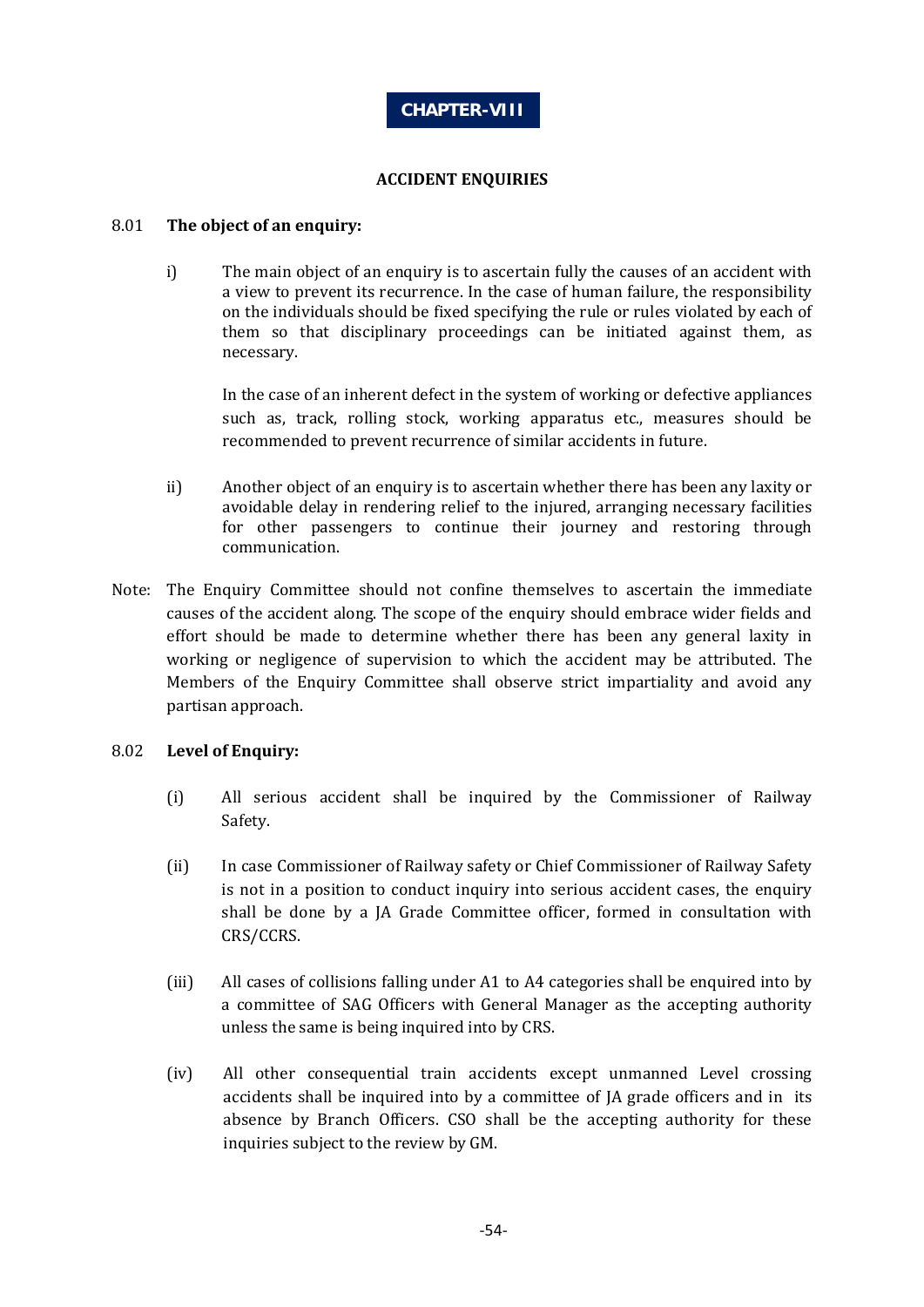- (v) Consequential accidents of all other train accidents shall be inquired into by a committee of Senior Scale or Junior Scale Officers as decided by CSO with CSO as the accepting authority.
- (vi) All yard accidents shall be inquired into by a Committee of Senior Supervisors with Dy.CSO /Dy.COM(S) as accepting authority.
- vii) All cases of Indicative Accidents shall be inquired into by a Committee of Senior or Junior Scale Officers with CSO as the accepting authority.
- viii) General Manager or CSO can have the enquiry conducted by a committee of higher levels of officers than the above mentioned levels depending upon the seriousness of accident. Finalising of Inter-railway DAR cases arising out of such inquiry reports should be followed up by the Principal Head of the Department of the concerned Department of the railway on which the accident took place. If suitable response is not received from the respondent railway at General Manager's level, then the case should be referred to Railway Board.
- ix) All cases of equipment failure shall be inquired into by senior Supervisor /Supervisors of respective departments.
- x) All inquiries will be ordered by the CSO except for inquiries into collisions as per item (iii) as above wherein General Manager will order the inquiries.

# 8.03 **When an enquiry is necessary:**

An enquiry shall be held to ascertain the causes and responsibilities for an accident:

- i) If the accident falls within the purview of Section 113 of the Railway Act.1989.
- ii) If there is reason to believe that Railway staff are responsible either on primafacie facts or on the basis of Police report.
- iii) If the system of working is suspected to be defective.
- iv) If the cause of the accident is not clear.
- v) If for any special reason an enquiry is considered necessary by the Chief Safety Officer.
- vi) If the Commissioner of Railway Safety, Metro Railway has any statutory obligations or desires to hold an enquiry into the accident.
- vii) If the Commissioner of Railway Safety, Metro Railway asks General Manager to furnish the full and detailed report of the accident.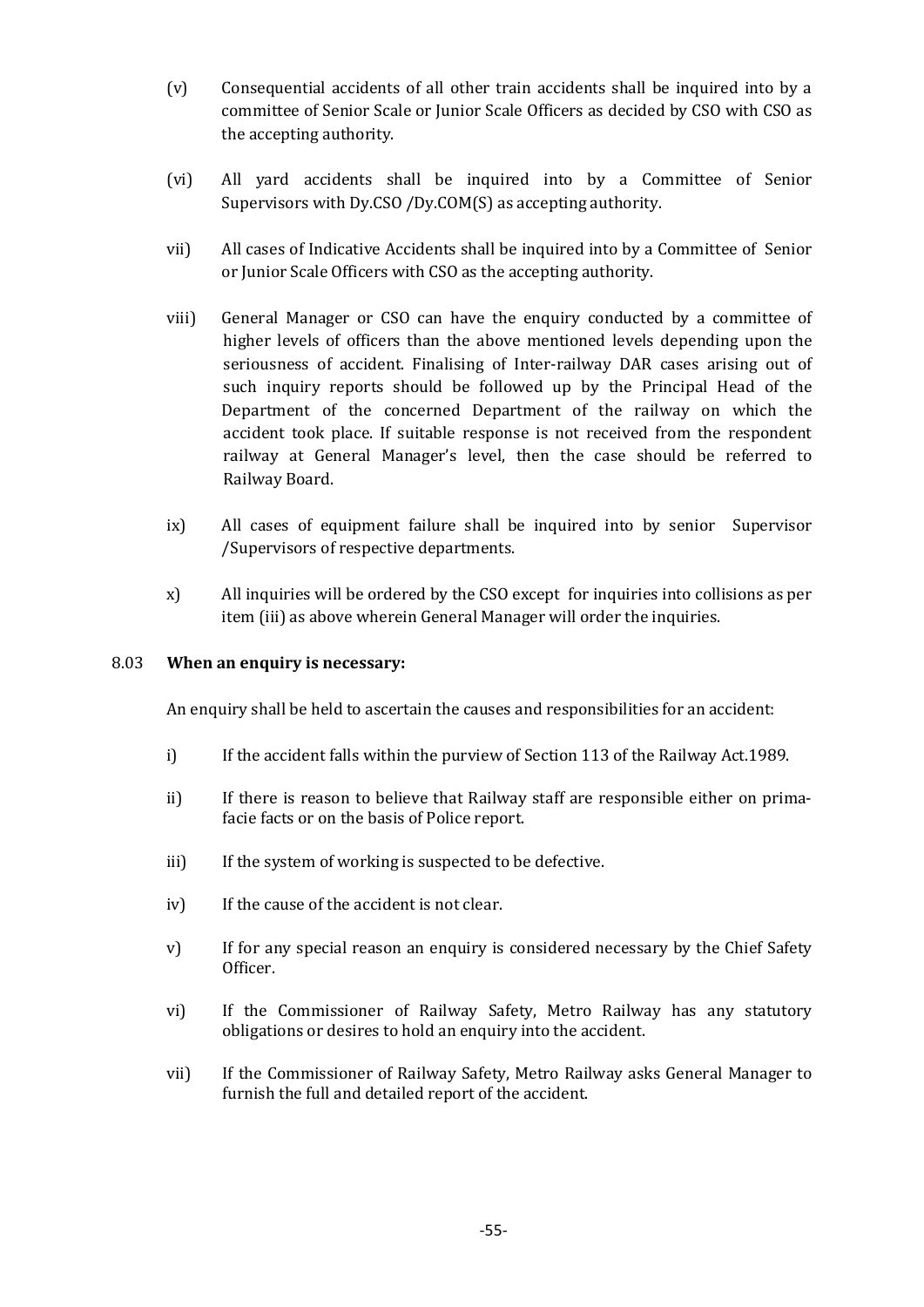## 8.04 **Institution of an Enquiry:**

All enquiries will normally be instituted by General Manager. For serious accidents, involving loss of life & properties, the General Manager or on his behalf the Chief Safety Officer, may, when necessary, order an enquiry by Administrative Officers consisting of HODs of not less than three departments.

### 8.05 **Classification of an enquiry:**

Enquiries are divided into three classes viz. :-

- i) Commissioner of Railway Safety, Metro Railway's enquiry;
- ii) Joint Enquiry by Officers or Sr. Sub-ordinates;
- iii) Departmental enquiry.
- Note: The Central Government may also order a Commission of Enquiry into very serious accidents by issue of notification under the Commission of Enquiry Act, 1952.

### 8.06 **Enquiry by Commissioner of Railway Safety, Metro Railway :**

The Commissioner of Railway Safety of Metro Railway may suo-moto order and conduct an enquiry into any accident which he considers to be of a sufficiently serious nature to justify such a course. In such cases, he will inform the General Manager of his intention and intimate the date, time and place of enquiry. The General Manager, on receipt of such information shall nominate an officer of at least Jr. Administrative Grade to assist the CRS, Metro Railway in the conduct of the enquiry and also instruct the Chief Safety Officer to render all assistance and to arrange attendance of Officers and staff concerned whose evidence is considered necessary. The Chief Operations Manager on receipt of such advice shall inform the local Govt. Officials and the local Police Officials concerned and also arrange attendance of all staff whose evidence is necessary.

#### 8.07 **Joint Enquiry:**

Except under the conditions laid down in Para 8.4.3 when a departmental enquiry is adequate, the Chief Operations Manager will order a joint enquiry into accidents, according to the importance of the case, by a Committee comprised of :-

- i) J. A. Grade Officers.
- ii) Sr. Scale Officers.
- iii) Jr. Scale Officer/Assistant Officers.
- iv) Sr. Supervisors.

#### 8.08 **When Joint Enquiries may be dispensed with :**

(i) A Joint Enquiry may be dispensed with in the following cases :-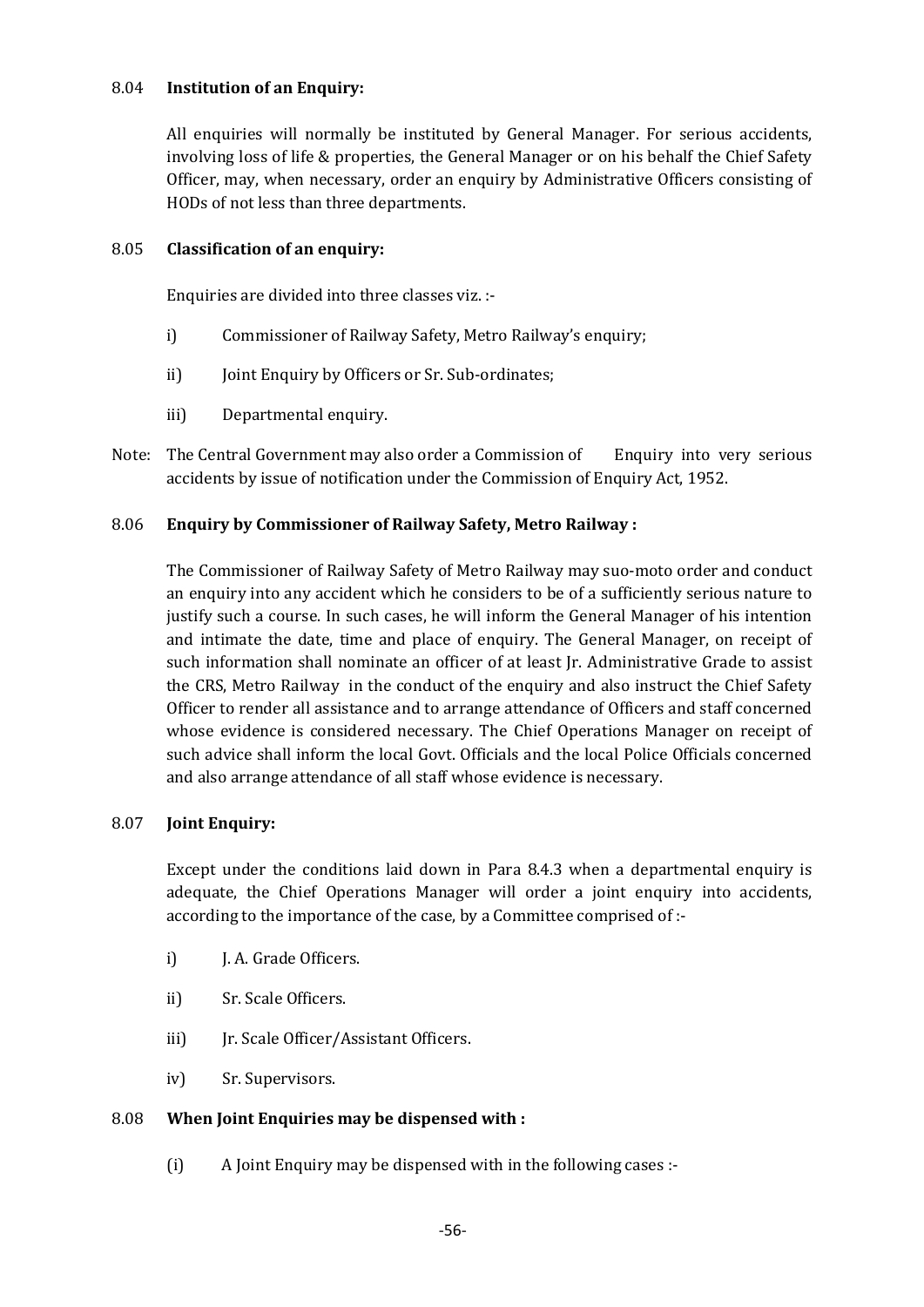- i) The enquiry is to be held by the Commissioner of Railway Safety, Metro Railway;
- ii) The accident has not been attended with loss of human life or with serious injury to persons or serious damage to the properly;
- iii) There is no reasonable doubt as to the cause of the accident;
- iv) When any department of the Metro Railway intimates that it accepts all responsibility in the matter.
- b) When such joint Enquiry is dispensed with under clauses (ii), (iii), and (iv) above, a departmental enquiry shall be held to find out if the staff or the system of working is at fault to adopt or suggest such measures as may be considered necessary for preventing recurrence of similar accident.
- c) It is not necessary to hold formal enquiries into all fatal or serious accidents to passengers and trespassers or railway servants unless there is special reason to do so. Such accidents should however, be carefully enquired into by Railway officials and police and medical reports must be obtained.

# 8.09 **Departmental Enquiry :**

When one particular department of Metro Railway has accepted all responsibilities for an accident, the Chief Safety Officer will arrange or an Officer for Sr. Sub- Ordinate of that department to hold an enquiry.

# 8.10 **Notices for Enquiry:**

- a. On receipt of notice under section 113 of Indian Railways Act 24 of 1989 of the occurrence of an accident to a train carrying passengers resulting in loss of human life or grievous hurt causing total or partial disablement of permanent nature to a passenger or serious damage to railway property, the Commissioner of Railway Safety shall as soon as may be, notify the railway administration in whose jurisdiction the accident occurred of his intention to hold an enquiry into the causes that led to the accident and shall at the same time fix and communicate the date, time and place of inquiry.
- b. Where no enquiry is held by the commissioner under sub-section (1) of section 114 of Indian Railway Act-1989 or where the Commissioner of Railway Safety has informed the railway administration under sub-section (2) of section 114 that he is not able to hold an enquiry, the railway administration within whose jurisdiction the accident occurs shall cause an inquiry to be made in accordance with the prescribed procedure.
- c. In case, the Commissioner of Railway Safety, Metro Railway intends to hold the enquiry, the Chief Safety Officer will give timely notice of the date, time and place of the enquiry to the following Officers to enable them to be present at the enquiry should they so desire :
	- (i) An Officer of the local Government appointed in this behalf.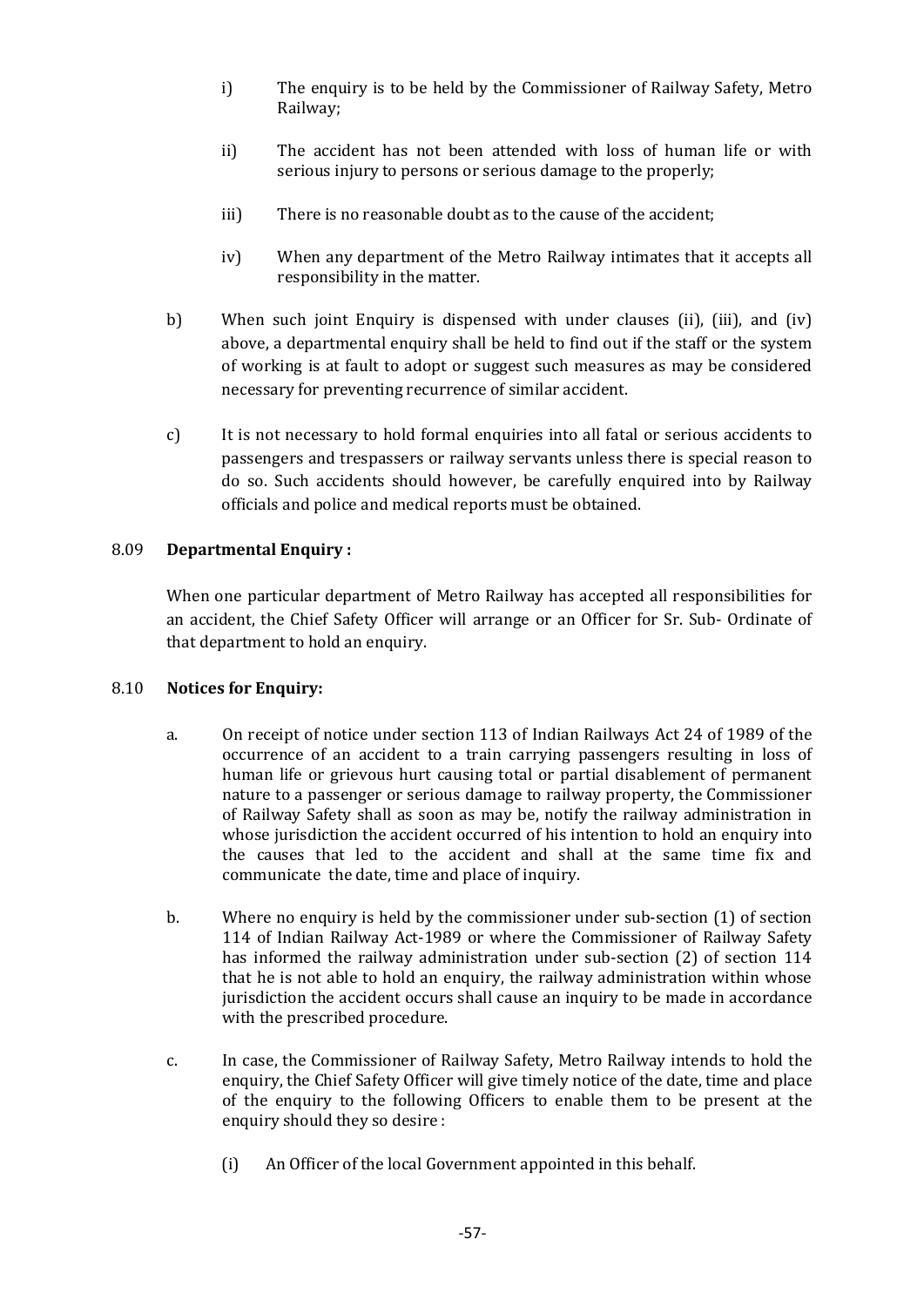- (ii) The ACP of Metro Railway and any other Sr. Police Officer of the local Govt. at Kolkata.
- (iii) The Officer-in-charge of the Metro Railway Police (MRP) stationed at Esplanade station of Metro Railway.

# 8.11 **Time and place of enquiry:**

The enquiry must commence as soon after the occurrence of the accident as possible and in any case within 3 days of the date of accident.

# 8.12 **Time schedule for enquiry:**

Enquiry should be held and proceedings submitted as soon after the accident as possible and the following time schedule (counting 'D' as the day of accident) shall not be exceeded.

- D -Date of accident.
- $D + 3$  -Holding of enquiry.
- D + 10 -Submission of detailed report and enquiry proceedings to Chief Safety Officer.
- D + 27 Acceptance of the enquiry proceedings by the competent authority.
- $D + 90$  -Finalisation of the disciplinary action.

Following receipt of advice that the General Manager or the Commissioner of Safety of Metro Railway proposes to investigate the Chief Safety Officer will take action to convene an enquiry committee.

# 8.13 **Composition of the Enquiry Committee:**

Members of the Enquiry Committee will normally consist of :-

- a. In case if Administrative Officers- the Heads or the Dy. Heads of the Operating, Electrical, S&T & Engineering. Departments.
- b. In case of Sr. Scale Officers the Sr. Traffic Officer, the Sr. Electrical Engineer, the Sr. Signal &Telecom Engineer and the Sr. Civil Engineer concerned.
- c. In case of Asstt. Officers the Asstt. Traffic Officer, the Asstt. Elect. Engineer Asstt. Signal & Telecom Engineer and the Asstt. Civil Engineer.
- d. In case of Sr. Sub-ordinates The Transportation inspector (CTI/TI), the P.W. Inspector (SSE/P.way), S&T Supervisor (SSE/S&T), and the Rolling Stock Supervisor (SSE/RS), or the Electrical Supervisor (SSE/Elec.).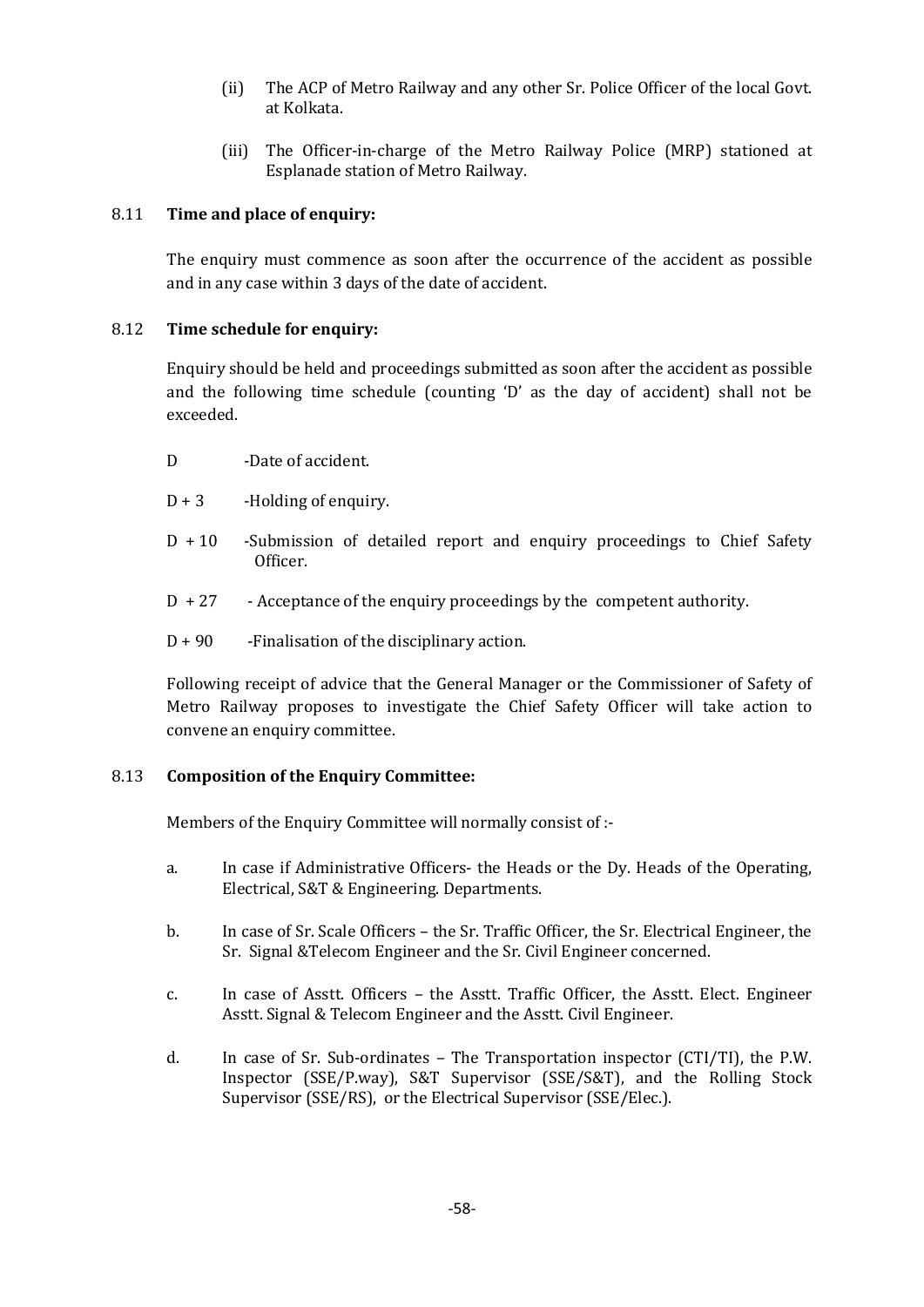- Note: (i) Where a member of the staff is fatally injured in an accident and in all cases of technical accident the Enquiry should be composed of at least Assistant Officers and not by the staff of rank below that.
	- (ii) If more than one department is involved, each of them will be represented by an official of equal rank in the enquiry Committee.
	- (iii) In case of a major fire in railway premises or trains, a representative of the Railway Protection Force or Fire department shall be associated with the Enquiry Committee.
	- (iv) The Magistrate and Police must also be advised of the date, time and place of the enquiry to enable them to be present should they so desire. They may ask questions either directly with the permission of the President or through the President. Answer given to these questions must be recorded in the proceedings. These officers may not necessarily sign the proceedings but their presence will be mentioned in the proceedings.
	- (v) When military personnel or property are involved in an accident, the Headquarters of the Military Command should be advised of the date, time and place of the enquiry so that they may send a military representative to attend the enquiry, if they so desire, who will, however, be an observer at the proceedings and will take no part therein.

# 8.14 **President of the Enquiry Committee :**

The senior most member of the Committee will ordinarily act as President.

# 8.15 **Attendance of witness:**

Whenever an enquiry has been instituted, it will be the duty of the Sr. Scale Officer of each department to arrange attendance of such of the staff as are required to give evidence at the enquiry and also to advise any other witnesses, whom the Committee may require to give evidence, to be present on the fixed date and time at the place of enquiry. He will also see that all documents necessary for conducting the enquiry are made available and any other information required is readily given.

# 8.16 **Failure to attend enquiry:**

If the member of an enquiry committee fails to attend or is not represented at the enquiry, his written explanation must be submitted to the President of the Committee, if the member is an officer or to his superior officer if he is a sub-ordinate.

If the attendance of the absentee member is essential for the enquiry on account of some technical or special knowledge another officer or sub-ordinate of similar standing should, if possible, represent him at the enquiry.

Witnesses who are summoned for an enquiry but fail to appear must similarly explain their absence.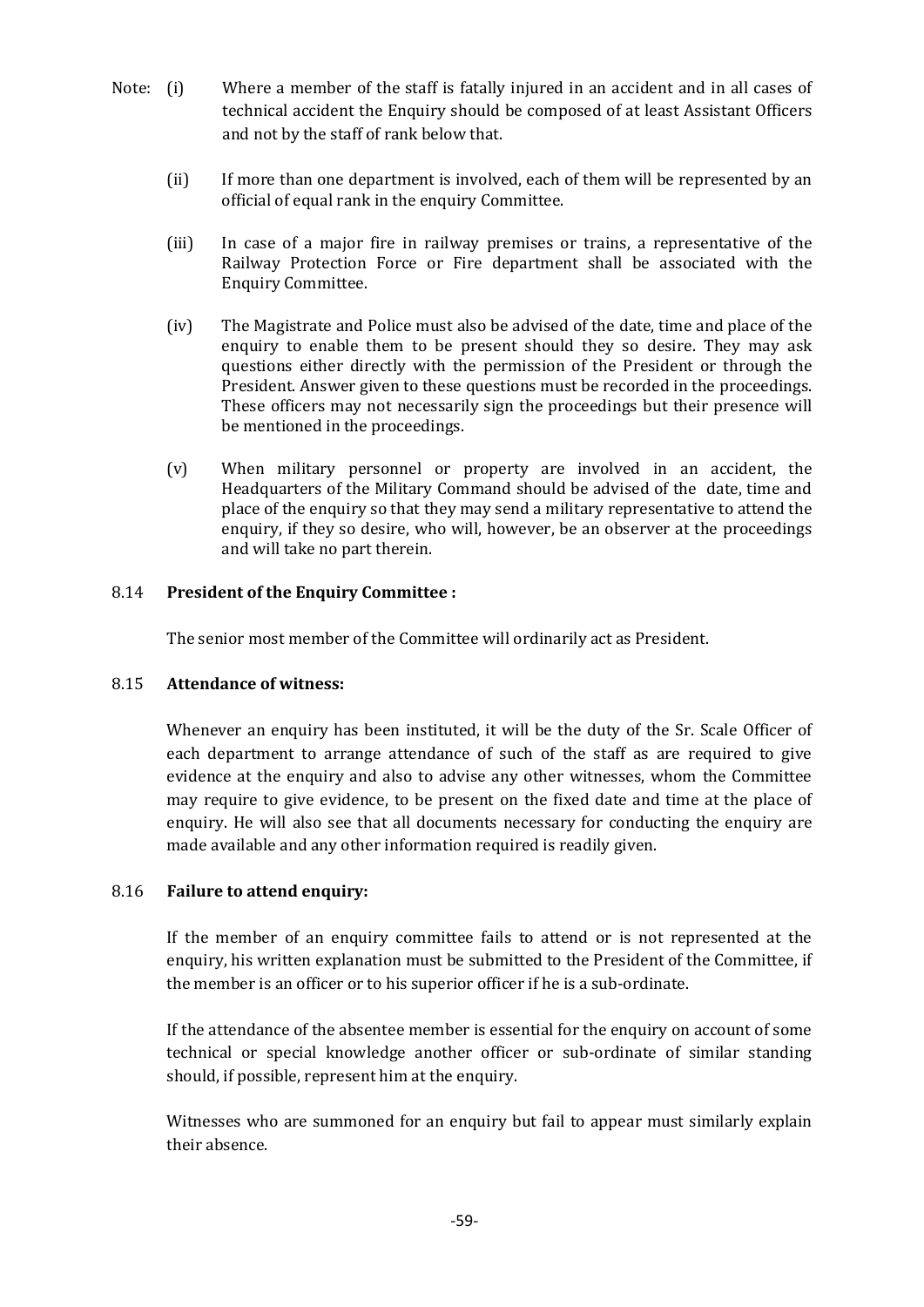## 8.17 **Examination of witness:**

A witness is expected to and should be permitted to make a full statement of the facts relevant to the case of which he has knowledge. His evidence should not be confined to mere replies to questions during his examination.

### 8.18 **Warning against false evidence:**

Before recording the evidence of a witness, the president of the Enquiry Committee will warn the witness against giving untruthful and false evidence and bring to his attention that he renders himself liable to disciplinary action should it be later found out that his evidence had been untruthful or false. A certificate signed by the president to the effect that this has been done is to accompany the proceedings.

### 8.19 **Accidents to Gangmen :**

In the case of an accident to a Gangman on duty, the evidence of the Gangmate is absolutely necessary. The Gangmate is responsible for the safety of his men and his evidence should be recorded to show what instructions were given by Mate for their protection.

### 8.20 **Postponement of enquiry:**

An enquiry will not ordinarily be postponed owing to the absence of a witness, but, if after recording all other evidence, a decision cannot be arrived at, the enquiry may be adjourned till the witness is available.

In the case of witness being sick, the President of the enquiry committee should ascertain from the Medical authorities whether the man is in fit condition to make any statement and depute a representative to record his evidence subject to the concurrence of the Medical Officer.

If any one member of the enquiry committee fails to attend, the enquiry should be proceeded without him. A joint enquiry shall not, however, be conducted any time by a committee comprising of less than two members.

#### 8.21 **Note for the guidance of enquiry committee :**

- (a) Before the commencement of an enquiry it is necessary that Members of the enquiry committee should read for their guidance the relevant paragraphs of the Accident Manual. They shall carefully go through the points given in various paragraphs one by one and agree among themselves as to what points are obviously irrelevant.
- (b) A joint enquiry is held with the object of eliciting genuine facts that led to the accident and must, therefore, be conducted with absolute impartiality. Any attempt to impart a departmental bias to such an enquiry should clearly be discouraged by the members of the committee. Severe notice will be taken of the conduct of an officer who endeavours to protect the employee of his own Branch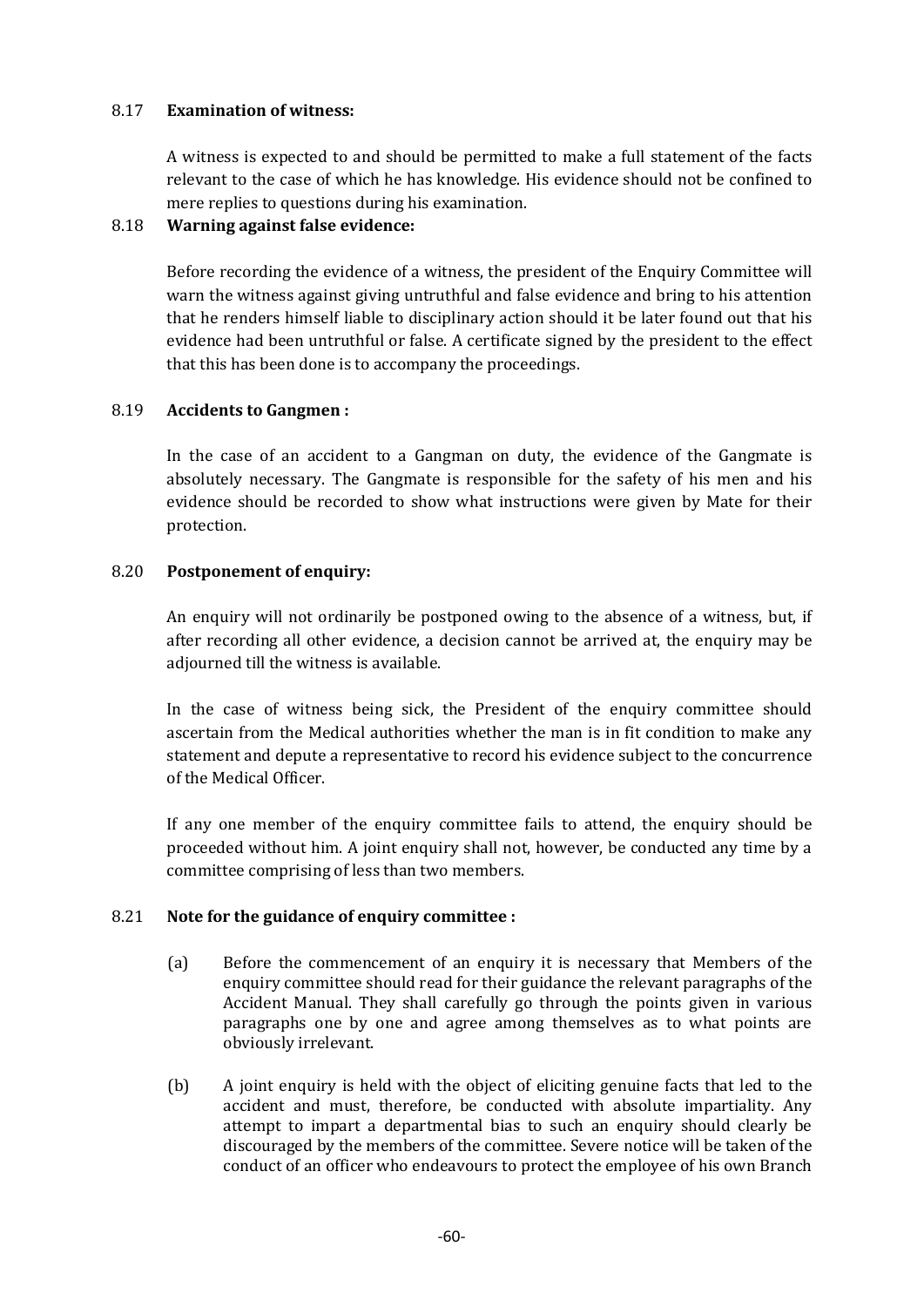or to discredit unfairly the evidence or action of those belonging to other Branches.

(c) The main object of a joint enquiry is to ascertain fully the causes of an accident with a view to preventing its recurrence. The committee should, therefore enquire into and report on all points arising from the nature of the accident and record them in the evidence.

The committee should bear in mind that a decision has to be arrived at by authorities who have not had the advantage of hearing the evidence, seeing the witnesses and reviewing the circumstances on the spot. The report should, therefore be complete and clear attention paid to even small matters. It should not be assumed that the authorities who would take a decision on the enquiry report have a knowledge of the conditions obtaining at the time and place of the occurrence.

The value of the evidence of each witness should be noted on bearing in mind whether the witness is an impartial witness to whom the decision is personally a matter of indifference, or whether the witness has any particular reason for desiring that the view of the committee should incline one way rather than another. In fixing individual responsibility, if there are any extenuating circumstances, these should be mentioned.

It is not sufficient merely to find out that on one particular occasion something happened through the fault of one particular man. The scope of the enquiry should be extended so as to embrace a wider field and to enquire whether there has been general laxity of working or inadequate supervision that may be the root cause of the particular accident. For this records should be examined over some period to check whether the irregularities that have come to light relating to the accident had been repeated previously. The inspection Notes of Supervisory staff should be perused and it should be determined whether the irregularities could have been detected earlier and set right if effective supervision had been exercised.

# 8.22 **Proceedings of enquiry:**

The proceedings of enquiry will consist of the following documents :-

- (i) Index of documents and evidences.
- (ii) Title Page with features of accident, composition of enquiry committees and other officials present.
- (iii) History of the accident.
- (iv) Description of the site of accident.
- (v) Sketch of site of accident (foolscap size)
- (vi) Site plan of accident and/or other drawing necessary in cases of serious accidents or in which the issue is complicated.
- (vii) Analysis of evidence-Oral, documentary and circumstantial evidence.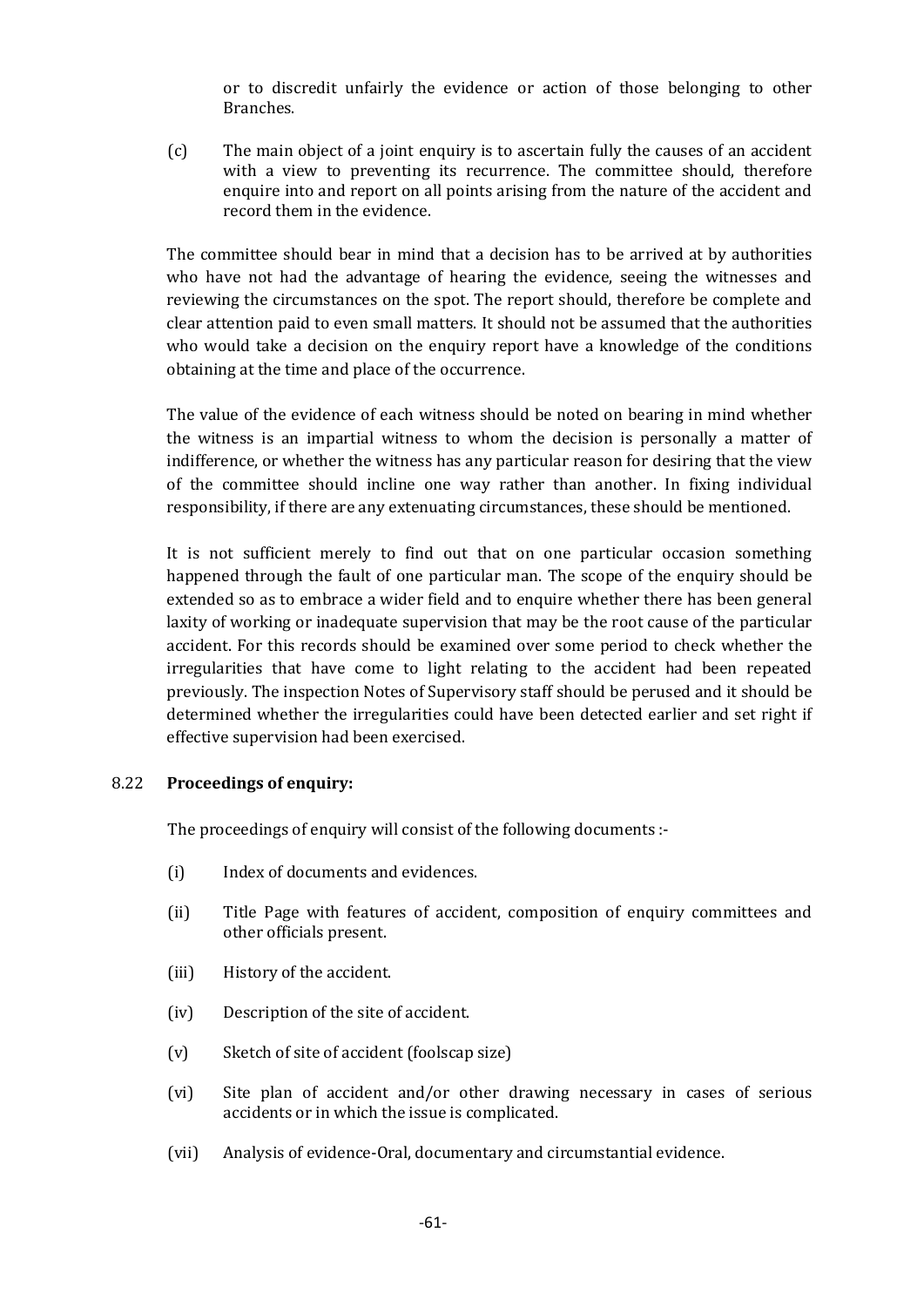- (viii) Finding.
- (ix) Note for the information of Administration and its Legal Advisors in case of litigation arising.
- (x) Note of dissent.
- (xi) Recommendations by the Committee.
- (xii) Evidence of witnesses.
- (xiii) List of passengers killed or injured (to be shown separately).
- (xiv) List of railway employee killed or injured (to be shown separately).
- (xv) List of damages to rolling stock, permanent way or works, equipments and their estimated cost.
- (xvi) Extracts from train Registers (When relevant).
- (xvii) Extract of rules bearing on the accident (to go with findings)
- (xviii) Note of any serious or important discrepancy which may exist in the cause and nature of accidents as reported by SM and as brought out at the enquiry.
- (xix) Police Report, where necessary.
- Note: In case of serious accidents or in which the issue is complicated, a sketch of the site of accident is not sufficient. A Site Plan and other drawings must be prepared and attached to the proceedings.

#### 8.23 **Guide Line for Preparation of Enquiry Proceedings.**

#### i) **History of the accident :**

This should be a concise account, in narrative from of all relevant points brought out during the enquiry. It should enable anyone, who has not been present at the enquiry, to obtain a clear idea of the event, leading up to the accident, what actually occurred, and the result. No attempt to fix responsibility should be made in the History.

No comment should be made on the evidence given or the reliability of witnesses. This should be dealt with in the 'Note or the information of the Administration and its Legal Advisers in case of litigation arising.

Description of accident shall be a record of actual facts and shall include only those items, which are relevant to the accident under enquiry e.g.

- a) Brakes.
- b) Total weight of train.
- c) Condition of rolling stock concerned.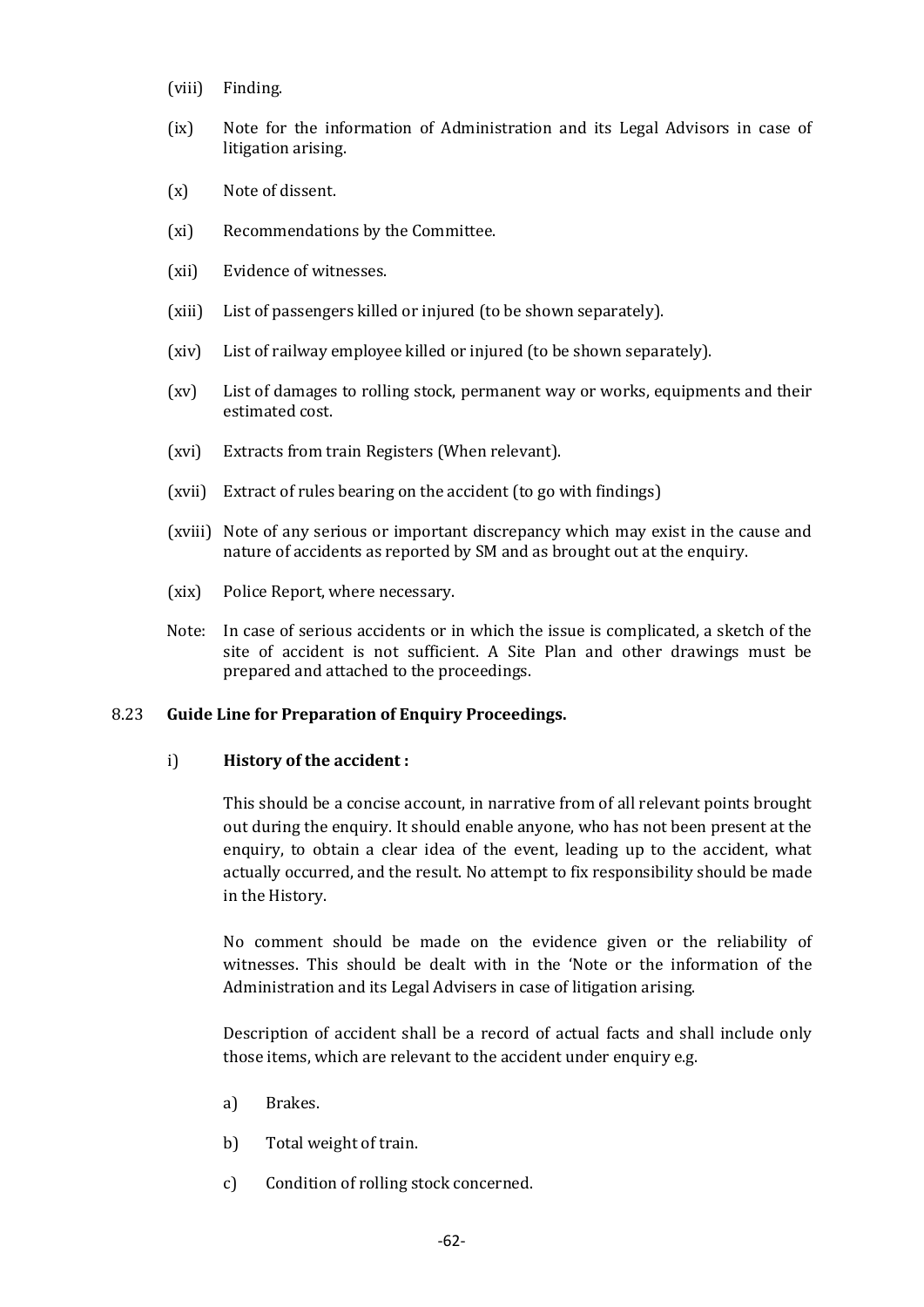d) Condition of each wheel and spring concerned in a derailment, including gauge of axle, section of flangers and condition of axle-box.

In the case of fracture of wheels or axles it is important to record full particulars of the fractured part, such as, diameter of axle journal position and nature of fracture and exact marking thereon showing makers' name, cast number, etc.

- e) Single or Double Line working at the time of accident.
- f) Time train was due, and if late, time lost and reason.
- g) Whether train was booked to run through or stop.
- h) System of working at the time
- i) Weather conditions.

### ii) **Description of the site of accident:**

This should bring out all relevant points and should refer to all features which would be necessary to explain to a person who has not had the advantage of visiting the site of accident, e.g., approaches, curves, visibility of signals, and any other special features, which would help him in visualising the site and in understanding the nature of the accident.

- a) Grades.
- b) Curves.
- c) Description of signals and their locations.
- d) Sighting of concerned Signals from an approaching train.
- e) System of Interlocking points and signals.
- f) System of Locking points and signals.
- g) System of working points and signals.
- h) Type and condition of permanent way, gauge, cross-levels, cant, super elevation, amount of wear of head of rails, etc.
- i) Inclination of crossings, details of points and crossings, length of switch rails, clearance, etc.
- j) Fencing and means of access to the line.
- k) Condition of fencing.
- l) In cases of bursting of points, it will be stated, whether or not they were fitted with interlocking apparatus.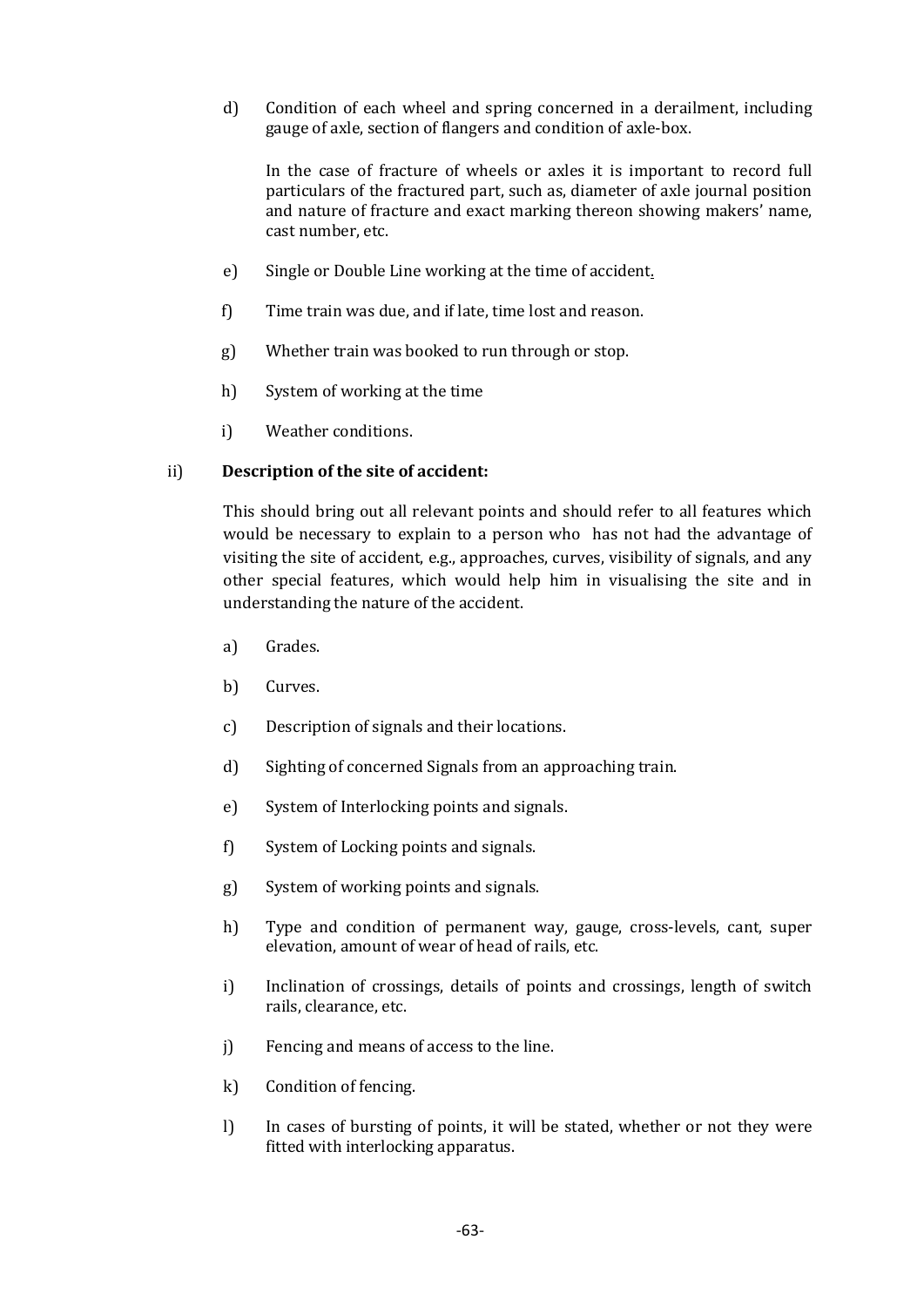Note: The number of all signals and points should conform to the numbering as given on the Working Rule Diagram.

# iii) **Sketch or plan of the site of accident and other drawings :**

A complete and accurately dimensioned sketch of the accident showing positions of coaches and their condition, permanent way including any detached components and whether intact or damaged, should be made by an Engineering Official with the following;

- a) An arrow indicating the north direction of the accident site.
- b) Kilometerage at which accident occurred and station at which or stations between which it occurred.
- c) All lines, sidings and points correctly numbered if the accident occurred within station limits.
- d) When a train is concerned, the position should be shown at the time of the accident, indicating by an arrow the direction of movement.
- e) Gradients.
- f) When necessary, levels both cross and longitudinal, should be taken and gauge should be recorded for half a kilometre on either side of the accident.

#### iv) **Analysis of evidence :**

This is not mere reproduction of the evidence on record, but a critical analysis of the same giving out the reasoning for coming to the findings.

#### v) **Findings :**

These should be clear, brief and to the point showing :-

- a) The cause of the accident.
- b) The rule or rules violated by each person, if any.
- c) The staff held responsible.

#### vi) **Note for the Administration :**

This note may contain indication to the administration of administrative failure or lapses e.g. lacuna in rules or administrative short-comings etc. This may not form a part of the accident enquiry report. If enquiry committee feels that this may be embarrassing for the Administration or may lead to litigation, such matters may be forwarded to the Administration by drawing a separate note for the consideration of the administration and its Legal Advisor. This document will be treated as a privileged document and will not be disclosed to anyone other than the authority ordering the enquiry.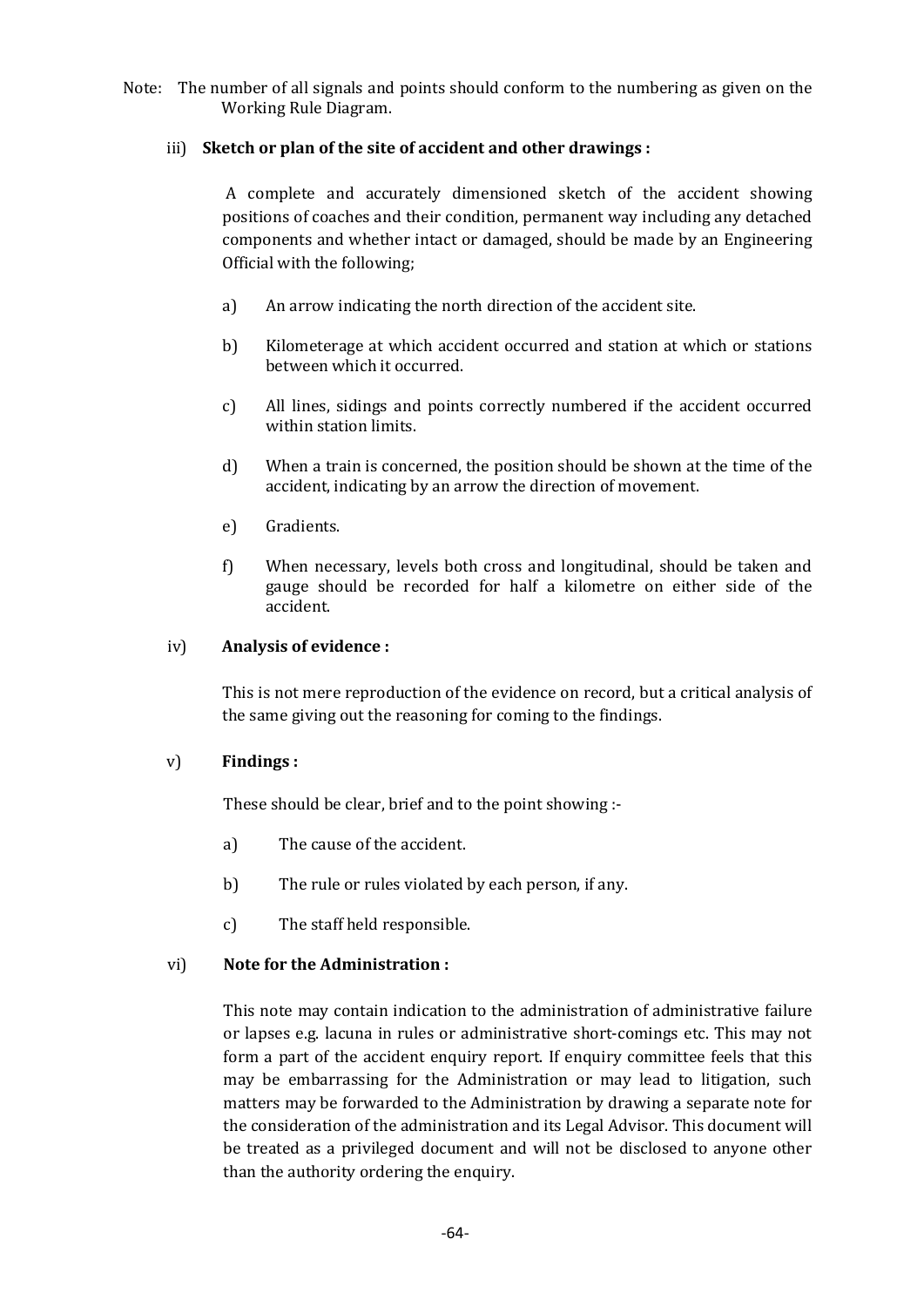#### vii) **Note of dissent :**

If a member is unable to agree with the Finding wholly or in part, he should record his note of dissent and reasons thereof. This document must accompany the proceedings.

# viii) **Recommendation by the Committee:**

This will include items which in the opinion of the committee can prevent recurrence of similar-accident.

# ix) **Evidence of witnesses :**

- a) Before recording the evidence of a witness, the President of the Enquiry Committee must warn the witness against giving untruthful or false evidence. A certificate of the President to this effect must accompany the proceedings.
- b) The evidence of any officer or supervisor, who is a Member of the Committee, if considered necessary, must be recorded before the evidence of any other witness is taken.
- c) Evidence should be recorded as a connected narrative, subsequent admission and retractions brought out in cross-examination should be recorded in the form of questions and answers. Witnesses should, however, be permitted to make a full statement of all the facts, relevant to the case, of which he has knowledge and care should be taken not to distort them.
- d) The President of the Enquiry Committee may utilise the services of a Stenographer or nominate a Member to record the evidence.
- e) While giving evidence, witnesses frequently refer to certain localities or particular lines by local names. In such cases, a note should be made indicating by a reference to the plan the actual localities or point referred to by the witnesses.
- f) The record of evidence on each page will be signed by the person giving it and by the President or Official making the enquiry.

The evidence of witnesses unable to read or write Hindi/English will be correctly read over and translated to them, and certificate to this effect will be recorded by the President or official making the enquiry. Signature/Thumb impression of the witness should be taken on each page and attested by the President.

Note: The original proceeding may be either in type or in manuscript. All copies are to be in type.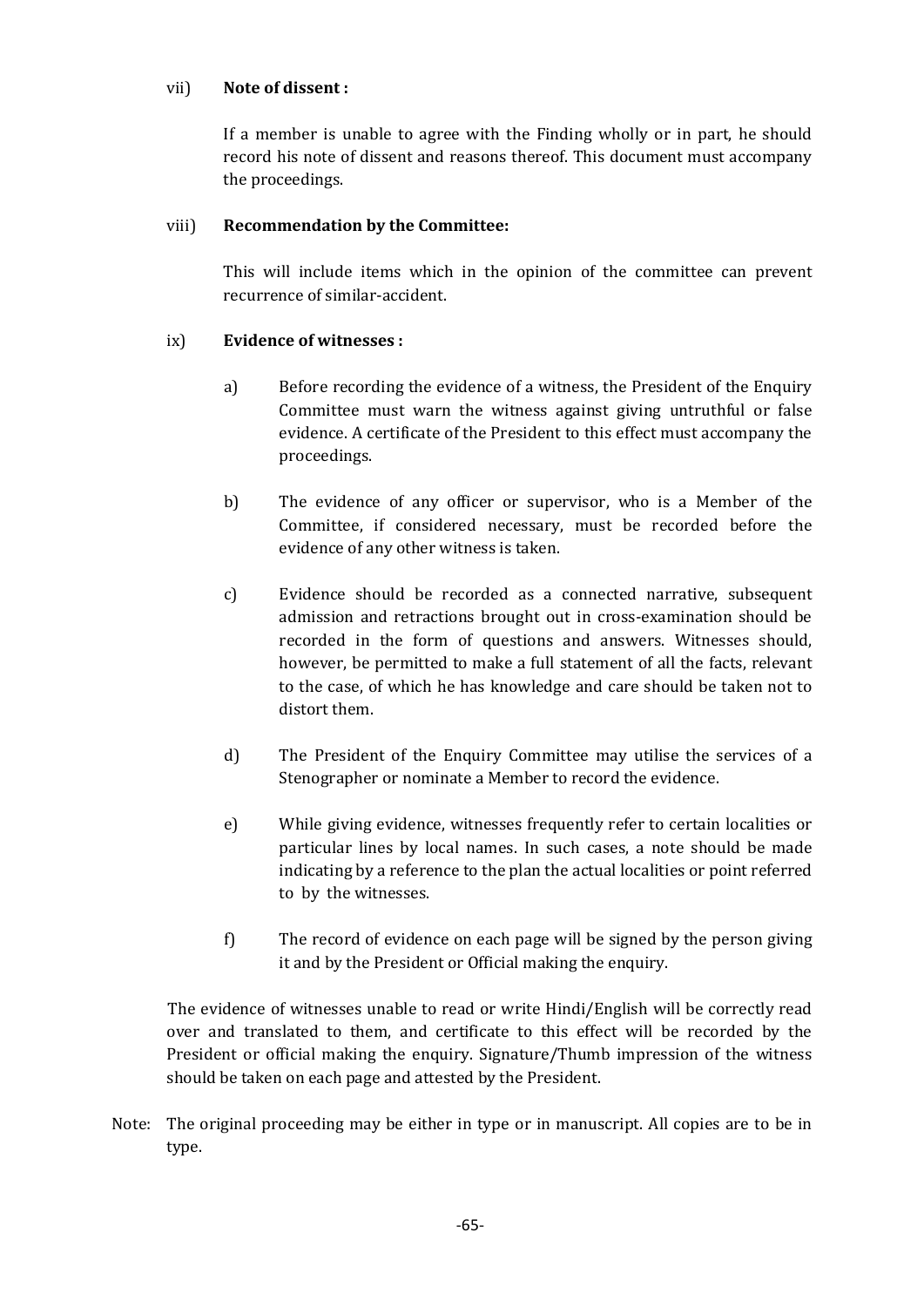- x) **List of damages:** These should accompany the proceedings, if available in time, but in any case should be submitted as soon as possible after the enquiry has been held. The approximate cost of damages should, however, always be intimated with the proceedings.
- xi) **Extract of rules bearing on the accident :** These should be reproduced for ready reference, particularly when the Committee suggests modification in view of any defect in them.
- xii) **Police Report:** The Police Report, where necessary, should be submitted along with the Enquiry Proceedings. If the Police Report is not received in time, it should be stated in the proceedings that it will follow. The submission of the Proceedings must not, however, be delayed. The Deputy Chief Operation Manager will endeavour to obtain the Police Report in time.

# 8.24 **Additional instructions for conduct of enquiries into cases of fire on trains:**

In all cases of fire on coaching stock the following information should be submitted along with enquiry proceedings –

- i) Date, time, place and train number.
- ii) Coach number and type.
- iii) Position of coach from the front.
- iv) Source of fire, if known if not know part of coach where was first observed.
- v) Roofing material (whether cotton steel, Air circulation fan or other material) sending sample piece, if available.

#### 8.25 **Disposal of proceedings of enquiry :**

- a) Submission to the Chief Operations Manager :The President of the Enquiry Committee will be responsible for the preparation and submission of the proceedings to the Chief Safety Officer.
- b) Submission to the Heads of Departments:
	- i) The Chief Safety Officer will submit the proceedings at earliest to the Heads of Departments concerned, with remarks if he has agreed with the findings and recommendation, if any.
	- ii) Chief Safety Officer should personally see all Joint Enquiry papers before they are submitted to the Heads of Departments.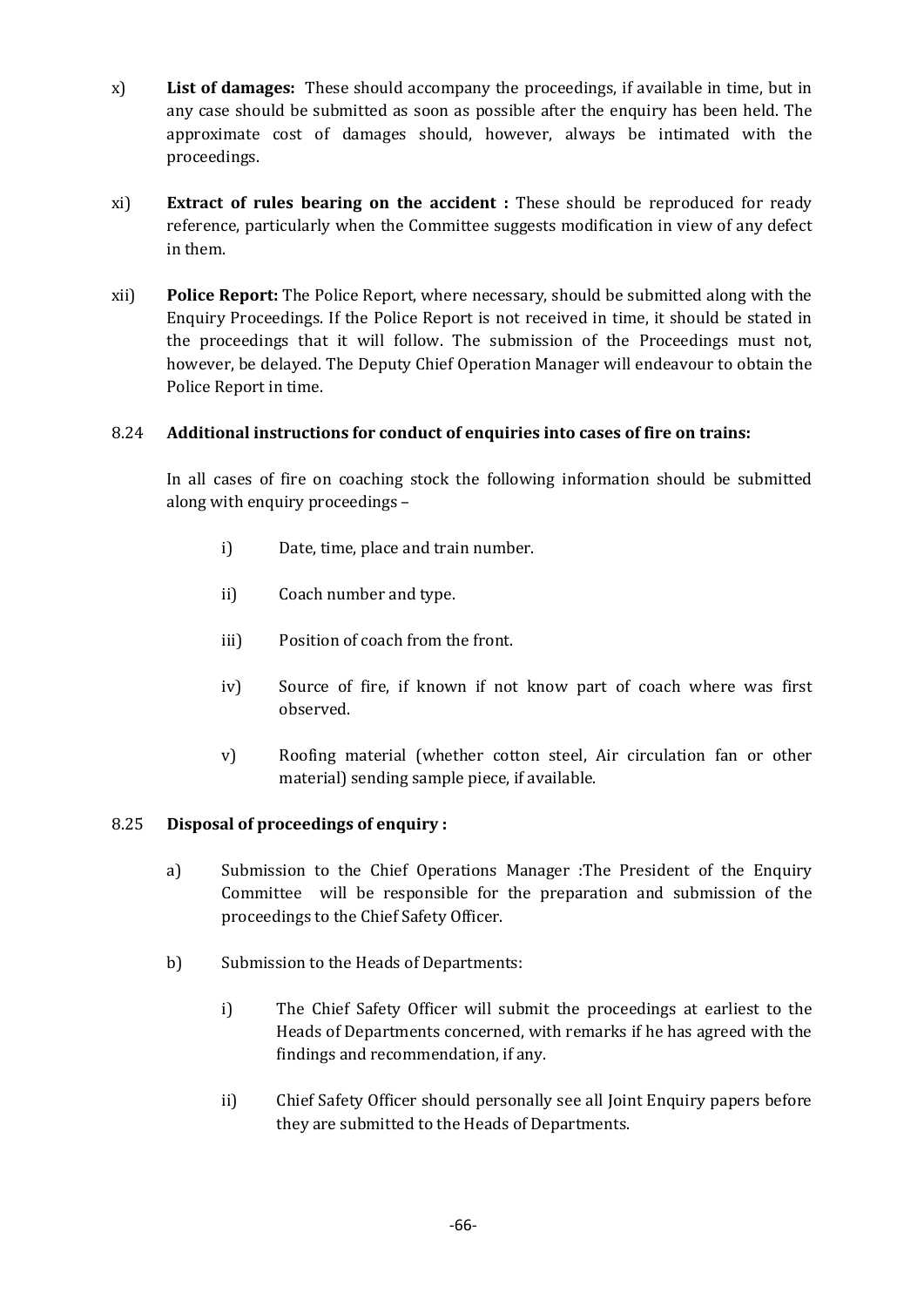# 8.26 **Copies of proceedings to be submitted :**

The Enquiry Committee submit to the Chief Safety Officer within 14 days or stipulated otherwise from the data of accident, the number of copies as laid down below.

- i) Accidents under section 113 of the Railways Act, 1989 attempted wrecking or Sabotage, Averted Collision involving a passenger train and fire in passenger trains and coaches – 4 copies.
- ii) Technical Accidents viz. Breach of Block Rules, Averted Collision not involving a passenger train and coaches running away – 3 copies.
- iii) All other accidents, when necessary 2 copies.
- Note : One extra set of the History, sketch, Finding note for the information of Railway Administration and Recommendation, if any, of enquiries in cases referred to in item (i) & (ii) above, will also be forwarded to the Chief Safety Officer.

# 8.27 **Accepting Authority of Enquiry Reports:**

|                            | Reports submitted          |
|----------------------------|----------------------------|
| <b>Accepting Authority</b> | by the officers            |
| Chief Safety Officer       | Upto JA Grade              |
| General Manager            | SA Grade                   |
| Railway Board              | CRS/Metro Railway's Report |

#### 8.28 **Action by the General Manager on CRS/Metro Railway's Report:**

When the CRS of Metro Railway holds an enquiry he will forward a copy of the proceedings to the General Manager as expeditiously as possible. In case the General Manager does not concur with the finding of the Commissioner of Railway Safety of Metro Railway, he will either communicate to the latter the reason for his disagreement or inform him of his intention to do so later. If a change of rule or system of working has been suggested in the report, the General Manager will, after examining the suggestions, either inform the CRS, Metro Railway what action has been taken or he proposes to take, or intimate that he intends to report further on the proposals within a specified period. Enquiry report of CRS/Metro Railway should be sent to Railway Board with the comments of Metro Railway Administration.

#### 8.29 **Action to be taken on findings and recommendations:**

i) As soon as the findings of an Enquiry Committee are accepted by the competent authority, the Controlling HOD/CSO will proceed to take action against the staff held responsible. Disciplinary action may be initiated as soon as an enquiry is completed. It should be ensured that all aspects of the enquiry including disciplinary action are finalised within 90 days from the date of the accident.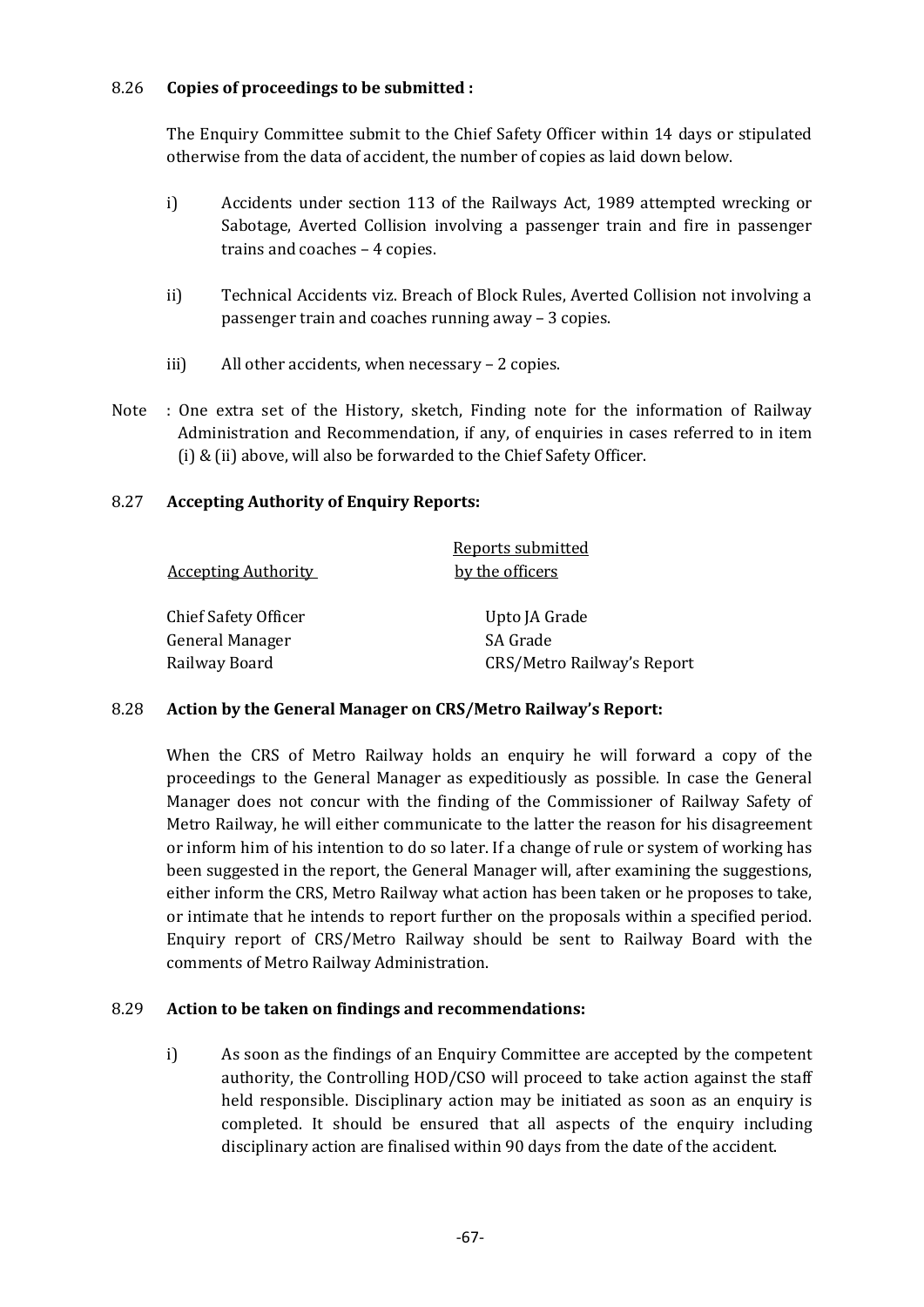ii) As soon as the recommendations of the Enquiry Committee are accepted by the competent authority prompt action should be taken for their implementation.

# 8.30 **Maintenance of Accident Enquiry Register:**

Chief Safety Officer should maintain as Accident Enquiry Register on the proforma given below in order to keep a watch on the action taken in regard to the findings and recommendations of Enquiry Committee.

|               | <u> Accident Engun y Register</u> |      |       |                        |             |                         |                                            |                          |                                                        |                         |                                   |
|---------------|-----------------------------------|------|-------|------------------------|-------------|-------------------------|--------------------------------------------|--------------------------|--------------------------------------------------------|-------------------------|-----------------------------------|
|               | Particulars of<br>accident        |      |       |                        |             |                         |                                            |                          | accepted                                               |                         |                                   |
|               |                                   |      |       |                        |             |                         |                                            |                          | ٠.                                                     | implementing            |                                   |
| Serial Number | Date                              | Site | Class | Type of enquiry held : | File Number | Date enquiry commenced: | Date findings and commendations accepted : | Staff held responsible : | Date of punishment inflicted and nature of punishment: | Accepted recommendation | $\Xi$<br>recommendations:<br>made |
|               |                                   |      |       |                        |             |                         |                                            |                          |                                                        |                         | Progress                          |

|  | <b>Accident Enguiry Register</b> |
|--|----------------------------------|
|  |                                  |

#### 8.31 **Prosecution of Staff:**

In case where it is proposed to prosecute an employee or where his prosecution is demanded by the Police, departmental action must not, however, be withheld indefinitely. The Chief Safety Officer will obtain a certified copy of the judgement in a Court cases as soon as it is available.

-XXX-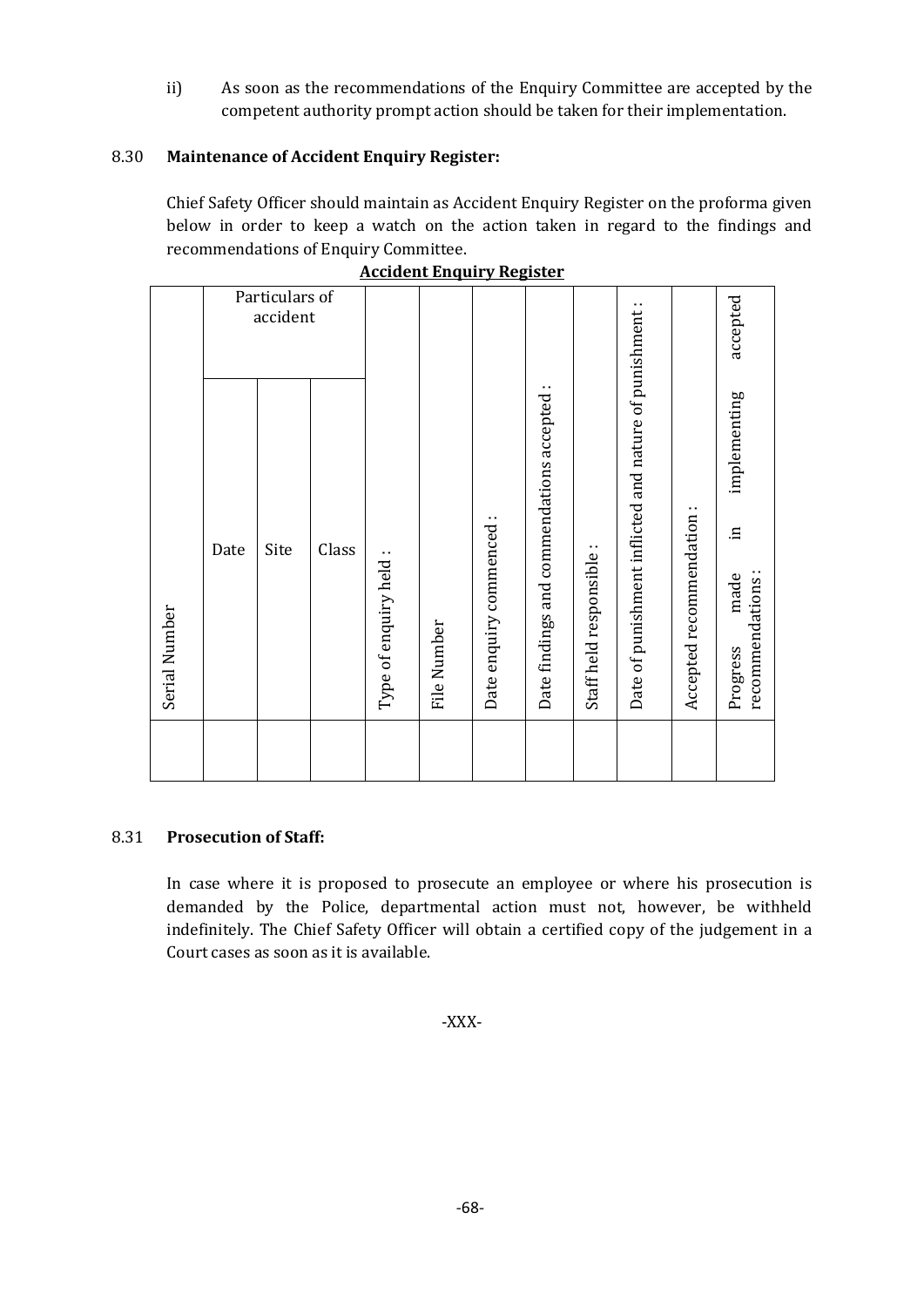

#### **ACCIDENT RETURNS & STATISTICS**

#### 9.01 **Procedure for preparation and submission of Accident Returns** :

The procedure for preparation and submission of accident Returns & statistics is independent of the procedure for reporting accident. The rules and instructions laid down in this behalf by the Railway Board shall be carefully studied and strictly followed.

The Chief Safety Officer will be responsible for ensuring that all returns and statements are complied on time by the different branch officers and submitting the same to the various heads of departments and the General Manager. He will also be responsible for submission of returns and statements to the Railway Board, State Government and CRS, Metro Railway.

#### 9.02 **List of statements and Accident returns:**

List of statements and accident returns to be complied by the Branch Officers and submitted to the Chief Safety Officer.

- 1. Statements of Fire Accident.
- 2. Statement of tampering of track.
- 3. Statement of ex-gratia payment to victims of train accident.
- 4. Statement showing shunting derailments.
- 5. Statement of train parting cases indicating qualities of materials.
- 6. Analysis of train parting and loose couplings.
- 7. Statement of lines blocked due to accident.
- 8. Analysis of train accident by causes.
- 9. Average time taken for finalisation of accident cases.
- 10. De-railment of empty coaches during shunting operation.
- 11. Statement on train accidents indicating action taken.
- 12. Statement showing the cost of damage due to accidents.
- 13. Statement on rail fractures.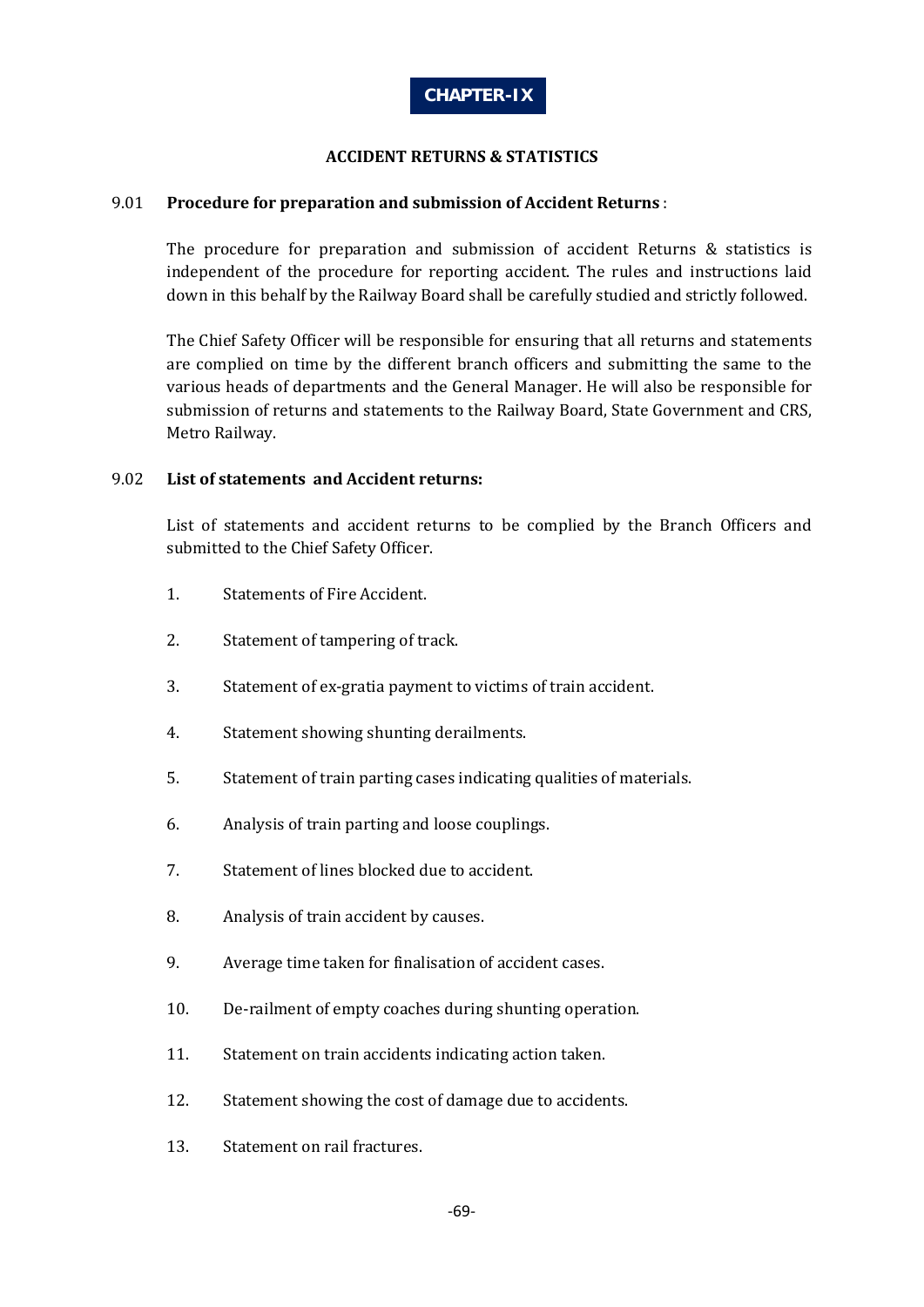- 14. Statement on prosecution cases and their progress.
- 15. Disciplinary action taken against staff held responsible for train accident.
- 16. Return on failure of driving motor coaches.
- 17. Returns on failure of points and signals.

#### 9.03 **Preservation of Accidents Records** :

All Accident reports and records should be preserved for a period of two years and cases regarding accident of special or serious nature for a period of five years.

| <b>Class of Accident</b>                                                                                                            | <b>Preservation Period</b> |
|-------------------------------------------------------------------------------------------------------------------------------------|----------------------------|
| $A - 1, 2, 3.$                                                                                                                      |                            |
| $B - 1, 2, 3.$                                                                                                                      |                            |
| $C - 1, 2, 3.$                                                                                                                      |                            |
| H - 4.                                                                                                                              |                            |
| $J - 3$ .                                                                                                                           | 3 years                    |
| $K - 1, 2, 3.$                                                                                                                      |                            |
| $K - 1, 2.$                                                                                                                         |                            |
| $M - 1, 2.$                                                                                                                         |                            |
| $H - 1, 2, 3, 6.$                                                                                                                   | 2 years                    |
| $A - 4$ , 5, B - 4, 5, C - 3, 4, D - 1, 2,<br>$E - 1, 2, 3, 4, F - 2, 3, 4, H - 5,$<br>$J - 1, 2, 3, L - 4, 5, M - 3, N - 1, 2, 3,$ |                            |
| $P - 1, 2, 3, 5.$                                                                                                                   | 1 years                    |
| $L - 1, 2, 3, 6$ . M - 4, P - 4.                                                                                                    | 6 months                   |

#### **PRESERVATION OF ACCIDENT RECORDS**

Note :In case of special or serious nature of accident preservation period will be at least years.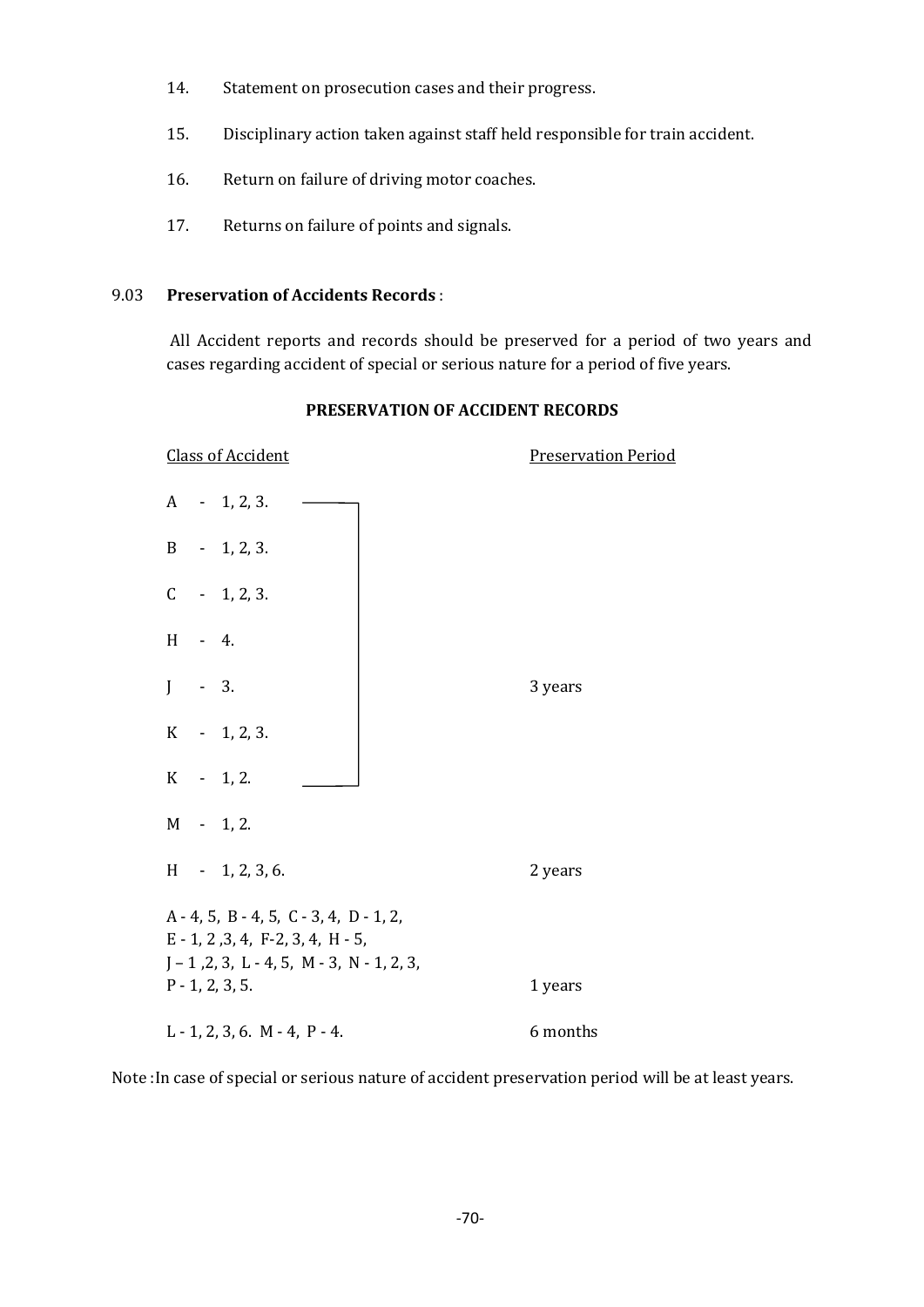#### 9.04 **Rules for the preparation of accident returns**:

- (1) Accidents to trains shall be accounted for by the Railway which exercises jurisdiction over the site of accident. Engine failures shall be accounted for by the Railway owning the engines.
- (2) A train intended solely or partly for the carriage of passengers shall be treated as passenger train. All other trains will come under the category of other trains.
- (3) Statistical returns in the prescribed proforma should be submitted showing cumulative date to end of the month and reach Board's Office not later than 7th Day of the next month.
- (4) Only those accidents which occurred during the period to which the returns relate shall be included in the relevant returns. In regard to the accidents where details are not available at the time of forwarding the returns for any reason, such accidents are to be included in the statement with a clear indication that further details would follow.
- (5) Each accident must be shown only once and in the event of an accident falling in more than one category, it should be treated as an accident in the higher category.
- (6) Derailment or bumping during reversing or shunting operations etc. on an incoming, outgoing or any other load, shall be deemed to be a 'train accident' only when the train, empty rake or a vehicle still forming a part of the train derails or as a result of bumping or loss to Railway property takes place, irrespective of whether the shunting was being done by the train or by a shunting engine.
- (7) Interruption is defined as duration from the time of accident till starting of first train on line clear from adjacent station for movement over the affected line in that section.
- (8) The statistics of fire should include all cases of physical fire or smoke emission resulting in death or injury or damage to property amount to  $\overline{\xi}5000$  (Rupees five thousand only) and above.
- (9) The equipment failure shall include all failures irrespective of date of last schedule or examination and shall be subsequently classified under avoidable or unavoidable category.
- (10) Details and Statistics for accident cases falling under unusual incident Class "N", "P" and "Q" shall be maintained and prided by Security (RPF) branch or fire department.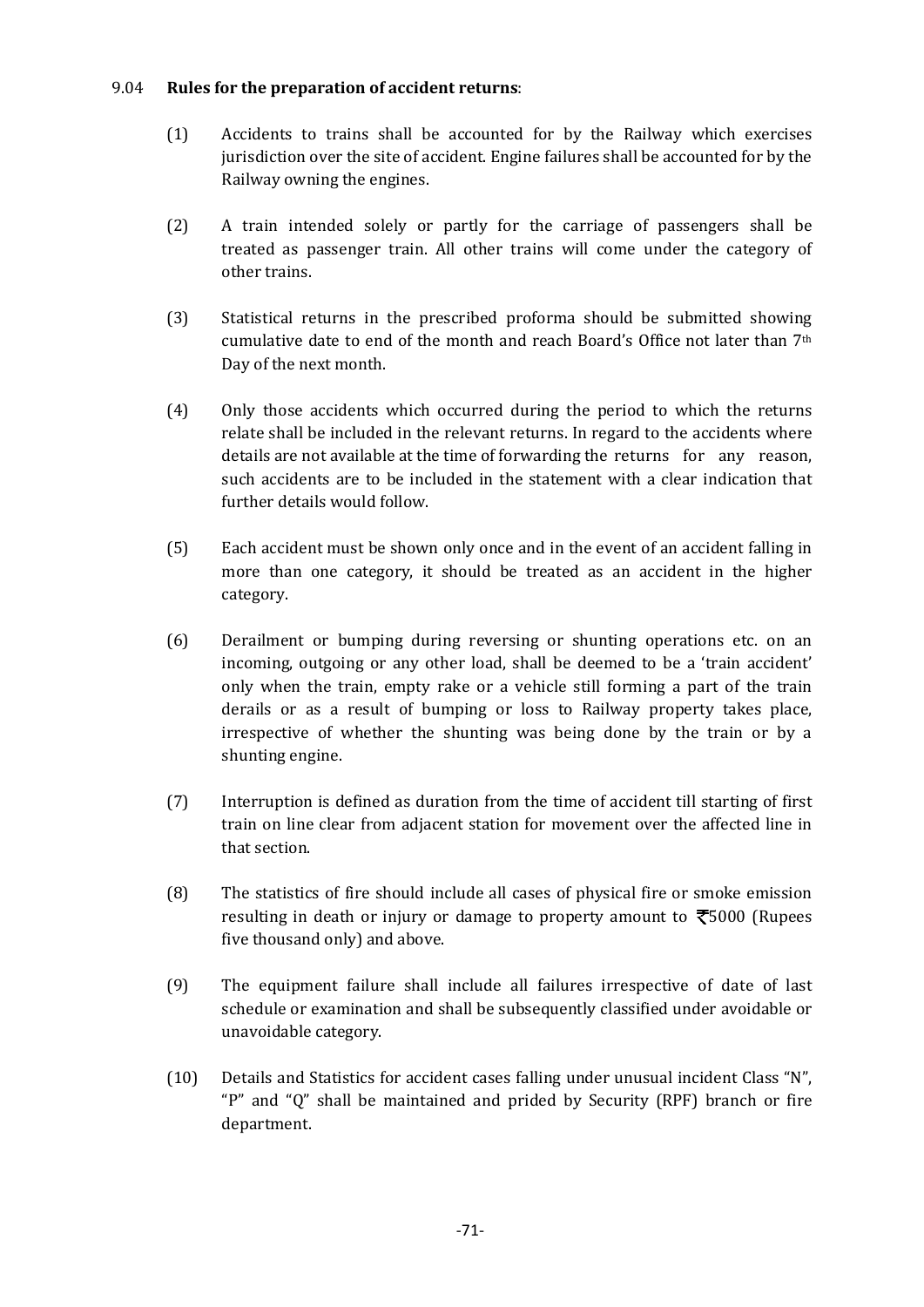(11) DRM at the Division level and the General Manager at the Zonal Headquarters level will ensure the correct reporting of the accidents to the Zonal Headquarters and the Railway Board respectively.

# 9.05 **Collection , compilation and Monthly statement of accident statistics :**

- a) Information about train accidents, yard accidents and indicative accidents falling under classification A,B,C,D,E,F,G and H shall be compiled by the safety branch at divisional and Zonal Railways.
- b) Equipment failures falling under classification J,K,L & M will be compiled by the Central Control on daily basis and shall be handed over to Safety Branch. Every equipment failure shall be classified under the category of avoidable & unavoidable by the Branch Officers concerned and summary shall be handed over to Safety Department of Metro Railway ( Dy.COM / Safety). It is further classified that all equipment failures should be taken into account irrespective of the date of last schedule or examination and shall be subsequently classified under avoidable or unavoidable category as the case may be. The safety branch shall forward the monthly summary to CSO, and he shall forward the monthly statement to the safety directorate of Railway Board.
- c) Unusual incidents falling under classification N,P & Q shall be collected and compiled by the security (RPF) branch or fire department and they shall take subsequent follow up action. Daily position will be given to the safety department of Metro Railway (Dy.COM/S). After Compilation of statement the same shall be forwarded to the Safety Directorate of Railway Board month wise under signature of COM.

--XXX—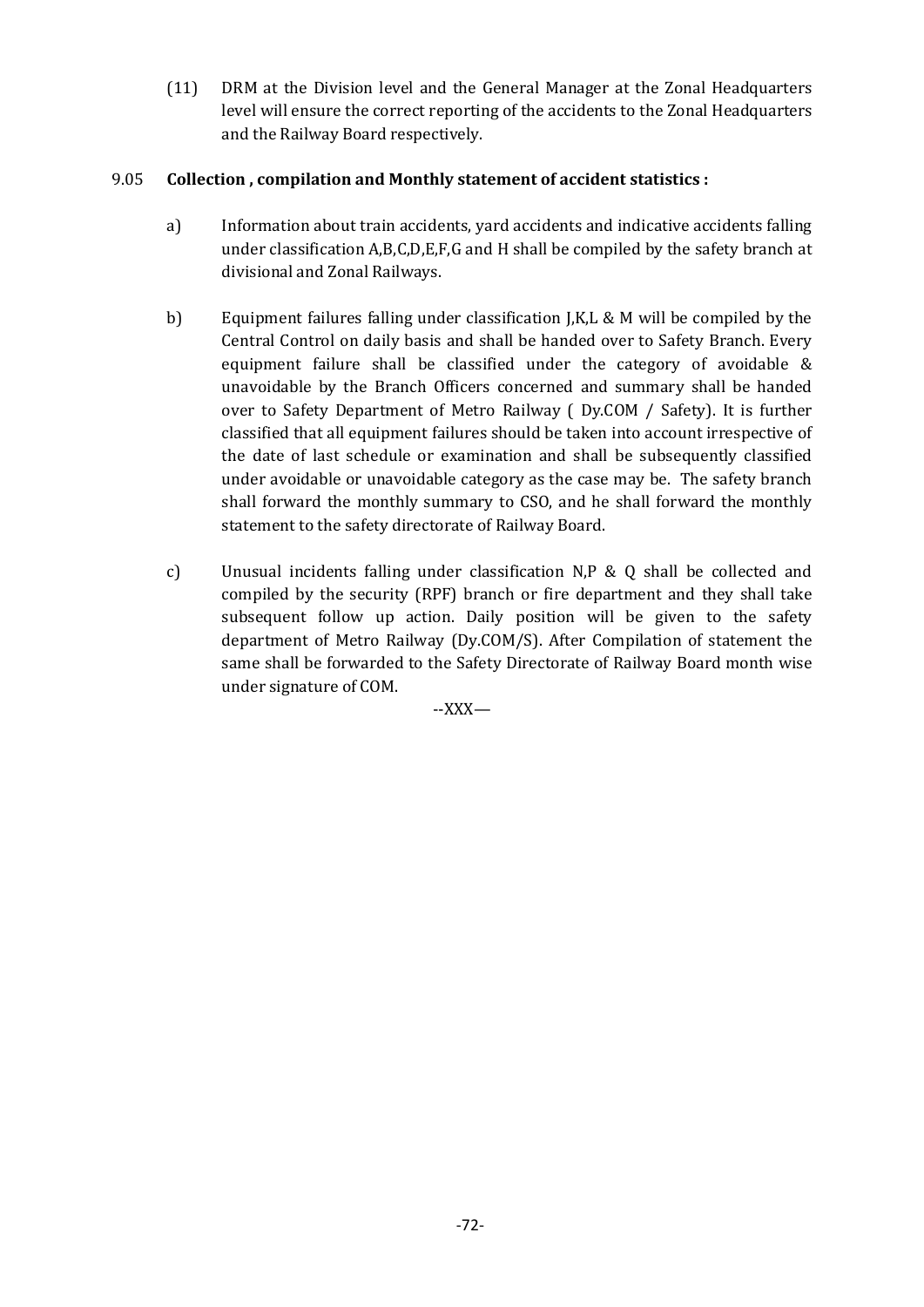# **CHAPTER-X**

# **CLASSIFICATION OF ACCIDENT/OTHER OCCURRENCES**

#### 10.01 **Accident is classification as under following heads.**

- I. Train Accidents
- II. Yard Accidents
- III. Indicative Accident
- IV. Equipment failure
- V. Unusual incidents

#### I. **Train Accident** :

Train accident is an accident that involves a train. Accidents are further divided as:

- a) Consequential train accidents :
- b) Other train accidents:

# a) **Consequential train accidents:**

Consequential train accidents include train accidents having serious repercussion in terms of loss of human life, human injury, and loss to Railway property or interruption to rail traffic. Train accident under following classification will be termed as consequential train accident.

| Collision       |    | All cases under category A-1 to A-4. |
|-----------------|----|--------------------------------------|
| Fire            | ÷. | All cases under category B-1 to B-4. |
| Level Crossing: |    | All cases under category C-1 to C-4. |
| Derailment      |    | All cases under category D-1 to D-4. |
| Miscellaneous:  |    | All cases under category E-1         |

#### b) **Other train accidents:**

All other accidents which are not covered under the definitions of consequential train accidents are to be treated as "Other Train Accidents". These include accidents under categories B-5, B-6, C-5 to C-8, D-5 and e-2.

#### II. **Yard Accidents** :

All accidents that take place in a yard and do not involve a train are termed as yard Accidents. These include accidents falling under category A-5, B-7, C-9 and D-6.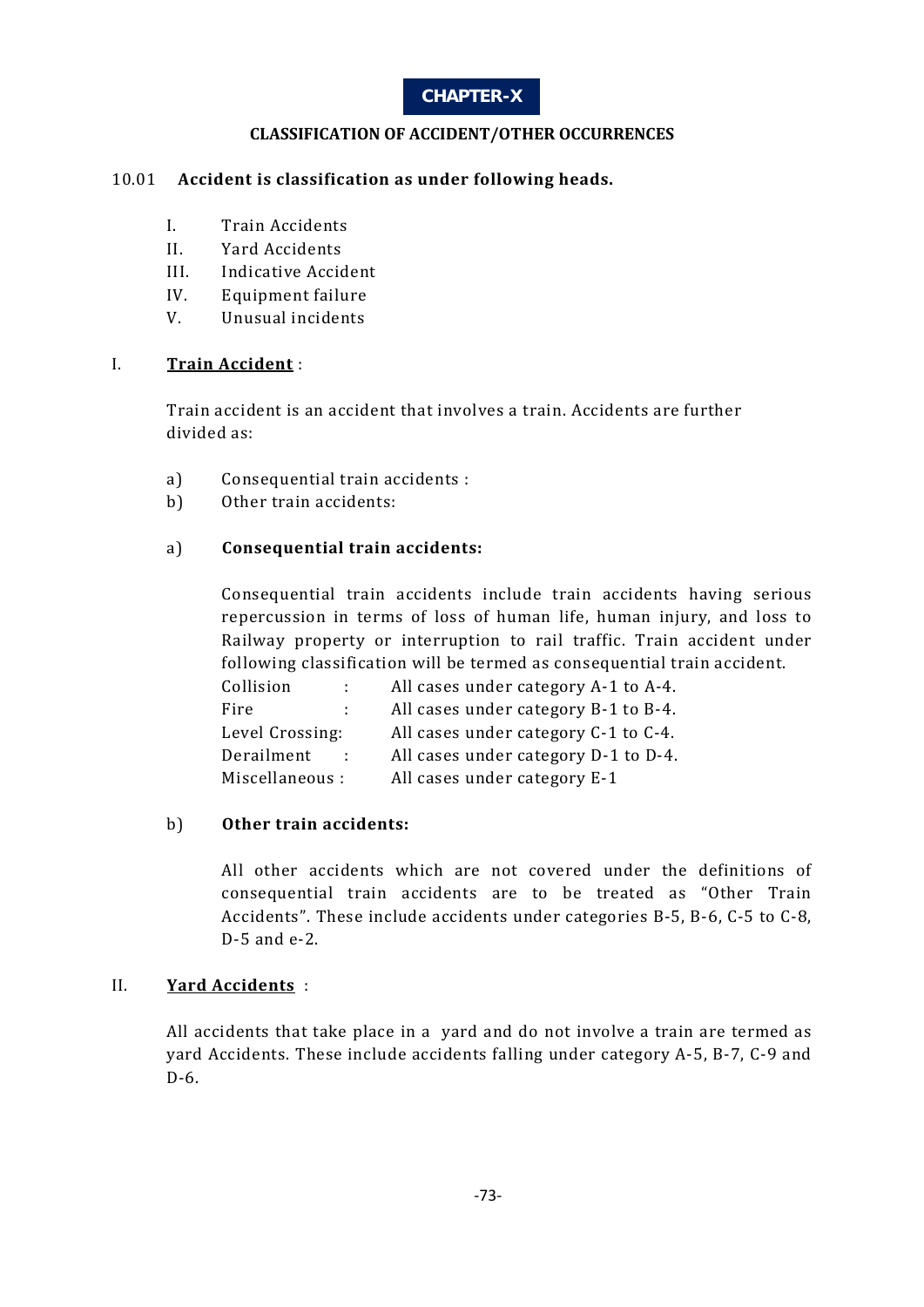# III. **Indicative Accident** :

In real terms they are not accidents but are serious potential hazards and include all cases of train passing signal at danger, averted collision, breach of block rules etc. coming under classification F, G, and H.

# IV. **Equipment failure :**

These include all failures of railway equipment i.e. failure of locomotive, rolling stock, permanent way, overhead wire, signalling and telecommunication equipment etc. and include case falling under classification J, K, L and M.

# V. **Unusual incidents :**

These include cases related to law and order but not resulting in train accidents and other incidents under classification N, P, Q and R.

# 10.02 **Class 'A' – Collisions:-**

- A-1 Collision involving a train carrying passengers, resulting in (i) loss of human life and / grievous hurt and / or (ii) damage to Railway property of the value exceeding  $\bar{\tau}$  2 Crores and / or (iii) interruption of any important through line of communication for at least 24 hours.
- A-2 Collision involving a train NOT carrying passengers, resulting in (i) loss of human life and /or grievous hurt and or (ii) damage to Railway property of the value exceeding  $\bar{\tau}$ 2 Crore and/or (iii) interruption of any important through line of communication for at least 24 hrs.
- A-3 Collision involving a train carrying passengers, not is falling under A-1 above.
- A-4 Collision involving a train NOT carrying passengers, not falling under A-2 above.
- A-5 Other collisions, i.e. collisions occurring in shunting, marshalling yards, loco yards and siding etc. but not involving a train.

#### 10.03 **Class 'B' – Fire or Explosion in trains:-**

- B-1 Fire or Explosion in a train carrying passengers resulting in (i) loss of human life and / or grievous hurt and / or (ii) damage to Railway property of the value exceeding  $\bar{\tau}$  2 Crore and / or (iii) interruption of any important through line of communication for at least 24 hours.
- B-2 Fire or Explosion in a train NOT carrying passengers resulting in (i) loss of human life and / or grievous hurt and / or (ii) damage to Railway property of the value exceeding  $\bar{\tau}$  2 Crore and / or (iii) interruption of any important through line of communication for at least 24 hours.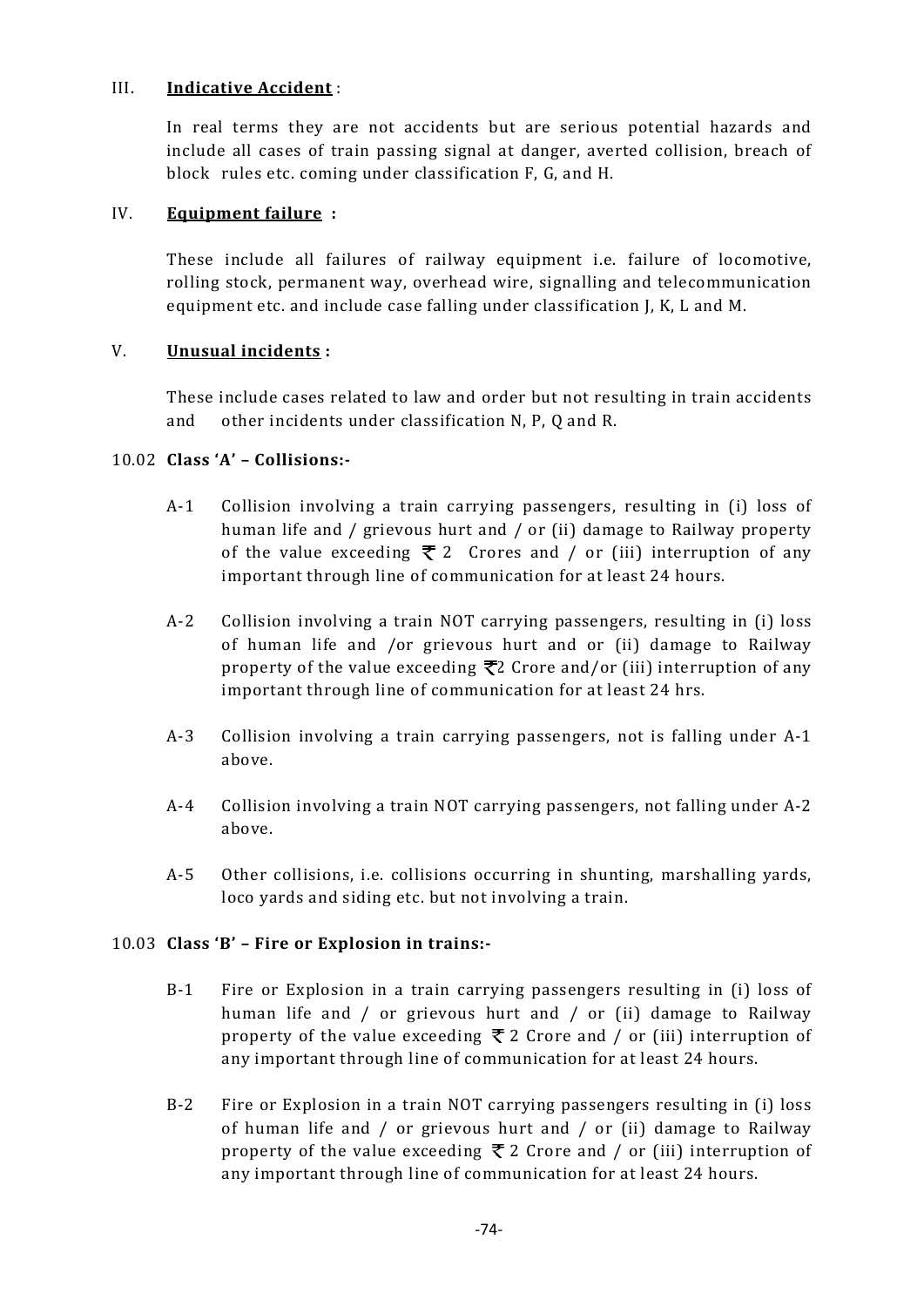- B-3 Fire or Explosion in a train carrying passengers not falling under B-1 above but (i) loss to Railway property is 50,000/- or above and/or (ii) interruption to traffic is more than the threshold value and/or (iii) resulting in detachment of rolling stock(s) from the train and/or requiring relief Rake/engine.
- B-4 Fire or Explosion in a train not carrying passengers not falling under B-2 above but (i) loss to Railway property is  $\bar{\mathcal{F}}$  50,000/- or above and/or (ii) interruption to traffic is more than the threshold value and/or (iii) resulting in detachment of rolling stock(s) from the train and/or (iv) requiring relief Rake/engine.
- B-5 Fire OR Explosion in a train carrying passengers not falling under B-1 OR B-3 above.
- B-6 Fire or Explosion in a train NOT carrying passengers and not falling under B-2 or B-4 above.
- B-7 Fire or Explosion occurring in shunting marshalling yards, loco yards and siding etc. involving rolling stock but not involving a train.
- Note: In case of an inquiry by a committee into a fire accident in Railway Premises or in a train leading to damage to Railway property, a representative of fire department should be included as a member of the Committee.

# 10.04 **Class "C" – Train running into road traffic, and/or traffic into trains, at level crossing:-**

- C-1 Trains carrying passengers running into road traffic and/or road traffic running into such trains at manned level crossings resulting in (i) loss of human life and/or grievous hurt and/or (ii) damage to Railway property and/or (iii) interruption to traffic is more than the threshold value.
- C-2 Train NOT carrying passengers running into road traffic and/or road traffic running into such trains at manned level crossings resulting in (i) loss of human life and/or grievous hurt and/or (ii) damage to Railway property and/or (iii) interruption to traffic is more than the threshold value.
- C-3 Train carrying passengers running into road traffic and/or road traffic running into such trains at unmanned level crossing resulting in (i) loss of human life and/or grievous hurt and/or (ii) interruption to traffic is more than the threshold value.
- C-4 Trains NOT carrying passengers running into road traffic and/or road traffic running into such trains at unmanned level crossings resulting in (i) loss of human life and/or grievous hurt and/or (ii) damage to Railway property and/or (iii) interruption to traffic is more than the threshold value.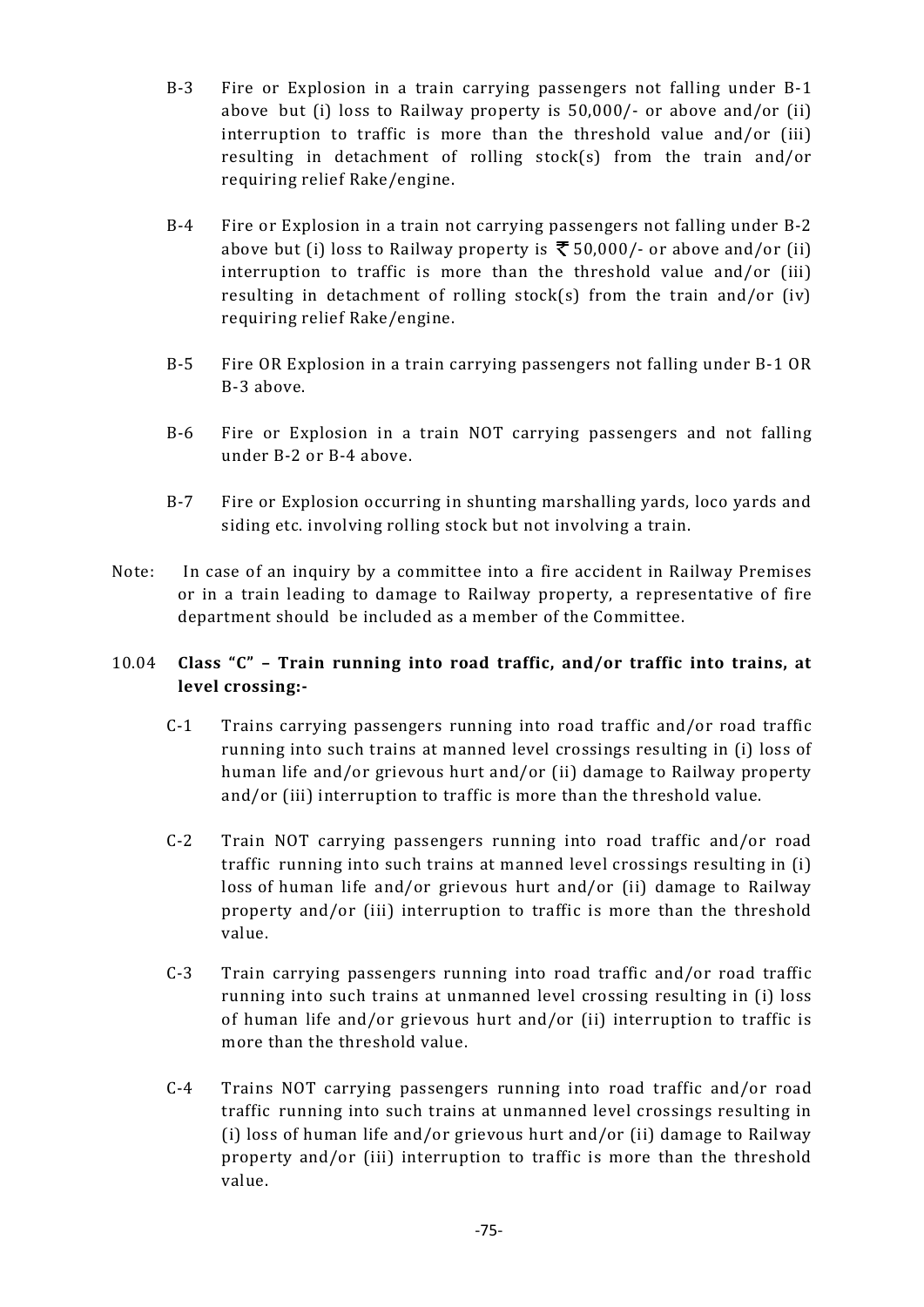- C-5 Trains carrying passengers running into road traffic and/or road traffic running into such trains at manned level crossings but not falling under C-1.
- C-6 Trains NOT carrying passengers running into road traffic and/or road traffic running into such trains at manned level crossings but not falling under C-2.
- C-7 Trains carrying passengers running into road traffic and/or road traffic running into such trains at unmanned level crossings but not falling under C-3.
- C-8 Trains NOT carrying passengers running into road traffic and/or road traffic running into such trains at unmanned level crossings but not falling under C-4.
- C-9 Shunting engine with or without vehicles or loose vehicles running into road traffic and/or road traffic running into shunting engine with or without, vehicles or loose vehicles, at level crossings.
- NOTE :If a road vehicle is not capable of being physically cleared off the track promptly by single person operating it, it should be termed as road traffic for the purpose of classifying such an accident, irrespective of its mode of traction.

# 10.05 **Class "D" – Derailments** :-

- D-1 Derailment of a train carrying passengers resulting in loss of human life and/or grievous hurt and/or damage to Railway property of the value exceeding  $\bar{\tau}$ 2 crores and/or interruption of any important through line of communication for at least 24 hours.
- D-2 Derailment of a train NOT carrying passengers resulting in loss of human life and/or damage to Railway property of the value exceeding  $\bar{\tau}$  2 crores and/or interruption of any important through line of communication for at least 24 hours.
- D-3 Derailment of a train carrying passengers not falling under D1 above.
- D-4 Derailment of a train NOT carrying passengers not falling under D-2 above but loss to Railway property and /or interruption to traffic is more than the threshold value.
- D-5 Derailment of a train NOT carrying passengers not falling either under D-2 or D-4 above.
- D-6 Other derailment, i.e. derailments occurring in shunting, marshalling yards, loco yards and siding etc. but not involving a train.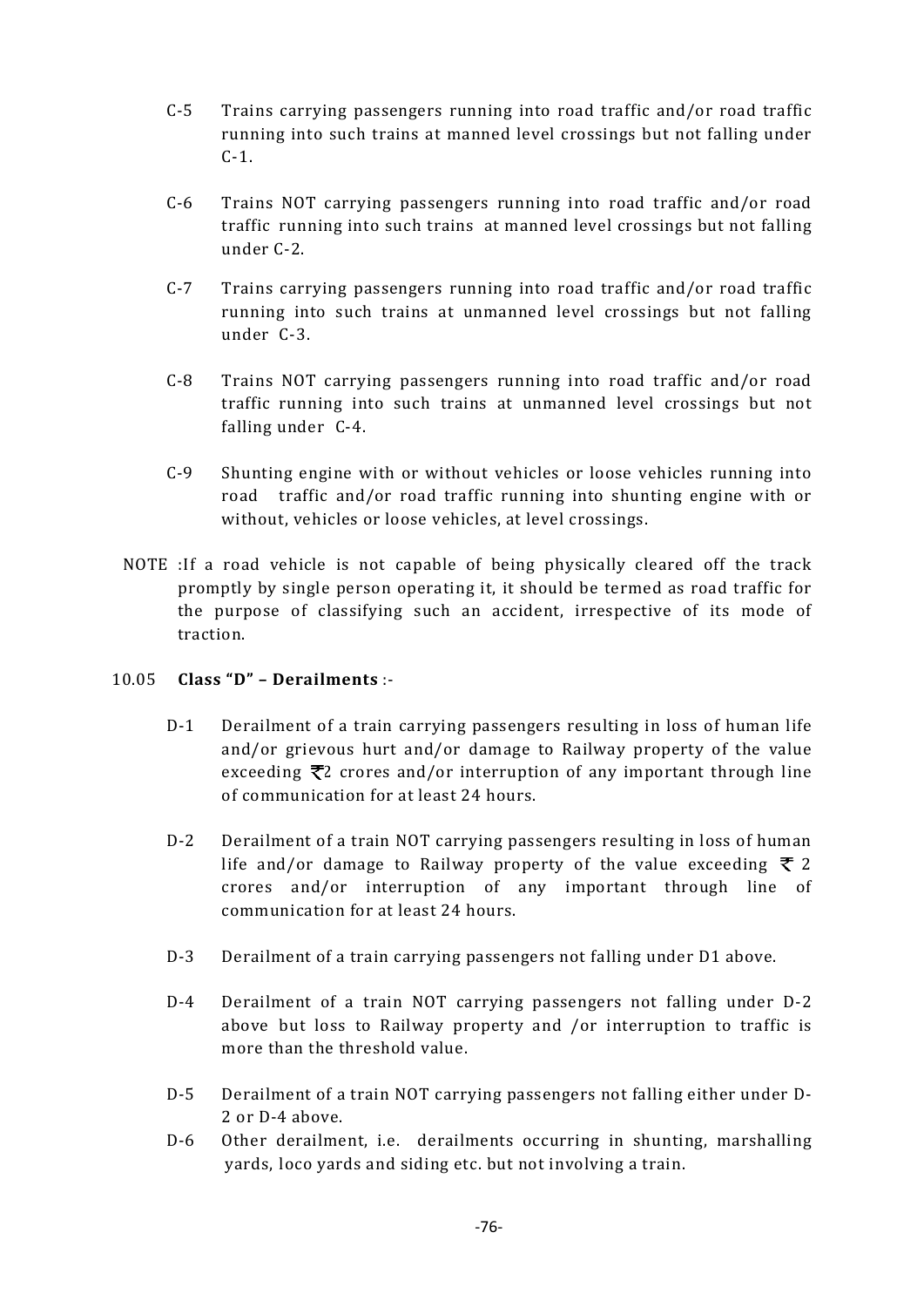#### 10.06 **Class 'E' Other Train Accidents:**

- E-1 Train running over or against any obstruction including fixed structure other than included under class "C" resulting in loss of human life and/or grievous hurt and/or damage to Railway property and/or interruption to traffic is more than the threshold value.
- E-2 Trains running into any obstruction including fixed structure but not covered under Class 'C' or 'E-1'

#### **INDICATIVE ACCIDENT**

#### 10.07 **Class 'F' – Averted Collisions**:

- F-1 Averted collision between trains at least one of which is carrying passengers.
- F-2 Averted collision between a train carrying passengers and an obstruction.
- F-3 Averted collision between trains NOT carrying passengers.
- F-4 Averted collision between trains NOT carrying passengers and an obstruction.

#### 10.08 **Class 'G' - Breach of Block Rules**:

- G-1 Train carrying passengers, entering a block station without any authority or without a proper 'Authority to proceed'.
- G-2 Train carrying passengers, entering a block section without any authority or without proper Authority to proceed.
- G-3 Train received on a blocked line, constituting an averted collision.
- G-4 Train received on or entering a wrong line at a station or catch or Slip Siding or Sand Hump etc.
- 10.09 Class 'H' Train passing signal at danger.
	- H-1 Train carrying passengers running past a 'Stop' signal at danger without proper authority.
	- H-2 Train/NOT carrying passengers running past a 'stop' signal at danger, without proper authority.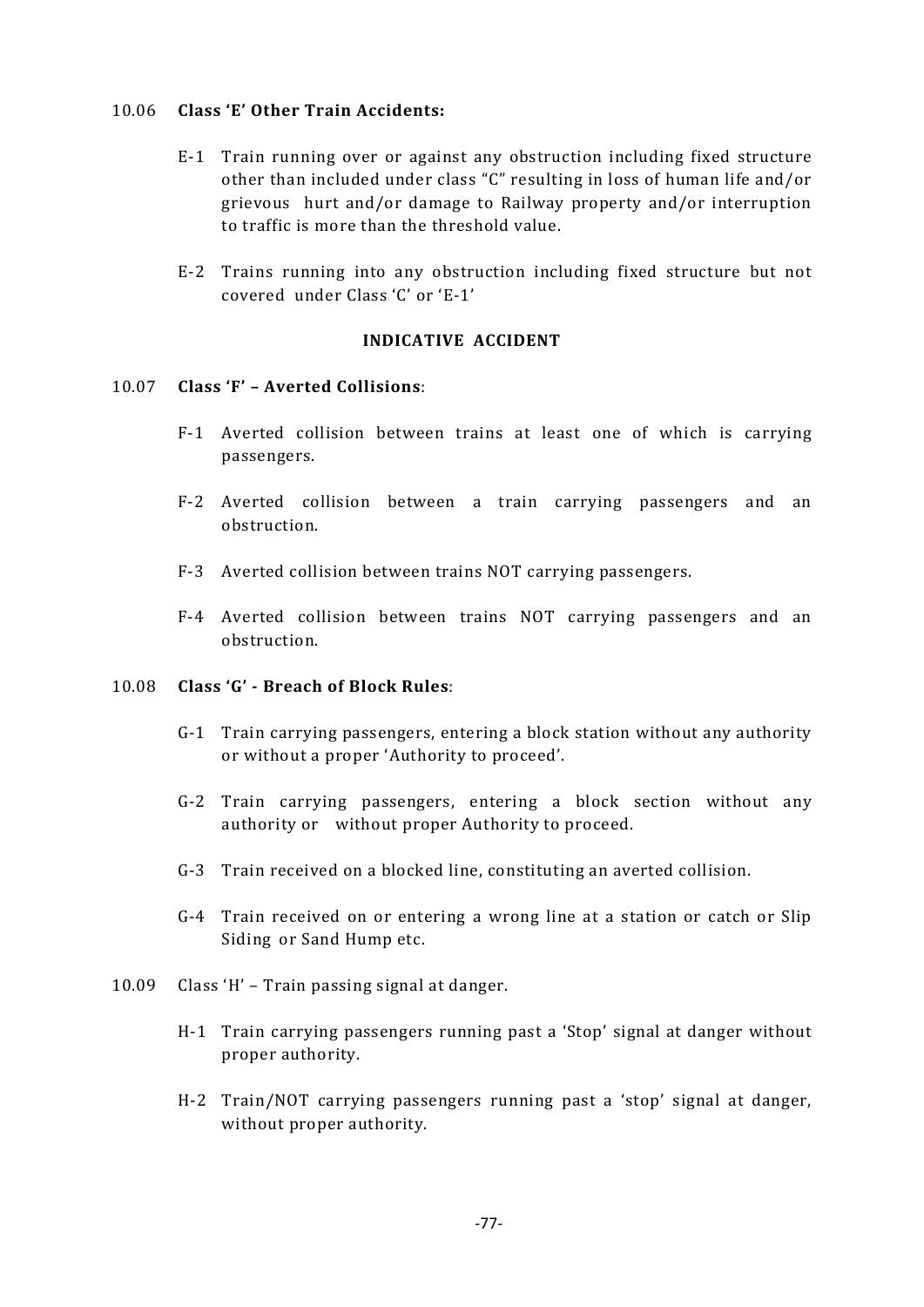#### **EQUIPMENT FAILURE**

# 10.10 **Class 'J' – Failure of engine and rolling Stock**

- J-1 Failure of engine hauling a train carrying passengers.
- J-2 Failure of engine hauling a train not carrying passengers.
- J-3 Parting of train carrying passengers.
- J-4 Parting of a train not carrying passengers.
- J-5 Failure of Rolling stock such as failure of tyres, wheels, axles or braking apparatus etc on a passenger carrying train/leading to detachment of rolling stocks from the train.
- J-6 Failure of rolling stock such as failure of tyres, wheels, axles or braking apparatus etc on train not carrying passenger/leading to detachment of rolling stock/stocks from the train.
- J-7 Failure of rolling stock such as failure of tyres, wheels, axles or braking apparatus etc on passengers carrying trains not leading to detachment of rolling stock/stocks from the train.
- J-8 Failure of rolling stock such as failure of tyres, wheels, axles or braking apparatus etc on passengers carrying trains not leading to detachment of rolling stock/stocks from the train.
- J-9 A train or a portion of a train running away, out of control.
- J-10 Poor brake power in a train but not covered in Class J-9.

#### 10.11 **Class 'K' – Failure of permanent Way**

- K-1 Buckling of track
- K-2 Weld failure
- K-3 Rail fracture
- K-4 An unusually slack or rough running or heavy lurch experienced by drivers of running trains while passing over any length of permanent way leading to blockage of communication.
- K-5 Failure of Railway tunnel, bridge, viaduct/formation/cutting and culvert etc.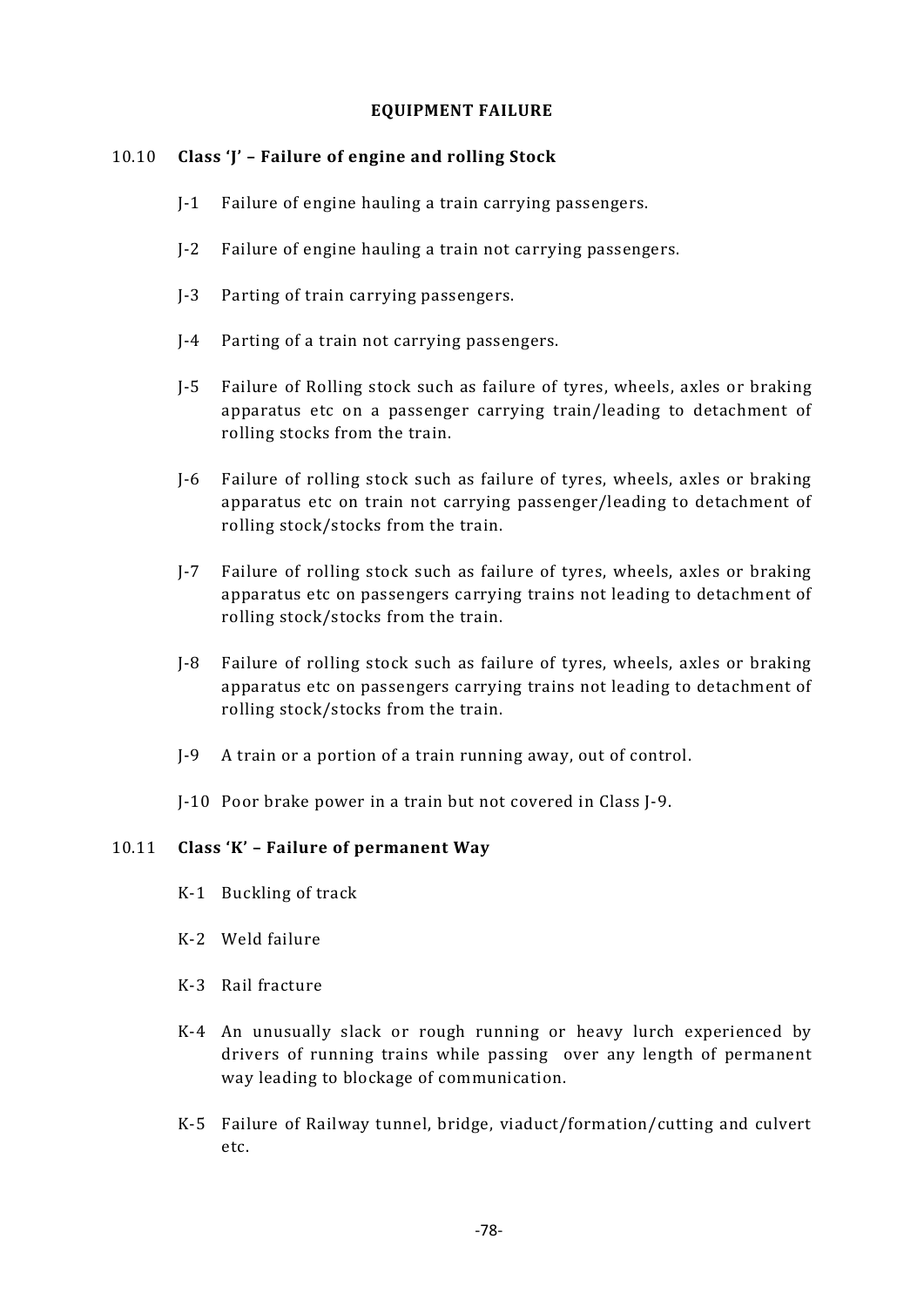- K-6 Damage to track of such a nature other than those covered under Class K-1 to K-5 so as to render it temporarily unsafe for passage of trains or likely to cause delay to traffic for period above threshold value.
- K-7 Damage to tack of such a nature as to render it temporarily unsafe for the passage of trains or likely to cause delay to traffic not covered up in K-1 to K-6.
- Note: In above classification those cases detected during regular maintenance and not affecting train movement will not be counted.

# 10.12 **Class "L"- Failure of Electrical Equipments**

- L-1 Snapping or any damage to OHE wire/ $3<sup>rd</sup>$  rail needing switching off OHE/3rd rail for more than three minutes.
- L-2 No tension in OHE for more than three minutes.
- L-3 Pantograph/TRCC entanglement not covered up under J-1 and J-2
- L-4 Defect in AC or other electrical equipment leading to detachment of a rolling stocks from a train.

# 10.13 **Class 'M'- Failure of Signalling and Telecommunication**.

- M-1 Failure of part or complete Panel / EI / RRI.
- M-2 Failure of Interlocking / Track Circuit or Axle Counter.
- M-3 Failure of Block Instruments
- M-4 Failure of point Machine and Equipment
- M-5 Failure of Signal/Point
- M-6 Failure of control / station communication for more than fifteen minutes.
- M-7 Failure of station to station or station to level crossing gate communication for more than fifteen minutes
- Note: Signal / point and Tele failure which were not informed will not be taken into account of failure.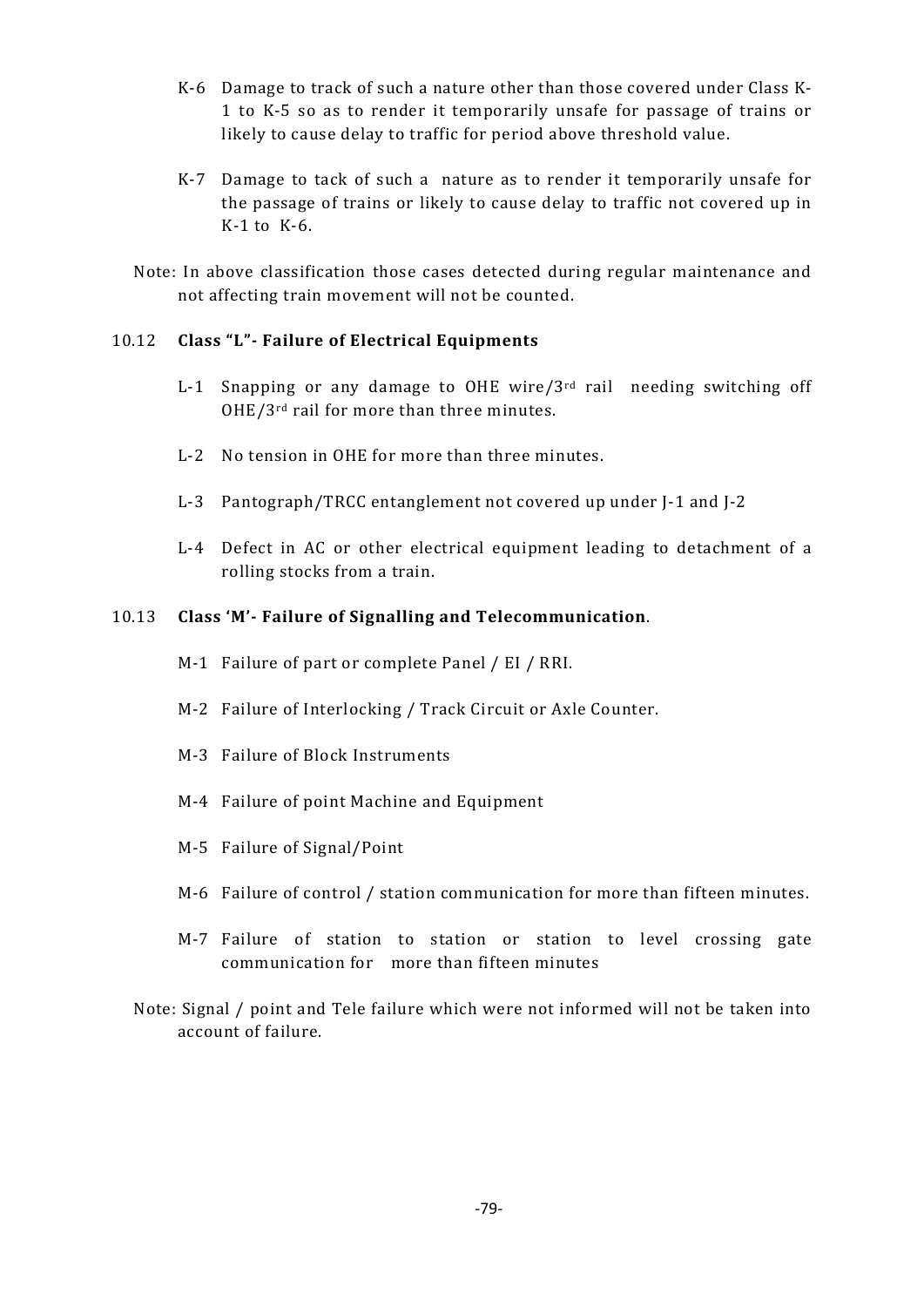#### **UNUSUAL INCIDENTS**

#### 10.14 **Class 'N' – Train Wrecking or Sabotage to a train.**

- N-1 Attempted wrecking of or Bomb Blast or Explosion or Hijacking or sabotage to a train carrying passengers with or without loss of human life and/or grievous hurt and/or damage to Railway property.
- N-2 Attempted wrecking of or Bomb Blast or Explosion or Hijacking or sabotage to a train NOT carrying passengers with or without loss of human life and/or grievous hurt and/or damage to Railway property.
- N-3 Attempted wrecking of or Bomb Blast or Explosion or sabotage to signalling and track or forceful confinement of train staff on duty and /or passengers but not involving a train.

#### 10.15 **Class 'P' – Casualties** .

- P-1 Person or persons falling out of a running train resulting in grievous hurt to or loss of human life.
- P-2 Person(s) run over or knocked down by a train resulting in grievous hurt to or loss of human life.
- P-3 person(s) falling out of a running train or knocked down by a train or engine or railway vehicle, not resulting in grievous hurt to or loss of human life.

#### 10.16 **Class 'Q' –Other incidents.**

- Q-1 Accident or persons falling out of a running train or knocked down by a train or engine or railway employee or trespasser (or any other person), within railway premises (excluding railway quarters).
- Q-2 Murder or suicide in a train or within railway premises.
- Q-3 Robbery, attempted robbery, theft or attempted theft in Railway premises including trains.
- Q-4 Fire or explosion within railway premises but not involving trains.
- Q-5 Fire or explosion resulting in damage to railway bridge and viaduct etc.
- Q-6 Block to train services due to agitation.

#### 10.17 **Class 'R' – Miscellaneous.**

- R-1 Vehicle or vehicles running away.
- R-2 Train running over cattle.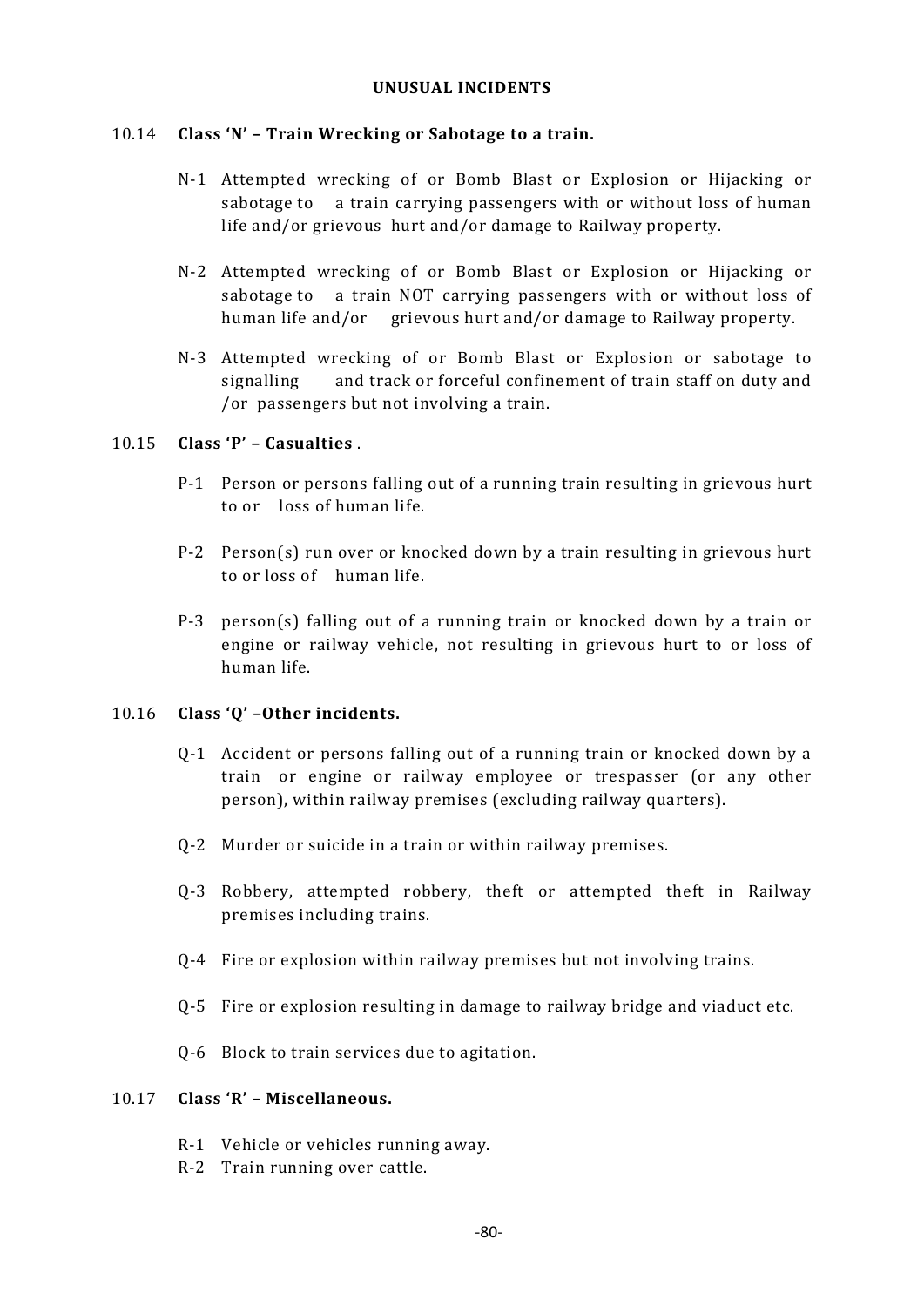- R-3 Floods Breaches, and landslides, etc. resulting in interruption of an important through line of communication more than the threshold value.
- R-4 Other cases of Floods, breaches, landslides, etc. resulting in interruption to traffic.
- R-5 Any accident not included in the foregoing classifications.
- Note(1): Any term 'cattle' does not include sheep, goats, pigs, dogs, donkeys, rams, ewe and lambs.
	- (2): A train includes a trolly, lorry, and motor trolly, when worked under the rules for working trains.

-XXX -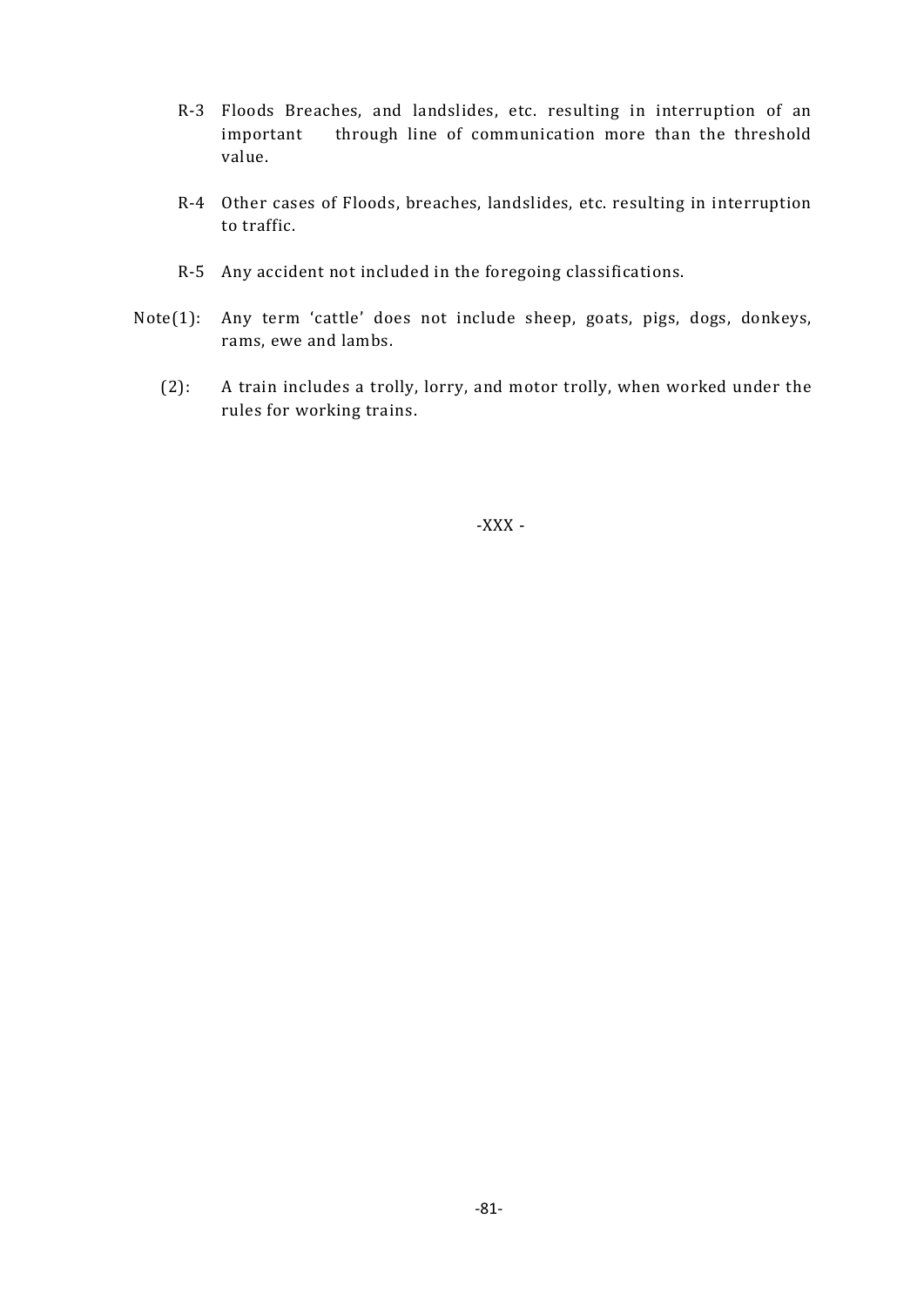#### **OFFICIAL TO BE ADVISED UNDER DIFFERENT CLASSES OF ACCIDENTS**

| Class of<br><u>accident</u> | Officials to be advised by text message                                                                                                                                                                                                                                                                                            | <b>Remarks</b> |
|-----------------------------|------------------------------------------------------------------------------------------------------------------------------------------------------------------------------------------------------------------------------------------------------------------------------------------------------------------------------------|----------------|
| $A-1$                       | GM, CRS, CSO, COM, CEE, CE, CSTE, CTM, CEE /RS, MS,<br>$Sr.DMO$ , Dy. $COM(S)$ , Dy. $COM (O&M)$ , Dy. $CEE/M$ ,<br>Dy.CEE/RS, Dy.CEE/Con/Spl, Dy. CSTE (O&M), Dy.<br>CSTE/Tele, Sr.DEN' DGM(G), Sr.SC, ACP/MRP, Local<br>Police, ASC/RPF, ASC/Fire, TIs (Safety/Sec.), SCs, SSE<br>(P.WAY), SSE (S&T), SSE/RS/ART, Railway Board. |                |
| $A-2$                       |                                                                                                                                                                                                                                                                                                                                    |                |
|                             | -do-                                                                                                                                                                                                                                                                                                                               |                |
| $A-3$                       |                                                                                                                                                                                                                                                                                                                                    |                |
|                             | $-do-$                                                                                                                                                                                                                                                                                                                             |                |
| $A-4$                       | GM, CRS, CSO, COM, , CEE, CE, CSTE, CTM, CEE (RS),<br>MS, Sr.DMO, Dy. COM (S), Dy.COM (O&M), Dy.CEE/M,<br>Dy.CEE/RS, Dy.CEE/Con/Spl, Dy. CSTE (O&M), Dy.<br>CSTE/Tele, Sr.DEN DGM(G), Sr.SC, ASC/RPF, ASC/<br>Fire, TIs (Safety/Sec.), SCs, SSE (P.WAY), SSE (S&T),<br>SSE/RS/ART, Railway Board.                                  |                |
| A-5                         | COM CEE CE CSTE<br>Dy COM (S) Dy CEE<br>CSO                                                                                                                                                                                                                                                                                        |                |

- A-5 CSO, COM, CEE, CE, CSTE, Dy. COM (S) Dy.CEE
- (O&M), Dy.COM (O&M), Dy.CEE/RS, Sr.DEN, TIs (Safety/Section), SSE (P.WAY), SSE/RS/ART, SSE (S&T).
- B-1 GM, CRS,CSO, COM, DMO, CEE, CE, CSTE, CEE (RS), CTM, Dy. COM (S), Dy.COM (O&M), Dy,CEE/Con/Spl, Dy.CEE/RS Dy.CEE (O&M), Dy. CSTE (O&M) MS, DGM(G), Sr. SC, ASC/RPF, ASC/Fire, ACP/MRP, Local Police, TI s (Section), SSE(P.WAY), SSE (S&T), Railway Board.
- $B-2$  -do-
- $B-3$  -do-
- B-4 CRS, CSO, COM, CSTE, CEE, CEE (RS), CTM, DY.CEE (O&M), DY. COM (S), Dy.COM (O&M), Dy.CEE/Con/Spl, Dy.CEE/RS, Dy.CSTE/Tele Dy.CSTE(O&M), Sr.DEN, MS, Sr. SC, Local Police, ASC(RPF), ASC/Fire, ACP/MRP, TIs (Safety/Section), SSE (P.WAY), SSE/RS, SSE (S&T), SCs, Railway Board.
- B-5 CSO, COM, CEE, CE, Dy.COM(O&M), Dy.COM (S) Dy.CEE(O&M), Dy.CEE/RS, TIs (Section), CLI, SSE(P.Way )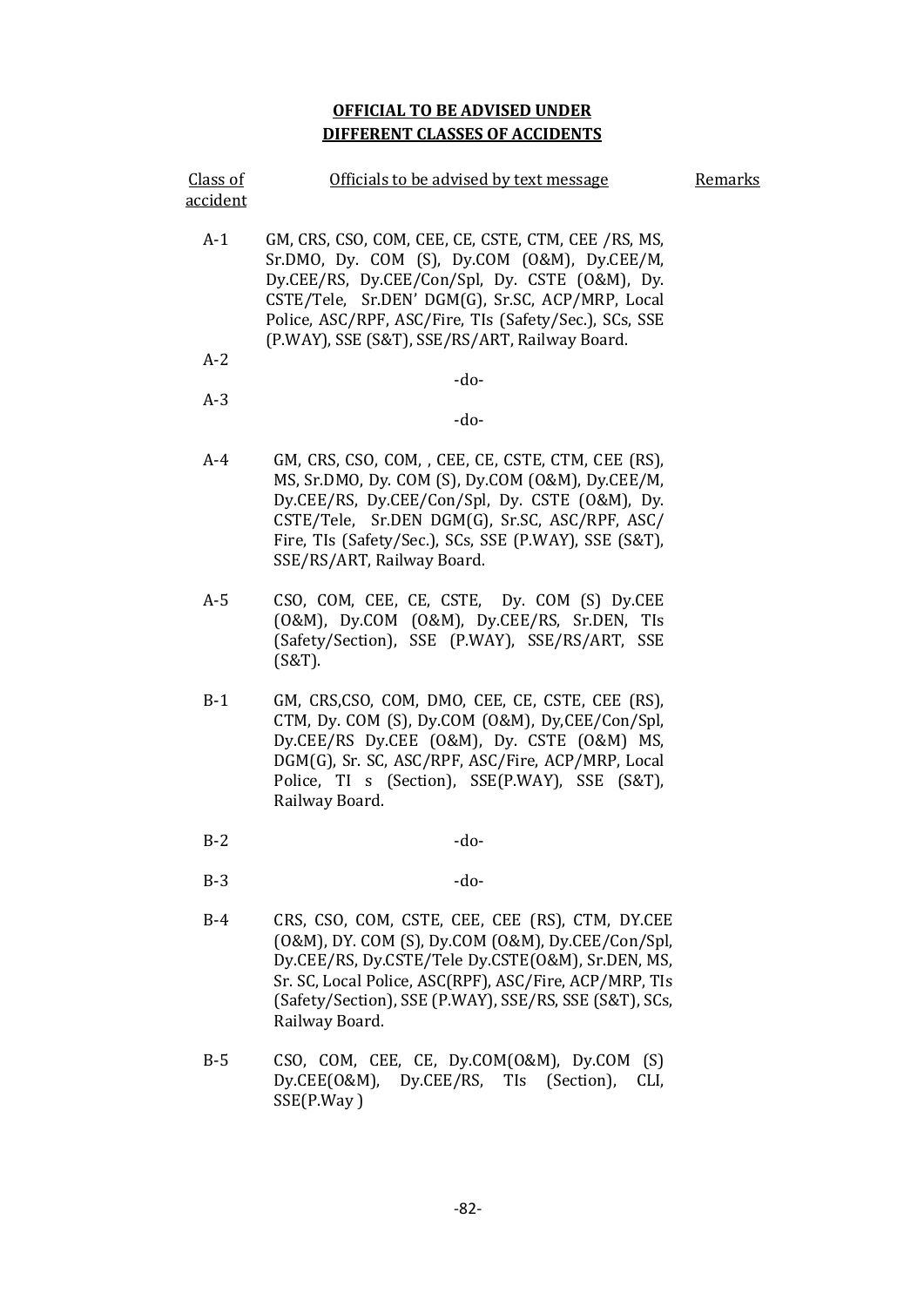- C-1 GM, CRS, CSO, COM, CEE, CE, CSTE, CTM CEE (RS), MS, Sr.DMO Dy. COM (S), Dy.COM (O&M), Dy.CEE(O&M), Dy.CEE/RS, Dy.CEE/ Con/Spl, Dy. CSTE (O&M), Sr.DEN DGM(G), Sr.SC, ACP/MRP, Local Police, ASC(RPF), ASC/ Fire, TIs (Safety/Section), SSE (P.WAY), SSE (S&T), SSE/RS/ART, Railway Board.
	- $C-2$  -do-
	- C-3 GM, CSO, COM, CEE, CEE(RS), CE, CSTE, CTM, Dy. COM (S) Dy.CEE (O&M),), Dy.COM (O&M), Dy.CEE/RS, Sr.DEN, TIs (Section), SSE (P.WAY), SSE/RS/ART, SSE (S&T).
- C-4 GM, CRS, CSO, COM, CTM, DY. COM (S), Dy.COM (O&M), DY.CEE(O&M), Dy.CEE/RS, Local Police, TIs (Section), SSE/RS/ART, SSE(P.WAY), SSE (S&T).
- D-1 GM, CRS, CSO, COM, , CEE, CE, CSTE, CTM CEE (RS), MS, Sr.DMO Dy. COM (S), Dy.COM (O&M), Dy.CEE/M, Dy.CEE/RS, Dy.CEE/ Con/Spl, Dy. CSTE (O&M), Dy.CSTE/Tele Sr.DEN DGM(G), Sr.SC, ACP/MRP, Local Police, ASC(RPF), ASC/ Fire, TIs (Section), SSE (P.WAY), SSE (S&T), SSE/RS/ART, Railway Board.
- D-2 GM, CSO, COM, CEE, CE, CSTE, DY.CEE(O&M), DY. COM (S), Dy.COM (O&M), CEE (RS),Sr.DMO, Local Police, TIs (Section), DGM(G), Sr. SC, AEN, SSE(P.WAY), SSE (S&T), SSE/RS/ART, Railway Board.
- E-1 GM, CRS, CSO, COM, Sr.DMO, DY. COM (S), Dy.COM (O&M), Dy.CEE/RS, Dy.CSTE (O&M) Sr.DEN, TIs, SSE(P.WAY), SSE(S&T) SSE/RS/ART.
- $E-2$  -do-
- F-1 GM, CRS, CSO, COM, CEE, CE, CSTE, CTM CEE (RS), MS, Sr.DMO Dy. COM (S), Dy.COM (O&M), Dy.CEE(O&M), Dy.CEE/RS, Dy.CEE/ Con/Spl, Dy. CSTE (O&M), Sr.DEN DGM(G), ACP/MRP, Local Police, Sr.SC, ASC(RPF), ASC/ Fire, TIs (Safety/Section), SSE (P.WAY), SSE (S&T), SSE/RS/ART, Railway Board.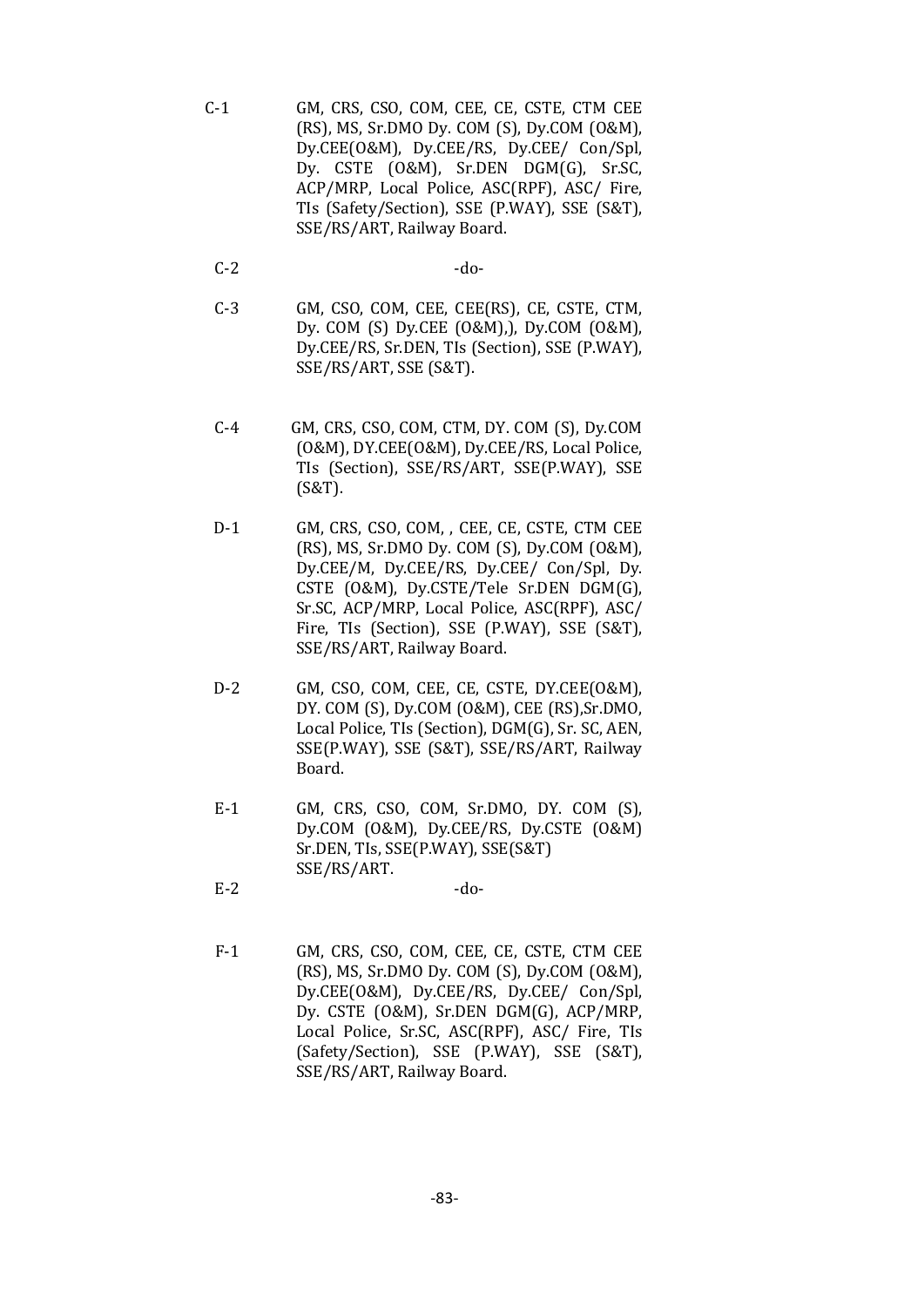- $F-2$  -do-
- F-3 CSO, COM, CEE, Dy.CEE/Con/Spl Dy. COM (S), Dy.COM (O&M), Dy.CEE/RS, TIs SSE (S&T).
- $F-4$  -do-
- Note: To be reported when there is any death, grievous/simple expire or serious damage to property.
- G-1 COM, CEE, Dy.CEE/Con/spl, Dy.COM (S), Dy.COM (O&M), Dy.CEE/RS, TIs (Section), SSE (S&T)
- $G-2$  -do-
- G-3 Dy.COM (S), Dy.CEE/Con/spl, Dy.CEE/RS, SEE/RS, TIs, SCs, SSE (S&T).
- G-4 Dy.COM (S), Dy.CEE/Con/spl, Dy.CEE/RS, SEE/RS, TIs, SSE (S&T).
- H-1 COM, CEE, Dy.CEE/Con/spl, Dy. COM (S), Dy.COM (O&M), CEE/RS, TIs, SSE (S&T), CLI, CTPC.
- $H-2$  -do-
- J-1 COM, CEE, Dy.COM (S), Dy.COM(O&M), Dy. CEE/ RS, SSE/RS, TIs, SSE (P.Way).
- $J-2$  -do-
- J-3 GM, COM, Sr.DMO, CEE, CE, CSTE, DY.CEE(O&M), Dy.CEE/Con/spl, DY. COM (S), Dy.COM (O&M), CEE (RS), Local Police, DGM(G), Sr. SC/ASC, TIs, SSE(P.WAY), SSE (S&T), SSE/RS.
- $J-4$  -do-
- J-5 COM, CEE, Dy.COM (S), Dy.COM(O&M), Dy. CEE/ RS, Sr.SC/ASC, Local Police, SSE/RS, TIs (Section) SSE (P.Way).
- J-6 COM, CEE, Dy.COM (S), Dy.COM(O&M), Dy. CEE/ RS, SSE/RS, TIs, SSE (P.Way).
- J-7 COM, CEE, Dy.COM (S), Dy.COM(O&M), Dy. CEE /RS, Sr.SC/ASC, Local Police, SSE/RS, TIs, SSE (P.Way).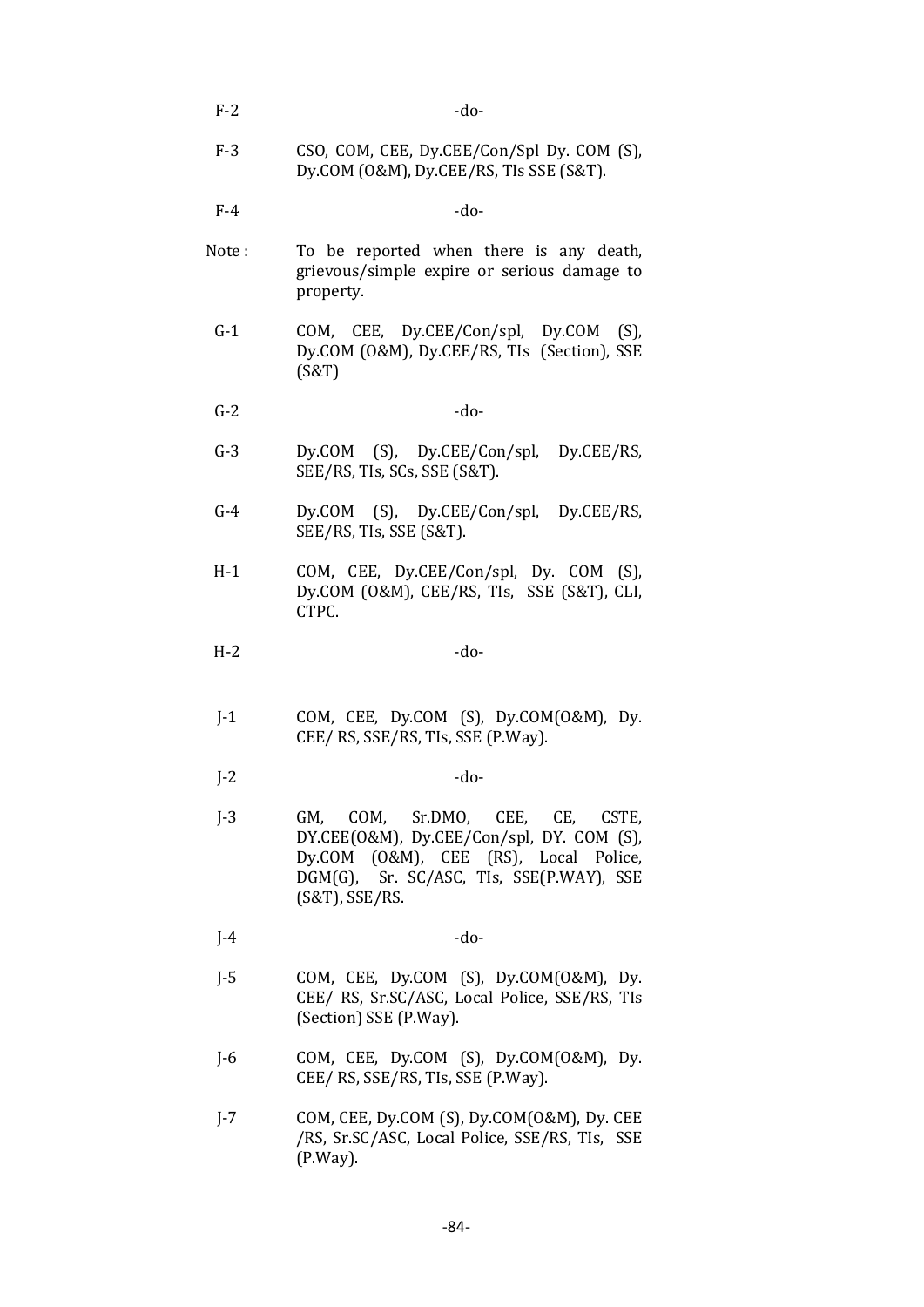- J-8 COM, CEE, Dy.COM (S), Dy.COM(O&M), Dy. CEE/ RS, SSE/RS, TIs (Section), SSE (P.Way).
- J-9 COM, CEE, , DY.CEE(O&M), DY. COM (S), Dy.COM (O&M), CEE (RS), TIs (Section), SSE (S&T), SSE/3rd rail, CTPC.
- J-10 COM, CEE, CEE/RS, DY. COM (S), Dy.COM (O&M), TIs (Section), CLI
- K-1 COM, CE, Dy.COM(S), Dy.COM(O&M), Sr.DEN Dy.CEE/RS, TIs, SSE/P.Way, SSE/Sig.
- $K-2$  -do-
- $K-3$  -do-
- K-4 COM, CE, Dy.COM(S), Dy.COM(O&M), Sr.DEN Dy.CEE/RS, TIs, SSE/P.Way, SSE/RS.
- K-5 GM, COM, CE, Dy.COM(S), Dy.COM(O&M), Sr.DEN Dy.CEE /RS, TIs (Section), SSE/P.Way, SSE/RS.
- K-6 Dy.COM(S), Dy.COM(O&M), Sr.DEN Dy.CEE /RS, TIs, SSE/P.Way, SSE/RS.
- $K-7$  -do-
- L-1 Dy.COM(S), Dy.COM(O&M), Dy.CEE (O&M) TIs (Section), SSE/P.Way, SSE/3rd rail, CTPC. Sr.SC/ASC, Local Police.
- L-2 Dy.COM(S), Dy.COM(O&M), Dy.CEE (O&M), TIs (Section), SSE/3rd rail, SSE/RS
- L-3 Dy.COM(S), Dy.COM(O&M), Dy.CEE (O&M), TIs (Section), SSE/3rd rail, SSE/RS, CLI.
- L-4 Dy.COM(S), Dy.COM(O&M), Dy.CEE (O&M), Dy.CEE/RS, TIs (Sec.), SSE/3rd rail, SSE/RS
- M-1 Dy.COM (O&M), Dy.CSTE/M, SSE(S&T/Sec.), TI(sec.)

M-2,3,4,5 -do-

M-6 Dy.COM (O&M), Dy.CSTE/Tele, SSE/Tele, TI(sec.)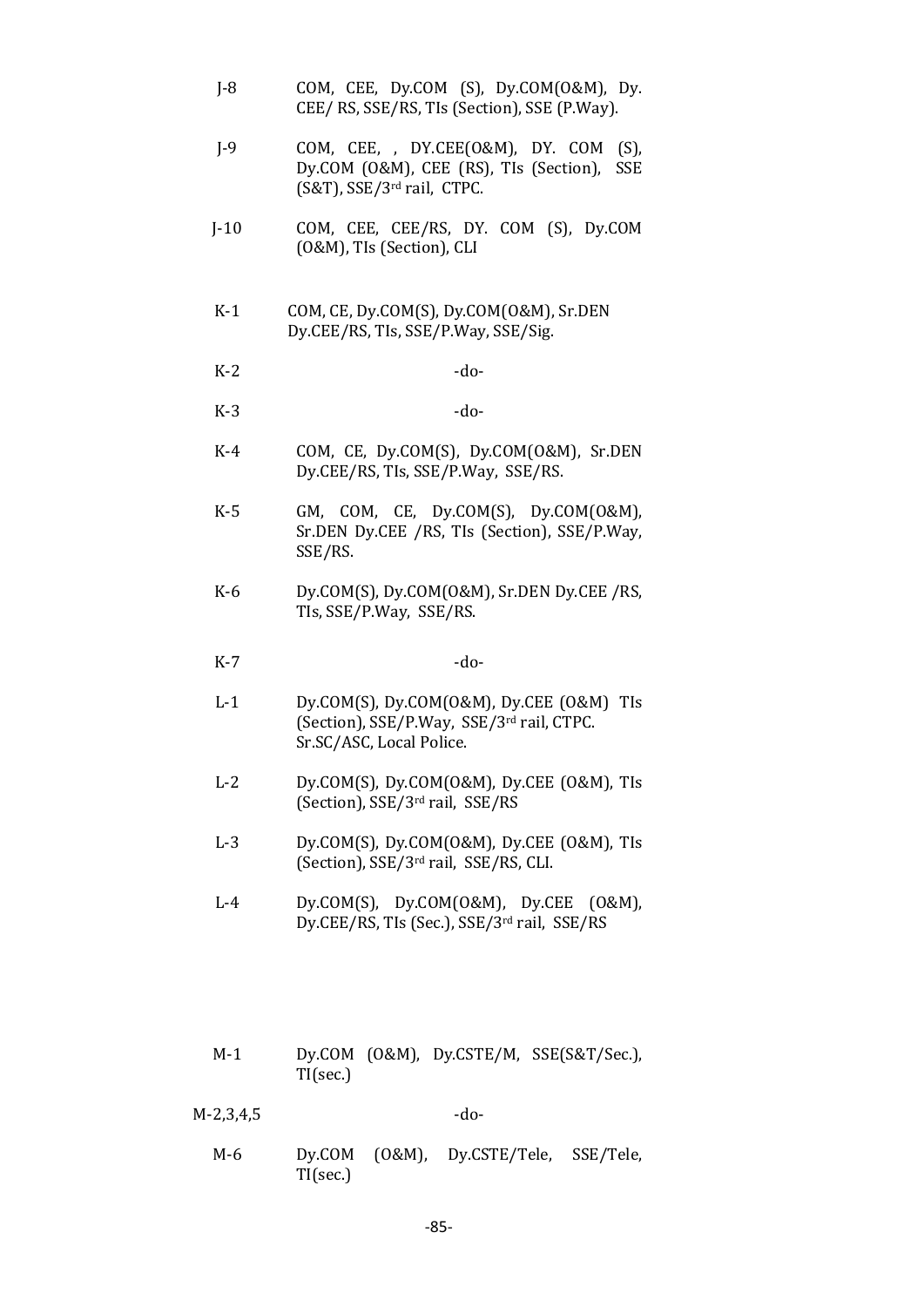- M-7 Dy.COM (O&M), Dy.CSTE/Tele, Sr.DEN SSE/Tele, SSE/P.Way, TI(sec.)
- N-1 GM, CSO, COM, CE, CSTE, CEE, CEE/RS, CTM Dy.COM(S), Dy.COM(O&M), Sr.DEN, Dy.CEE/M, DGM(G), ACP/MRP, Police Commissioner, Local Police, Sr.SC, ASC(RPF), ASC/ Fire, TIs (Safety/Section), SSE (P.WAY), SSE (S&T), SSE/AV, SSE/RS/ART, Railway Board.
- N-2 CSO, COM, CE, CSTE, CEE, CEE/RS, CTM Dy.COM(S), Dy.COM(O&M), Dy.CSTE(O&M), Sr.DEN, Dy.CEE/M, DGM(G), Sr.SC, ASC(RPF), SSE(S&T/Sec.), TI(Safety/Section).
- $N-3$  -do-
- P-1 CSO, COM, Dy.COM(S), Dy.COM(O&M) TI/sec.
- 2,3
- Q-1 CSO, COM, CTM, Dy.COM(S), Dy.COM(O&M), Sr.SC, DGM(G), ASC/RPF, MRP/OC, Local Police, TIs (Safety/Section) .
- Q-2,3,4 CSO, COM, CTM, Dy.COM(S), Dy.COM(O&M), DGM(G), MRP/OC, Local Police, Sr.SC, TIs (Safety/Section).
	- Q-5 CSO, COM, CTM, Dy.COM(S), Dy.COM(O&M), DGM(G), MRP/OC, Local Police, Sr.SC, TIs (Safety/Section).
- R-1,2 CSO, COM, CTM, Dy.COM(S), Dy.COM(O&M), DGM(G), MRP/OC, Local Police, Sr.SC, TIs (Safety/Section).
- R-3,4 CSO, COM, CTM, Dy.COM(S), Dy.COM(O&M), Sr.DEN, Dy.CSTE/Tele, DGM(G), MRP/OC, Local Police, Sr.SC, TIs (Safety/Section)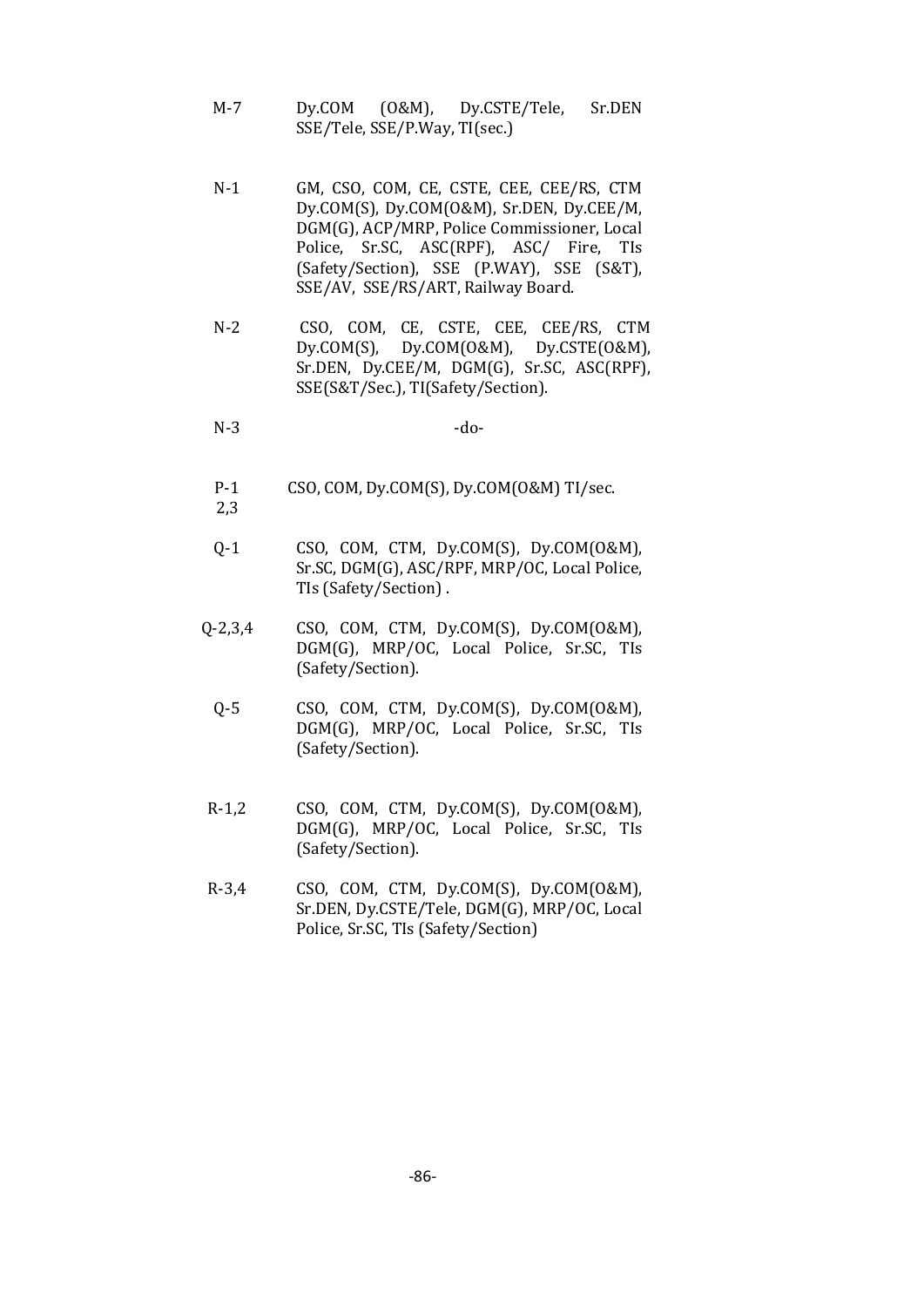#### **LOCATION AND FORMATION OF ACCIDENT RELIEF TRAIN:**

"Accident Relief Trains will be located in the carsheds at KAVI SUBHASH and NOA PARA with the following formations :-

- Ø Battery Loco.
- $\triangleright$  Material cum staff van with MFD (Re-railing) Equipments.
- $\triangleright$  The van will be worked by the Battery Loco to the accidents site.
- $\triangleright$  The accident Relief Train shall be turned out within half an hour of the time of receipt of accident information.

In case of emergency, MFD (Re-railing equipments ) should be moved to the accident site in a suitable road vehicle by road, if situation demands.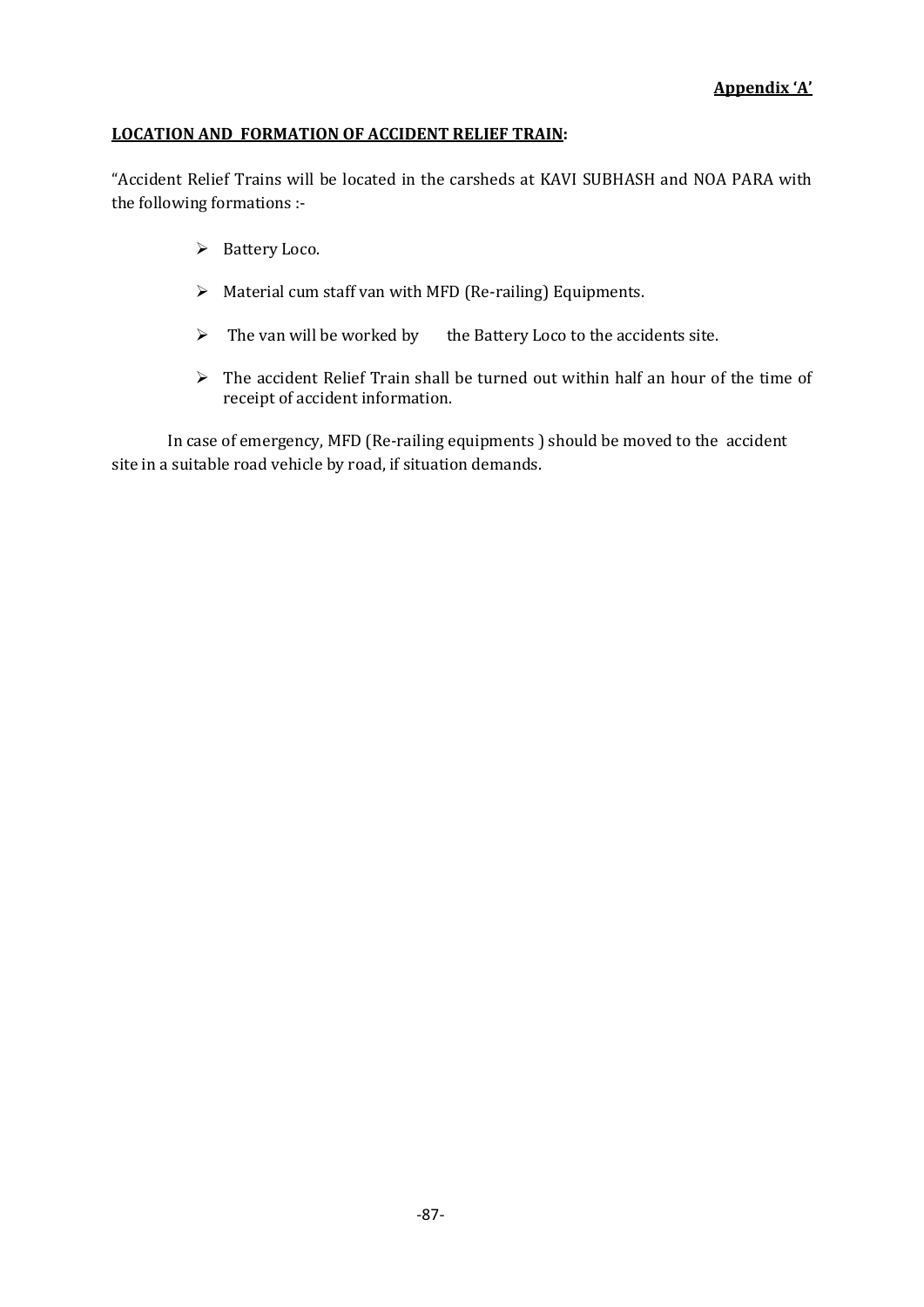# METRO RAILWAY ACCIDENT REPORT FORM

# Department – **APPENDIX - A1**

# Station - Class-

# Sketch is attached.

| 1.  | Kilometerage or station or both at which the accident<br>occurred and name of the nearest station to the spot<br>(in case of mid-section)                                             |   |
|-----|---------------------------------------------------------------------------------------------------------------------------------------------------------------------------------------|---|
| 2.  | Date and time of accident                                                                                                                                                             |   |
| 3.  | Number and description of train<br>a)<br>Name of Motorman<br>b)<br>Speed of train<br>c)<br>Weather condition and visibility<br>d)<br>Line position whether curve, gradient etc.<br>e) |   |
| 4.  | Nature of accident                                                                                                                                                                    |   |
| 5.  | Nature and number of casualties, injuries in detail if<br>any                                                                                                                         |   |
| 6.  | Extent of damage in detail                                                                                                                                                            |   |
| 7.  | Cause/prime-facia cause of the accident as far as is<br>known                                                                                                                         |   |
| 8   | Approximate cost of damage item wise<br>and<br>department wise.                                                                                                                       |   |
| 9.  | In case of obstruction online, nature of obstruction in<br>detail                                                                                                                     |   |
| 10. | In case of train parting, broken tires, wheels, axles,<br>rails, hot axle, fire in train. Details of train load,<br>number of parted coach reason if alarm chain pulled,<br>grade     |   |
| 11. | In case of death in train -<br>Details of deceased person, number of coach, cause of<br>death if known and disposal -                                                                 |   |
| 12. | In case of dead bodies or injured persons found on<br>line or within station limit, Detailed particulars of<br>same and disposal -                                                    | ÷ |
| 13. | If persons run over - details of same - i.e. train<br>Number, Time, Date, Day/Night, Straight/Curve line -<br>Procedure of disposal                                                   |   |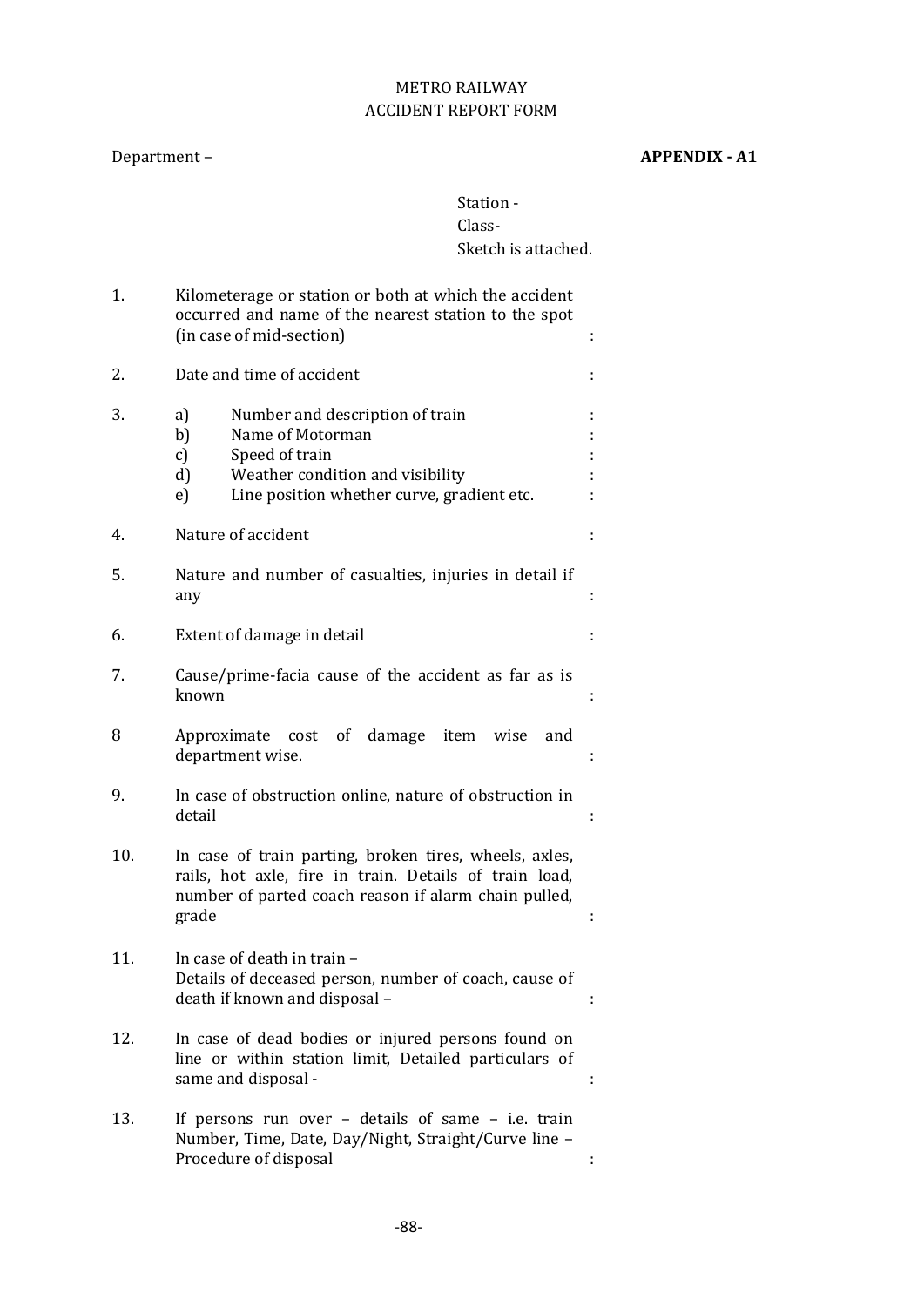| 14. | In case of derailment, put on wrong line, collision to<br>burst point, details of it i.e. Number of coach, position<br>of the coach in train, extent of damage. Interlocking or<br>Not, position of points and signals. |        |
|-----|-------------------------------------------------------------------------------------------------------------------------------------------------------------------------------------------------------------------------|--------|
| 15. | In case of averted collision-Details of speed, load<br>brake power, visibility distance from obstruction -                                                                                                              | ÷      |
| 16. | In case train passes signals at danger Details of<br>signalling position of the block section. Any attempt to<br>stop-                                                                                                  |        |
| 17. | If vehicles blown away from stations, state how the<br>vehicles were fastened and how they broke abrupt.                                                                                                                | ÷      |
| 18. | Detention to trains affected and further probable<br>detention if more running is not yet resumed -                                                                                                                     |        |
| 19. | What system of block working is in force and was<br>everything regular?                                                                                                                                                 | ÷<br>÷ |
| 20. | Measures taken to re-establish traffic                                                                                                                                                                                  | ÷      |
| 21. | Time assistance sent for and time arrived                                                                                                                                                                               |        |
| 22. | Station arrived from -                                                                                                                                                                                                  | ÷      |
| 23. | Cause of delay in getting assistance, if any -                                                                                                                                                                          | ÷      |
| 24. | <b>Report of Motorman</b>                                                                                                                                                                                               | ÷      |
| 25. | Action in regard to staff responsible. Name and<br>designation and the department the staff belongs to be<br>asked                                                                                                      | ÷      |
|     | Number Number<br>Date _____                                                                                                                                                                                             |        |
|     | Forwarded to the<br>For information.                                                                                                                                                                                    |        |

Station Station Signature Date Designation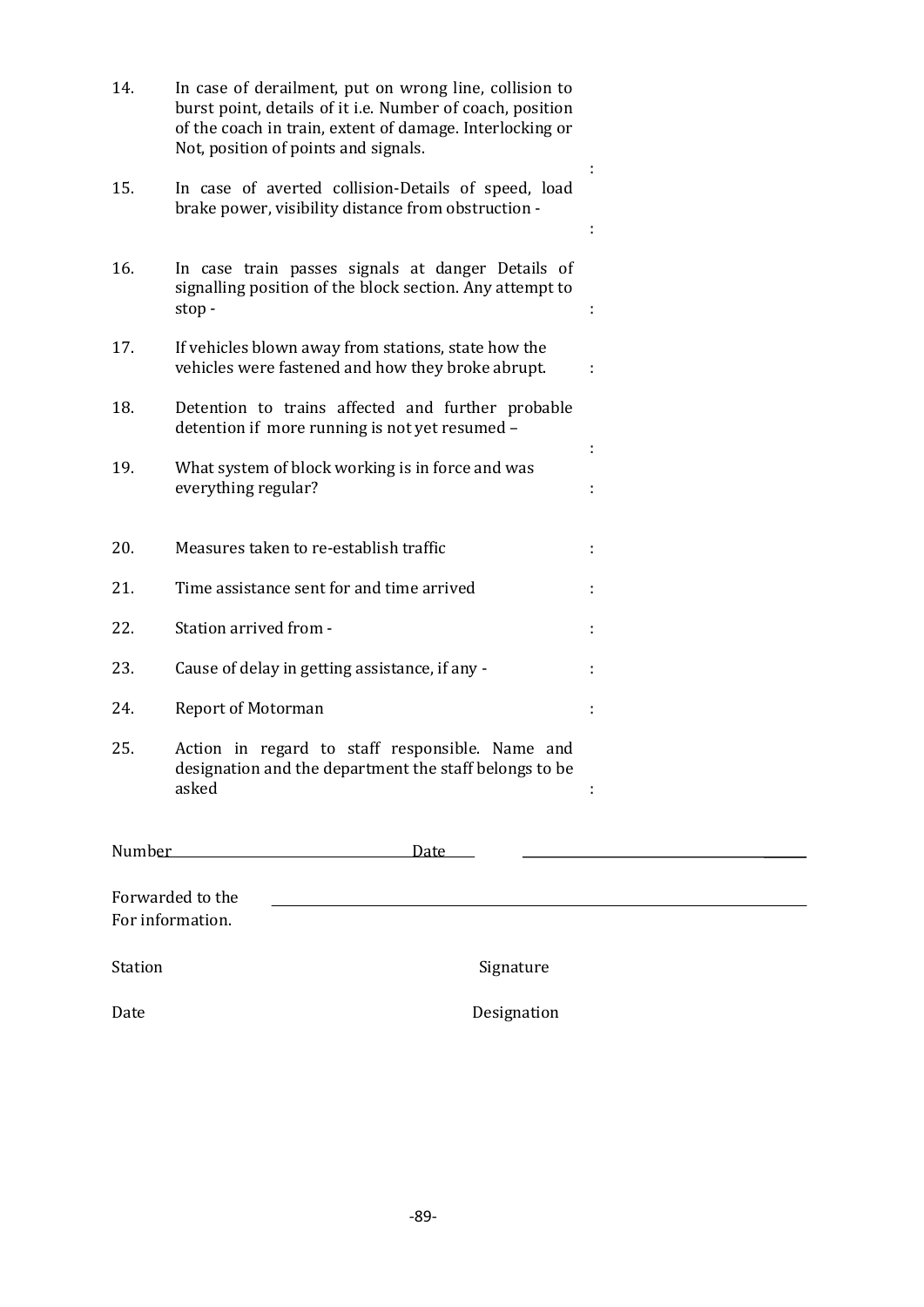# **Rules for ex-gratia payments to persons injured in railway accident or to the dependents of the deceased :**

- 1) Railway Board's orders regarding payment of ad-hoc relief apply to accidents involving not only trains carrying passengers as covered by Section 113 of the Railways Act, 1989; but also to all accidents involving moving trains including shunting engines and light engines irrespective of the fact :
	- i) Whether the persons involved are passengers or not (this includes Railway servants and passengers without ticket ).
	- ii) Whether the Railway is responsible for the accident or not, but do not apply to railway accidents, not involved moving trains (for example, falling off the roof, slipping on the platform etc.).
- 2) The Board have clarified that ex-gratia payments may be only in the cases of :
	- a) Train accidents, such as derailments, collisions, etc.
	- b) Persons or vehicles knocked down or run over by train entering into station.
	- c) Persons knocked down or run over in shunting operations.
	- Note: passengers without tickets when involved in accidents specified above are also eligible for ex-gratia payment.
- 3) No ex-gratia payments should be made in the following categories of cases:
	- i) Person killed or seriously injured as a result of falling down from the roofs or foot boards of moving trains.
	- ii) Persons killed or injured as result of hitting against Signal Posts or overbridges, water-columns or other structures near the track while the train is in motion, and
	- iii) Trespassers run over and killed either accidentally or due to the person concerned deliberately committing suicide.
- 4) The amount of ex-gratia relief payable to the dependents of dead or injured passengers involved in train accidents or untoward incident as defined under sections 124 and 124A should be as under.

| i)   | In case of death                                                              | ₹15,000/- | Letter No.93/TC-111/122/1/<br>Ex-gratia dated 26.04.1996                                                              |
|------|-------------------------------------------------------------------------------|-----------|-----------------------------------------------------------------------------------------------------------------------|
| ii)  | In case of grievous injury (irrespective<br>of the period of hospitalization) | ₹ 5,000/- | Letter No.93/TC-III/122/ 1/<br>(Irrespective of the period<br>122/1/ex-gratia dated of<br>hospitalization) 26.04.1995 |
| iii) | In case of simple injury                                                      | ₹ 500/-   | Letter No.93/TC-III/122 /1/<br>Ex-gratia dated 26.04.1996                                                             |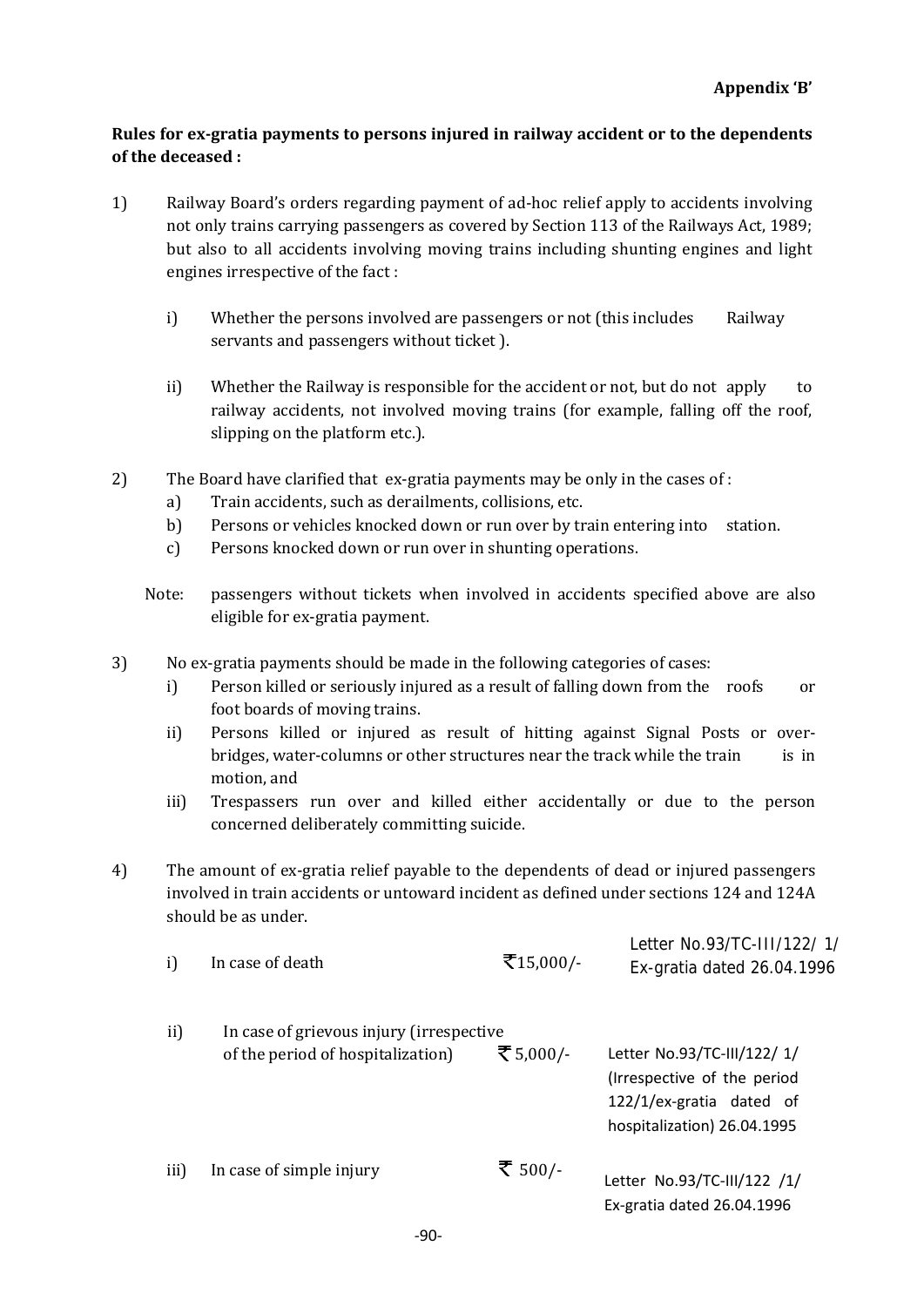- Note: Victims of bomb blasts & terrorist attacks in trains should also be granted ex-gratia relief at the rates mentioned above upto 31-3-93.(vide Annexture–B1)
- 5) a) These payments should be made on the spot when an accident occurs at the personal discretion of the officer nominated by the General Manager to exercise powers under these orders as soon as possible after the immediate needs by way of medical relief, etc., to injured persons are attended to.
	- b) In respect of payments to the dependents of those killed, the ex-gratia payments may be made after due enquiries by the officer nominated to ascertain the bonafide of the beneficiaries who are really deserving the monetary relief.
	- c) Ex-gratia payments should also be made to railway men killed or injured while on duty by a moving train.
- 6) The term dependent used herein is not subject to specific definition. It is left to the discretion of the nominated officers to decide who among the claimants should be deemed as a dependent, of the deceased, depending on the circumstances of each case.
- 7) a) The withdrawal of money from station earnings for making of ex-gratia payments is permissible.
	- b) Allocation of ex-gratia payments is other compensation (Demand Number 9).

c) The amount required for making ex-gratia payment should be drawn on the authority of station pay Order.

- 8) These ex-gratia payments should not be taken into account at the time of disposal of the formal claims before the ad-hoc or ex-officio Claims Commission appointed to determine Railway Accident Compensation cases under Section 124 of Railway Act.1989.
- 9. Chief Traffic Manager will have powers to grant ex-gratia monetary relief. Provided that in an emergency the Chief Operations Manager may nominate a Sr. Scale Officer, who is on the spot on any occasion, to make ex-gratia payments in any particular accidents.
- 10. a) The Officer making ex-gratia payments should record in writing that the payment were made in deserving cases after satisfying himself that the person concerned was of limited means.
	- b) Immediately after payments are made, the Chief Traffic Manager will submit a full report of the payments made to the SAO concerned (to whom each payee's acquaintance in original should be sent) sending copy to FA & CAO (H.Q. Expenditure Section)giving full particulars of the accident, the names and addresses of the persons who were injured or killed, the amount of ex-gratia payments made and the names and addresses of the payees and their relationship to the deceased etc., and also certify that the payments have been made in deserving cases after satisfying himself that the person concerned was of limited means quoting the name and designation of the Officer who made the ex-gratia payments.

-XXX-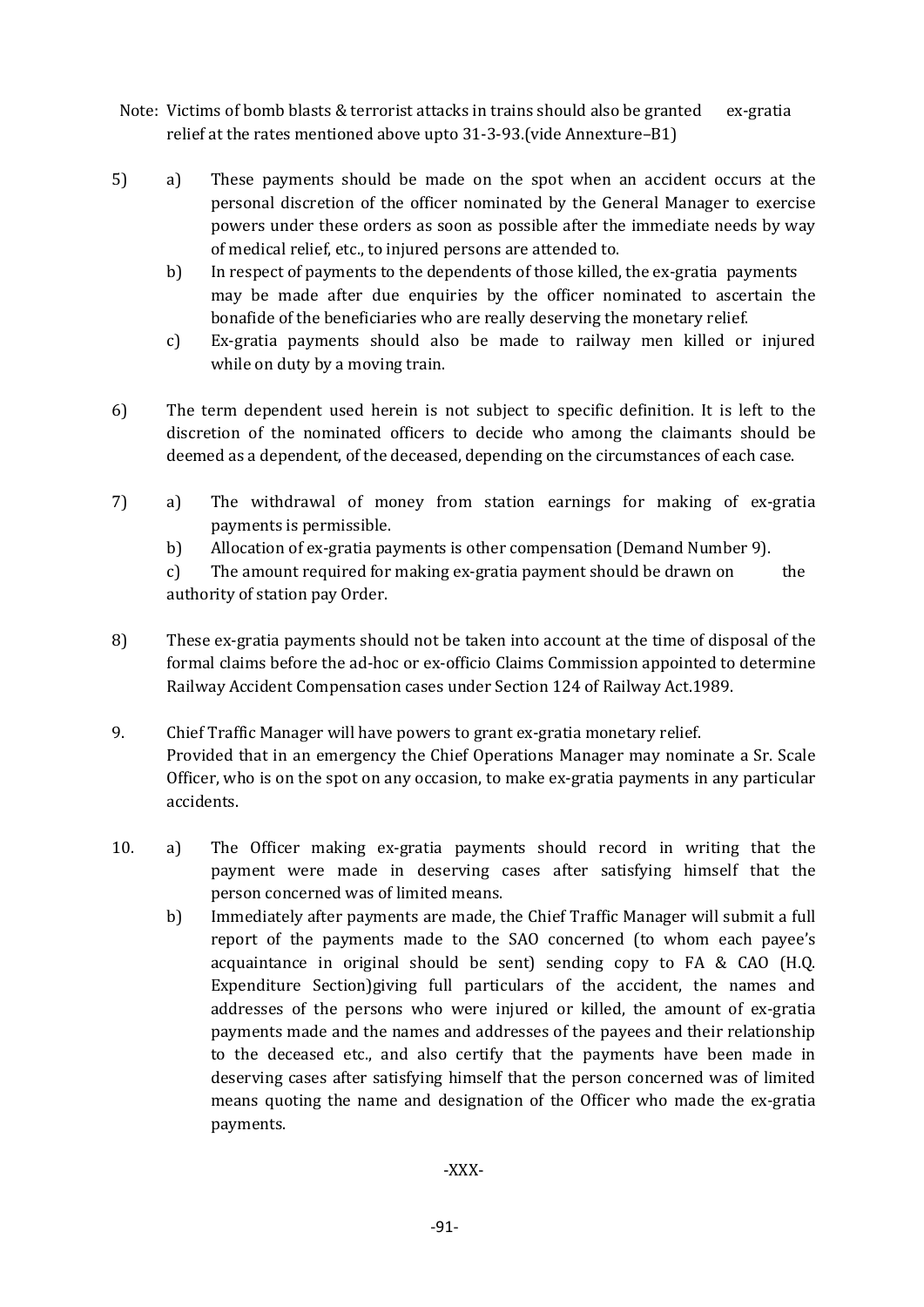# GOVERNMENT OF INDIA (BHARAT SARKAR ) MINISTRY OF RAILWAYS (RAIL MANTRALAYA) (RAILWAY BOARD )

Number 86/TGII/1033/2/Policy New Delhi, dt.17.09.1992.

The General Manager, (claims) All Indian Railways

Sub : Ex-gratia payment to victims of shoot outs and bomb blasts in trains. Ref : Board's letters Number 86/TGII/1033/2/Policy date 12.03.1986 and 06,05.1988.

As per Board's letter referred to above the amount of ex-gratia relief payable to bonafide passengers affected in train accidents is as under :

| i) |    | In case of death                               | ₹ 5,000/-  |
|----|----|------------------------------------------------|------------|
| 2) |    | In case of grievous injuries :                 |            |
|    | a) | Involving hospitalization upto 7 days          | ₹ $1,000/$ |
|    | b) | Involving hospitalization for more than 7 days | ₹ 2,000/-  |
|    |    |                                                |            |

Of this  $\bar{\tau}$  1000/- should be paid immediately after the occurrence of the accident and the balance amount of  $\overline{\mathcal{F}}1,000$ /- paid if the victim continues to remain in the hospital beyond 7 days.

3) In case of simple injuries  $\bar{\mathbf{\nabla}}$  250/-

Board have now decided that victims of bomb blasts and terrorist attacks in train should also be granted ex-gratia at the rates mentioned above.

These orders will come into force with immediate effect and will be enforce upto 31.03.1993. This has the sanction of the President of India.

Board have also directed that zonal railways should furnish a report on the implementation of these instructions upto 31.03.93 giving details of the number of cases, amount paid and description of the circumstances under which payment was made. The Report should reach Board's office by 30.04.93.

Receipt of this letter may please be acknowledged .

 Sd/- (Sarla Pisharody ) Jt.Director, Traffic Comml. (Cl.) Railway Board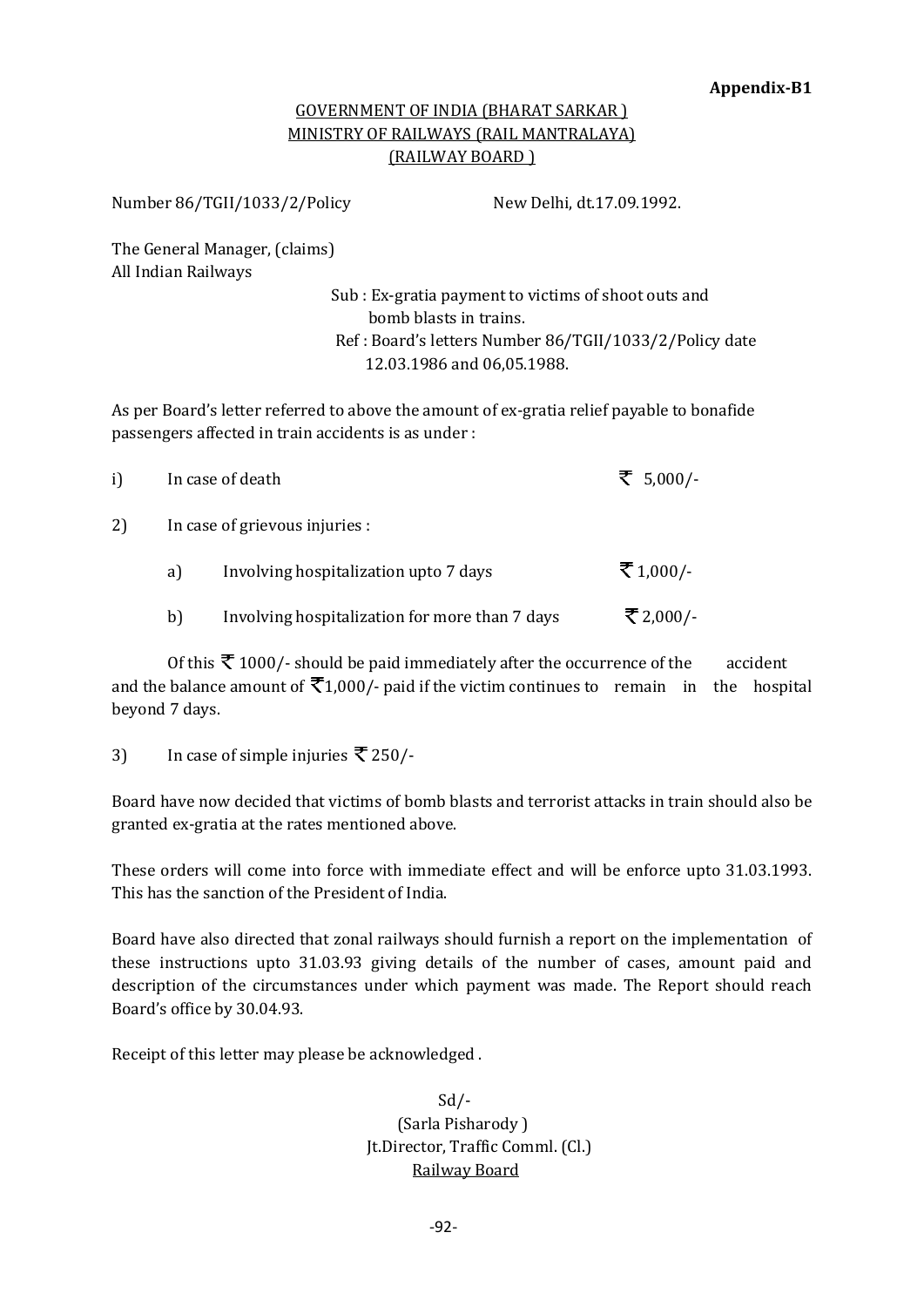#### **Appendix-B2**

# GOVERNMENT OF INDIA MINISTRY OF RAILWAYS (RAILWAY BOARD)

Number2000/Safety(A&R)/19/20 New Delhi dated 28.09.2012

The General Managers, All Indian Railways Including Konkan Railway, Navi Mumbai And Metro Railway, Kolkata. Railway Electrification, Allahabad.

> Sub: Definition and Re-classification of Accidents on Indian Railways-Amendment thereto.

Ref: Board's letter of even number dated 13.12.2000 and 28.03.2003

As per section 113 and 114 of the Railway Act, 1989, the quantum of damage to Railway property has to be prescribed by the Central Government for an accident to be inquired into by the Commissioner of Railway Safety. Vide letters under reference, the accidents involving damage to railway property exceeding 25 Lakhs have been defined as '**Serious Accidents'** for which the Commissioner of Railway Safety has to be informed for the purposes of holding and inquiry or otherwise.

The matter has been reviewed, With the approval of the Board (MT/CRB) this threshold value of Rs. 25 Lakhs as detailed above has now been enhanced to  $\overline{\mathcal{R}}$ 2 crores.

Accordingly Para 6 (d) para7 and Annexure – 1 of the letter of even number dated 13.12.2000 may be suitably amended to read the threshold value for serious damage to Railway property as  $\bar{\tau}$  2 crores wherever it is mentioned as  $\bar{\tau}$  25 Lakhs. If the damage to the Railway property exceeds Rs.2 crore, which may not have actually occurred but by the nature of the accident might reasonably have been expected to occur, the accident is required to be reported to the CRS under section 113 and 114 of the Railways Act, 1989 for holding of an inquiry of otherwise.

This may be brought to the notice of all concerned. Instructions on the subject may be suitably amended to incorporate the threshold value of damage to Railway property as  $\bar{\tau}$  2 crores for above purpose. Accident Manuals may also be amended by the COMs accordingly.

> (J.S Bindra ) Joint Director/Safety Railway Board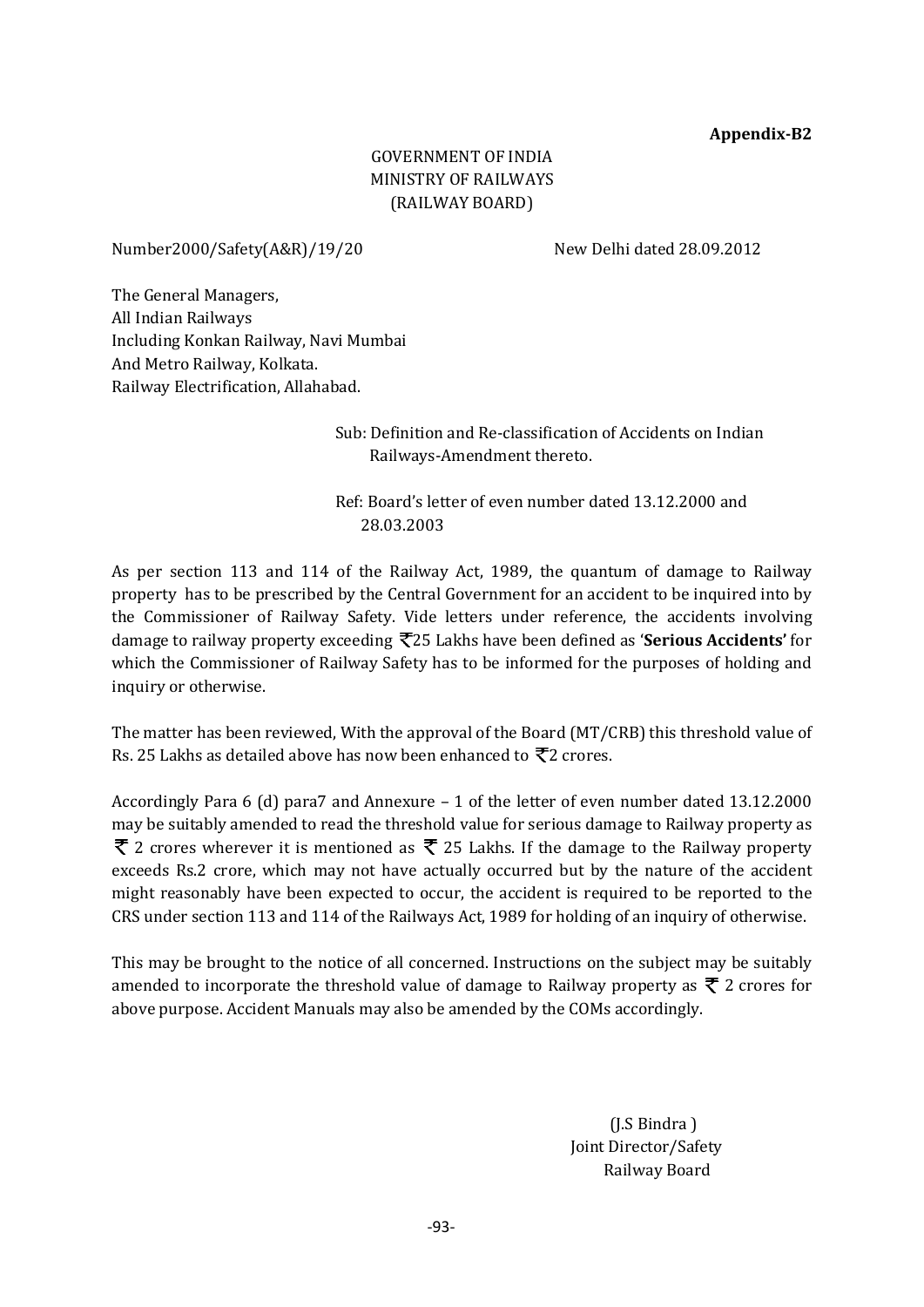#### **DESPATCH OF TELEGRAMS IN CASE OF SERIOUS ACCIDENTS FREE OF COST:**

The Railway Board have agreed that inland telegrams may be despatched free of cost to the closest relations conveying the news of safety of those travelling by a train involved in a serious accident. Express telegrams intimating the condition of injured passengers should be sent free of cost to their relatives and should be also confirmed by letters. In case of death, the telegram should be sent to any address which may be found on the deceased. The senior most Officer-incharge of the local arrangements regarding the accident will decide as to when the facility of sending free telegrams should be granted.

The Deputy Chief Operations Manger attached to the Chief Operations Manager will arrange to pay for the cost of those telegrams out of imprest cash held by him

#### **Appendix 'D'**

# **ISSUE OF THE COMPLIMENTRY PASSES TO THE NEXT OF KIN OF THE VICTIMS AS WELL AS TO THE SURVIVING VICTIMS OF THE RAILWAYS ACCIDENT :**

The Railway Board have had under consideration the question of issuing complimentary passes to the next of kin of victims from any station in India to the site of accident and back to their destination as well as to the surviving victims who are discharged from the hospitals to their destination. The Board have carefully considered the matter and have decided that the complimentary passes may be issued to the next of kin of victims as well as to the surviving victims discharged from the Hospitals. The class of passes should, of course be the same in which the surviving victims were travelling or higher if recommended by the Doctor. The class of passes for the relatives may be determined according to the status of the person. The Board desire that while issuing such passes, the following aspects should be borne in mind :

i) The issue of such complimentary passes may be centralized in the General Manager's Office and should have the approval of the General Manager.

- ii) Such complimentary passes may be issued to not more than two relatives of the injured or deceased passengers.
- iii) Sufficient safeguard may be adopted so that these passes are not misused.
- iv) Break journeys on such passes should not be allowed.
- v) The complimentary passes so issued may be included in the yearly statement submitted to the Board in accordance with their letter Number E(G) 57.P55.6/2 of  $8<sup>th</sup>$ March, 1957.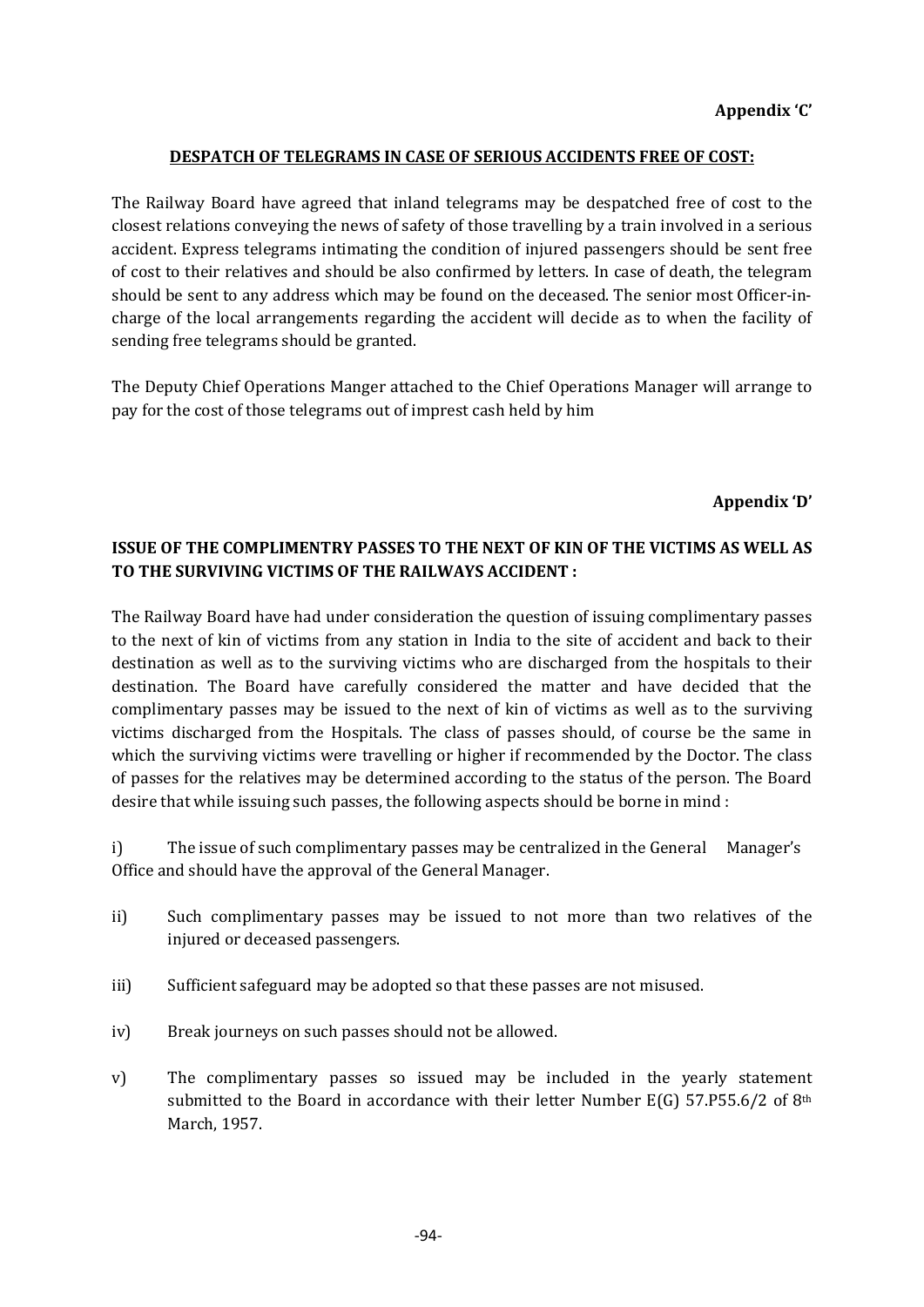# **Appendix 'E'**

#### **BAD RIDING OF MOTOR COACHES:**

(Report on track):

The following will be the information to be provided in case of bad riding of Driving Motorman Coaches.

- 1. Kilometerage and section of railway.
- 2. Train Number and Motor Coach Number
- 3. Motorman's report.
- 4. Date and time of inspection by SSE/P.way.
- 5. Rails:
	- a) Type and weight
	- b) Length.
	- c) Age.
- 6. Sleepers :
	- a) Tyre.
	- b) Age.
	- c) Number per rail.
	- d) Spacing.

# 7. Ballast :

- a) Width at top.
- b) Deficiency of full boxing section.
- c) Depth below bottom of sleeper.
- d) Class.
- 8. Formation :
	- a) Level or grade.
	- b) Class of soil.
- 9. Alignment : Straight or degree of curvature.
- 10. Remarks by :
	- a) SSE/P.Way
	- b) AEN
	- c) XEN

Report on Driving Motorman Coach :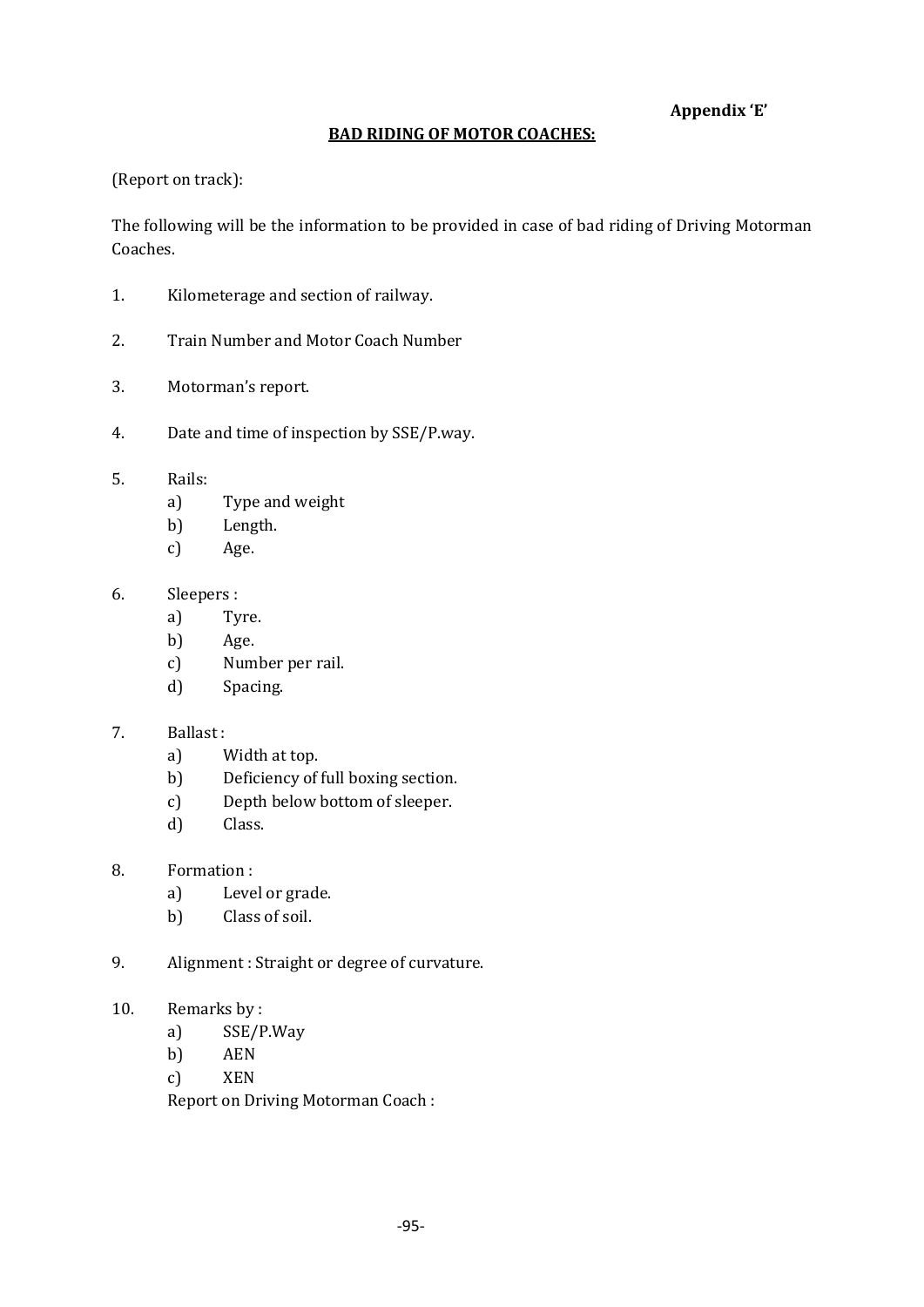This report will indicate :

- a) Motor Coach Number
- b) Train.
- c) Approximate speed when lurching or swaying occurred.
- d) Condition of bogie control springs.
- e) Condition of bogie slides.
- f) Clearance of axle boxes.
- g) Intermediate friction gear, if any.

#### **Appendix- 'F'**

#### **ACCIDENTS**:

#### **Important Section of Indian Railway Act of 1989.**

#### 113**. Notice of railway accident:-**

- (1) Where, in the course of working a railway,--
- (a) any accident attended with loss of any human life, or with grievous hurt, as defined in the Indian Penal Code (45 of 1860) or with such serious injury to property as may be prescribed; or
- (b) any collision between trains of which one is a train carrying passengers; or
- (c) the derailment of any train carrying passengers, or of any part of such train; or
- (d) any accident of a description usually attended with loss of human life or with such grievous hurt as aforesaid or with serious injury to property; or
- (e) any accident of any other description which the Central Government may notify in this behalf in the Official Gazette, occurs, the station master of the station nearest to the place at which the accident occurs or where there is no station master, the railway servant in charge of the section of the railway on which the accident occurs, shall, without delay, give notice of the accident to the District Magistrate and Superintendent of Police, within whose jurisdiction the accident occurs, the officer in charge of the police station within the local limits of which the accident occurs and to such other Magistrate or police officer as may be appointed in this behalf by the Central Government.
- (2) The railway administration within whose jurisdiction the accident occurs, as also the railway administration to whom the train involved in the accident belongs, shall without delay, give notice of the accident to the State Government and the Commissioner having jurisdiction over the place of the accident.

#### 122. **Power to make rules in respect of matters in this Chapter:-**

(1) The Central Government may, by notification, make rules to carry out the purposes of this Chapter.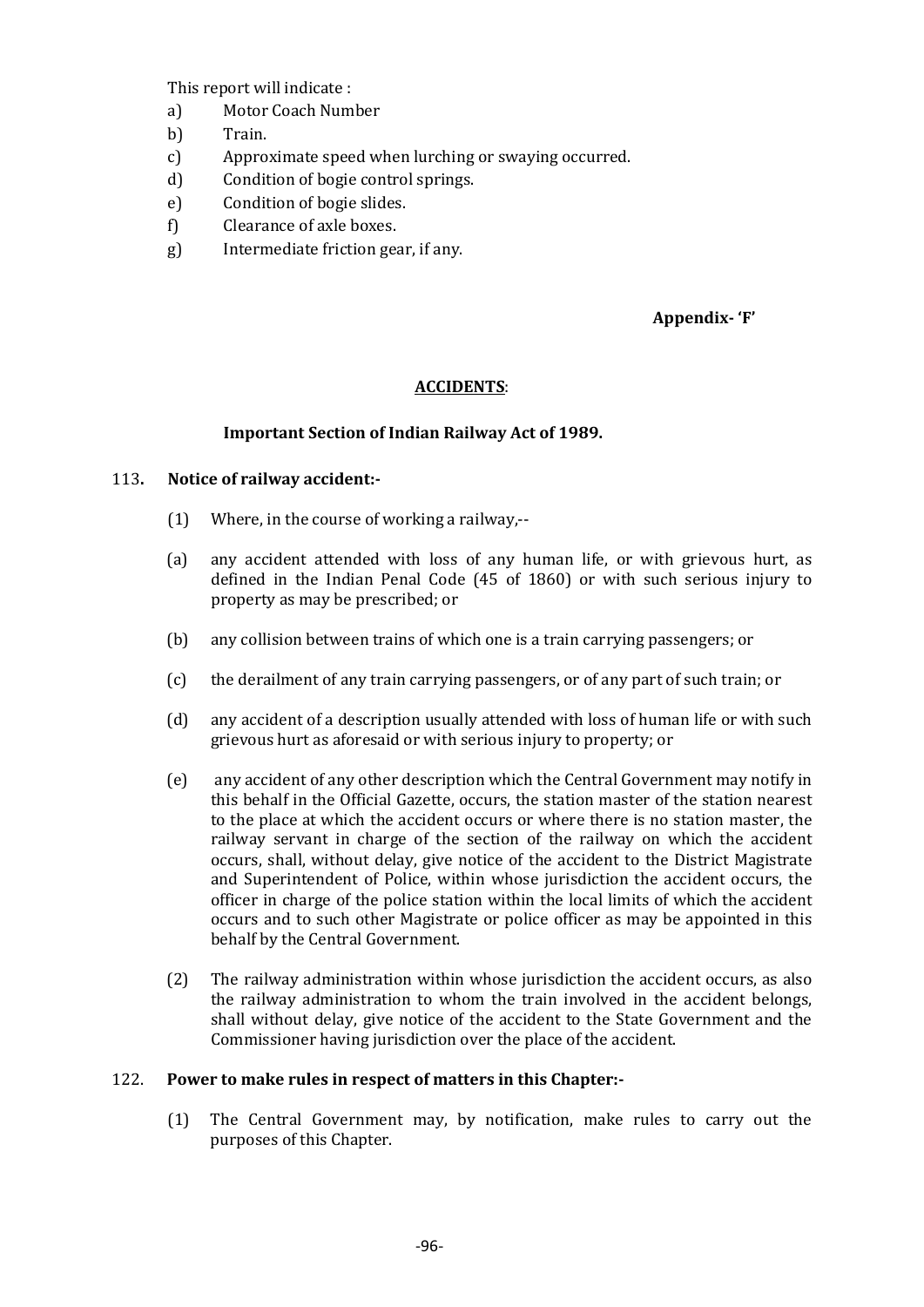- (2) In particular, and without prejudice to the generality of the foregoing power, such rules may provide for all or any of the following matters, namely:--
- (a) the injury to property which shall be considered serious under clause (a) of subsection  $(1)$  of section 113;
- (b) the forms of notice of accidents to be given under section 113 and the particulars of the accident such notices shall contain;
- (c) the manner of sending the notices of accidents, including the class of accidents to be sent immediately after the accident;
- (d) the duties of the Commissioner, railway administration, railway servants, police officers and Magistrates on the occurrence of an accident;
- (e) the persons to whom notices in respect of any inquiry under this Chapter are to be sent, the procedure to be followed in such inquiry and the manner in which a report of such inquiry shall be prepared;
- (f) the nature of inquiry to be made by a railway administration into the causes of an accident under section 120;
- (g) the form and manner of sending a return of accidents by a railway administration under section 121.
- 123. **Definitions** :In this Chapter, unless the context otherwise requires-
	- (a) "accident" means an accident of the nature described in section 124;
	- (b) "dependant" means any of the following relatives of a deceased passenger, namely:--
	- (i) the wife, husband, son and daughter, and in case the deceased passenger is unmarried or is a minor, his parent;
	- (ii) the parent, minor brother or unmarried sister, widowed sister, widowed daughter-in-law and a minor child of a pre-deceased son, if dependant wholly or partly on the deceased passenger;
	- (iii) a minor child of a pre-deceased daughter, if wholly dependant on the deceased passenger;
	- (iv) the paternal grandparent wholly dependant on the deceased passenger.
	- (c) "untoward incident" means--
	- (1) (i) the commission of a terrorist act within the meaning of sub-section (1) of section (3) of the Terrorist and Disruptive Activities (Prevention) Act, 1987; or
		- (ii) the making of a violent attack or the commission of robbery or dacoity; or
		- (iii) the indulging in rioting, shoot-out or arson, by any person in or on any train carrying passengers, or in a waiting hall, cloak room or reservation or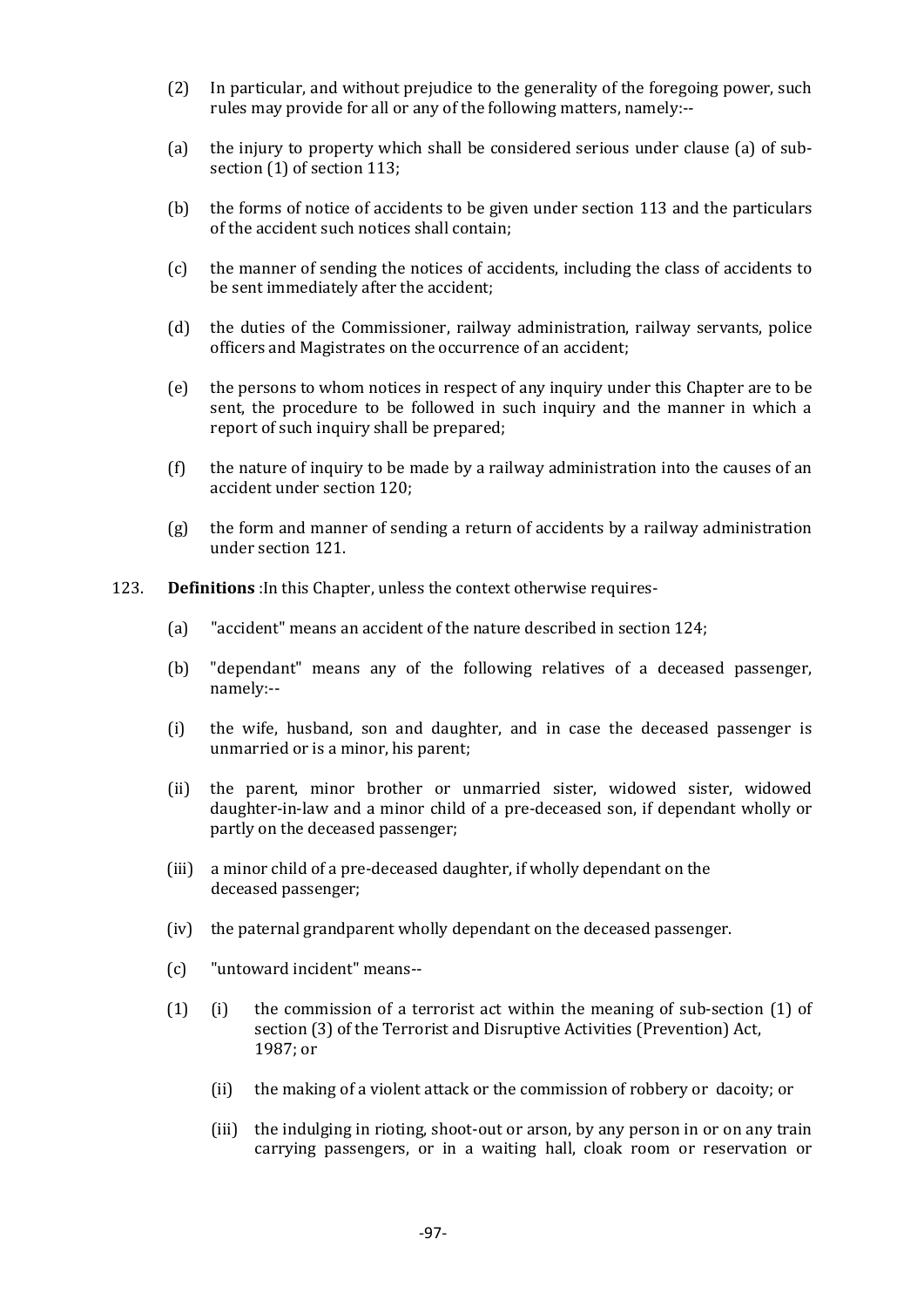booking office or any platform or in any other place within the precincts of a railway station; or

- (2) the accidental falling of any passenger from a train carrying passengers.
- 124. **Extent of liability** :- When in the course of working a railway, an accident occurs, being either a collision between trains of which one is a train carrying passengers or the derailment of or other accident to a train or any part of a train carrying passengers, then whether or not there has been any wrongful act, neglect or default on the part of the railway administration such as would entitle a passenger who has been injured or has suffered a loss to maintain an action and recover damages in respect thereof, the railway administration shall, notwithstanding anything contained in any other law, be liable to pay compensation to such extent as may be prescribed and to that extent only for loss occasioned by the death of a passenger dying as a result of such accident, and for personal injury and loss, destruction, damage or deterioration of goods owned by the passenger and accompanying him in his compartment or on the train, sustained as a result of such accident.

Explanation.--For the purposes of this section "passenger" includes a railway servant on duty.

124A. **Compensation on account of untoward incidents:-**When in the course of working a railway an untoward incident occurs, then whether or not there has been any wrongful act, neglect or default on the part of the railway administration such as would entitle a passenger who has been injured or the department of a passenger who has been killed to maintain an action and recover damages in respect thereof, the railway administration shall Notwithstanding anything contained in any other law, be liable to pay compensation to such extent as may be prescribed and to that extent only for loss occasioned by the death of, or injury to, a passenger as a result of such untoward incident:

Provided that no compensation shall be payable under this section by the railway administration if the passenger dies or suffers injury due to-

- (a) suicide or attempted suicide by him;
- (b) self-inflicted injury;
- (c) his own criminal act;
- (d) any act committed by him in a state of intoxication or insanity;
- (e) any natural cause or disease or medical or surgical treatment unless such treatment becomes necessary due to injury caused by the said untoward incident.

Explanation.- For the purpose of this section, "passenger" includes-

- (i) a railway servant on duty; and
- (ii) a person who has purchased a valid ticket for travelling, by a train carrying passengers, on any date or a valid platform ticket and becomes a victim of an untoward incident.

#### 125. **Application for compensation**:-

- (1) An application for compensation under section 124 or section 124-A may be made to the Claims Tribunal-
- (a) by the person who has sustained the injury or suffered any loss, or
- (b) by any agent duly authorised by such person in this behalf, or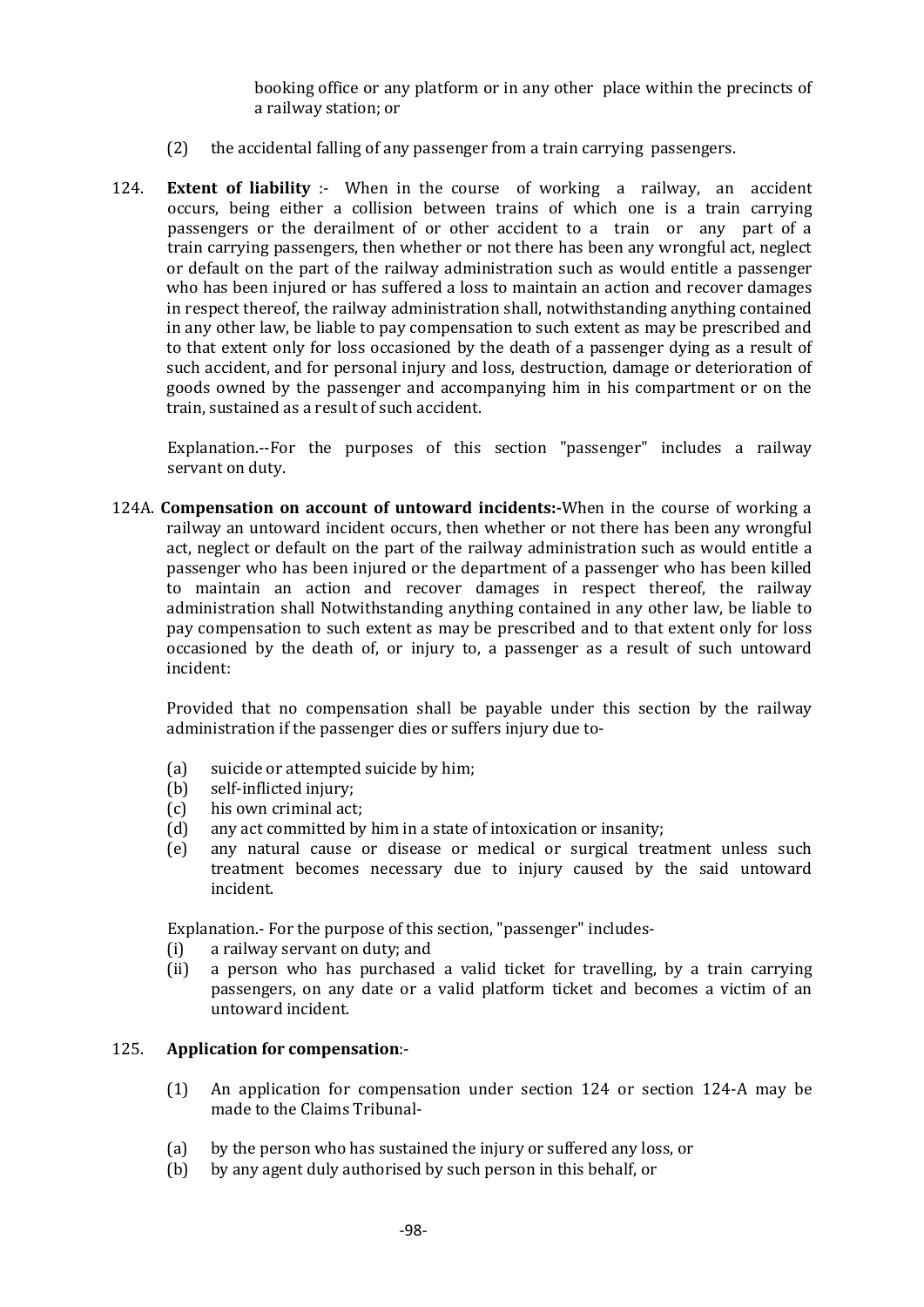- (c) where such person is a minor, by his guardian, or
- (d) where death has resulted from the accident, or the untoward incident by any dependant of the deceased or where such a dependant is a minor, by his guardian.
- (2) Every application by a dependant for compensation under this section shall be for the benefit of every dependant.

#### 126. **Interim relief by railway administration**:

- (1) Where a person who has made an application for compensation under section 125 desires to be paid interim relief, he may apply to the railway administration for payment of interim relief along with a copy of the application made under that section.
- (2) Where, on the receipt of an application made under subsection (1) and after making such inquiry as it may deem fit, the railway administration is satisfied that circumstances exist which require relief to be afforded to the applicant immediately, it may, pending determination by the Claims Tribunal of the actual amount of compensation payable under section 124 or section 124-A pay to any person who has sustained the injury or suffered any loss, or where death has resulted from the accident, to any dependant of the deceased, such sum as it considers reasonable for affording such relief, so however, that the sum paid shall not exceed the amount of compensation payable at such rates as may be prescribed.
- (3) The railway administration shall, as soon as may be, after making an order regarding payment of interim relief under sub-section (2), send a copy thereof to the Claims Tribunal.
- (4) Any sum paid by the railway administration under sub-section (2) shall be taken into account by the Claims Tribunal while determining the amount of compensation payable.

#### 127. **Determination of compensation in respect of any injury or loss of goods:**

- (1) Subject to such rules as may be made, the rates of compensation payable in respect of any injury shall be determined by the Claims Tribunal.
- (2) The compensation payable in respect of any loss of goods shall be such as the Claims Tribunal may, having regard to the circumstances of the case, determine to be reasonable.

#### 128. **Saving as to certain rights:-**

- (1) The right of any person to claim compensation under section 124 or section 124-A shall not affect the right of any such person to recover compensation payable under the Workmen's Compensation Act, 1923, or any other law for the time being in force; but no person shall be entitled to claim compensation more than once in respect of the same accident.
- (2) Nothing in sub-section (1) shall affect the right of any person to claim compensation payable under any contract or scheme providing for payment of compensation for death or personal injury or for damage to property or any sum payable under any policy of insurance.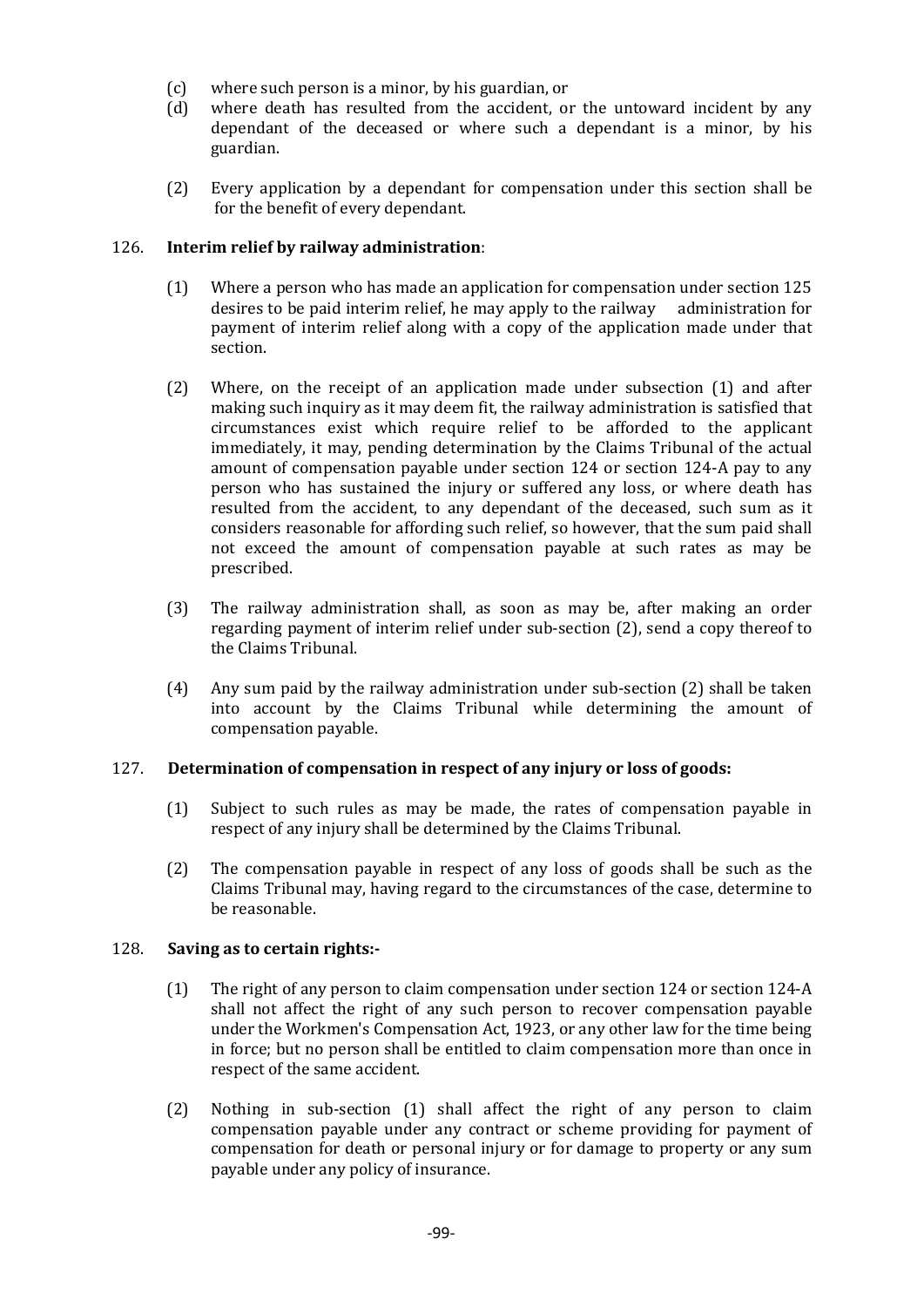# 129. **Power to make rules in respect of matters in this Chapter:**

- (1) The Central Government may, by notification, make rules to carry out the purposes of this Chapter.
- (2) In particular, and without prejudice to the generality of the foregoing power, such rules may provide for all or any of the following matters, namely:-
- (a) the compensation payable for death;
- (b) the nature of the injuries for which compensation shall be paid and the amount of such compensation.
- 148. **Penalty for making a false statement in an application for compensation**:- If in any application for compensation under section 125, any person makes a statement which is false or which he knows or believes to be false or does not believe to be true, he shall be punishable with imprisonment for a term which may extend to three years, or with fine, or with both.
- 149. **Making a false claim for compensation:** If any person requiring compensation from a railway administration for loss, destruction, damage, deterioration or non-delivery of any consignment makes a claim which is false or which he knows or believes to be false or does not believe to be true, he shall be punishable with imprisonment for a term which may extend to three years, or with fine, or with both.

## 150. **Maliciously wrecking or attempting to wreck a train:-**

- (1) Subject to the provisions of sub-section (2), if any person unlawfully,--
- (a) puts or throws upon or across any railway, any wood, stone or other matter or thing; or
- (b) takes up, removes, loosens or displaces any rail, sleeper or other matter or things belonging to any railway; or
- (c) turns, moves, unlocks or diverts any points or other machinery belonging to any railway; or
- (d) makes or shows, or hides or removes, any signal or light upon or near to any railway; or
- (e) does or causes to be done or attempts to do any other act or thing in relation to any railway, with intent or with knowledge that he is likely to endanger the safety of any person travelling on or being upon the railway, he shall be punishable with imprisonment for life, or with rigorous imprisonment for a term which may extend to ten years:

Provided that in the absence of special and adequate reasons to the contrary to be mentioned in the judgment of the court, where a person is punishable with rigorous imprisonment, such imprisonment shall not be less than—

(a) three years, in the case of a conviction for the first offence; and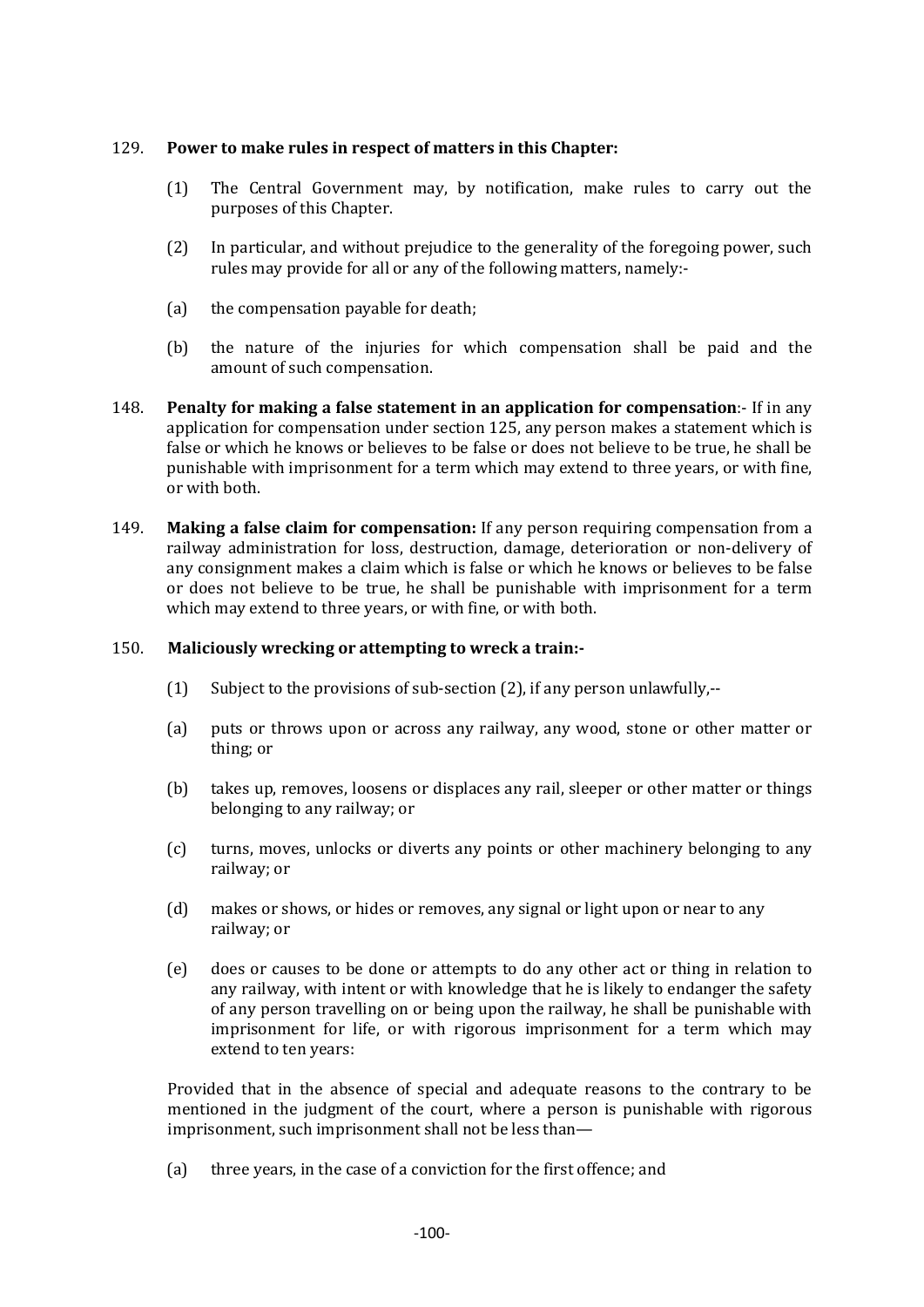- (b) seven years, in the case of conviction for the second or subsequent offence.
- (2) If any person unlawfully does any act or thing referred to in any of the clauses of sub-section (1)-
- (a) with intent to cause the death of any person and the doing of such act or thing causes the death of any person; or
- (b) with knowledge that such act or thing is so imminently dangerous that it must in all probability cause the death of any person or such bodily injury to any person as is likely to cause the death of such person, he shall be punishable with death or imprisonment for life.

#### 151. **Damage to or destruction of certain railway properties:-**

- (1) If any person, with intent to cause, or knowing that he is likely to cause damage or destruction to any property of a railway referred to in sub-section (2), causes by fire, explosive substance or otherwise, damage to such property or destruction of such property, he shall be punishable with imprisonment for a term which may extend to five years, or with fine, or with both.
- (2) The properties of a railway referred to in sub-section (1) are railway track, bridges, station buildings and installations, carriages or wagons, locomotives, signalling, telecommunications, electric traction and block equipments and such other properties as the Central Government being of the opinion that damage thereto or destruction thereof is likely to endanger the operation of a railway, may, by notification, specify.
- 152. Maliciously hurting or attempting to hurt persons travelling by railway.- If any person unlawfully throws or causes to fall or strike at against, into or upon any rolling stock forming part of a train, any wood, stone or other matter or thing with intent, or with knowledge that he is likely to endanger the safety of any person being in or upon such rolling stock or in or upon any other rolling stock forming part of the same train, he shall be punishable with imprisonment for life, or with imprisonment for a term which may extend to ten years.
- 153. Endangering safety of persons travelling by railway by wilful act or omission.- If any person by any unlawful act or by any wilful omission or neglect, endangers or causes to be endangered the safety of any person travelling on or being upon any railway, or obstructs or causes to be obstructed or attempts to obstruct any rolling stock upon any railway, he shall be punishable with imprisonment for a term which may extend to five years.
- 154. **Endangering safety of persons travelling by railway by rash or negligent act or omission:-**If any person in a rash and negligent manner does any act, or omits to do what he is legally bound to do, and the act or omission is likely to endanger the safety of any person travelling or being upon any railway, he shall be punishable with imprisonment for a term which may extend to one year, or with fine, or with both.
- 172. **Penalty for intoxication:-** If any railway servant is in a state of intoxication while on duty, he shall be punishable with fine which may extend to five hundred rupees and when the performance of any duty in such state is likely to endanger the safety of any person travelling on or being upon a railway, such railway servant shall be punishable with imprisonment for a term which may extend to one year, or with fine, or with both.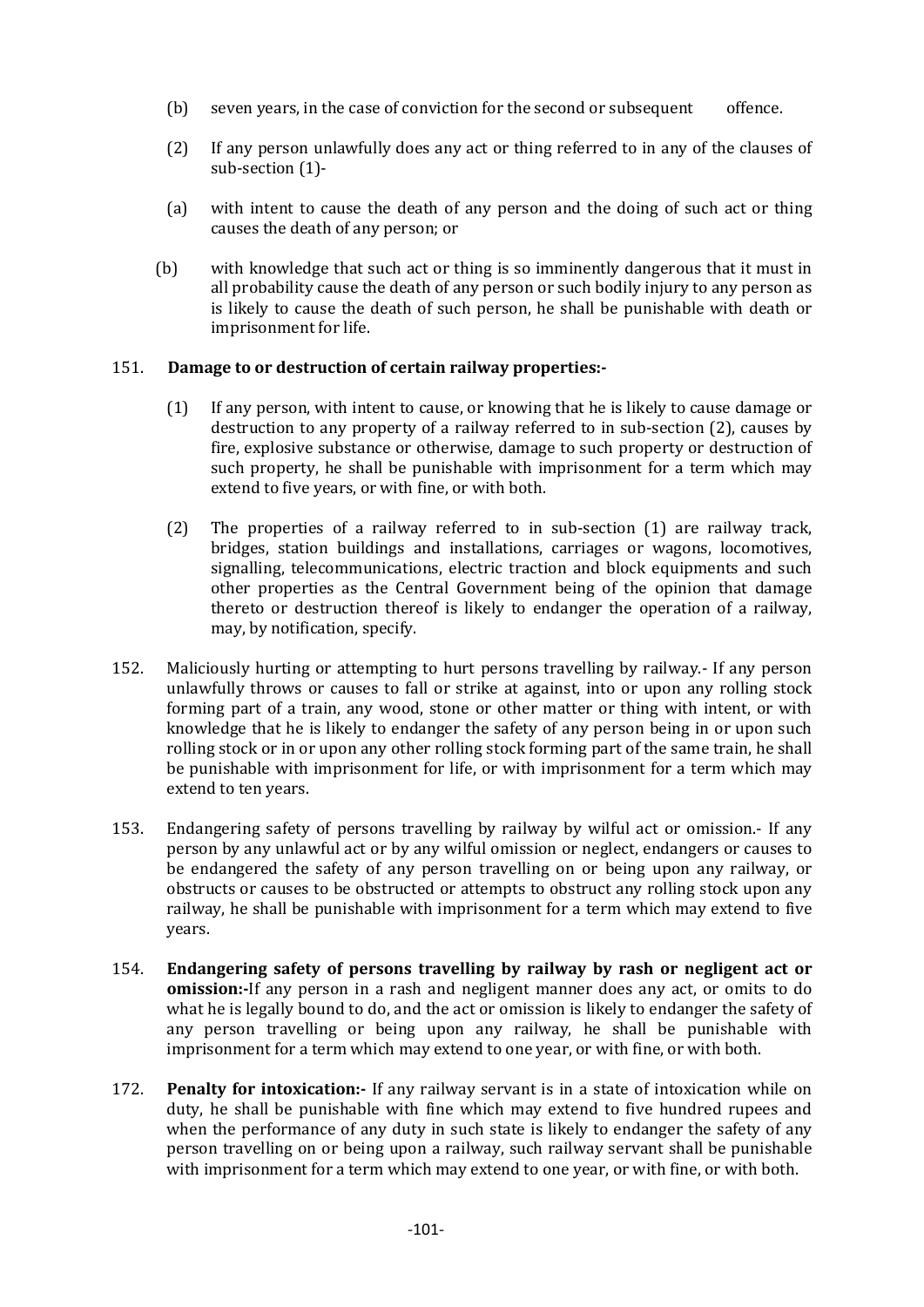- 175. **Endangering the safety of persons:-** If any railway servant, when on duty, endangers the safety of any person—
	- (a) by disobeying any rule made under this Act; or
	- (b) by disobeying any instruction, direction or order under this Act or the rules made thereunder; or
	- (c) by any rash or negligent act or omission, he shall be punishable with imprisonment for a term which may extend to two years, or with fine which may extend to one thousand rupees, or with both.

# 179. **Arrest for offences under certain sections**:-

- (1) If a person commits any offence mentioned in sections 137,141 to 147, 150 to 157, 160 to 162, 164, 166, 168 and 172 to 175, he may be arrested without warrant or other written authority by any railway servant or police officer not below the rank of a head constable.
- (2) The railway servant or the police officer may call to his aid any other person to effect the arrest under sub-section (1).
- (3) Any person so arrested under this section shall be produced before the nearest Magistrate within a period of twenty-four hours of such arrest excluding the time necessary for the journey from the place of arrest to the court of the Magistrate.

# 180. **Arrest of persons likely to abscond, etc:-**

- (1) If any person who commits any offence under this Act, other than an offence mentioned in section 179, or is liable to pay any excess charge or other sum demanded under section 138, fails or refuses to give his name and address or there is reason to believe that the name and address given by him are fictitious or that he will abscond, any railway servant authorised in this behalf or any police officer not below the rank of a head constable may arrest him without warrant or written authority.
- (2) The railway servant or the police officer may call to his aid any other person to effect the arrest under sub-section (1).
- (3) Any person arrested under this section shall be produced before the nearest Magistrate within a period of twenty-four hours of such arrest excluding the time necessary for the journey from the place of arrest to the court of the Magistrate unless he is released earlier on giving bail or if his true name and address are ascertained on executing a bond without sureties for his appearance before the Magistrate having jurisdiction to try him for the offence.
- (4) The provisions of Chapter XXIII of the Code of Criminal Procedure, 1973, shall, so far as may be, apply to the giving of bail and the execution of bonds under this section.
- 181. **Magistrate having jurisdiction under the Act:-** Notwithstanding anything contained in the Code of Criminal Procedure, 1973, no court inferior to that of a Metropolitan Magistrate or a Judicial Magistrate of the first class shall try an offence under this Act.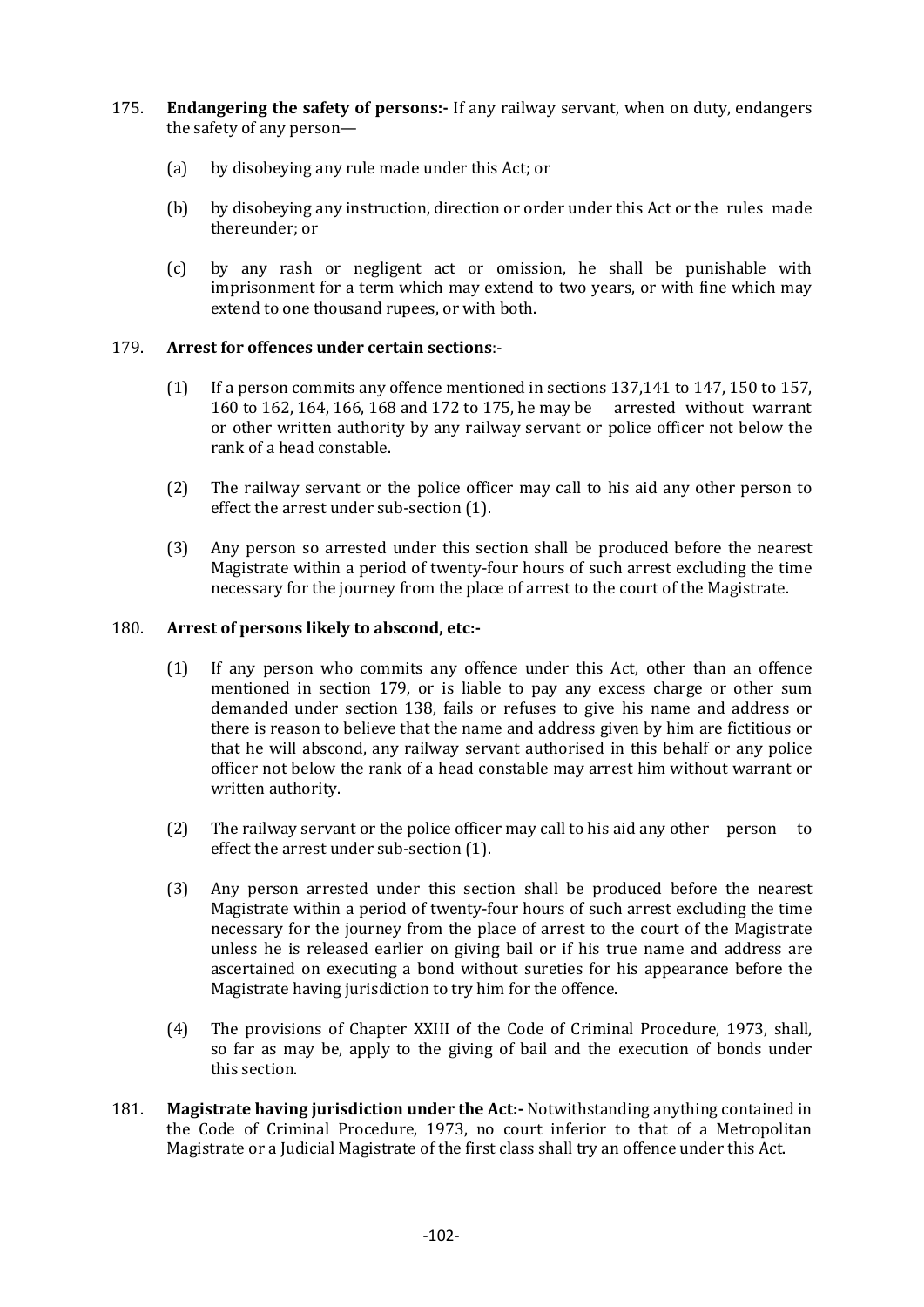186. **Protection of action taken in good faith :-** No suit, prosecution or other legal proceeding shall lie against the Central Government, any railway administration, a railway servant or any other person for anything which is in good faith done or intended to be done in pursuance of this Act or any rules or orders made thereunder.

# **Workmen's Compensation Act.**

# **Section - 3**

(1) If personal injury is caused to a workman by accident arising out of and in the course of his employment, his employer shall be liable to pay compensation in accordance with the provisions of this Chapter:

Provided that the employer shall not be so liable —

- (a) in respect of any injury which does not result in the total or partial disablement of the workman for a period exceeding ten days;
- (b) in respect of any injury, to a workman resulting an accident which is directly attributable to—
	- (i) the workman having been at the time thereof under the influence of drink or drugs, or
	- (ii) the wilful disobedience of the workman to an order expressly given, or to a rule expressly framed, for the purpose of securing the safety of workmen, or
	- (iii) the wilful removal or disregard by the workman of any safety guard or other device which he knew to have been provided for the purpose of securing the safety of workman,.
- (c) Except in the case of death or permanent total disablement, in respect of any workman employed in the construction, repair, or demolition of a building or bridge.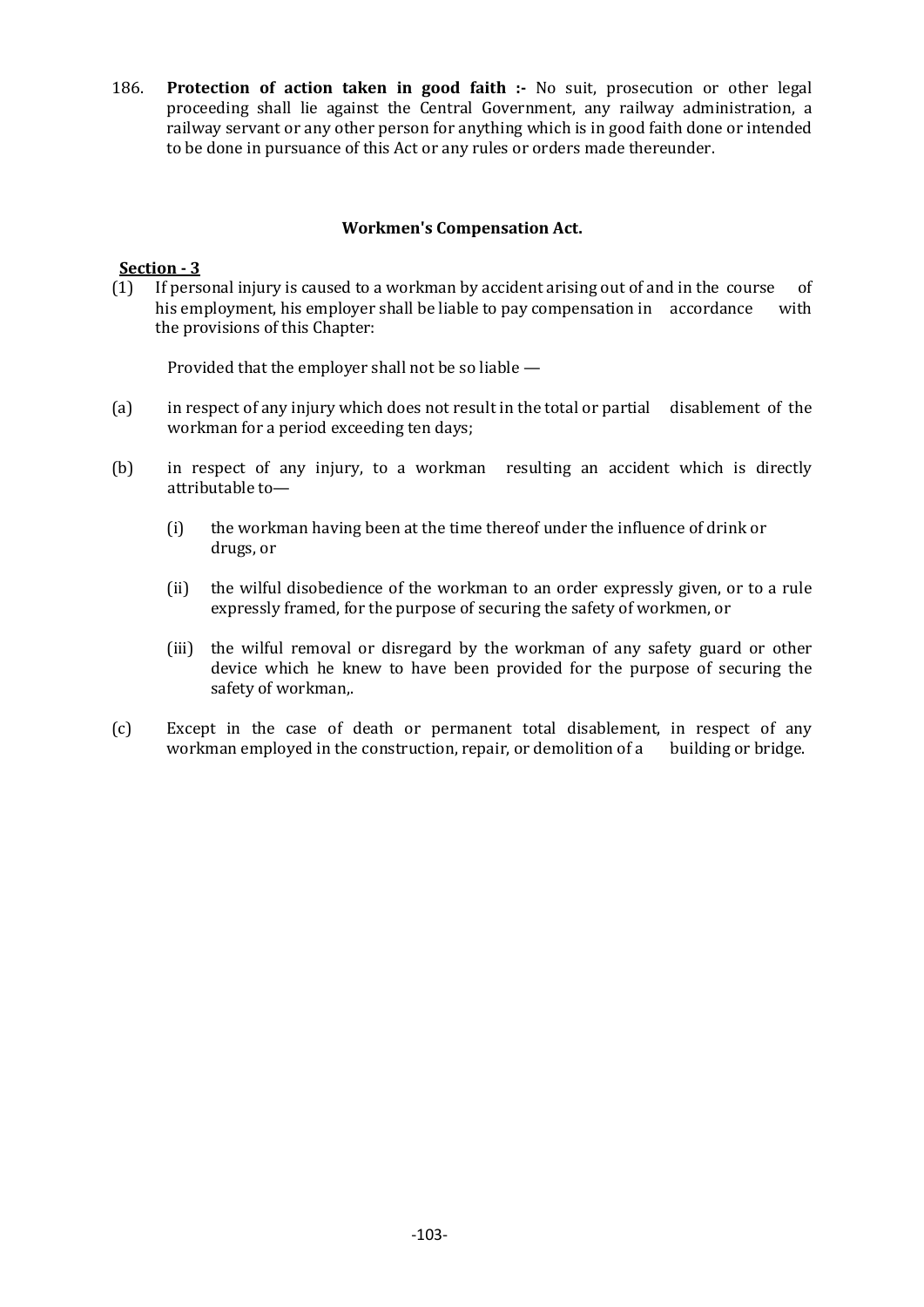# (GOVERNMENT OF INDIA (BHARAT SARKAR) (MINISTRY OF RAILWAY (RAIL MANTRALAYA) (RAILWAY BOARD)

Number 22-Sec (Spl/152/12) Dated, New Delhi, the 7-7-73

To The chief Secretaries, All State Governments and Union Territories

> Sub: Accidents resulting from sabotage signing of factual notes by the Police and Railway Officials jointly.

Sir,

 I am directed to invited attention of the State Government to the procedure indicated in the Ministry of Home Affairs letter Number F. Number 19/06/73CPA-1 dt. 18-7-73 for recording of the factual note jointly by the Police and Railway Officials on the conditions obtaining at the site after the derailment and before the restoration work is taken up.

It has been reported to this Ministry that in some cases the Police Officers have shown reluctance in signing the factual notes presumably for want of necessary directives from the State Government to them.

The State Government are accordingly requested that the instructions contained in the Ministry of Home Affairs letter Number F. Number 19/6/73 CPA-1 DT.18.7.1973 (Copy enclosed for ready reference) may please be circulated for the information and guidance of all concerned in the State Police.

Yours faithfully,

 $Copy-$  for information to  $Sd$ All Indian Railways **Railway Board** Railway Board

General Managers, Joint Director Security,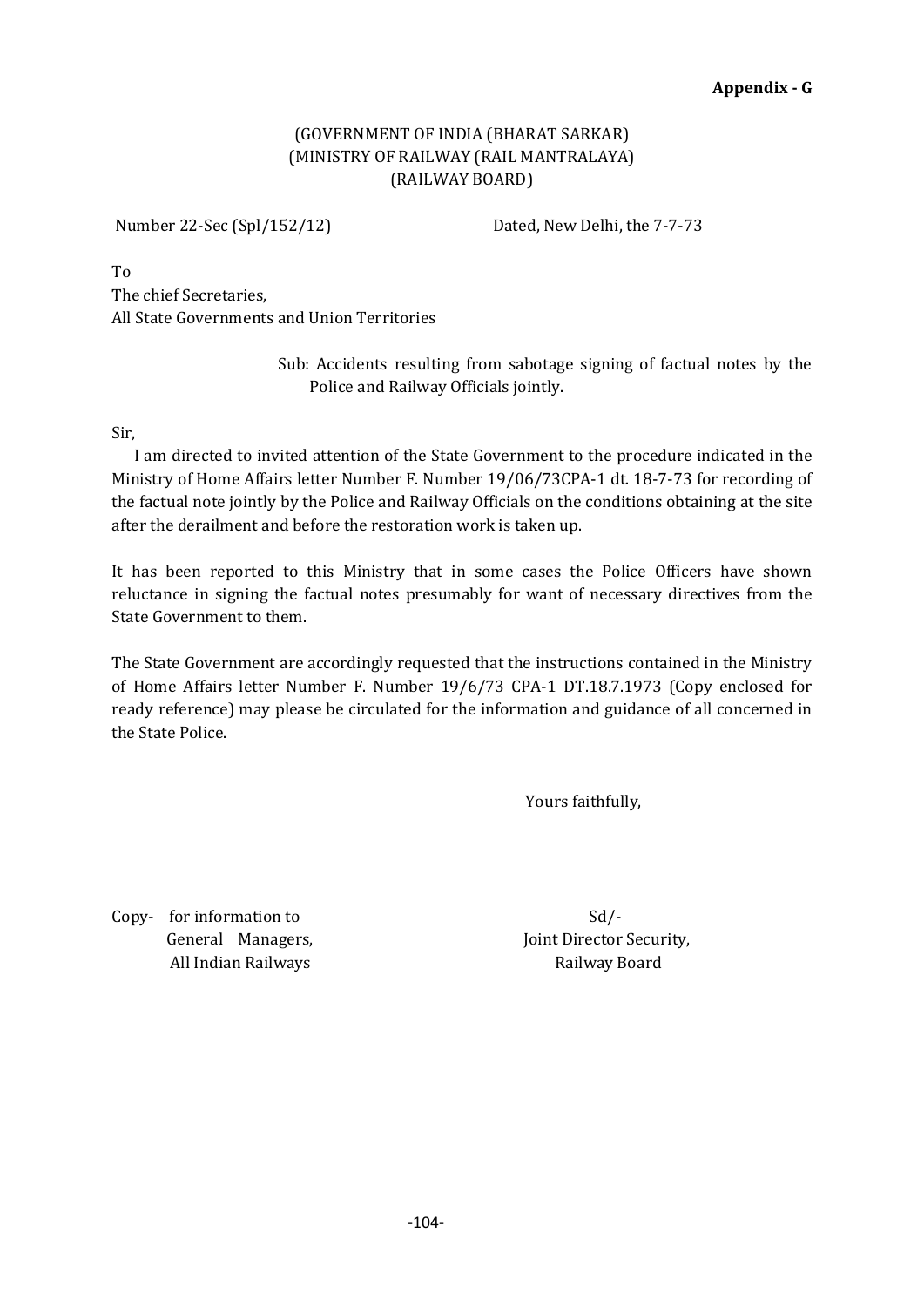NumberF.Number19/6/73-CPA-1 Dated, 18th July 1973

To All the State Government & Union Terriories.

> Sub: Accidents resulting from sabotage signing of factual notes by the Police and Railway Officials jointly.

Sir,

 I am directed to invited attention of the Commissioner of Railway Safety while commenting upon the report of the Additional Commissioner of Railway Safety on the recent accident suspected to have been caused by sabotage has suggested that it would be better if the police officers visiting the site of accidents suspected to have been caused by sabotage prepare and sign a factual note jointly with Railway Officials, on the conditions obtaining at the site just after the derailment and before any restoration work is taken up. The Ministry of Railways have pointed out that the police officers are generally reluctant to sign such factual notes and this results in some delays in the restoration of communications. It is requested that the State Government may issue necessary instructions to the Police Authorities concerned on the matter.

Yours faithfully,

Copy- for information to the Sd/-Ministry of Railways The Communisties of Railways Joint Director Security, (Railway Board), New Delhi, The Controller and Railway Board and others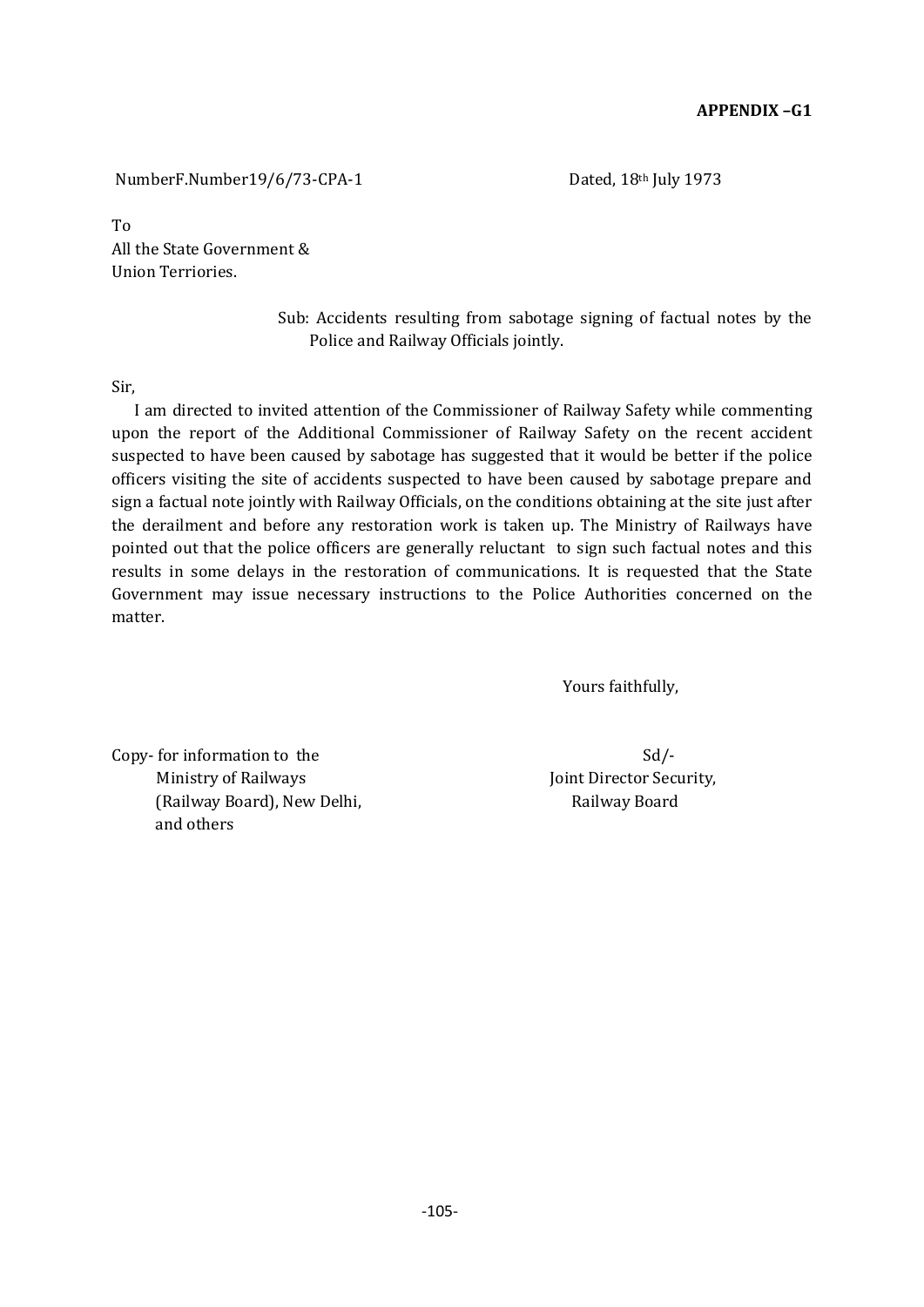#### **Conditional supply of statutory inquiry reports to Police Authorities.**

Inquiry Report of Accidents Occurring on the Railway should be treated as confidential till such time cases of prosecutions (if any) arising out of the accident are finalized in a court of law and all the Legal process connected therewith come to an end. Only on request, copy of the Inquiry Report can be given to the Police Authority cautioning them that this is a confidential document and must not be produced or called for as a piece of evidence in a Court of Law. To ensure this status, a confirmation to this effect should be obtained from the Police before supplying them with a copy of the Report. As a further safeguard a cautionary slip stating the fact may be pasted on the cover sheet of the Report sent to the Police.

On receipt of an Inquiry Report from the Commissioner of Railway Safety, if the Head of the Railway Administration considers the prosecution of and person(s) desirable, he shall immediately forward a copy of the report together with a statement of such persons to the District Magistrate of the District in which the accident occurred, to such other officers as the State Government may appoint in this behalf and to the concerned Police authorities. In such cases as well, the Railway Administration shall also specifically caution the District Magistrate / Police Authorities to whom they have furnished copy of the Report that it is a confidential document and not to be produced or called for as evidence in a Court of Law. (Rules on Notices of and Inquiries into accidents of the Railway Rules, 1973).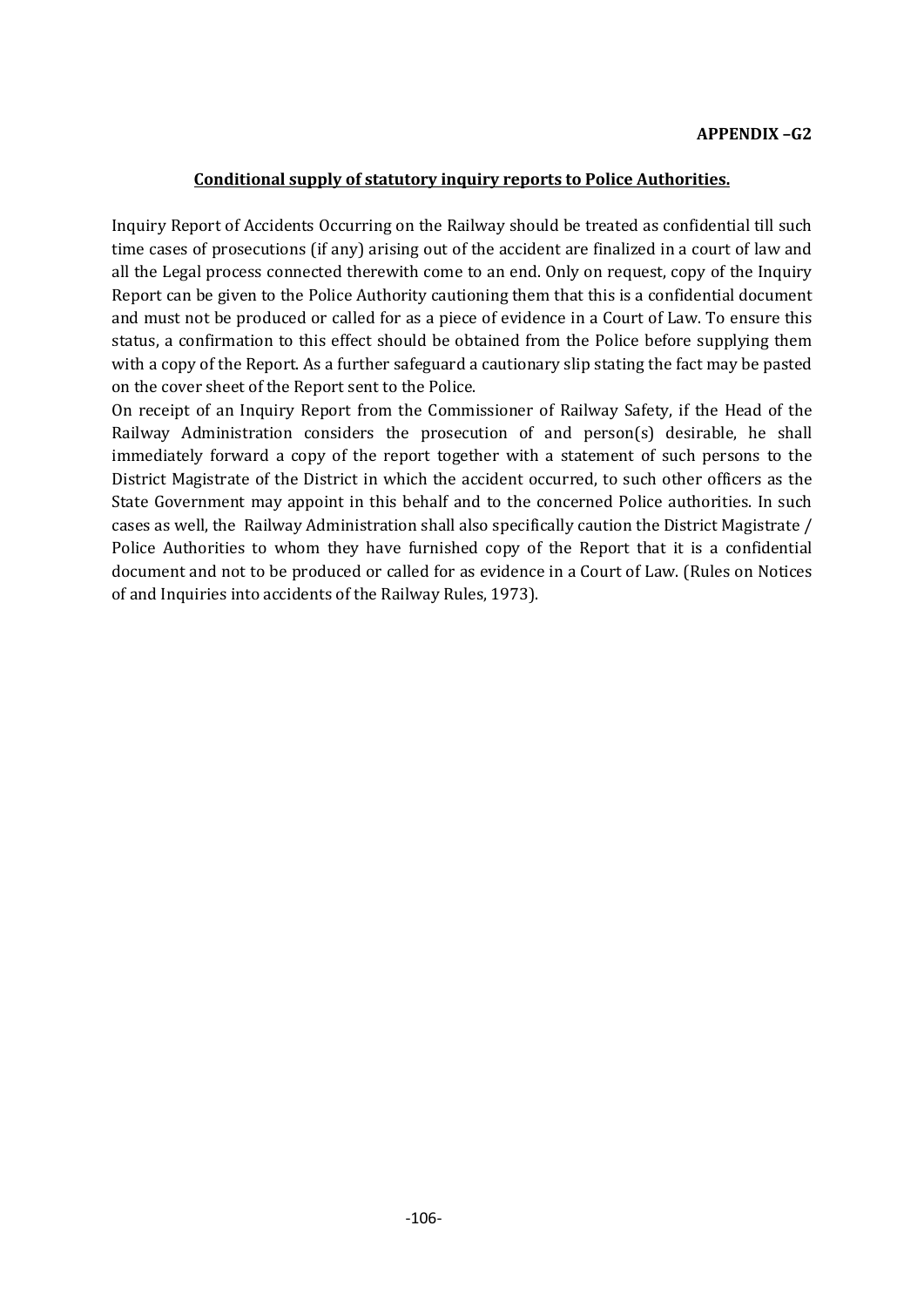| SI.                      | <b>Name of Equipment</b>                          |            | Quantity      |
|--------------------------|---------------------------------------------------|------------|---------------|
| <b>Number</b>            |                                                   |            |               |
| 1                        | Set of six wooden extensible splints              |            | 1 Set         |
| $\overline{\mathcal{L}}$ | Sterile Adhesive strip dressing                   |            | 20 Nos.       |
|                          | (Standard size)                                   |            |               |
| 3                        | Rubber Tourniquet                                 | . <b>.</b> | 2 Nos.        |
| 4                        | Roller Bandages gauze                             |            | 10 Nos.       |
|                          | $7.5cm \times 4 cm$                               |            |               |
| 5                        | Triangular bandages                               | .          | 4 Nos.        |
|                          | 130 cm x 90 cm x 90 cm)                           |            |               |
| 6                        | Tab. Paracetamol                                  | .          | 20 Tabs       |
|                          |                                                   |            | in strips.    |
| 7                        | Antiseptic cream (25 gms)                         | .          | 1 Tube.       |
| 8                        | Injury Cream                                      |            | 1 Number      |
| 9                        | Safety pin set of 10                              | .          | 1 set         |
| 10                       | Tab. Diazepam                                     |            | 1 strip of 10 |
| 11                       | <b>Cotton Wool</b>                                | .          | $100$ gms.    |
| 12                       | Scissors dressing 12 cm,                          | .          | 1 Number      |
|                          | <b>Blunt pointed</b>                              |            |               |
| 13                       | List of contents and instructions                 |            | 1 Number      |
|                          | Regarding treatment                               |            |               |
| 14                       | Card showing last date of checking<br>replacement |            | 1 Number      |

#### CONTENTS OF STATIC FIRST AID BOX (FOR METRO RAILWAY)

Note: i) First Aid Box at station should be kept in a prominent place in the SM,s office in sealed condition.

> ii) First Aid Box should be checked by Doctor in charge (ADMO) once in 6 months and M.S. as and when required.

#### **Appendix – H1**

#### **Accident Relief Medical Equipment (POMKA )**

As per instruction of Railway Board vide letter Number 87/H/71/12 dated 15.9.89 the above Safety Measures (POMKA) in a sealed locked portable box with different items are to be provided in Health Unit and the same arrangement are also been provided at all the Metro Stations. The portable box (POMKA) is kept at Station Superintendent's office room by the medical department. One key has been kept under the custody of Station Superintendent of the concerned station and one with Medical Superintendent. This emergency Accident kit should be used in major accidents only and the key should be kept in the Key Box with proper display and the on duty charge / staff should be aware of the availability of POMKA and keys.

Periodical check up and replacement of the items will be done by Medical officer.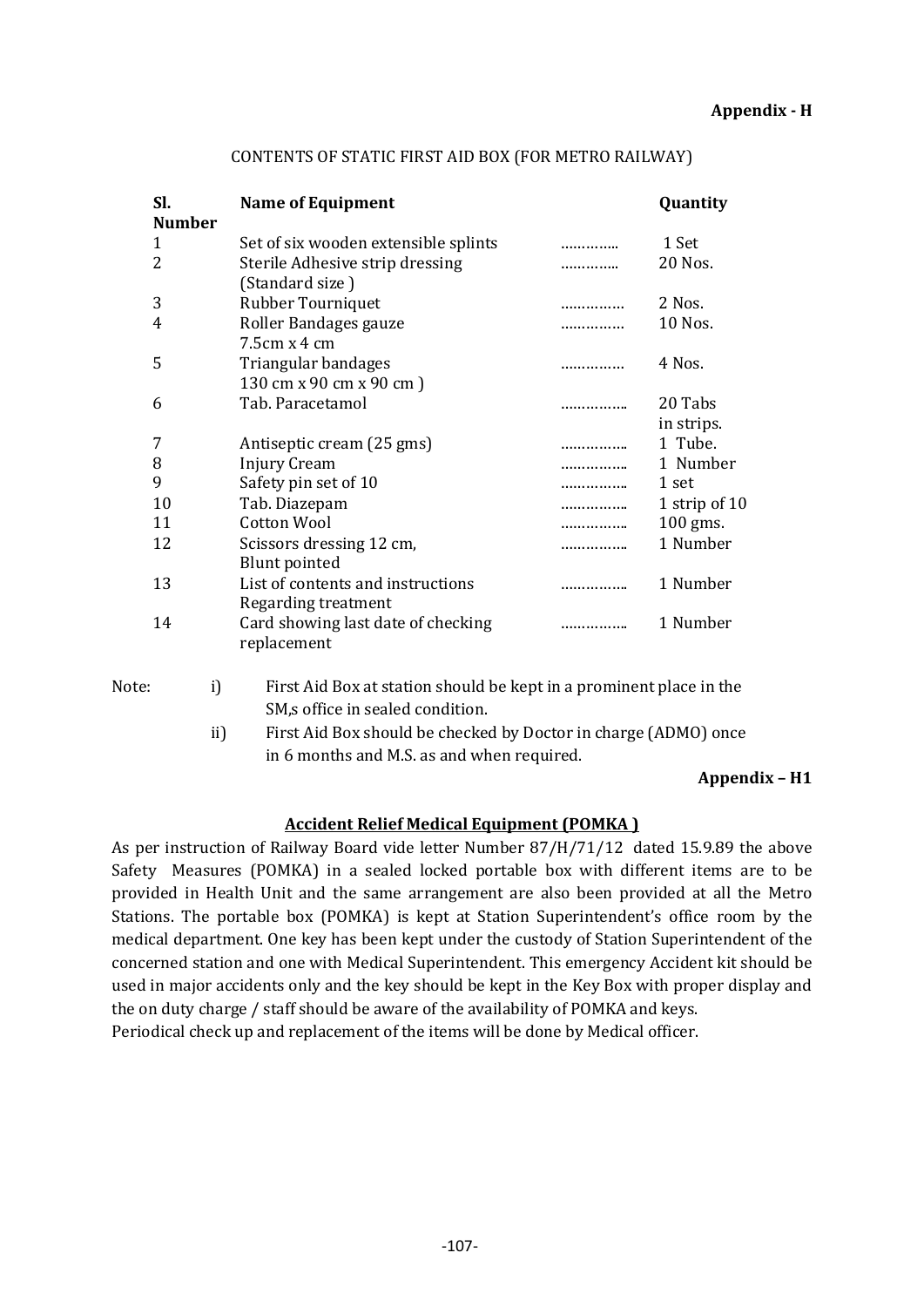# CLASSIFICATION TABLE OF ACCIDENTS TO BE PEPORTED TO CRS

# **CLASSIFICATION CRS TO BE INFORMED**

| <b>CLASS 'A' - COLLISION</b> |     |
|------------------------------|-----|
| A1                           | YES |
| A <sub>2</sub>               | YES |
| A <sub>3</sub>               | YES |
| A4                           | YES |
| A5                           | NΩ  |
|                              |     |

# **CLASS 'B' – FIRE ON TRAINS**

| B1             | <b>YES</b>     |
|----------------|----------------|
| B <sub>2</sub> | <b>YES</b>     |
| B <sub>3</sub> | <b>YES</b>     |
| <b>B4</b>      | <b>YES</b>     |
| <b>B5</b>      | N <sub>0</sub> |
| <b>B6</b>      | N <sub>0</sub> |
| B7             | N <sub>0</sub> |

## **CLASS 'C' – TRAIN RUNNING INTO ROAD TRAFFIC**

#### **NOT APPLICABLE**

## **CLASS 'D' – DERAILMENTS**

| D <sub>1</sub> | <b>YES</b>     |
|----------------|----------------|
| D <sub>2</sub> | <b>YES</b>     |
| D <sub>3</sub> | <b>YES</b>     |
| D4             | N0             |
| D <sub>5</sub> | N <sub>0</sub> |
| D <sub>6</sub> | N <sub>0</sub> |

# **CLASS 'E' – OTHER TRAIN ACCIDENT**

| E <sub>1</sub>                        | <b>NOT APPLICABLE</b> |
|---------------------------------------|-----------------------|
| E <sub>2</sub>                        | <b>NOT APPLICABLE</b> |
| <b>CLASS 'F' - AVERTED COLLISIONS</b> |                       |
| F1                                    | <b>YES</b>            |
| F <sub>2</sub>                        | <b>YES</b>            |
| F <sub>3</sub>                        | YES                   |
| F4                                    | YES                   |
|                                       |                       |

# **CLASS 'G' – BREACH OF BLOCK RULES**

| YES            |
|----------------|
| <b>YES</b>     |
| N0             |
| N <sub>0</sub> |
|                |

# **CLASS 'H' – AVERTED COLLISIONS**